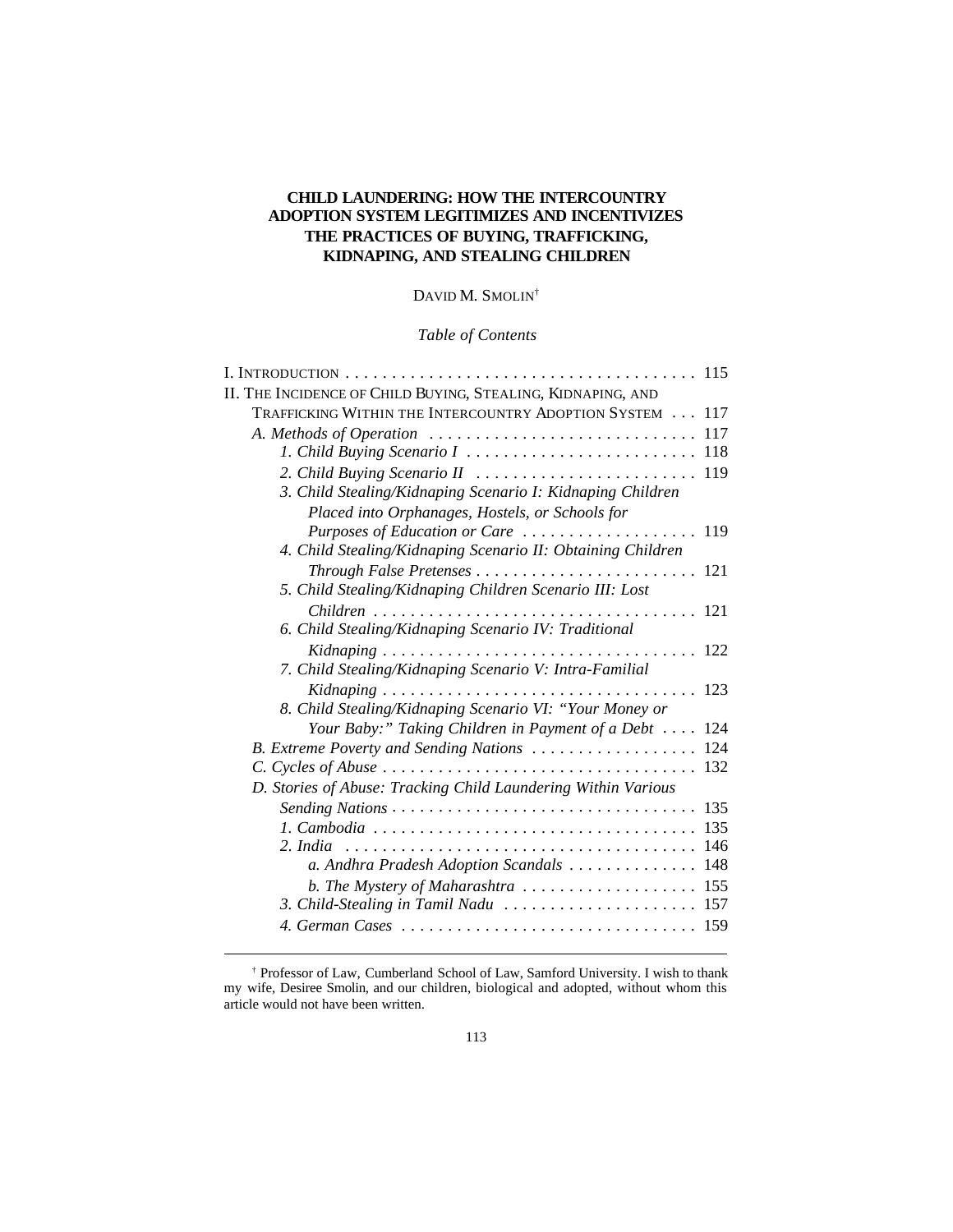# 114 THE WAYNE LAW REVIEW [Vol. 52:113

| 5. The Indian Adoption System: Conclusions<br>$E.$ Guatemala $\ldots \ldots \ldots \ldots \ldots \ldots \ldots$ | 161<br>163 |
|-----------------------------------------------------------------------------------------------------------------|------------|
| <b>III. REFORMING INTERCOUNTRY ADOPTION: OVERCOMING THE</b>                                                     |            |
| <b>WEAKNESSES IN THE CURRENT INTERCOUNTRY ADOPTION</b>                                                          |            |
| <b>SYSTEM</b>                                                                                                   | 171        |
|                                                                                                                 | 175        |
| 1. Weaknesses in the Intercountry Adoption System                                                               | 175        |
| 2. Reforms and Money                                                                                            | 176        |
| a. Required Fee Disclosure in Standardized Format                                                               | 177        |
| b. Fee and Mandatory Donation Limitations                                                                       | 178        |
| 3. Government Disclosure of Agency Fees/Mandatory                                                               |            |
| $Donations \dots \dots \dots \dots \dots \dots \dots$                                                           | 179        |
| B. Ineffective Licensing and Regulation of Adoption Agencies                                                    |            |
| within the United States                                                                                        | 181        |
| 1. The Dangers of Weak Licensing and Regulation of                                                              |            |
| Adoption Agencies                                                                                               | 181        |
| 2. Reforming the Licensure of Adoption Agencies                                                                 | 185        |
| C. Child Laundering As a Crime                                                                                  | 188        |
| 1. The Lack of a Child Trafficking or Child Laundering                                                          |            |
| Criminal Prohibition Breaches the Treaty Obligations of                                                         |            |
| the United States and Weakens the Intercountry                                                                  |            |
| Adoption System                                                                                                 | 187        |
| a. The Lack of a Child Trafficking or Child Laundering                                                          |            |
| Criminal Prohibition Breaches the Treaty                                                                        |            |
| Obligations of the United States                                                                                | 188        |
| b. The Absence of a Criminal Prohibition of Child                                                               |            |
| Trafficking or Child Laundering Weakens the                                                                     |            |
| Intercountry Adoption System                                                                                    | 191        |
| 2. The United States Congress Should Enact a Modified                                                           |            |
| Version of the Criminal Prohibitions of the Intercountry                                                        |            |
| Adoption Act Pertaining to Child-Buying or Child-                                                               |            |
|                                                                                                                 | 192        |
| D. See No Evil, Hear No Evil: The Problem of United States                                                      |            |
| Agency Irresponsibility                                                                                         | 192        |
| 1. United States Agencies: Incentivizing Irresponsibility                                                       | 192        |
| 2. Incentivizing Responsible Action: Regulating Liability                                                       |            |
| Waivers                                                                                                         | 195        |
| 3. Incentivizing Responsible Action: United States Agency                                                       |            |
| Liability for the Acts of Their Foreign Partners                                                                | 197<br>200 |
|                                                                                                                 |            |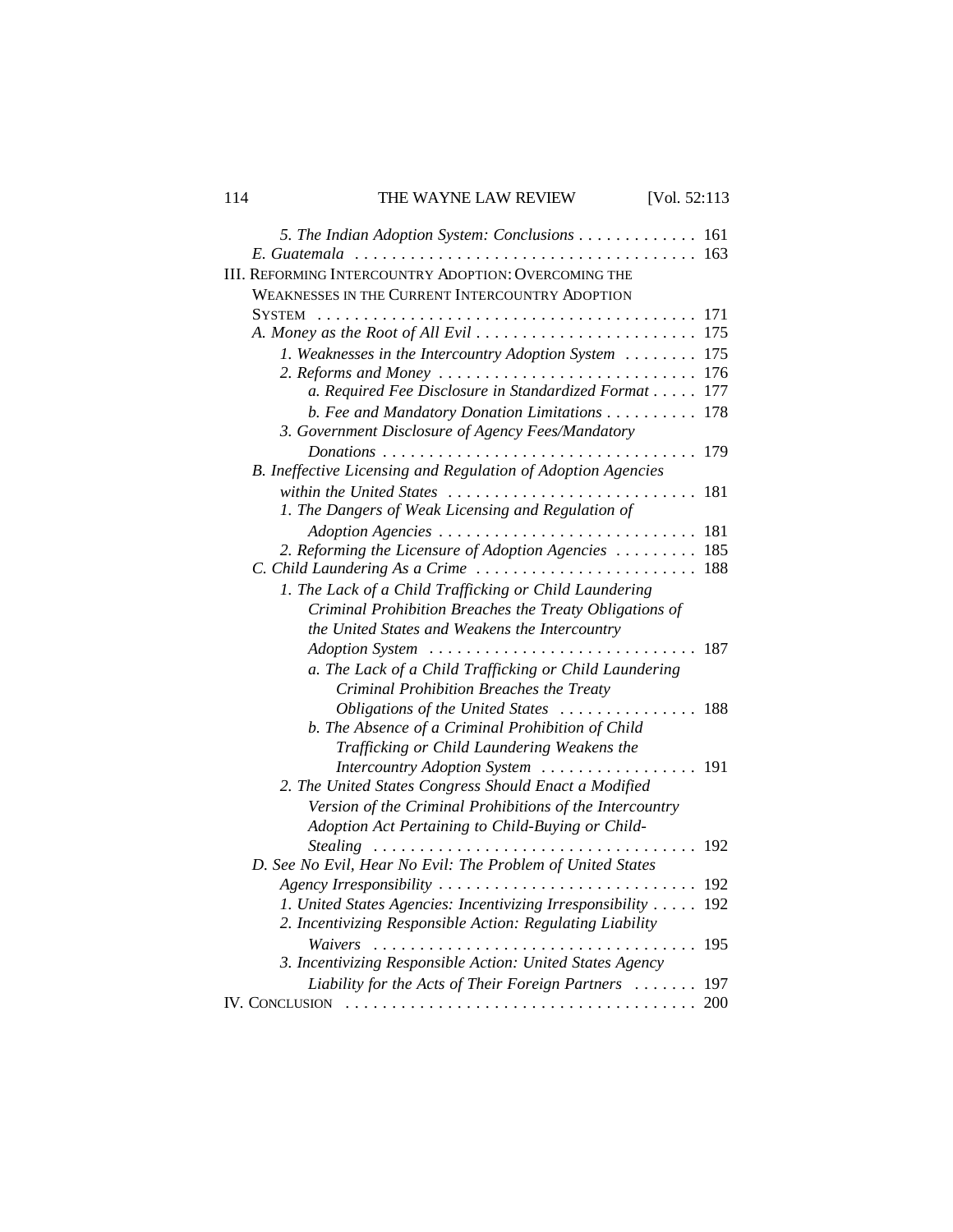#### I. INTRODUCTION

The term "child laundering" expresses the claim that the current intercountry adoption system frequently takes children illegally from birth parents, and then uses the official processes of the adoption and legal systems to "launder" them as "legally" adopted children. Thus, the adoption system treats children in a manner analogous to a criminal organization engaged in money laundering, which obtains funds illegally but then "launders" them through a legitimate business.<sup>1</sup>

The article title further claims that the adoption system both legitimizes and incentivizes stealing, kidnaping, trafficking, and buying children. The title does not claim that the adoption system explicitly authorizes these pernicious practices, but rather claims that the adoption and legal systems create incentives to engage in these destructive practices. In addition, the legal rules and processes associated with adoption are clearly inadequate to prevent these illicit practices from becoming a significant part of the intercountry adoption system. Indeed, the legal rules of the adoption system are systematically used to "launder" or legitimize these practices, by processing as "orphans," and then adoptees, infants and children who were stolen, bought, or kidnaped from their birth families.

The claims made by this article are necessarily difficult to establish, given the nature of the conduct in question. Those who traffic, buy, or steal children for processing through the adoption system do not advertise their illicit activities. Moreover, most within the adoption system, including adoption agencies, adoptive parents, and sometimes even adoptees, have motivations for minimizing or ignoring evidence of such conduct. Nonetheless, child laundering within the intercountry adoption system is becoming increasingly apparent, and the patterns are clear for those with eyes willing to see. Hence, this article will seek to demonstrate, through evidence, analysis, and the citation of a wide variety of sources, the widespread existence of child laundering.

The implications of child laundering for the intercountry adoption system are grave. Other forms of corruption within the intercountry adoption system, such as bribery of government officials to facilitate the speedy adoption of a true orphan or extra payoffs to an orphanage to secure a ready supply of orphans, could be viewed by some as necessary or peripheral evils toward a greater good. The good of providing orphans with families could be viewed as justifying a broad variety of otherwise

<sup>1.</sup> My useof the term in the context of intercountry adoption is not unique, but echoes similar uses of the term "baby-laundering" by the press and a government investigator. *See infra* notes 70-72 and accompanying text.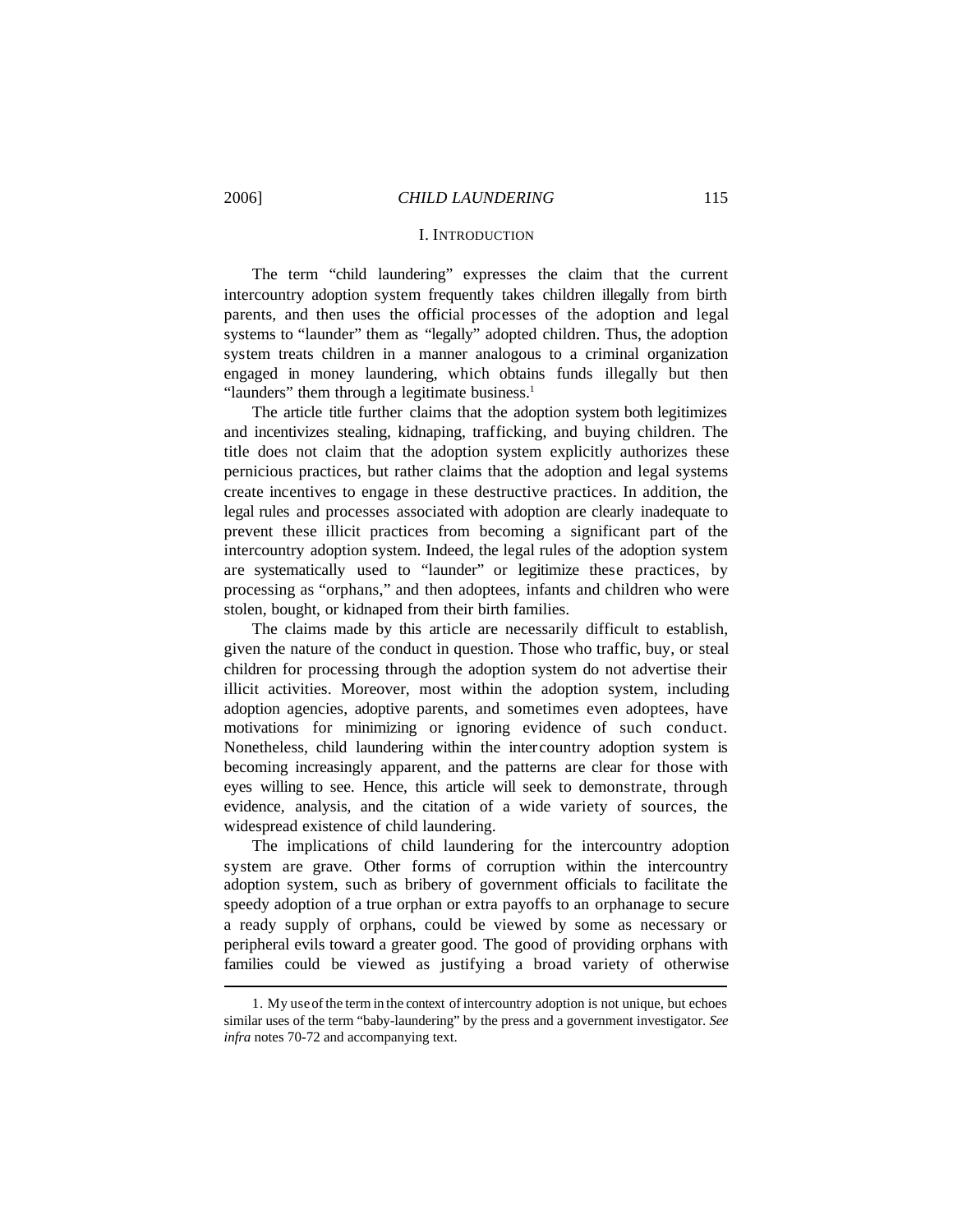questionable acts. However, child laundering needlessly and illicitly makes children in intact families into paper orphans, by using illegal means to separate them from their families. In such cases there is no countervailing good to justify the egregious harm of breaking the original child-birth family relationship. Child laundering reduces the humanitarian rationale for intercountry adoption into a cruel façade or pretext. Stripped of all humanitarian justification, intercountry adoption is a commercialized and corrupt system driven by the demand of rich Western adults for children. Thus, if child laundering is present to a significant degree within the intercountry adoption system, as this article claims, then the ethical and legal legitimacy of intercountry adoption is threatened.

There are several possible responses to this threat. A common response is to ignore or minimize the incidence of child buying, kidnaping, and trafficking within the intercountry adoption system.<sup>2</sup> Others may concede the existence of the problem, yet view even a large amount of child laundering within the intercountry adoption system as unfortunate "collateral damage" which mars but does not undermine the system's humanitarian results. Thus, if at least the majority of international adoptees were "true orphans," then some might justify the system even where a substantial minority were not; the system would produce more good than harm. Some might go so far as to argue that even the laundered children are "better off" living in the affluent West, apart from the economic, educational, cultural, and gender limitations that would have hindered their development in their families of origin.<sup>3</sup> This "better off" argument is usually not urged in public, as it lies perilously close to controversial notions of cultural or national superiority. In private conversations within and outside the adoption world, however, it is repeatedly whispered, and perhaps accounts for a certain lack of urgency in responding to the problem.

This article argues that all of these responses to the "threat" of child laundering in the intercountry adoption system amount to either

<sup>2.</sup> *See, e.g.,* Elizabeth Bartholet, *International Adoption: Current Status and Future Prospects*, 3 THE FUTURE OF CHILDREN 89, 96 (1993) (stating "[there is] no evidence that these practices are widespread, and it is quite unlikely that they are."). *See also*, Sara Corbett, *Baby Laundering: Where Do Babies Come From?,* N.Y.TIMES, June 16, 2002 (quoting a prospective adoptive parent regarding the Cambodian adoption scandal: "The government's holding up my adoption because maybe somebody gave the birth mother \$25?" and noting denial of widespread abuse by adoptive parents and adoption agencies).

<sup>3.</sup> *Cf. Intercountry Adoption,* INNOCENTI DIGEST 4, 1999, at 6: "During the adoption process, violations of the most basic rights of the child can occur. Theseviolations are often perpetrated under the cover of the supposedly humanitarian aim of the act and 'justified' by the simplistic view that a child will somehow always be 'better off' in a materially rich country." *Id.*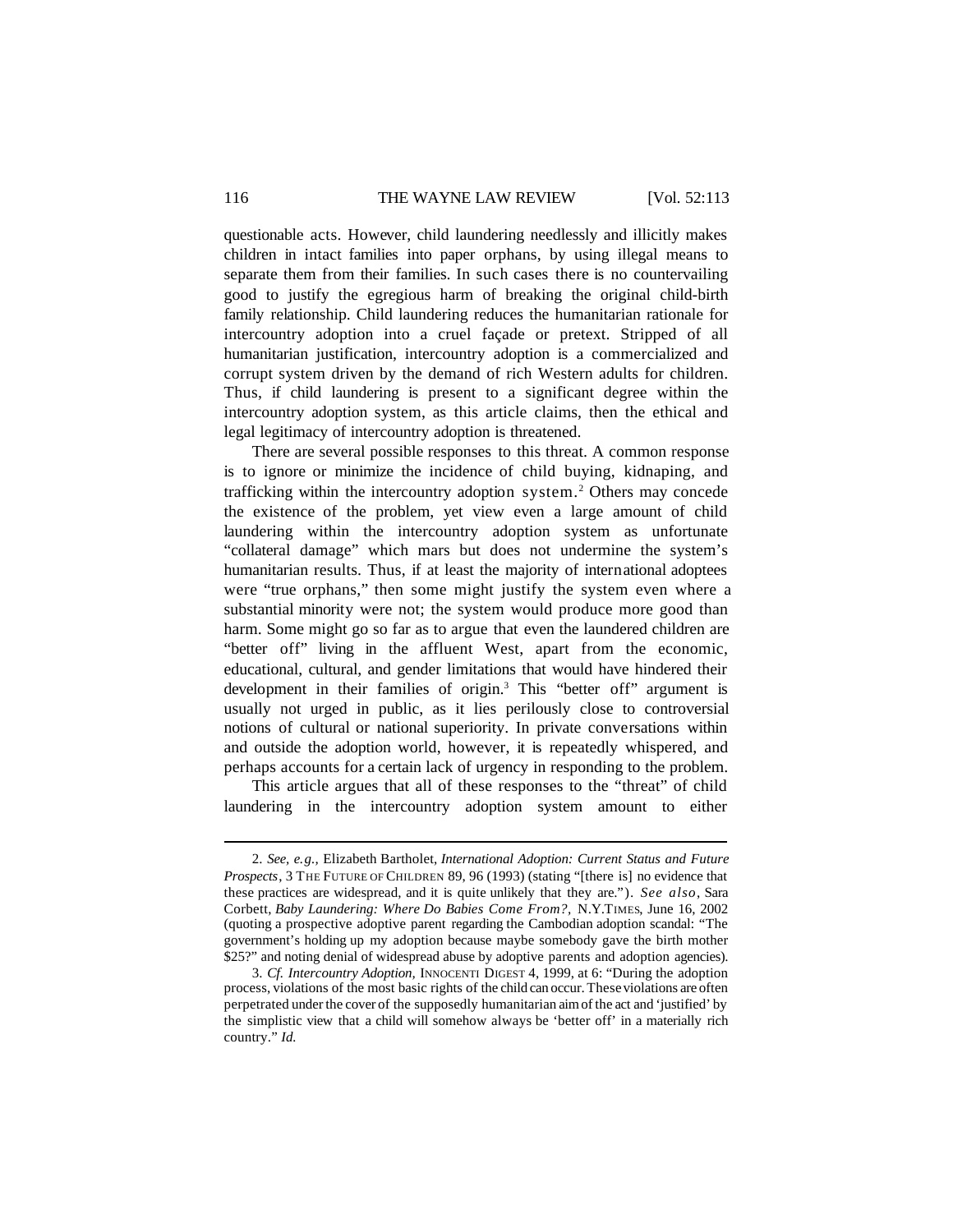#### 2006] *CHILD LAUNDERING* 117

unproductive hiding of heads in the sand, or unnecessary and counterproductive rationalization of illicit conduct. The point is neither to justify nor excuse the intercountry adoption system as it is, but to reform it. There is no need to make a tragic choice between shutting down or continuing a flawed system, at least not until serious efforts have been made to reform the system. A family living in a filthy house does not face a "tragic" choice between homelessness or substandard housing, but rather faces the practical necessity of a clean-up. In the same way, it is time to "clean up" the intercountry adoption system.

Part II of the article documents and describes a significant incidence of child laundering within the intercountry adoption system. Part III evaluates those features of the adoption system which contribute to the incidence of such illicit practices, and then proposes reforms which could make the intercountry adoption system less hospitable to child laundering.

## II. THE INCIDENCE OF CHILD BUYING, STEALING, KIDNAPING, AND TRAFFICKING WITHIN THE INTERCOUNTRY ADOPTION SYSTEM

There is, of course, no way to precisely measure the incidence of illicit child buying, stealing, kidnaping, and trafficking within the current intercountry adoption system. Indeed, given the premise of this article—that this illicit conduct is "laundered" into legitimate adoptions—it is necessarily impossible to present official statistics of its incidence. Logically, the vast majority of such cases would never come into public view, for the illicit aspects of the case would remain hidden under the legitimating veil of legal adoption. These abuses of the adoption system could not last long if they were not usually hidden; these crimes would not exist if they were not usually successful in achieving the aims of their perpetrators.

Nonetheless, this section will cite a wide variety of sources to substantiate a significant incidence of such abusive practices. The point, however, is not merely to document individual instances of such practices, but more broadly to understand patterns of abusive practice. From these patterns, the nature and causes of the abuse, and the weaknesses in our legal and adoption systems which permit them, will become clearer.

Thus, this section overviews the methods of operation, the role of poverty, and the cycles of abuse, before specifically documenting a number of instances of abusive adoption practices.

## *A. Methods of Operation*

Child laundering does not occur in a random way, but generally reflects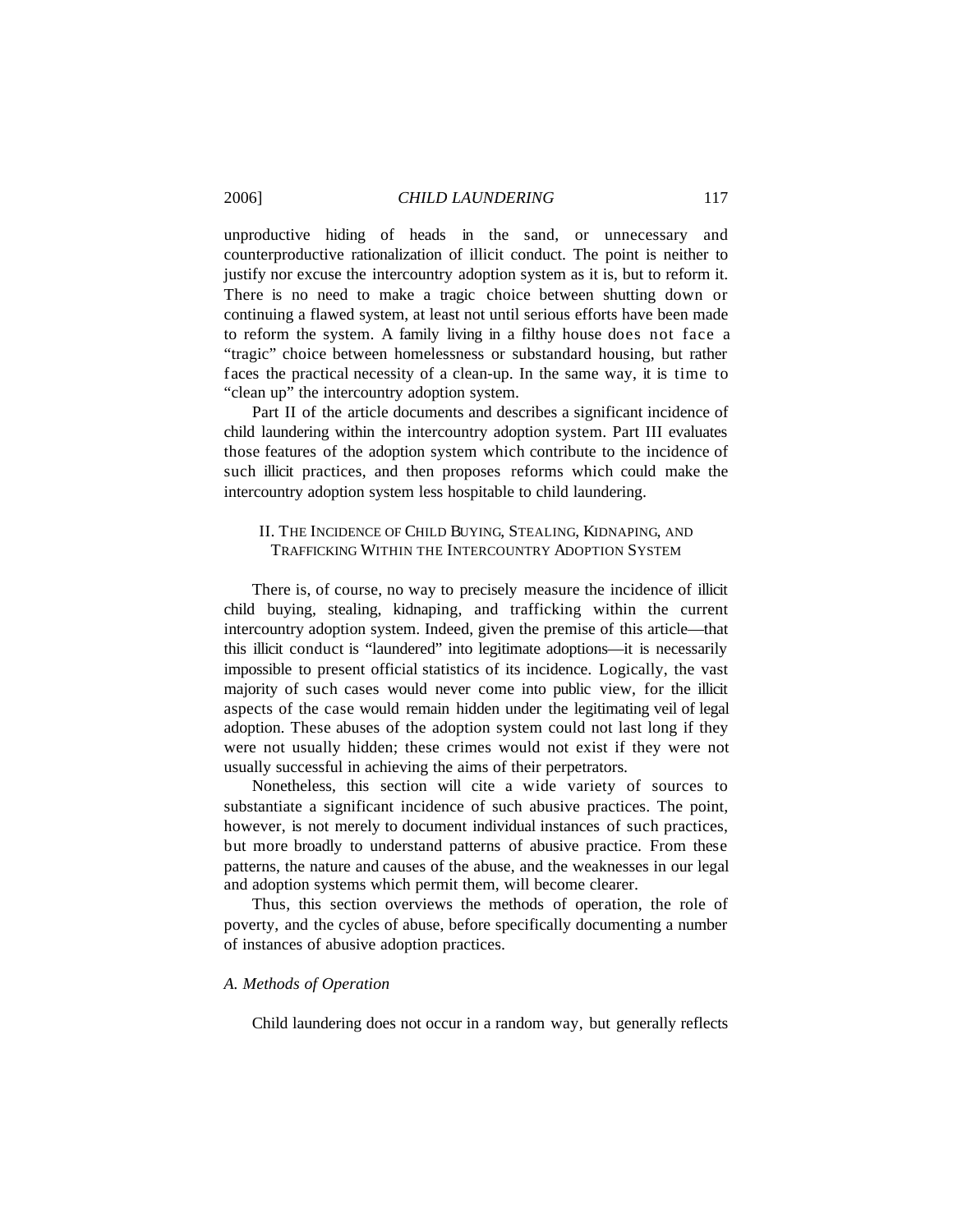distinctive methods of criminal activity. The following are the typical methods of operation. Often real cases are in fact combinations of these various illicit methods:

#### *1. Child Buying Scenario I*

Citizens of sending countries, including independent facilitators, attorneys, orphanage directors, and others, create a system for purchasing infants and children from birth families. These systems usually involve persons at the head of the conspiracy who possess the language and literacy skills, and the financial and social position, to interact with first-world adoption agencies and prospective adoptive parents. These persons usually send out intermediaries, generally of a lower social station, to serve as scouts or recruiters.<sup>4</sup> The targets of this recruiting are generally the poor of poor societies, who earn less than one dollar per day.<sup>5</sup> By Western standards, the amounts the scouts offer to poor parents often seem tragically small, which underscores the desperate financial circumstances of the birth parents. Often, the inducements are as much false statements as money. The parents may be told that they will be able to stay in touch with their children, receive continuing payments and letters from the adoptive parents, or immigrate to a first-world nation.<sup>6</sup> The person at the top of this criminal conspiracy may receive \$2,000 to \$20,000 for each child who is placed for adoption overseas, with funds coming from purportedly legitimate adoption fees and "orphanage donations."<sup>7</sup> Out of these funds, there are ample amounts to pay intermediaries (recruiters), the birth family, bribes of government officials (if necessary), as well as pay the legitimate costs of child care and intercountry adoption, while still making a large profit. The profits are particularly attractive given that these schemes generally occur in societies with a per capita annual income of less than \$800, where even an educated, "middle class" individual may earn less than \$10,000 annually.<sup>8</sup>

Significantly, in these instances the placement agencies in recipient countries (such as the United States, Canada, and Europe) are generally

<sup>4.</sup> *See, e.g.*, David M. Smolin, *The Two Faces of Intercountry Adoption: The Significance of the Indian Adoption Scandals,* 35 Seton Hall L. Rev. 403, 451 (2005).

<sup>5.</sup> For a popularized but helpful overview of the situation of those living in extreme poverty, see Jeffrey D. Sachs, The End of Poverty (2005).

<sup>6.</sup> *See, e.g.*, *Operation Broken Hearts*, *infra* note 15.

<sup>7.</sup> *See* Smolin, *supra* note 4, at 449-50.

<sup>8.</sup> *See, e.g.,* Smolin, *supra* note 4, at 450-74 (2005). See, for example, Ethan B. Kapstein, *The Baby Trade*, FOREIGN AFF., Nov./Dec. 2003, for general comments on the problem of baby-buying in intercountry adoption.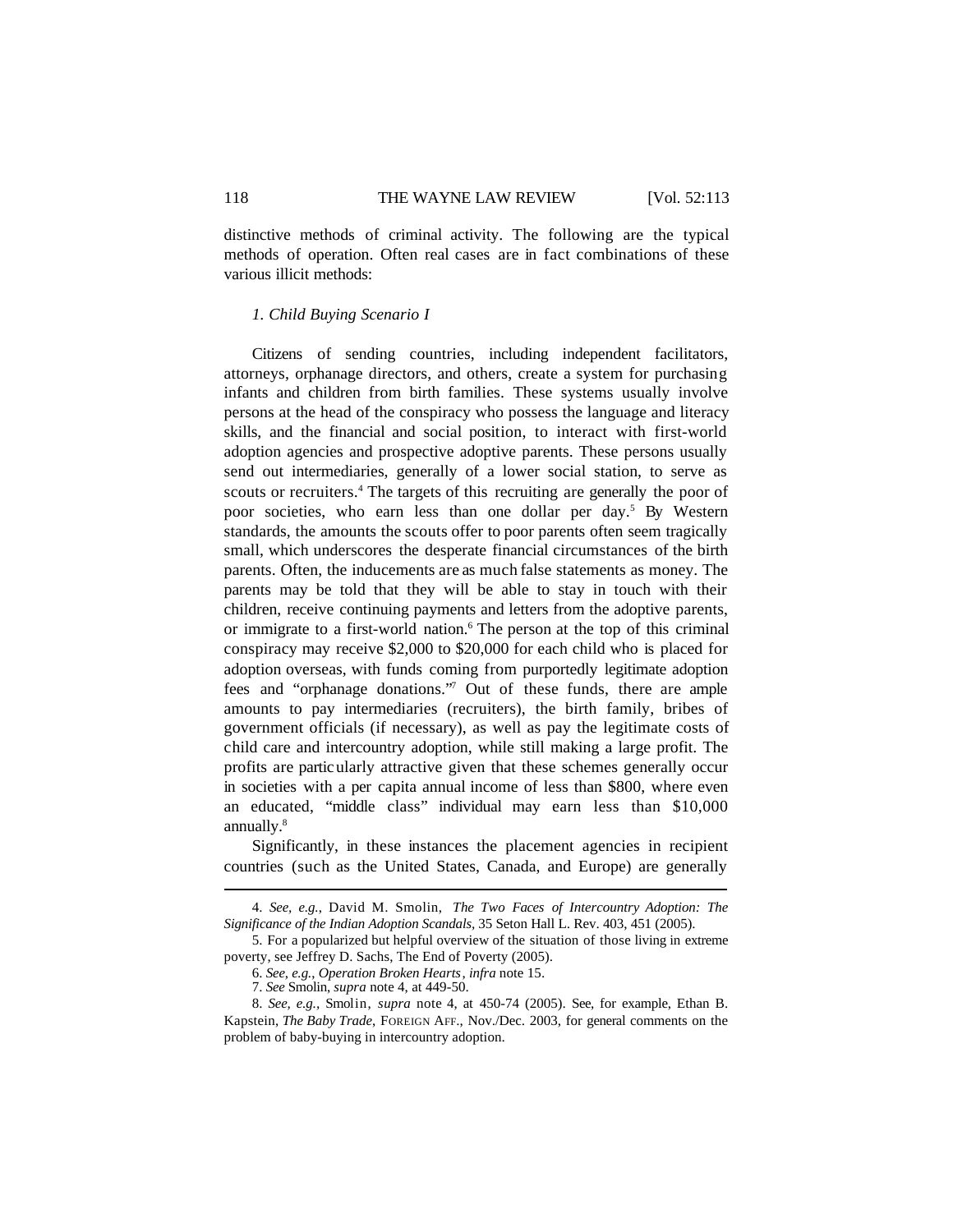legitimate, licensed agencies who do not intentionally participate in illicit activities, even as they facilitate the contacts, flow of funds, and legal undertakings that make them possible.<sup>9</sup>

#### *2. Child Buying Scenario II*

Sometimes the kind of child buying scheme described above will include citizens of the recipient nation, such as the United States, who intentionally facilitate child buying or other illicit conduct. In these instances, a citizen of the recipient nation operates within the sending nation as the head of a criminal conspiracy, and is directly involved in hiring recruiters, bribing government officials, and other illicit conduct. As a practical matter, this scenario, although apparently much rarer, is more likely to lead to criminal prosecution, because the recipient nation may be more willing to investigate criminal acts by their own citizens.<sup>10</sup>

# *3. Child Stealing/Kidnaping Scenario I: Kidnaping Children Placed into Orphanages, Hostels, or Schools for Purposes of Education or Care*

The child stealing/kidnaping schemes in certain respects have a similar structure to those involved in child buying, in that they involve corrupt individuals obtaining children in illicit ways for purposes of adoption. As in the child buying schemes, the motivation is primarily financial.

These schemes build upon the fact, often not widely understood in recipient countries, that some sending nations have a custom, particularly among the poor, of placing children in institutions for purposes of education, food, housing, and care, without intending to sever parental rights. These institutions, whether called orphanages, schools, or hostels, are commonly used by the poor as a kind of safety net or extended family resource. <sup>11</sup> The existence of this custom makes it relatively easy for

<sup>9.</sup> *See, e.g.,* Smolin, *supra* note 8. *See also*, *International Adoption: Respecting Children's Rights,* Report of Social, Health and Family Affairs Committee, Council of Europe, Doc. 8592 (Dec. 2, 1999), *available at* http://assembly.coe.int/Documents/ WorkingDocs/doc99/EDOC8592.htm(last visited Oct.2, 2006) (includinga quotefrom Mr. Nicolas: "although by no means all adoptions are commercial transactions that ride roughshod over children's rights, there is—as pointed out by the International Social Service in Geneva—a trend in that direction because many of the associations and well-meaning individuals that operate alongside the criminals, mafia elements and other middlemen are dangerously incompetent.").

<sup>10.</sup> *See infra* notes 69-121 and accompanying text (describing Cambodian adoption scandal and related criminal prosecution).

<sup>11.</sup> *See, e.g.,* Claudio Fonseca, *Patterns of Shared Parenthood among the Brazilian*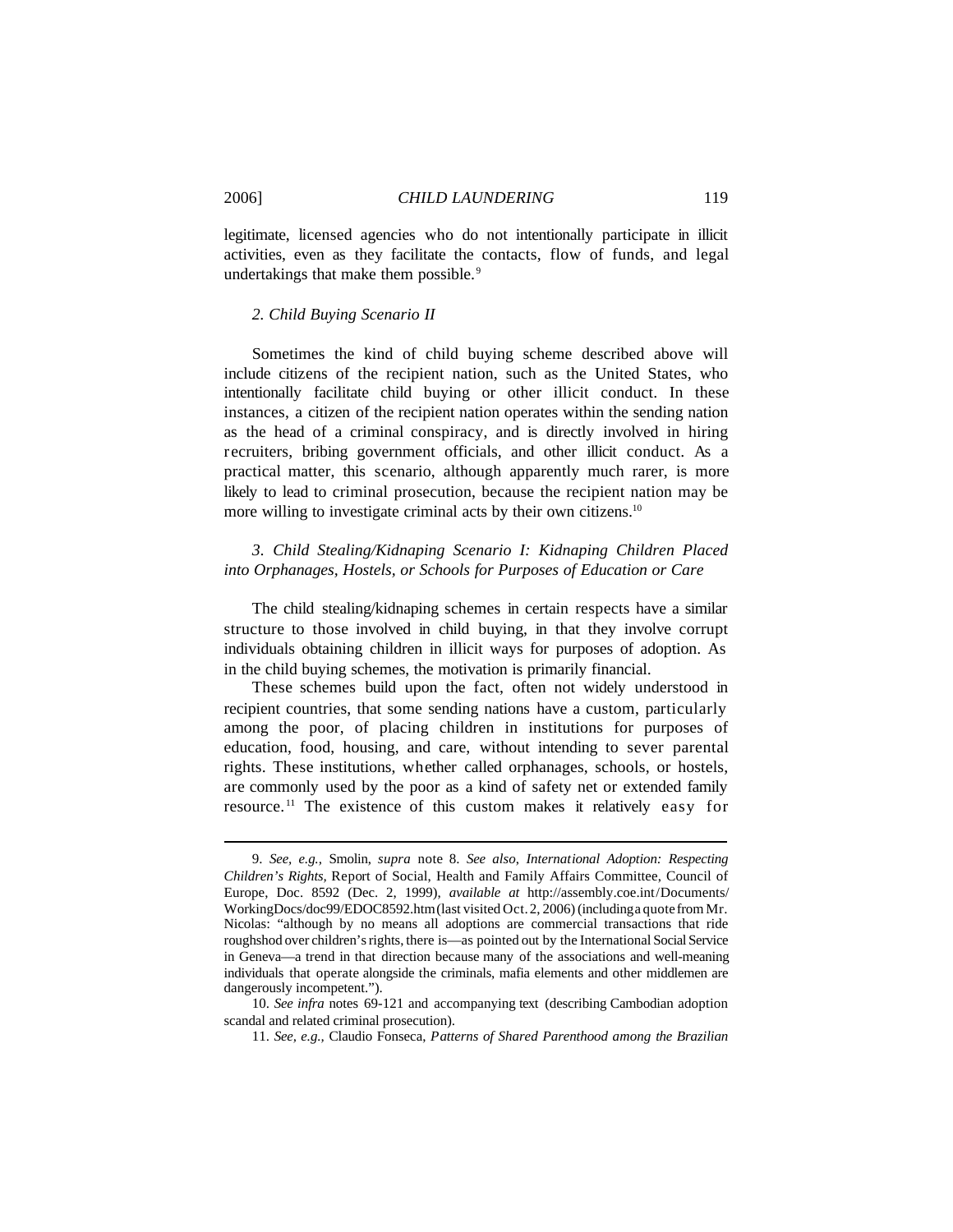facilitators and scouts to persuade poor birth parents to place children into institutions, for the parents do not understand themselves to be severing their parental rights or ties.<sup>12</sup>

Sometimes, the child laundering scheme includes deliberately recruiting children into the institution based on false pretenses.<sup>13</sup> In other instances the family, on its own initiative, places a child into the institution for temporary care or education, and then the child is laundered through the adoption system as an "orphan," and then adoptee.<sup>14</sup> However it is done, from the parents' point of view the child has been kidnaped or stolen, as consent was never given for relinquishment or adoption, let alone adoption in another country. Nor were these children abandoned, for the parents intended to maintain family ties, even if the child spends a substantial amount of their childhood living in these institutions.<sup>15</sup>

By way of analogy, imagine the reaction of a Western parent who placed a child in boarding school, only to discover that the school had placed the child for adoption in a foreign country. Such an act would clearly constitute a form of kidnaping or child stealing, because the school had no authorization to sever family ties or place the child into another family and nation.

14. *See, e.g*, S. Munari, *An Adoption Racket inChennai Backfires on Parents*, DECCAN HERALD, May 15, 2005.

15. *See* U.S. Immigration andCustoms Enforcement, Backgrounder, *Operation Broken Hearts* (2004) [hereinafter *Operation Broken Hearts*] (describing a criminal investigation into a Cambodian adoption scandal involving baby buyers who persuaded birth families to give up their children using false statements that the families "could have their child back at any time," and could "visit [their] child at the orphanage" and the child would receive food, medical care, and an education). *See also*, Murari, *supra* note 14 (investigating an agency in Tamil Nadu, India involved in intercountry adoption scandal that had attempted to place a child for adoption who had not been surrendered for adoption); Fonseca, *supra* note11, at 114 (describinga poor Brazilian family who regularly relied on an orphanage for temporary care of their children and were surprised when the youngest, a "fairly lightskinned, healthy infant," had been put up for adoption); Mary Ellen Fieweger, *Stolen Children and International Adoptions,* 70 CHILD WELFARE (1991) (providing evidence that suggests a child left in temporary care of orphanage in Ecuador was given false death certificate and then put up for international adoption); Kiran Bhandara, *The Business of Foster Children,* SAMAY NAT'L WKLY ., August 27, 2004 (describing how a widow and mother of seven in Nepal fights for return of three children she placed in orphanage for care, where children were sent to Spain for adoption without her consent).

*Poor*, 21 SOC. TEXT 74, at 111, 113-15 (2003); Asha Krishnakumar, *The Adoption Market*, 22 FRONTLINE, at 9, *available at* http://www.flonnet.com/fl2211/stories/ 20050603006700400.htm (last visited Oct. 2, 2006) (reporting that at model orphanage in India most children were not free for adoption and had a family member with whom they maintained a bond).

<sup>12.</sup> *See, e.g,* Fonseca, *supra* note 11.

<sup>13.</sup> *See, e.g*, *Operation Broken Hearts*, *infra* note 15.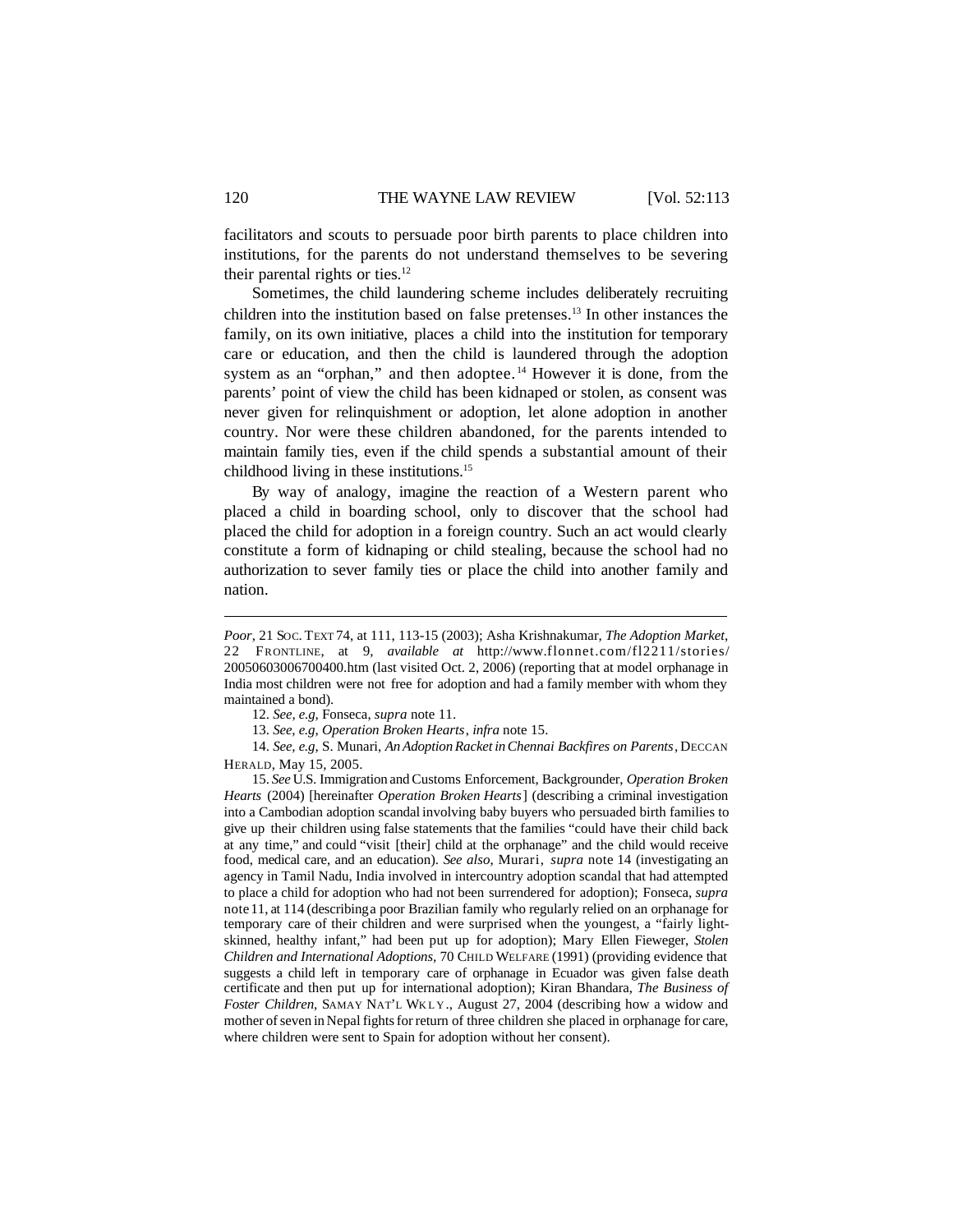# *4. Child Stealing/Kidnaping Scenario II: Obtaining Children Through False Pretenses*

Closely related to the above scenario involving orphanages is the use of false statements to induce parents to give their children to various intermediaries. Thus, birth families may be told that their children are only going away for an education, or for a better life, or temporarily. Birth families may be promised that they will receive updates about or from their children, support payments from adoptive families, or the right to immigrate to the recipient nation after their child grows up.<sup>16</sup> In all these ways, the birth parents are led to believe that they are not really giving up their parental connection to their child, but are merely providing for a better life for their child and perhaps themselves. These false statements are used as inducements to gain physical custody of children. Subsequently, the children are laundered through the adoption system, often by falsifying the identities and histories of the children.<sup>17</sup> Particularly if the children are too young to know and remember their own histories, this laundering is likely to be effective. The parents generally will never see or hear from their children again, and will not receive any of the promised financial or legal benefits.<sup>18</sup>

#### *5. Child Stealing/Kidnaping Children Scenario III: Lost Children*

There are reports of "lost" or "missing" children being prepared or placed for adoption.<sup>19</sup> Of course not all instances of "lost" children involve child stealing or kidnaping. If a child is accidentally lost or separated from their family, and the authorities and orphanages make reasonable efforts to find the family but fail, then it may at some point be appropriate to pursue a placement. Moreover, from the perspective of the authorities or

<sup>16.</sup> *See, e.g, Operation Broken Hearts, supra* note 15.

<sup>17.</sup> *See, e.g,* Smolin, *supra* note 4.

<sup>18.</sup> *See, e.g.*, *Operation Broken Hearts*, *supra* note 15 (describing a method of operation used by criminal conspiracy in Cambodia to obtain children); *Intercountry Adoption*, *supra* note 3, at 6; Fieweger*, supra* note 15.

<sup>19.</sup> *See*, Smolin, *supra* note 4, at 460-61 (citingSyed Amin Jafri, *Missing Girl Among Children Rescued in Tandur* (May 1, 2001), *available at* http://www.rediff.com/news/ 2001/may/01ap1.htm (last visited Oct. 2, 2006); Syed Amin Jafri, *Adoption Home Tampered with Children's Records* (May 2, 2001), *available at* http://www.rediff.com/news/2001/may/02jafrihtm;AmbujamAnantharaman, *BigRacket of Small Babies*, T HE RISING NEPAL (July 27, 2005), *available at* http://www.gorkhapatra.org.np/pageloader.php?file=2005/07/20/editorial/editorial1 (last visited Oct. 2, 2006).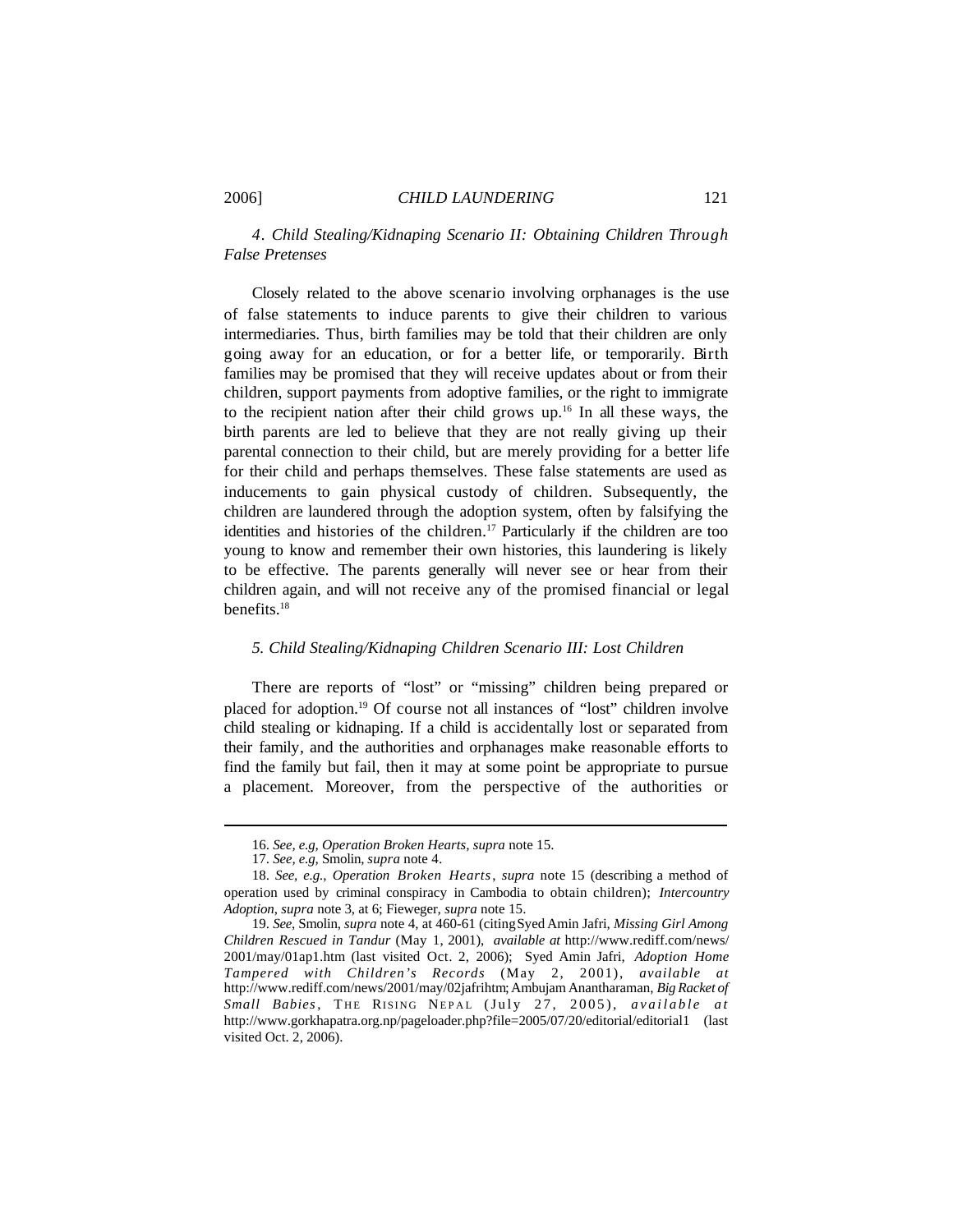orphanage, it may be difficult to distinguish between accidentally "lost" children and deliberately abandoned children, absent some evidence which points in one direction or another. It is understandable that after sufficient efforts are made to find the family, plans are made to place the child for adoption.

Unfortunately, however, the existence of an adoption system sometimes provides an incentive to, in essence, kidnap a lost or missing child. Thus, in some cases of lost children it appears that no efforts are made to find the family, and indeed the child may be given a deliberately false history and name.<sup>20</sup> The orphanage may be induced by financial considerations to relabel a lost child into an "orphan" eligible for adoption. Instead of seeking to restore that which is lost, the adoption system illicitly and purposely makes the unwitting separation of parent and child permanent.<sup>21</sup> Under these circumstances, the orphanage is really a kidnapper, because it is abusing the unfortunate situation of a lost child to make a financially lucrative international adoption.

Within this category lurks a legal issue: how much effort is required when an infant or child is "found" by public or private authorities? It is clearly illicit to alter the known history of the child in order to facilitate the adoption. Is it permissible, however, to simply make no effort to find the family? If not, what degree of effort is reasonable, particularly in societies where many parents are illiterate?

#### *6. Child Stealing/Kidnaping Scenario IV: Traditional Kidnaping*

There are reports of children being kidnaped from hospitals, streets, and homes, for the specific purpose of sale to an orphanage and/or profit from an adoptive placement.<sup>22</sup> The orphanage may or may not be directly involved in the kidnaping. Even if the orphanage is not directly involved in the kidnaping, the kidnaping itself would only happen if someone (such as the orphanage) was willing to pay for a child.<sup>23</sup> Of course these cases

<sup>20.</sup> *See, e.g*, Smolin, *supra* note 4, at 460-61..

<sup>21.</sup> *See id*. Some of the missingchildren cases unfortunately seem to involve intentional kidnaping, rather than merely lost children.

<sup>22.</sup> *See, e.g*., Krishnakumar, *infra* note 23.

<sup>23.</sup> *See, e.g.,* Asha Krishnakumar, *Behind theFacade*, 22 FRONTLINE (May 22, 2005), *available at* http://www.frontlineonnet.com/fl2211/index.htm (last visited Oct. 2, 2006) (documenting an organized scheme to kidnap children and sell them to adoption agencies in Tamil Nadu, India); *Intercountry Adoption*, *supra* note 3 (documenting abuses of intercountry adoption includingkidnaping); Kapstein, *supra* note 8 (noting the problem of abductions as amethodofsourcingchildren for intercountry adoption); Fieweger,*supra* note 15 (documenting an international adoption ring in Ecuador that paid women to kidnap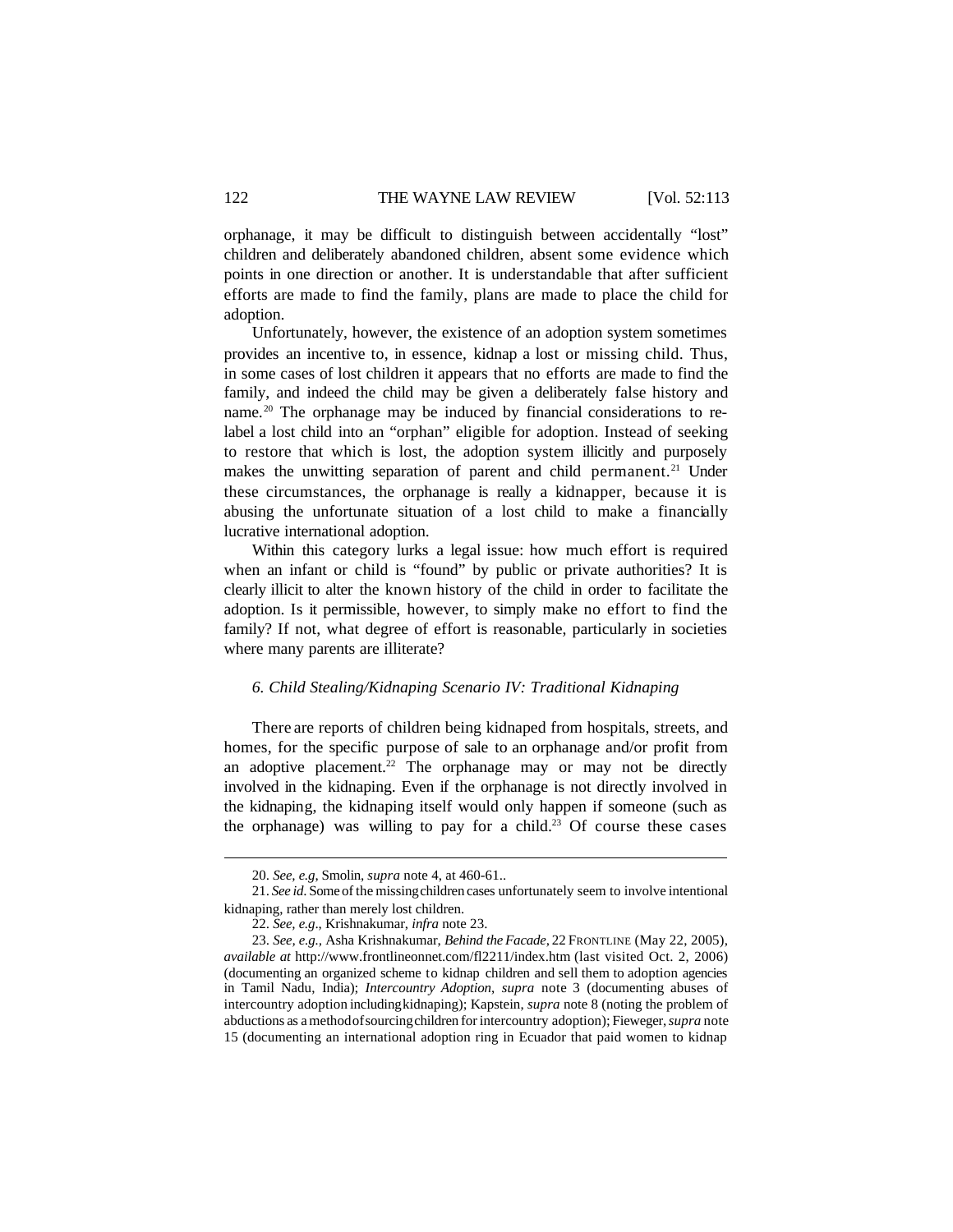involve no ransom demand, as the intent is to receive money from someone other than the birth family. Poor birth parents in developing nations are not in a financial position to outbid Western adoptive parents, even for their own children.

### *7. Child Stealing/Kidnaping Scenario V: Intra-Familial Kidnaping*

Particularly complex are those cases in which extended or immediate family members remove a child from the parent(s). The child may be taken to a distant location and abandoned, or brought to an orphanage. Often there are financial motivations involved, as family members wish to avoid the burden involved in raising the child.<sup>24</sup> Sometimes the burden involved is culturally connected to gender, as in South Asian situations where the family dreads having to pay the costs of marrying off a daughter.<sup>25</sup> Sometimes one parent is involved in the plot to abandon a child, against the wishes of the other parent. Often, the parent who wishes to keep the child is, in cultural terms, virtually powerless to withstand the wishes of the other parent or extended family members.<sup>26</sup>

Although debatable, it seems legally accurate to describe most of these cases as a kind of kidnaping, for a parent is by force and/or trickery deprived of their child. Moreover, despite the cultural difficulties, the family members removing the child often lack the legal authority to remove or abandon the child, particularly against the wishes of a parent who wants to keep the child.

These intra-family cases create difficulties for the adoption system. Even a diligent and well-intentioned adoption system could inadvertently process as an "orphan" a child who has in this manner been taken from a parent. In some of these instances, the adoption system may be relatively faultless; in others, the credulity and lack of diligence of the adoption system may play a role in facilitating the permanent and tragic taking of a

children of vendors who took their children to work with them).

<sup>24.</sup> *See, e.g*, Krishnakumar, *supra* note 23, at 5.

<sup>25.</sup> *See, e.g.,* Gita Ramaswamy & Bhangya Bhukya, The Lambadas: A Community Besieged 10-12, 23-30 (2001)(on file with author).

<sup>26.</sup> One of the best publicized cases of this kind concerns a Korean adoptee, Sunny Jo, whose story is told in a variety of places. *See, e.g.*, After the Morning Calm: Reflections of Korean Adoptees (ed. Dr. Sook Wilkinson & Nancy Fox); *Welcome to Sunny's World, available at* www.geocities.com/sunny\_jo888 (last visited Oct. 2, 2006); Jane Cooper, *Coming ofAge, available at* http://www.seoulclassified.co.kr/comingofage.htm (last visited Oct.2, 2006); Sunny Jo, From Morning Calm to Midnight Sun. A heart-breakingIndian case where the husband and his mother sold an infant over the strenuous resistance of the mother is described in Gita Ramaswamy & Bhangya Bhukya, The Lambadas 10-11 (2001).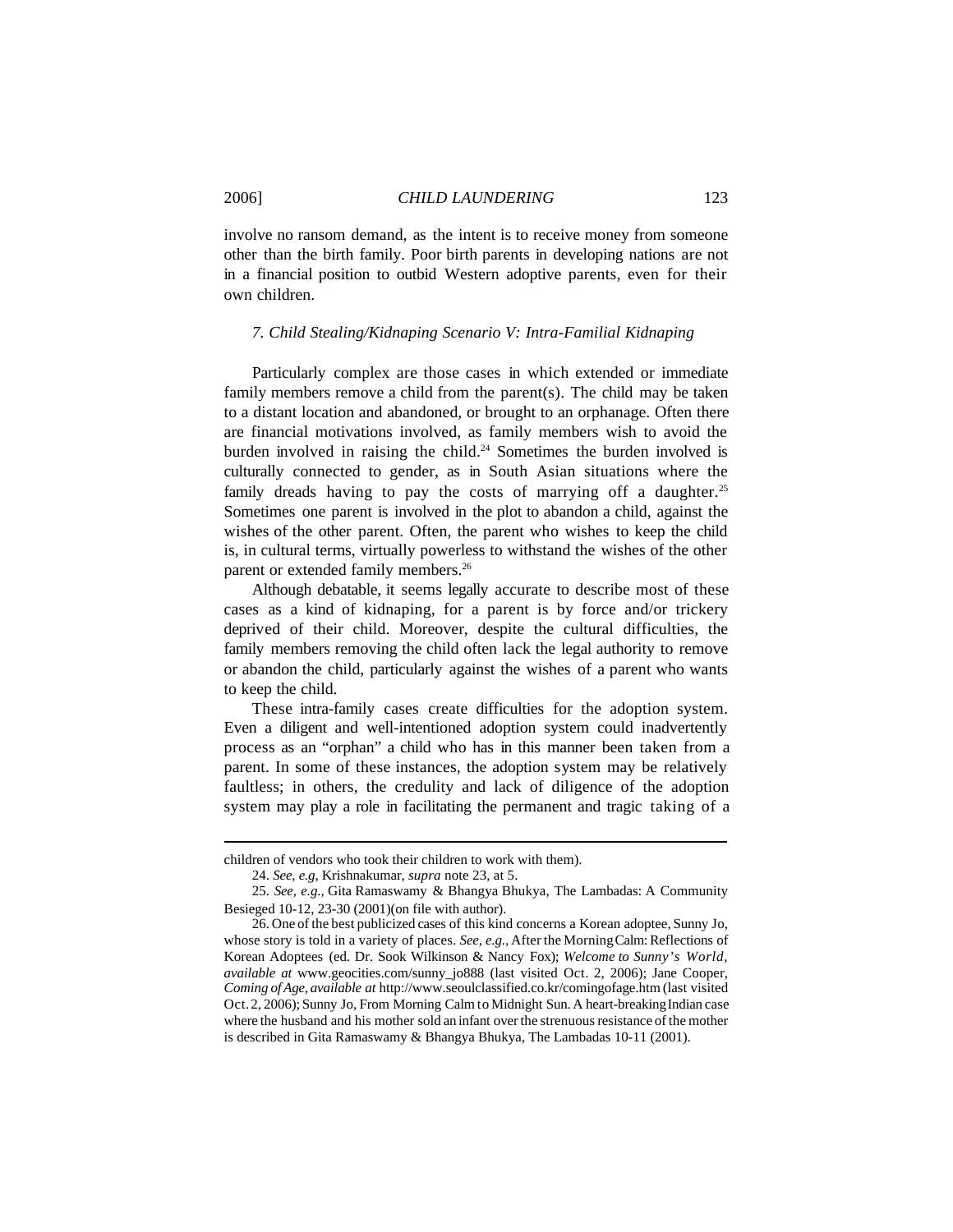child from a loving parent.

*8. Child Stealing/Kidnaping Scenario VI: "Your Money or Your Baby:" Taking Children in Payment of a Debt*

There are reports of women being forced to give up their baby because they were unable to pay off a debt.<sup>27</sup> Some involve a woman unable to pay the costs of childbirth.<sup>28</sup> Others involve money-lenders indebting a vulnerable woman, and then in some manner proposing or demanding the placement of a child in the orphanage.<sup>29</sup>

The motivating impetus for these cases, as in the other kinds of cases, is the availability of thousands of dollars of adoption fees which will remain within the sending nation. These funds are more than sufficient to make it worthwhile for intermediaries or orphanages to demand a child in lieu of a debt, or even to deliberately entrap a woman into debt in order to obtain a child.

Even if the debt is legitimate, obtaining a child in this manner is of course illegal and amounts to kidnaping. Unfortunately, the relative powerlessness of poor families and women in many societies makes it difficult for them to obtain redress in such cases. In some cases they may receive assistance in getting their child back before the adoption is completed; otherwise, they will lose their child. In either case, charges are unlikely to stick, even with police investigation, due to the capacity of wealthier elements in many societies to ultimately escape criminal conviction, particularly for acts committed against the poor.

#### *B. Extreme Poverty and Sending Nations*

Significant sending nations may be divided into various groups. One group of nations is generally free of child buying, kidnaping, and

<sup>27.</sup> *See* Vinod Kumar Menon, *infra* note 28.

<sup>28.</sup> *See, e.g.,*Vinod Kumar Menon, *Doctors Take Away Baby from Mother*, MIDDAY NEWS, July 26, 2004 (describing a mother and child's rights organization in India complaining that doctors took a newborn from a mother and placed it up for adoption due to her inability to pay caesarean birth costs); K. Venkateshwarlu, *Longing For a Hug*, THE HINDU, April 23, 2004 (available from author).

<sup>29.</sup> Although it has not been covered by the Western press, the author is aware of a case fromAndhraPradesh,Indiawherea petty-money lenderindebted parents, andthenproposed that they place children in an orphanage later implicated in a major Indian intercountry adoption scandal. The lender apparently told the parents that the children were only going to the hostel for temporary care. The money lender was allegedly receiving payments from the orphanage to obtain the children.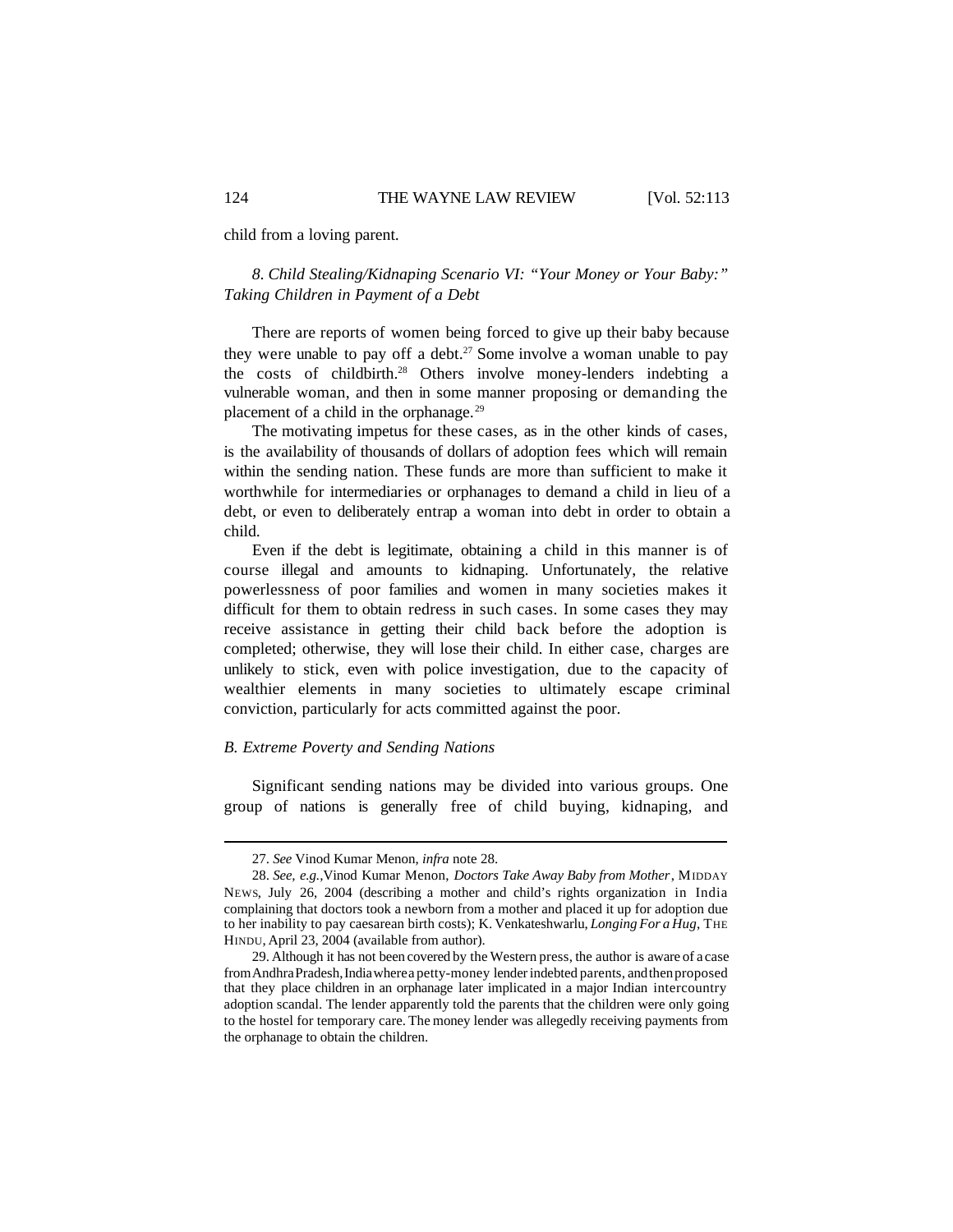trafficking, while a contrasting group of sending nations is mired in recurrent child laundering and profiteering scandals. Thus, China and South Korea have generally positive reputations, although recent reports of child trafficking in China have raised concerns.<sup>30</sup> Cambodia, India, Guatemala, and Vietnam have suffered from significant adoption scandals involving child laundering.<sup>31</sup>

A third group of nations, particularly including Russia, rarely suffer from child laundering, as their "orphans" are legitimately eligible for adoption.<sup>32</sup> However, the adoption process in these nations is sometimes subject to corruption, profiteering, or bribery.<sup>33</sup> In addition, due to the existence of large numbers of children receiving very poor institutional

31. Regarding Vietnam, see, for example, *International Adoption Vietnam*, *available at* http://travel.state.gov/adoption\_vietnam.html (warning of documented instances of "payment to birth mothers to induce them to give up a child," and stating that "Document fraud is widespread in Vietnam"). *Vietnam Tightens Adoption Controls*, GUARDIAN UNLIMITED, July 22, 2002; Kit R. Roane, *Pitfalls for Parents,* U.S. NEWS, June 06, 2005, at 56 (discussing case involving a facilitator labeled a child trafficker by the Vietnamese government). An agreement signed in July 2005 is re-opening adoption between Vietnam and the United States after more than two years of closure. *See* U.S. Department of State, *U.S. and the Socialist Republic of Vietnam Reach Agreement on International Adoptions* (June 14, 2005), *available at* http://www.travel.state.gov/family/adoption/notices/ notices\_2542.html?css=print (last visited Oct. 2, 2006); Susan Soon-keum Cox, *Vietnam Adoption Re-Opens*, *available at* http://www.rainbowkinds.com/2005/07/news/Vietnam\_ adoption.chtml. The closure had been due to concerns with illegal baby-selling. Jeff D. Opdyke, *Adoption's New Geography*, WALL ST.J., Oct. 14, 2003, at D1. Cambodia, India, and Guatemala are discussed extensively in Part II(D), *infra.*

32. *See, e.g.,* David Filipov, *Russia's abused chldren suffering grim neglect*, Boston Globe, January 2, 1999, at A1.

33. *See, e.g.,* David Ryan, *Napa adoption firm closes under fire*, January 7, 2006, *available at* http://www.napavalleyregister.com/articles/2006/01/07/news/local/iq\_ 3238658.prt.; Madelyn Freundlich, The Market Forces in Adoption 49 (2000) (last visited Oct. 2, 2006).

<sup>30.</sup> *See* Nili Luo & David M. Smolin, *Intercountry Adoption and China: Emerging Questions and Developing Chinese Perspectives*, 35 CUMB. L.REV. 597 (2005) (regarding China as a sending nation). *See also* KAY ANN JOHNSON,WANTING A DAUGHTER, NEEDING A SON (2004); LAURA A. CECERE, THE CHILDREN CAN'T WAIT (3d ed. 2001). Press reports concerning a child trafficking scandal include Peter S. Goodman, *Stealing Babies for Adoption*, March 12, 2006, at A01, *available at* http://www.washingtonpost.com/wpdyn/congtent/article/2006/03/01;*China's great baby sell-off*, The Sunday Telegraph, March 12, 2006, *available at* http://www.sundaytelegraph.news.com.au/print/0,9362,18429861- 28779,00.html. For an overview of Korean adoption which lacks the warnings about purchased children or document fraud found in other nations, see International Adoption SouthKorea,*availableat*http://travel.state.gov/family/adoption//country/country-410.html (last visited Oct. 2, 2006). The relatively positive reputation of the Chinese and Korean adoption system does not, of course, mean that their adoption systems operate perfectly. Moreover, there remain significant issues concerninginter-racial and cross-cultural adoption which are beyond the scope of this article.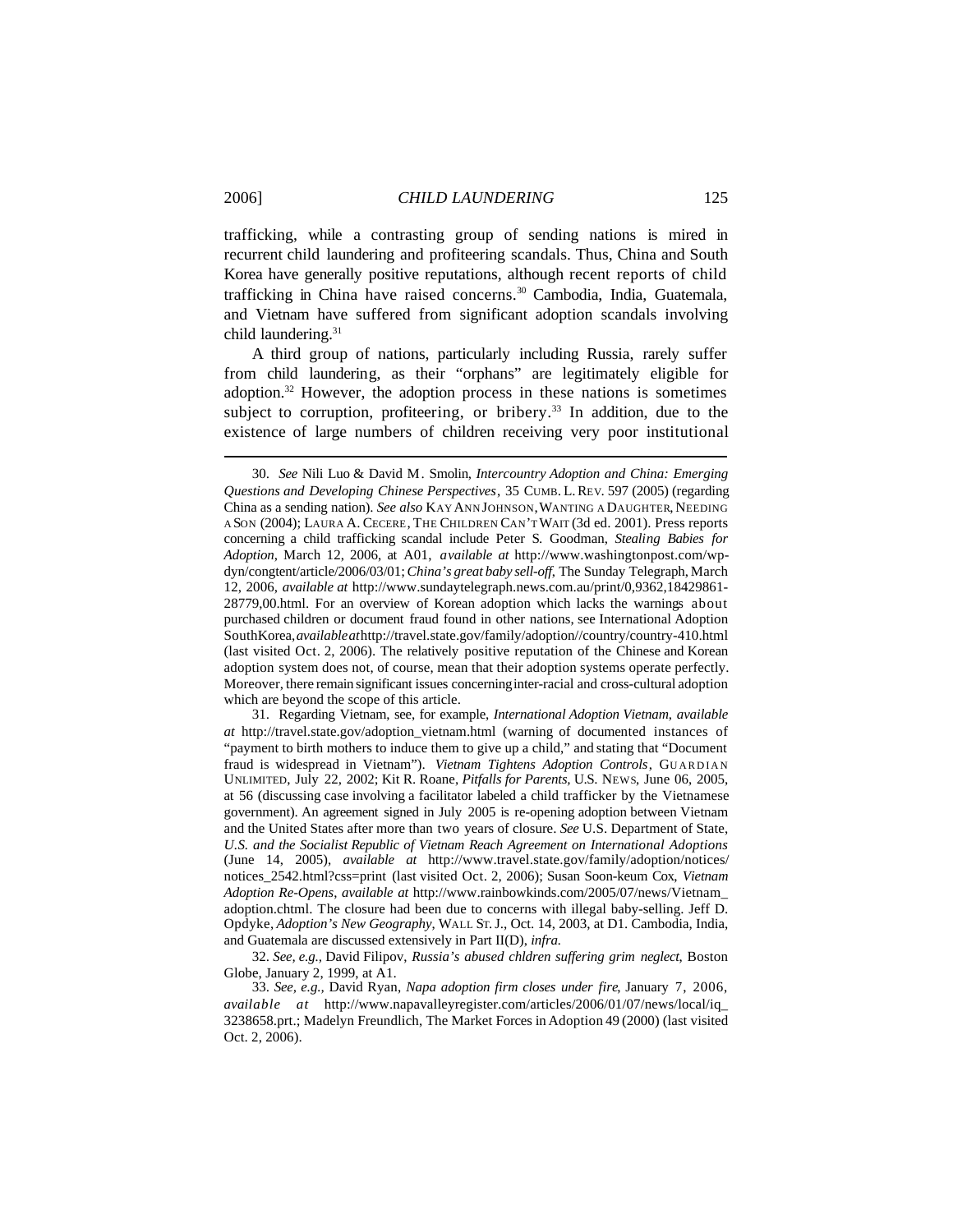care, and a large incidence of fetal alcohol syndrome, issues related to the undisclosed condition of children play a particularly prominent role.<sup>34</sup> There has been a disturbing incidence of Russian adoptees killed by their adoptive parents within the United States, which seems to be related to the placement of deeply disturbed children who are victims of substandard institutional care to adoptive homes that are neither prepared nor able to deal with their special needs.<sup>35</sup>

While this simplistic division of significant sending nations does not account for all situations, it does point toward the factors that correlate with child laundering. Thus, by comparing the characteristics of the various groups of sending nations, it is possible to identify the factors which correlate with child laundering. It turns out that two factors characterize sending nations with significant child laundering difficulties:

(1) A large proportion of the population lives in or near extreme poverty (per capita income under one dollar per day).<sup>36</sup>

(2) The nation sends a sufficient number of children for intercountry adoption to enable it to become a significant sending nation.<sup>37</sup>

Paradoxically, the incidence of extreme poverty is not in itself predictive of child laundering problems. The reason is that most of the poorest developing nations play no significant role in the intercountry

<sup>34.</sup> *See* Peter Selman, *The Movement of Children for Intercountry Adoption: A Demographic Perspective*, Presentation at IUSSP General Population Conference, Aug. 18- 24, 2001, at 17.

<sup>35.</sup> *See, e.g.,* Eric Peterson, *Knowledge Fuels Successful Adoptions*, CHI. DAILY HERALD, Nov. 15, 2004, at 1; Miriam Horn, *ADead Child, a Troubling Defense*, U.S.NEWS &WORLD REP., July 14, 1997; *New Adoption Death Alarms Russia*, BBC NEWS (July 12, 2005), *available at* http://news.bbc.co.uk/2/hi/europe/4676513.stm (last visited Oct. 2, 2006).

<sup>36.</sup> On the problem of extreme or absolute poverty, includingplansto alleviateit, see, for example, JEFFREY D. SACHS, THE END OF POVERTY (2005); Jeffrey D. Sachs, *Can Extreme Poverty Be Eliminated*?, SCIENTIFIC AMERICAN, Sept. 2005, at 56-65. On issues related to the measurement of extreme poverty,see ShaohuaChen & Martin Ravallion, *How Have the World's Poorest Fared Since the Early 1980s?* This article will not try to address the various methods of measuring extreme poverty, or the question of whether the \$1 per day line should reference Purchasing Power Parity (PPP) estimates, or nominal dollars, nor the question of how to account for inflation. *See id.* 

<sup>37.</sup> *See* U.S.DEP'T.OFSTATE,BUREAU OF CONSULAR AFFAIRS, *Immigrant VisasIssued to Orphans Coming to the U.S., available at* http://travel.state.gov/family/adoption/stats/ stats\_451.htm (last visited Oct. 2, 2006).[hereinafter STATE DEP'T ADOPTION STATISTICS](providing statistics for significant sending countries).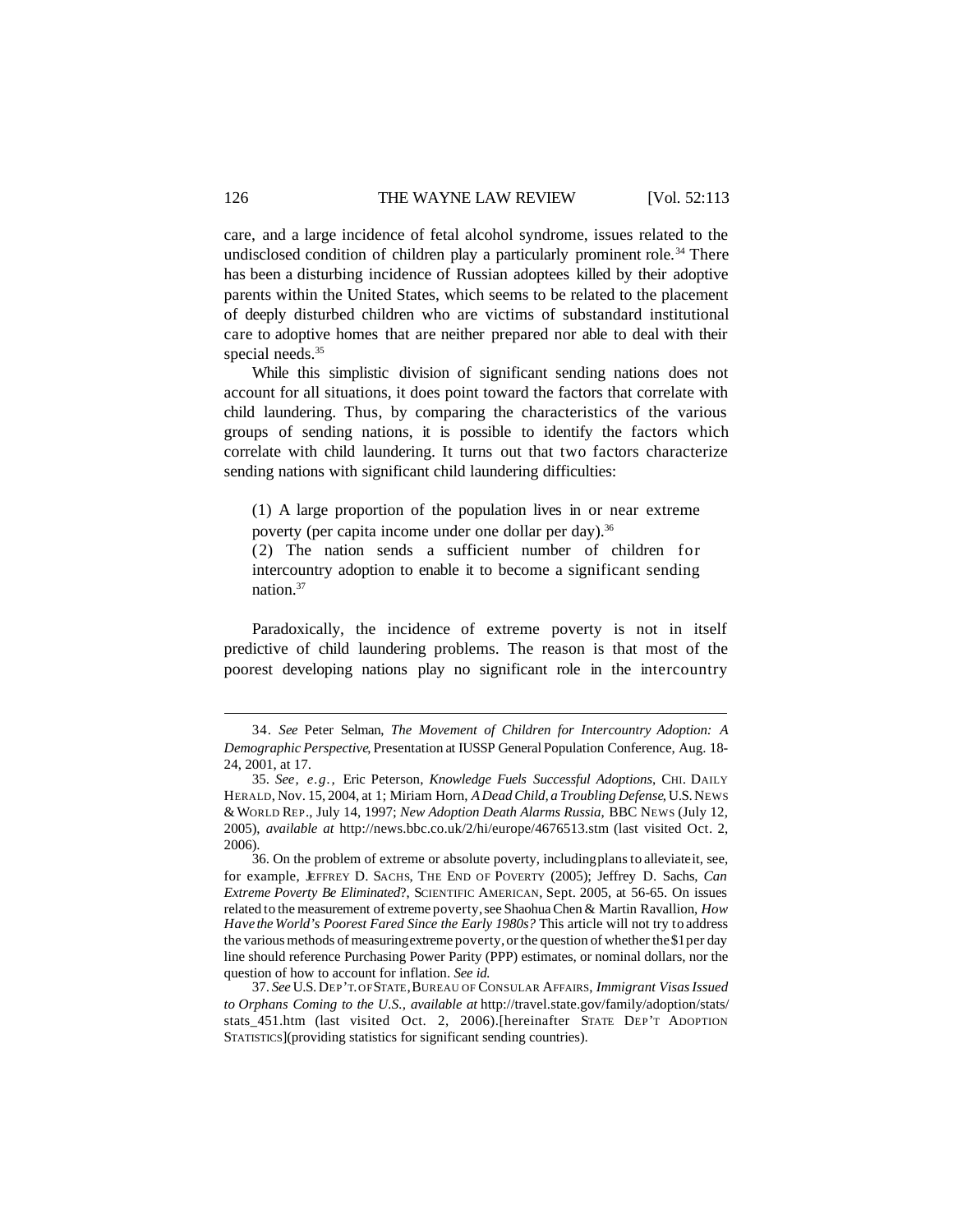adoption system, particularly in relationship to the United States.<sup>38</sup> Nations which place children internationally only sporadically, at very low levels, or not at all, are not in a position to harbor large-scale child laundering conspiracies within their intercountry adoption system.

However, once the numbers placed for international adoption begin to rise, the dangers for poor sending nations emerge. The reasons for this include the following:

(1) In such nations, a significant cause of child abandonment or relinquishment is often extreme poverty. However, the ethics of intercountry adoption becomes problematic where poverty induces the family to give up their child. Under such circumstances, even the cost of transporting the child from sending to receiving nation, if spent instead to aid the family, could have kept the family intact. It is ethically questionable to spend thousands of dollars (or tens of thousands of dollars) to arrange an intercountry adoption, when aid of less than a thousand dollars would have kept the child with their birth family. Yet, under current law and practices, there is no requirement that aid be given or offered to the birth family, on an unconditional basis, prior to accepting a relinquishment of a child. Further, where "assistance" is given only to those parents who relinquish for adoption, even modest assistance can serve as an unwitting (or purposeful) incentive for placement of a child. Under these circumstances, it is very hard to draw a clear line between lawful relinquishment and illicit purchase of a child. Where there is no clear line between lawful adoption and illicit child buying, even notorious systems of explicit child buying seem difficult to prosecute or prevent.

By contrast, in countries where there are substantial numbers of children abandoned or relinquished for reasons other than poverty, there is unlikely to be much incidence of buying or kidnaping children in order to supply "orphans" for adoption. For example, in China the combination of population-control policies and cultural need for a male child produced large numbers of abandoned baby girls.<sup>39</sup> Various social problems in Russia have produced large numbers of institutionalized children.<sup>40</sup> As South Korea has developed economically, the primary cause of relinquishments has become the social stigma associated with single motherhood.<sup>41</sup> Thus, the Chinese, Russian, and South Korean adoption systems have apparently been

<sup>38.</sup> *See* Selman, *supra* note 34, at 16.

<sup>39.</sup> *See*Luo &Smolin,*supra* note 30; CECERE,*supra* note30;JOHNSON,*supra* note30. 40. *See, e.g., Russia's abused children suffering grim neglect, supra* note 32.

<sup>41.</sup> *See, e.g.,* Peter Selman, *supra* note 34, at 18; Rick Reilly, Seoul Searching, Time, August 28, 2000, at 42-44.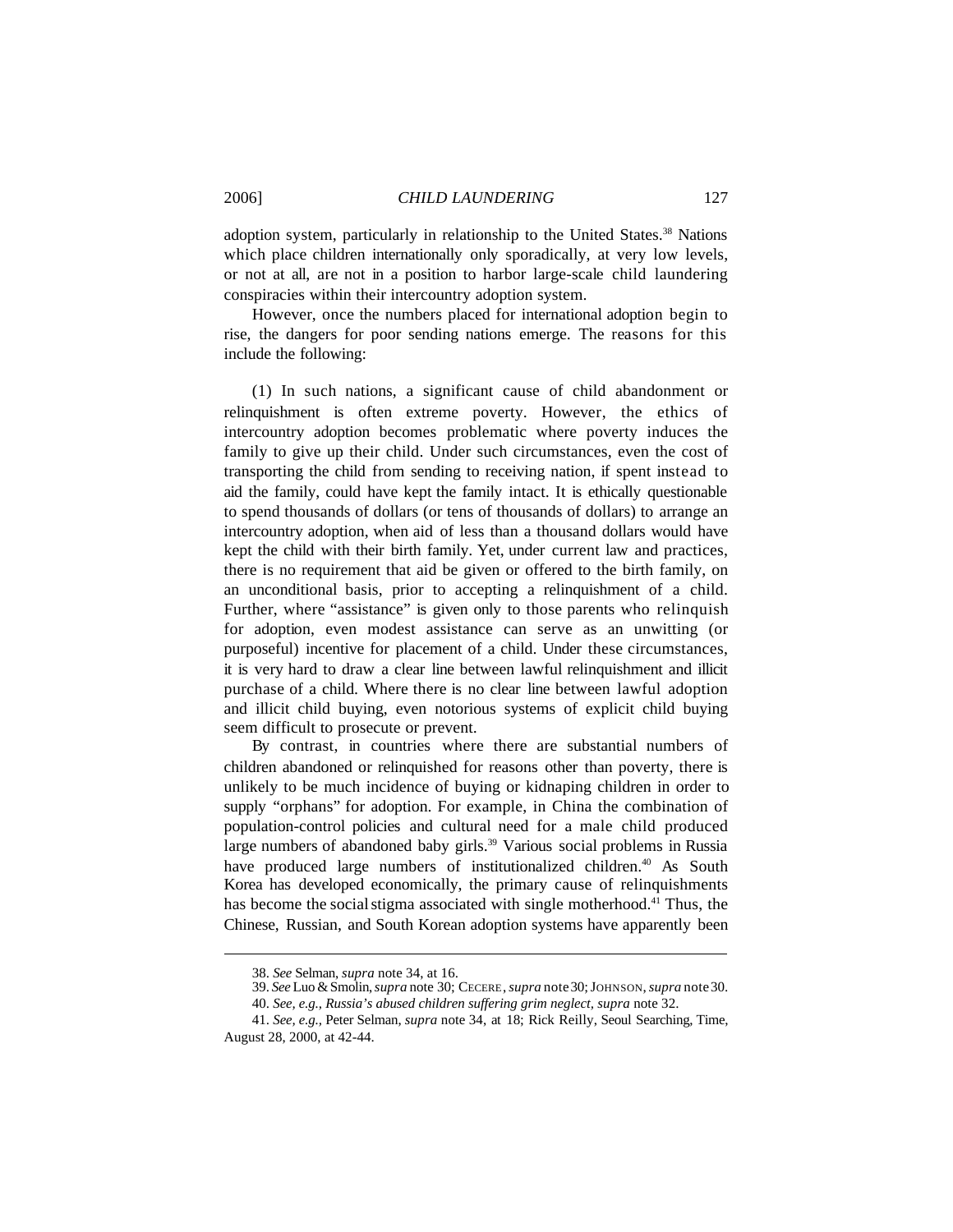largely free of "child laundering" practices.

Recent reports of child trafficking within the Chinese system, if confirmed, suggest that the large (and increasing) numbers of intercountry adoptions over the last decade have begun to exhaust the number of babies and toddlers who are legally available for adoption, causing the temptation to illicitly launder and traffic children for purposes of intercountry adoption.<sup>42</sup> Thus, even intercountry adoption systems created in a national context of substantial numbers of orphans must be carefully monitored to ensure that they do not, over time, inadvertently create the conditions for illicit child laundering.

(2) In societies with very low per capita incomes, adoption fees, and other costs that can seem very reasonable from a Western perspective are sufficient to create an incentive for middle-class persons to illicitly obtain children for adoption. Spending five to twenty thousand dollars within India or Guatemala on an adoption would be like spending fifty to five hundred thousand dollars on an adoption within the United States. Large amounts of money, relative to the economy of the sending country, create a temptation to launder children.<sup>43</sup>

(3) In many poor and developing societies, the majority of children living in orphanages are not orphans. . . Poor families tend to rely on a complex web of extended family, community, and institutional care to raise their children, while still maintaining family ties.<sup>44</sup> Many who are truly without a family are older children who are less adoptable and also less able to learn a new language, adjust to a new culture and family, and meet the high educational expectations of developed nations. Thus, while the untrained Western eye may perceive millions of adoptable orphans in such societies, child stealing/kidnaping rings may still develop, as agencies find it most convenient or effective to buy or steal the kinds of infants and children which seem most likely to meet Western specifications. Indeed, even those adopting older children may find, to their dismay, that they were in fact stolen or purchased children, as a child laundering scheme structured primarily around infants sweeps into its orbit some number of older children.

(4) Nations with a large population of those living in or near extreme poverty also tend to have a wide financial, educational, and cultural gap between the population of such poor persons, and the middle and upper

<sup>42.</sup> *See*, *e.g., Stealing Babies for Adoption; supra* note 30*; China's great baby sell-off, supra* note 30.

<sup>43.</sup> *See* Smolin, *supra* note 4.

<sup>44.</sup> *See* sources cited *supra* note 11.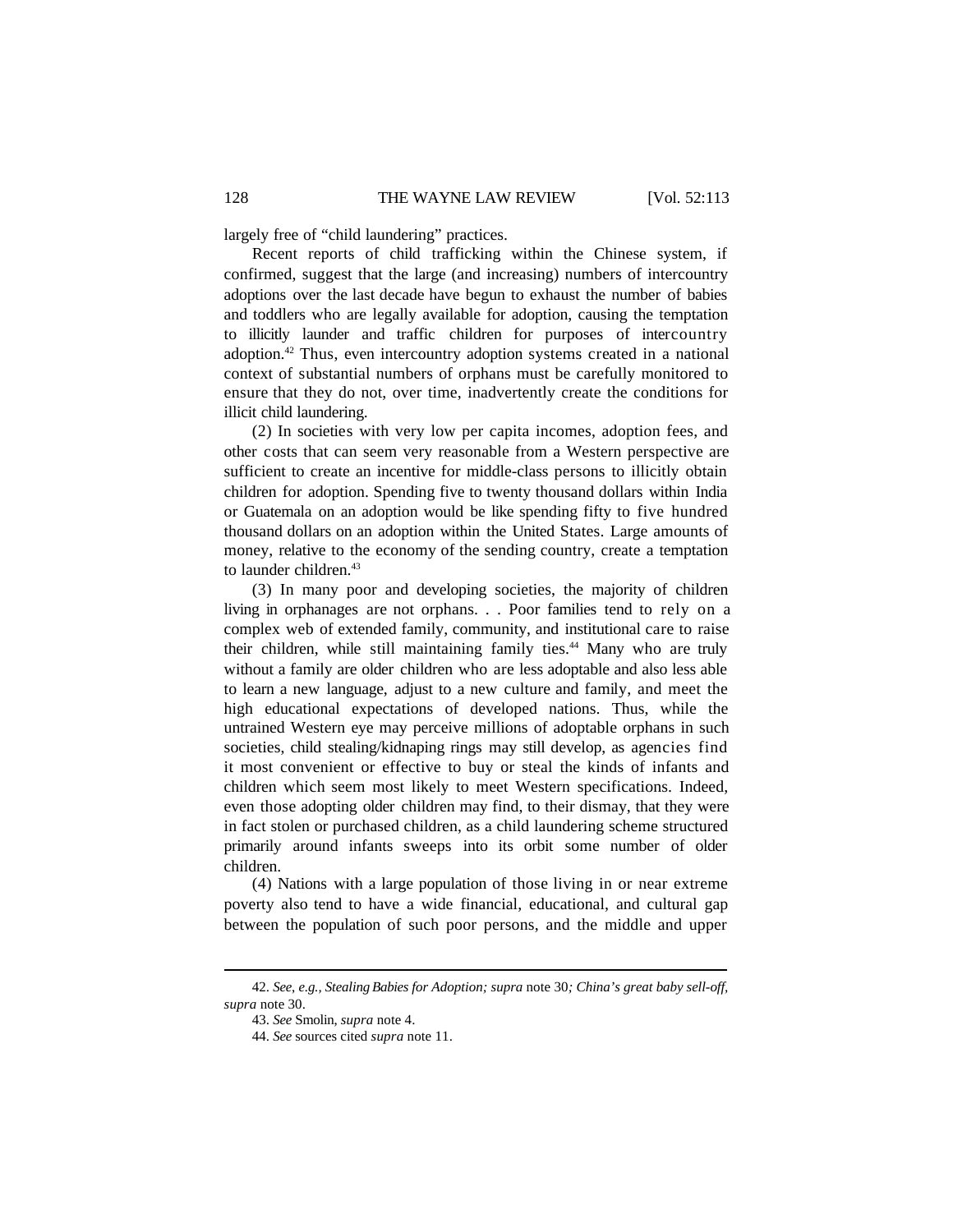classes.<sup>45</sup> Thus, the lower classes will include illiterate or barely literate persons who generally live without the consistent benefit of running water, modern sanitation, electricity, telephones, books, writing instruments, newspapers, or computers.<sup>46</sup> The middle and upper classes will have a sharply different lifestyle, as they benefit from modern amenities. Western adoption agencies looking for partners within these nations will necessarily find them among middle and upper class persons, who are literate in Western languages and have access to computers and telephones. These intermediaries may, however, have such a negative view of the lives of the poor that they experience little if any pangs of guilt in obtaining children through illicit means for intercountry adoption. From their perspective, they are doing these children a favor by sending them to the United States or Europe, even if they have to obtain children through illicit means. Further, societies subject to these extreme gaps generally lack effective and reliable means for the poor to vindicate their rights against abuse by those of the upper or middle classes.<sup>47</sup>

(5) Countries with a low per capita income and a large proportion of persons living at or near extreme poverty tend to suffer from a much higher incidence of corruption than developed nations. This correlation, while not perfect, is apparently causative in both directions: Corruption tends to both impede the economic development of developing nations, and also to flourish in an environment of overall low GDP.<sup>48</sup> In societies with a high incidence of corruption, public officials, from petty clerks to police officers to high government officials, become accustomed to demanding and receiving payoffs. Bribes are required simply to obtain legitimate approvals and services, but also can become a means of acquiring illegitimate approvals and services. Under these circumstances, the prospects of creating a "clean" intercountry adoption system are slim.<sup>49</sup> Generous (by sending nation standards) fees and payments from Western nations provide ample

49. *See* Kapstein, *supra* note 8 (stating "If poorly paid officials will take payoffsto fix parking tickets or facilitate foreign direct investment, how can it be assumed that they will not take cuts on child trafficking?" *Id*.).

<sup>45.</sup> *See, e.g*, Sachs, *supra* note 5, at 3.

<sup>46.</sup> *See, e.g., id*., at 1.

<sup>47.</sup> *See* Smolin, *supra* note 4.

<sup>48.</sup> *See, e.g*., E. Jane Ellis, *Globalisation,Corruption and Poverty Reduction*, *available at* http://www.transparency.org.au/documents/globalisation.html (last visitedApr.3,2006); TRANSPARENCY INTERNATIONAL, *Corruption is Rampant in 60 Countries, and the Public Sector is Plagued by Bribery, Says TI*, *available at* www.transparency.org(last visited Oct. 2, 2006) (stating that countries with very low levels of perceived corruption are predominately rich countries, but "the poorest countries, most of which are in the bottom half of the index, are in greatest need of support in fighting corruption.")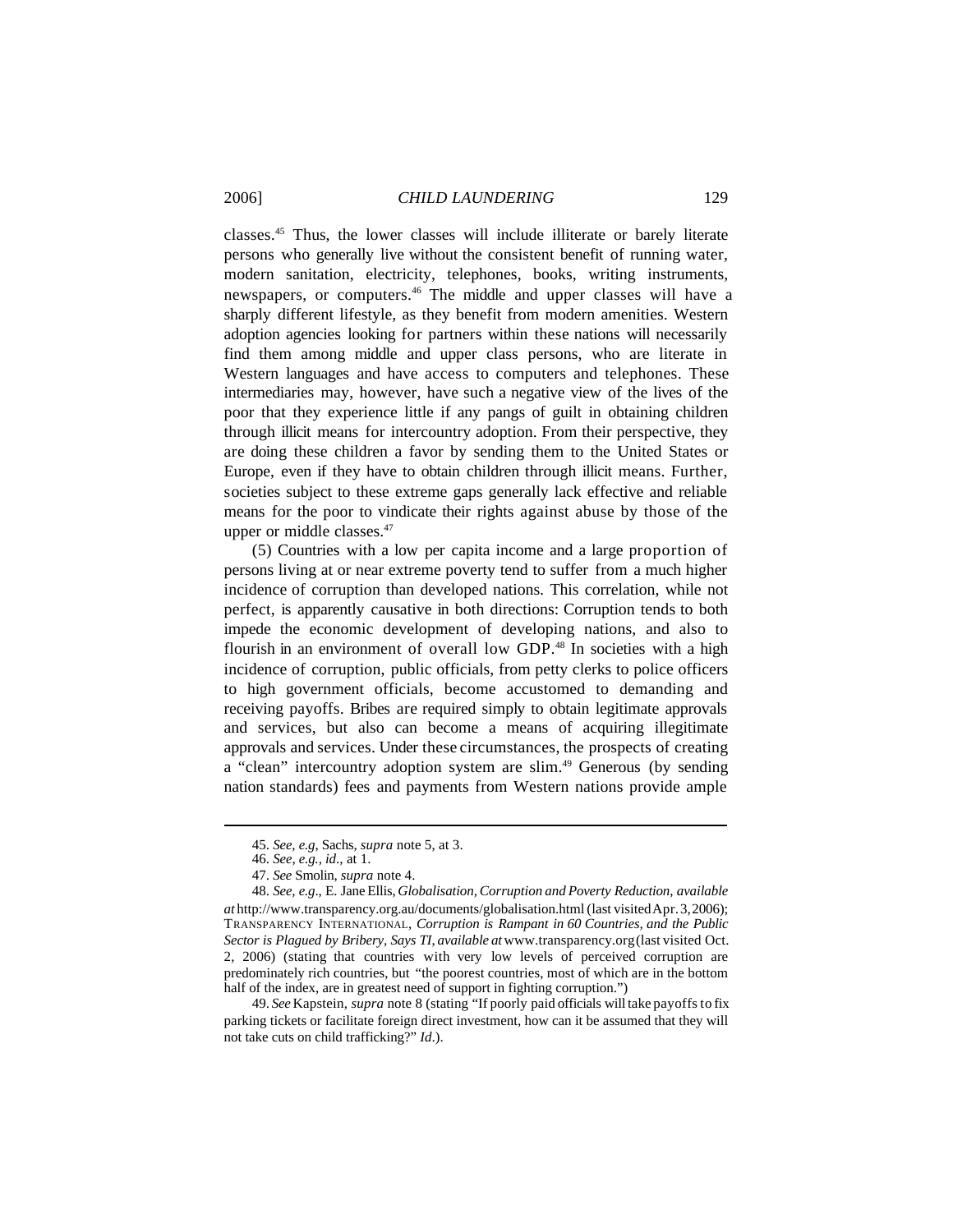means for creating an adoption system greased by bribery. Bribed officials may make little or no differentiation between providing proper or improper approvals. Poor birth families who complain about abusive practices affecting them have little chance in a corrupt society, particularly when they are complaining against those well-equipped with ample funds.

(6) Some poor nations have governments which are quite limited in their administrative, welfare, and enforcement capacities. These societies often cannot (or will not) spend the kinds of funds necessary to build strong capacities in these areas.<sup>50</sup> Limited funds may make it necessary to build effective governmental capacities only in selected areas deemed critical to national welfare. Even in societies which self-consciously build effective governmental capacities in areas helpful to the poor, such as health, education, and social welfare, concentration on building an intercountry adoption apparatus logically would seem a low priority, given the insignificant percentage of vulnerable children and families assisted by intercountry adoption.<sup>51</sup> Societies with millions of poor families and limited resources may not choose to concentrate their limited governmental capacity on an intercountry adoption system that assists only a few thousand children a year. Under these circumstances, even laudable adoption laws and regulations tend to be relatively ineffective, as the government lacks the capacity to vigorously administer and enforce such laws.

(7) Many poor nations also suffer from a high incidence of child trafficking, generally conducted for purposes of sex or labor.<sup>52</sup> Thus, the commodification of children may already be endemic in some of these societies, making it easier for the adoption system to be utilized for such purposes. Indeed, the commodification of children for purposes of adoption may seem insignificant in such nations, both numerically and in terms of harm. Numerically, the numbers involved in intercountry adoption are comparatively small (generally less than ten thousand annually for most sending nations, usually less than five thousand).<sup>53</sup> By comparison, in some of these nations hundreds of thousands of children are being trafficked for

<sup>50.</sup> *See* Kapstein, *supra* note 8 (stating "Even in the cleanest of supplier states, there is little money for trackingabuses, fundingorphanages, orsupportingeducational and health care services.").

<sup>51.</sup> *See* Selman, *supra* note 34, at 9-14 (describing the demographic significance of intercountry adoption in sending countries).

<sup>52.</sup> *See, e.g.*, ILO, A FUTURE WITHOUT CHILD LABOUR, 31-36 (2002); U.S. DEP'T. OF STATE, TRAFFICKING IN PERSONS REPORT (June 2005), available at http://www.state.gov/g/ tip/rls/tiprpt/2005/ (last visited Oct. 2, 2006).

<sup>53.</sup> *See* STATEDEP'T ADOPTIONSTATISTICS,*supra* note37; Selman,*supra* note 34.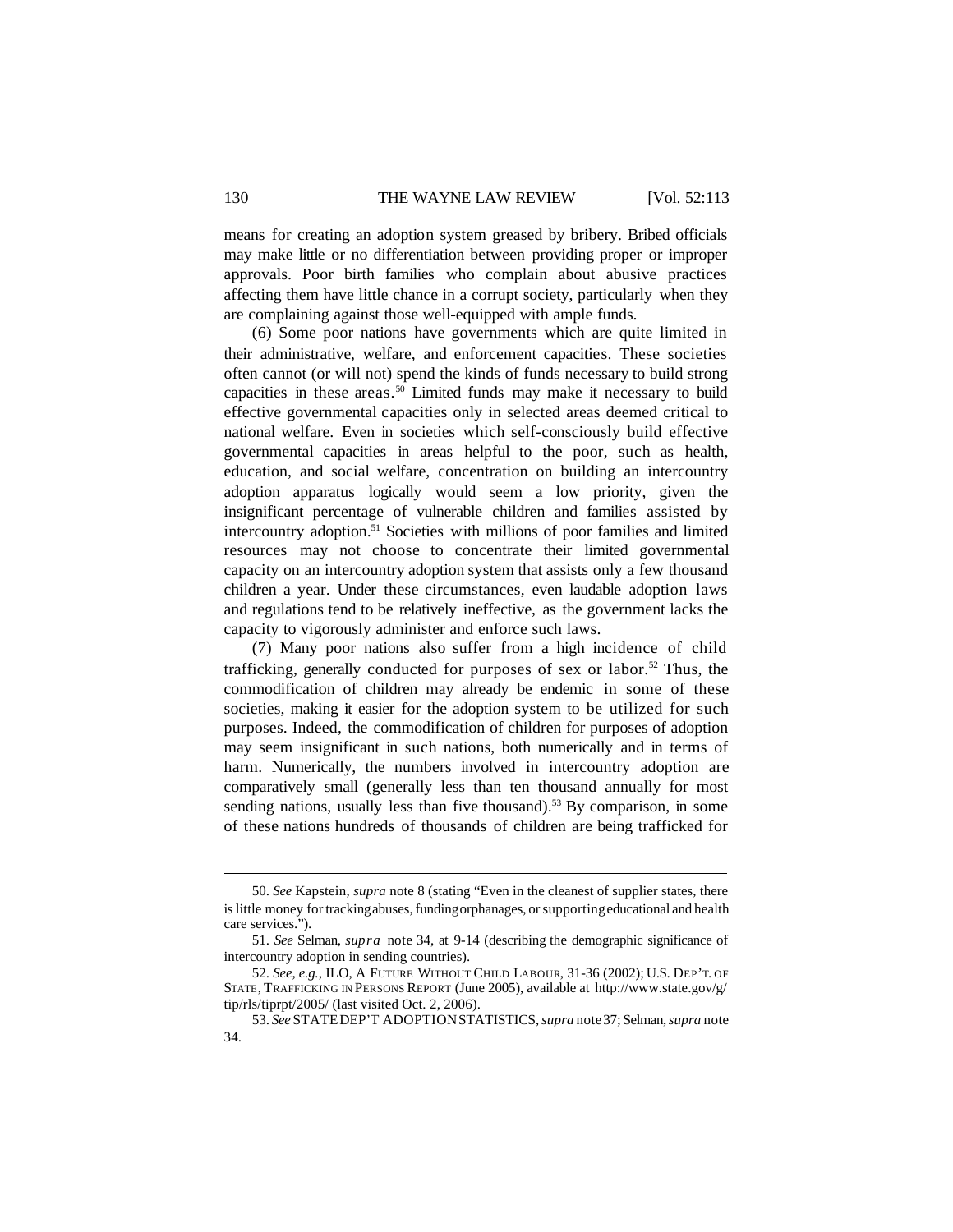purposes of sex or labor.<sup>54</sup> As to the amount of harm, child trafficking for the sex industry or labor will appear to most as substantially worse than trafficking for purposes of adoption. Under these circumstances, even if the international adoption system from a particular sending country is ridden with purchased, trafficked, and stolen children, the harm will seem insignificant compared to other harms ongoing in the society. Repairing or reforming the adoption system is unlikely to be a high priority within nations which have been unable to prevent the widespread and illicit trafficking of children for sex and labor. Indeed, it seems naïve to expect societies which have succumbed to widespread trafficking in children for other purposes, to successfully resist substantial financial incentives for trafficking children for purposes of adoption.

\* \* \*

Unfortunately, identifying poverty as a strong correlate to child laundering within the adoption system presents difficult choices. Should the group of nations which suffer from significant child laundering difficulties, which largely correlate with the poorest sending nations, be excluded from the intercountry adoption system? Should the intercountry adoption system continue to, in practice, exclude most of the poorest nations of the world, which thus far do not participate in any significant way? Such exclusions would not destroy the intercountry adoption system, as many of the most significant sending nations do not suffer from significant child laundering issues. Currently, South Korea has the highest per capita income among the significant sending nations, and has a reputation as one of the best of the sending nations.<sup>55</sup> China is the most significant sending nation, and despite recent reporting on child trafficking generally has earned a reputation for running a tightly-controlled international adoption system.<sup>56</sup> Russia is also a very significant sending nation, and as mentioned above is generally free of child laundering, although not of other forms of corruption.<sup>57</sup> It would be possible, thus, to significantly reduce child buying, trafficking, and stealing from the intercountry adoption system by limiting sending nations to those with a proven record of avoiding or containing such evils.

Many argue that it is counterproductive to prohibit intercountry adoption from poor nations, even when they experience serious scandals involving child buying or stealing. It can seem cruel to stop legitimate

<sup>54.</sup> *See, e.g*, *note* 52.

<sup>55.</sup> *See, e.g*., Selman, *supra* note 34.

<sup>56.</sup> *See supra* note 30.

<sup>57.</sup> *See supra* notes 32-33.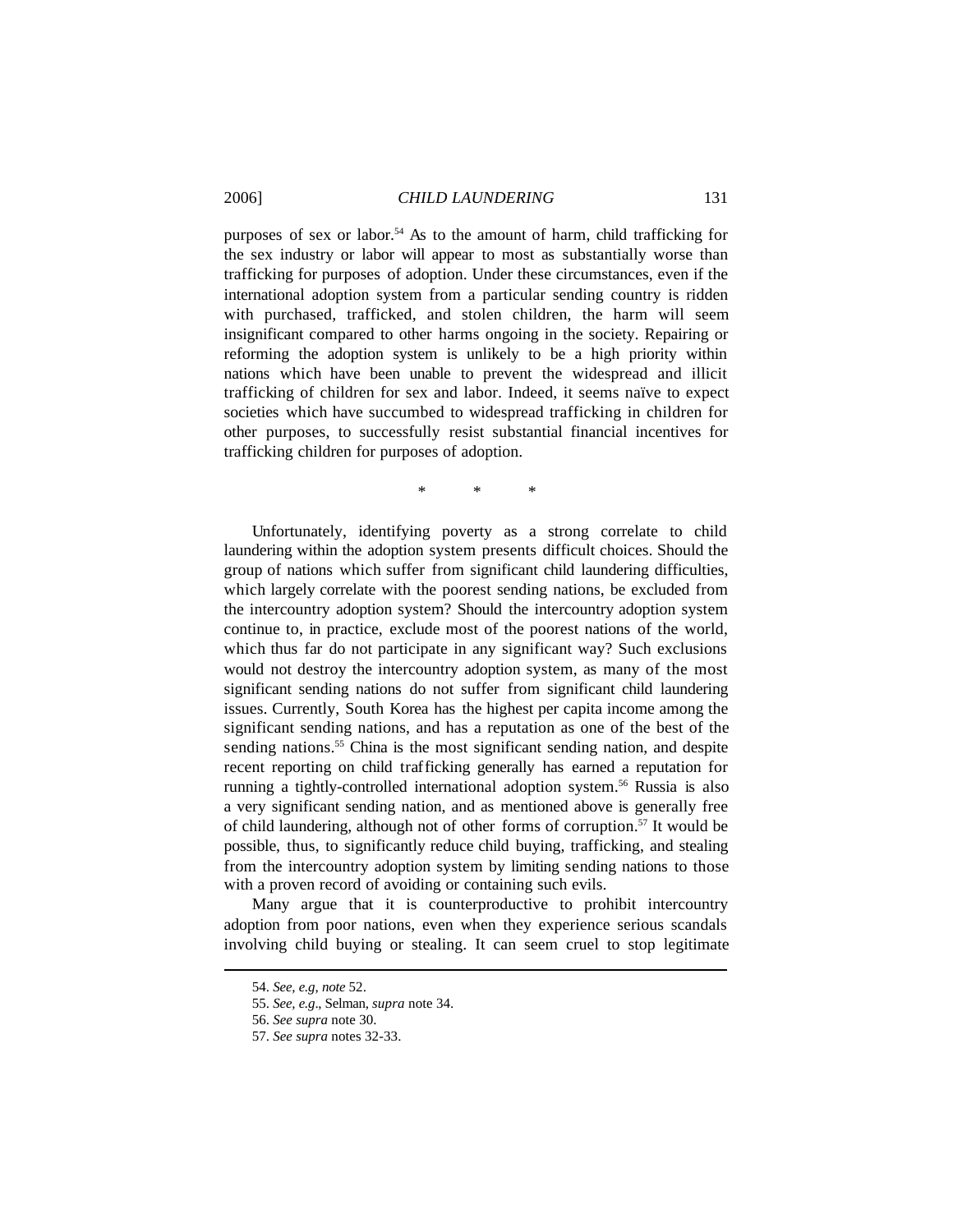orphans from experiencing the benefits of adoption, merely because some are using the adoption system in illegitimate ways. Some perceive a great need for intercountry adoption in such poor nations, while others would argue that intercountry adoption is generally neither a large-scale or efficient solution to the problems of poor children in such societies. Regardless of one's view on this issue, the choice is tragic and difficult, and is a product of the failure of many very poor nations to create a reliable and lawful intercountry adoption system.

We need not as yet face this tragic choice between shutting down nations subject to child laundering or keeping them open despite chronic scandals. The debate over moratoriums and shut-downs, which have proven so divisive within the United States, has been built upon the presumption that there is no way to run a clean intercountry adoption system within certain sending nations. The debate is in large measure a distraction from regulatory failure. Until we attempt to implement the kinds of reforms described in Part III of this article, we cannot know whether it is possible for poor sending nations to be free of child laundering.

#### *C. Cycles of Abuse*

If one examines the demographic patterns of adoption over the last fifteen years, it becomes apparent that there are cyclic trends. Rather than being static, the list of top twenty sending nations has undergone significant change over the last fifteen years.<sup>58</sup> Over forty percent of those significant sending nations have virtually dropped out of the intercountry adoption system, apparently due largely to scandals related to child buying, child trafficking, child stealing, and corruption.<sup>59</sup> Often, the decision to drop out of the system has been made by the sending nation;<sup>60</sup> sometimes, recipient nations have imposed moratoriums.<sup>61</sup> Often, a particular sending nation will rise over a few years to unusual significance, only to be followed by scandals which suggest that the nation's rise as a sending nation had been

<sup>58.</sup> *See generally*, Selman, *supra* note 37.

<sup>59.</sup> *See The Statistics Tell the Story!* ETHICA, *available at* http://www.ethicanet.org/ item.php?recordid=statistics (last visited Oct. 2, 2006). Ethica's claims can be checked by reviewingthe statistics on intercountry adoption providedby theStateDepartment.*See* U.S. DEP 'T. OF STATE, BUREAU OF CONSULAR AFFAIRS, *Immigrant Visas Issued to Orphans Coming to the U.S., available at* http://travel.state.gov/family/adoption/stats/stats\_451.htm (last visited Apr. 3, 2006).[hereinafter STATE DEP'T ADOPTION STATISTICS].

<sup>60.</sup> *IntercountryAdoption*, *supra* note 3, at 7 (stating "when adoption scandals erupt, it is not unusual for countries of origin to prohibit intercountry adoption entirely").

<sup>61.</sup> *See infra* notes 69-121 and accompanying text (concerning Cambodia).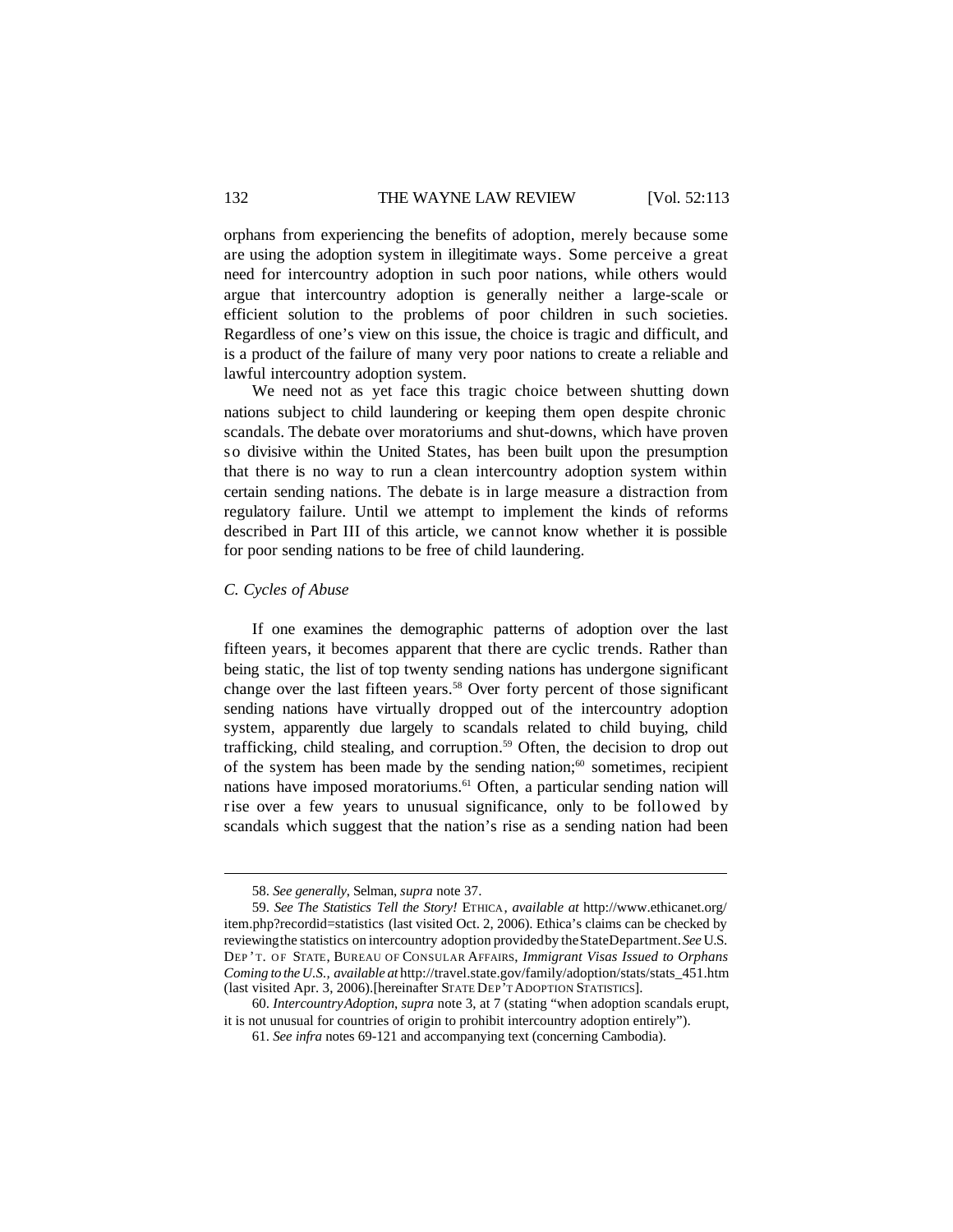accompanied by a significant incidence of child laundering.<sup>62</sup> Sometimes those scandals will lead to shutdowns; other times, adoptions will continue, although perhaps more due to a reluctance to impose moratoriums than due to any real reforms.

These cycles of abuse have been particularly applicable to Latin American countries. A number of those nations were formerly significant sending nations, but have now become virtually closed to intercountry adoption, or reduced their significance within the intercountry adoption system.<sup>63</sup> Most Latin American nations have either forbidden intercountry adoption, limited it to nations which have ratified the Hague Convention, or countered abuses through strict application of procedures, such as requirements that foreign adoptive parents spend a significant period of time in-country. As a result, the numbers of adoptees coming to the United States is extremely modest, and many of the available children are older children.<sup>64</sup> The predominate approach to international adoption in Latin America is apparently a response to earlier notorious scandals.<sup>65</sup> Thus, Latin America, which geographically would be the most natural place for United

<sup>62.</sup> This is the pattern, I would suggest, in Cambodia and Guatemala. *See infra notes* 69-121, 212-246 *and accompanying text.*

<sup>63.</sup>AreviewoftheStateDepartment statisticalsummary of the top twenty nationsover the last fifteen years finds that Honduras, Peru, El Salvador, Costa Rico, the Dominican Republic, Chile, Bolivia, Brazil, Mexico, and Paraguay during 2005 all placed significantly fewer children for adoption in the United States than they had in previous years. *See* STATE DEP'T ADOPTION STATISTICS, *supra* note 37. See also U.S. DEP'T OF STATE, *International Adoption,availableat*http://travel.state.gov/family/adoption/country/country\_376.html(last visited Oct.3, 2006) (providingrecent statistics and background on adoption from Ecuador). AmongtheseLatin American nations, Colombia, with287 is the only one toplace more than one hundred children for adoption in the United States in 2005. *See* STATE DEP'T.ADOPTION STATISTICS, *supra* note 37.

<sup>64.</sup> *See id*.The StateDepartment websiteon intercountry adoption has country reports that summarize the rules of adoption for each sending nation. See U.S. DEP'T OF STATE, *supra* note 63. Representative comments include the following: Paraguay does not permit international adoption as a matter of policy; Bolivia only permits adoption to other Hague Convention nations (not currently including the United States); adoptive parents generally muststay in Peru for 8 weeksto adopt, and there is a scarcity of infants available; Honduras is "strict in its application of adoption law." *Id.*

<sup>65.</sup> *See, e.g.*, Jorge L. Carro, *Regulation of Intercountry Adoption: Can the Abuses Come to an End?* 18 HASTINGS INT'L & COMP. L. REV. 121 (1994); Kapstein, *supra* note 8; Fieweger, *supra* note 15 (discussing Ecuador and Latin America); U.S. DEP'T OF STATE, *supra* note 63 (stating that "As a result of negative publicity generated by a case of child smuggling in 1986, Ecuadorian laws regarding adoption by foreigners were changed in an attempt to provide greater protection for the child."); Sara Olkon, *Baby selling is a major business in Guatemala*, MIAMIHERALD,June 4, 2000 (statingthat "exacerbatingthe demand for Guatemalan babies are adoption-reform laws enacted by neighboring Latin countries trying to clean up their own child trafficking scandals.")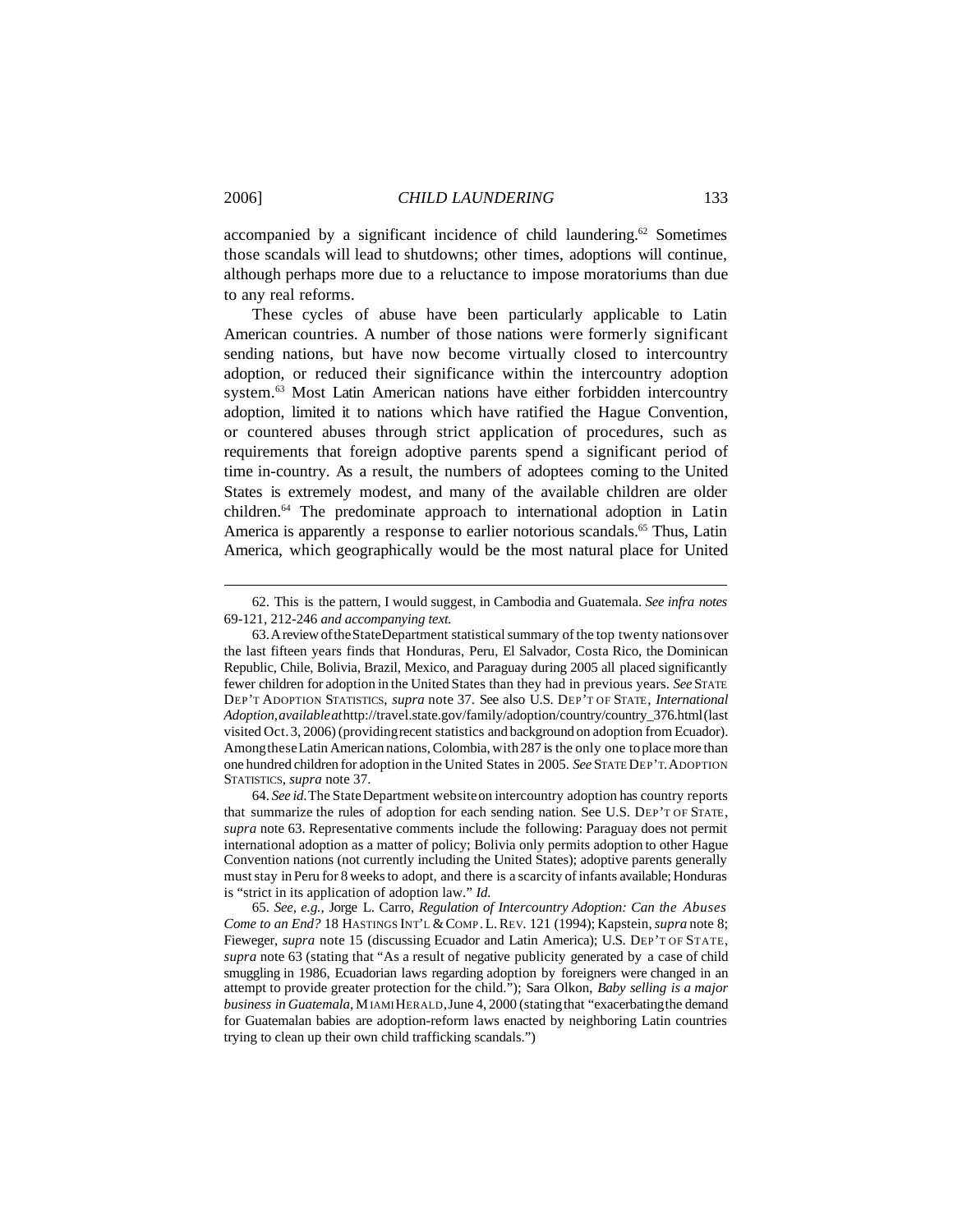#### 134 THE WAYNE LAW REVIEW [Vol. 52:113

States citizens to adopt internationally, has overwhelmingly rejected any significant role in being a sending region for the United States. The exception that proves the rule is Guatemala, which has increased its adoptions to the United States more than sevenfold over the last ten years and now ranks third as a sending nation for the United States.<sup>66</sup> Guatemala has one of the highest per capita rates of intercountry adoption of any sending nation,<sup>67</sup> but its large role as a sending nation has been accompanied by notoriety due to publicized concerns with baby-buying and profiteering, causing a number of recipient nations (other than the United States) to close Guatemalan adoptions. Thus, Guatemala seems determined to maintain its place as a signific ant sending nation despite the abuses and scandals, while other Latin American nations have chosen to close or sharply limit international adoption to avoid the abuses and scandals.

In Southeast Asia, Cambodia and Viet Nam both saw their numbers rise prior to experiencing scandal-related shutdowns, indicating that the cycle of abuse is not limited to Latin America.<sup>68</sup> It is unfortunate that so often when a nation rises as a sending nation it becomes notorious for abusive baby-buying or kidnaping and becomes subject to closure or rules that virtually eliminate international adoption.

These cycles of abuse do not prove that every sending nation that rises in significance will inevitably suffer from corruption and child laundering. The long-term significance of South Korea has been accompanied by a relative lack of corruption and child laundering. However, for the nations, primarily quite poor, that are subject to difficulties with child laundering, the cycles of abuse tell a story.

The story is one in which the rise of poor sending nations unfortunately seems to invite the unscrupulous into the adoption system. Western adoptive parents generally prefer to adopt healthy infants as quickly and as young as possible; adoption systems which meet these market demands are likely to attract Western business. As a sending nation begins to attract more interest in the adoption system, it becomes clear, within the sending nation, that there is a lot of money to be made for those who can speedily deliver "orphans" with the requisite characteristics. Given the availability of thousands of dollars per child to be spent within the sending country, it

<sup>66.</sup> See STATE DEP'T ADOPTION STATISTICS, *supra* note 37.

<sup>67.</sup> *See* PETER SELMAN, The "Quiet Migration" in the New Millennium: Trends in Intercountry Adoption 1998-2003, Paper presented at the 8<sup>th</sup> Global Conference, Manila, August 10-12 2005, *available at* http://www.adopteesolidarity.org/docs/ quietmigration.finalpaper.mht (last visited Oct.2, 2006); Smolin,*supra* note4, at 477 n.333; *see also* STATE DEP'T ADOPTION STATISTICS, *supra* note 37.

<sup>68.</sup> *See* STATE DEP'T ADOPTION STATISTICS, *supra* note 37; regarding Cambodia, *see infra* notes 69-121 and accompanying text; regarding Vietnam, *see supra* note 31.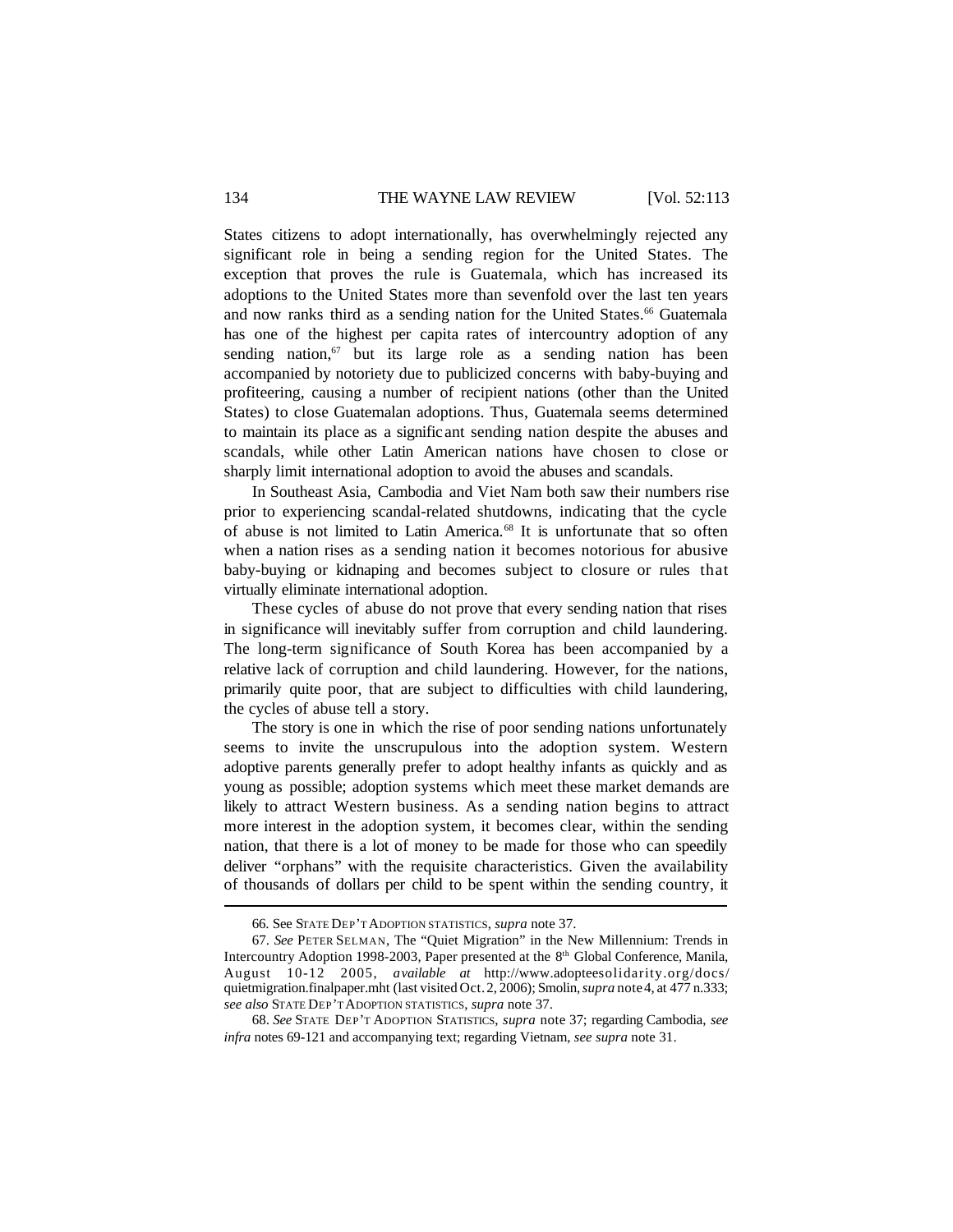is not too difficult for the unscrupulous to develop systems that can deliver. Societies in which children can be bought and sold for sex and labor for a few hundred dollars or less, with police and public officials bought off, easily transition into the business of supplying paper-adoptable "orphans." Credulous Westerners, eager to believe that they are saving children, are easily fooled into accepting laundered children—for there is no fool like the one who wants to be fooled. Within a few years, however, these systems of child laundering become so notorious that scandals usually emerge. At this point, some sending nations simply conclude that international adoption is too corrupting and in effect shut themselves down; sometimes, recipient nations are shamed into imposing moratoriums. Then, interest shifts to another poor nation, and the cycle of abuse begins over again.

These cycles of abuse have been ongoing over several decades now, and yet, they are always treated as some kind of surprise within the media and adoptive parent community. The primary lesson they teach is that poor sending nations often cannot themselves prevent their adoption systems from being corrupted, once significant amounts of Western wealth enter the system. As will be suggested below, only limitations imposed and enforced by the recipient nations themselves, working cooperatively with the authorities in sending nations, would be effective to stop the cycles of abuse.

# *D. Stories of Abuse: Tracking Child Laundering Within Various Sending Nations*

# *1. Cambodia*

The Cambodian adoption scandal is thus far the best documented instance of large-scale child laundering within the intercountry adoption system.<sup>69</sup> Indeed, the very term "child laundering" used by this article is echoed in descriptions of the scandal. For example, a government investigator described in a recent speech the particular case of "baby laundering," which was instrumental in producing the December 2001 moratorium on adoptions from Cambodia:

A baby-buyer bought this child. The mother wanted the child back. The mother didn't get the child back. She was told it was going to an orphanage and she could have him back at any time and

<sup>69.</sup> Many of the relevant United States government documents concerning the criminal prosecution can be found on the Ethica website. *See* http://www.ethicanet.org/ item.php?recordid=camdocs&pagestyle=default (last visited Oct. 2, 2006).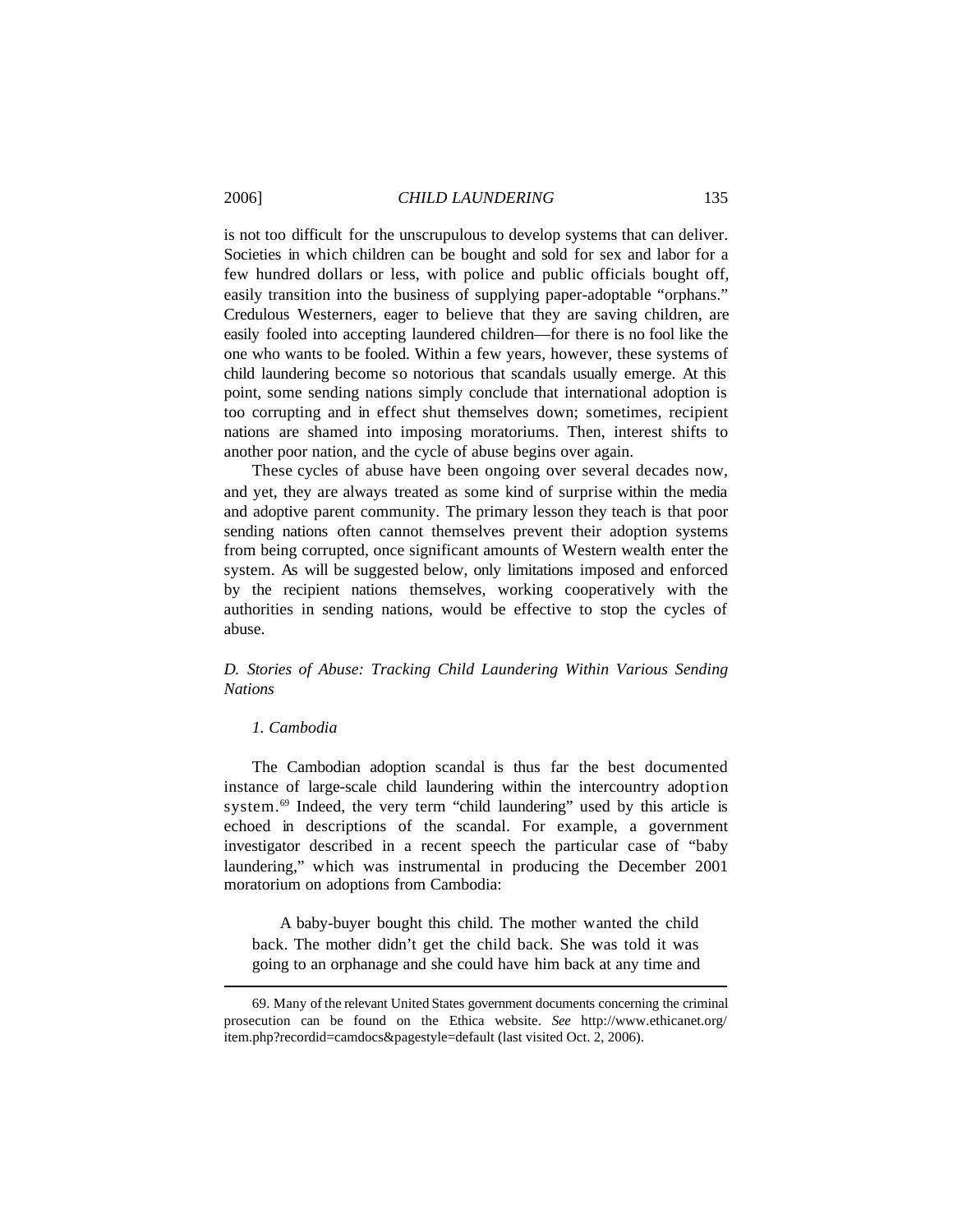he'd have a better life. . . .[A]fter there was a raid on two stash houses the mother approached a human rights groups and said. . . "I lost my child can you find him?" The human rights group went looking for this child and unfortunately couldn't find him. So they passed this picture . . . . around to all the Western Embassies in Phnom Penh to find out if in fact anybody had this child. Unfortunately, the United States Embassy had a visa application for this child—totally separate identity and background—what we call 'baby laundering." Once the director of INS—Mr. Ziglar—found out about this he said enough is enough, there will be no more kids coming out of Cambodia.<sup>70</sup>

Similarly, a detailed press account of Cambodian adoptions in the New York Times Magazine Section was titled "Baby Laundering."<sup>71</sup> The article used the term "laundered" to describe how children obtained from birth families through "lies or false promises in addition to cash" were given "phony paperwork . . . for adoption processing" and "moved into an orphanage with no true record of his or her birthplace or parents, rendering the child untraceable."<sup>72</sup>

Although the Cambodian adoption scandal has been extensively investigated by the government<sup>73</sup> and covered by the press,<sup>74</sup> many of its lessons are still little understood. In order to appreciate those lessons, it is necessary to understand how thoroughly corrupt the international adoption process in Cambodia became. Prior to FY 1997, Cambodia did not make the list of top twenty nations sending children to the United States for adoption. The numbers thereafter are as follows:

<sup>70.</sup> Richard Cross, Rushton Distinguished Lecture Series - Reforming Intercountry Adoption: Present Realities and Future Prospects, Cumberland School of Law, Samford University (Apr. 15, 2005) (*available at* http://cumberland.samford.edu/cumberland\_ programs.asp?ID=630) (last visited Oct. 2, 2006).

<sup>71.</sup> *See* SaraCorbett,*Where do babies come from?*, NEW YORK TIMESMAGAZINE,Jun. 16, 2002, at 42.

<sup>72.</sup> *See id*. at 45.

<sup>73.</sup> *See* http://www.ethicanet.org/item.php?recordid=camdocs&pagestyle=default, *supra* note 43 (containing a collection of government documents related to the criminal investigation) (last visited Oct. 2, 2006).

<sup>74.</sup> *See, e.g.*, Corbett, *supra* note 71; Alan B. Goldberg & Deb Apton, *U.S. Families Learn Truth About Adopted Cambodian Children*, Mar. 25, 2005 (web version of 20/20 special), *available at* http://abcnews.go.com/2020/print?id=611826 (last visited Oct. 2, 2006);Thomas Fields-Meyer et al., *WhoseKids AreThey?*, PEOPLE,Jan. 19, 2004, at 74-78.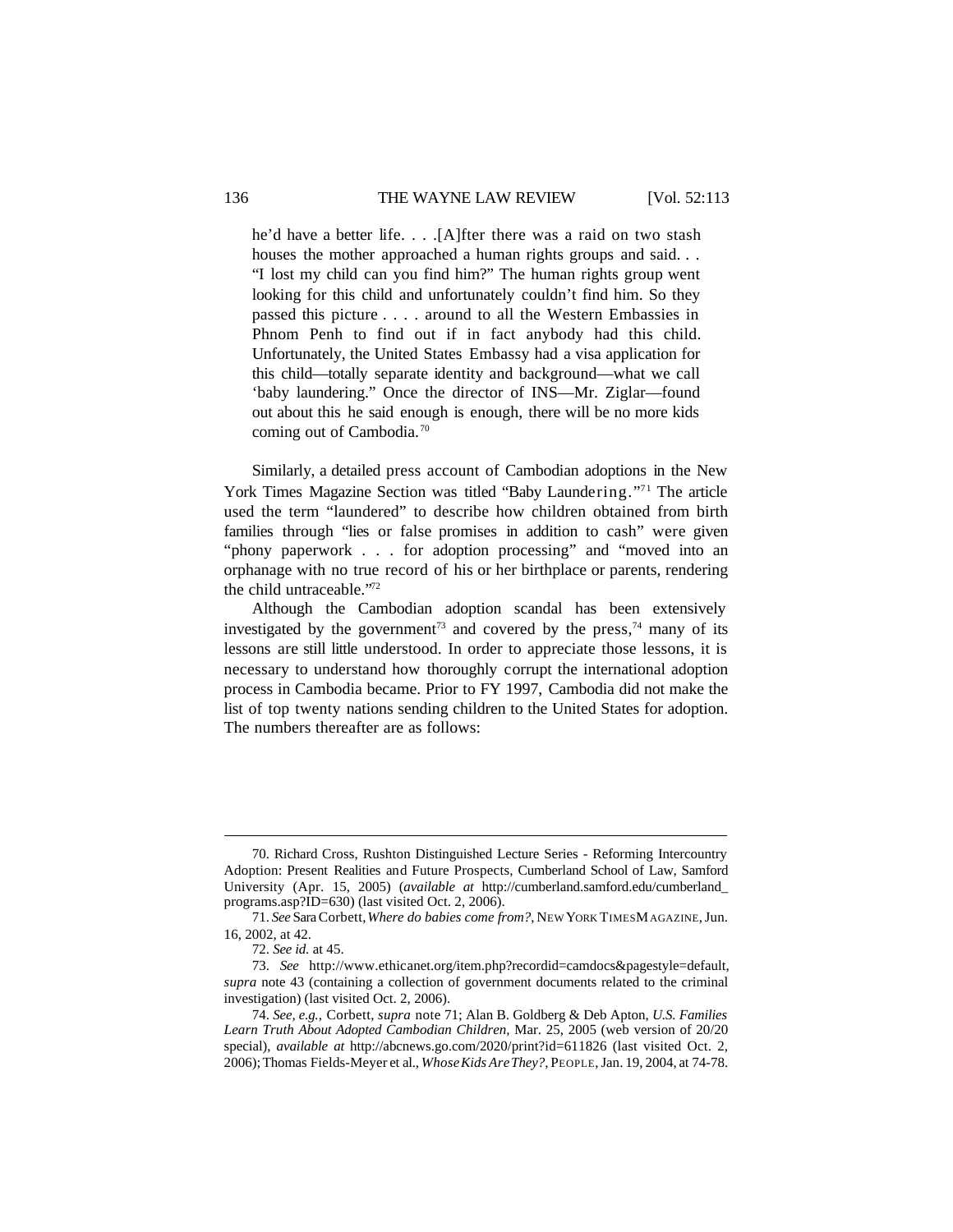## 2006] *CHILD LAUNDERING* 137

| 66                                             |
|------------------------------------------------|
| 249                                            |
| 248                                            |
| 402                                            |
| 266                                            |
| 254                                            |
| 124                                            |
| (None listed)                                  |
| 1, 609 (FY = Oct. 1 to Sept. 30) <sup>75</sup> |
|                                                |

Due to the scandal the United States government suspended the processing of adoption petitions from Cambodia on December 21, 2001. However, due to the existence of various categories of pipeline cases approvals are listed as late as FY 2003.<sup>76</sup>

If the official and unofficial characterizations of the scandal by United States investigators are accurate, then a large plurality, and perhaps a majority, of the 1609 adoptees from Cambodia had been obtained from their birth families by illicit child-buying, fraud, and child-stealing. Further, the very rise of Cambodia as a significant sending nation is completely intertwined with the rise of a criminal "child laundering" conspiracy. The number of adoptions rose as a direct result of increasing numbers of purchased and stolen children being placed for adoption.

According to the U.S. government, a child trafficking enterprise operated in Cambodia between January 1997 and December 2001.<sup>77</sup> In other words, during the entire period from the rise of Cambodia as a sending nation until the suspension of adoptions by the United States government.<sup>78</sup> Although the plea agreement with the principal defendant provided criminal convictions only for conspiracy to commit visa fraud, conspiracy to commit money laundering, and structuring, $79$  the government states that the criminal conspiracy involved "alien smuggling, visa fraud, wire fraud, mail fraud, tax fraud, money laundering, and violations of the Foreign Corrupt Practices Act."<sup>80</sup> Although this was a child trafficking enterprise, no crime related to child trafficking was charged because of the lack of a federal law

<sup>75.</sup> *See* STATE. DEP'T ADOPTION STATISTICS, *supra* note 37.

<sup>76.</sup> *See* Trish Maskew, *Child Trafficking and Intercountry Adoption: The Cambodian Experience*, 35 CUMBERLAND LAW REVIEW 619, 621-25 (2005) (discussing processing of pipeline cases).

<sup>77.</sup> *See* U.S. Immigration andCustoms Enforcement,*Backgrounder, Operation Broken Hearts* (Nov. 19, 2004)[hereinafter *Backgrounder*].

<sup>78.</sup> *See supra* notes 75-76 and accompanying text.

<sup>79.</sup> *See* Plea Agreement, United States of America v. Lauryn Galindo, No. CR03- 0187Z (W.D.Wash.Jun. 23, 2004), *available at*http://www.ethicanet.org/galindoPLEA.pdf (last visited Oct. 2, 2006).

<sup>80.</sup> *See Backgrounder*, *supra* note 50.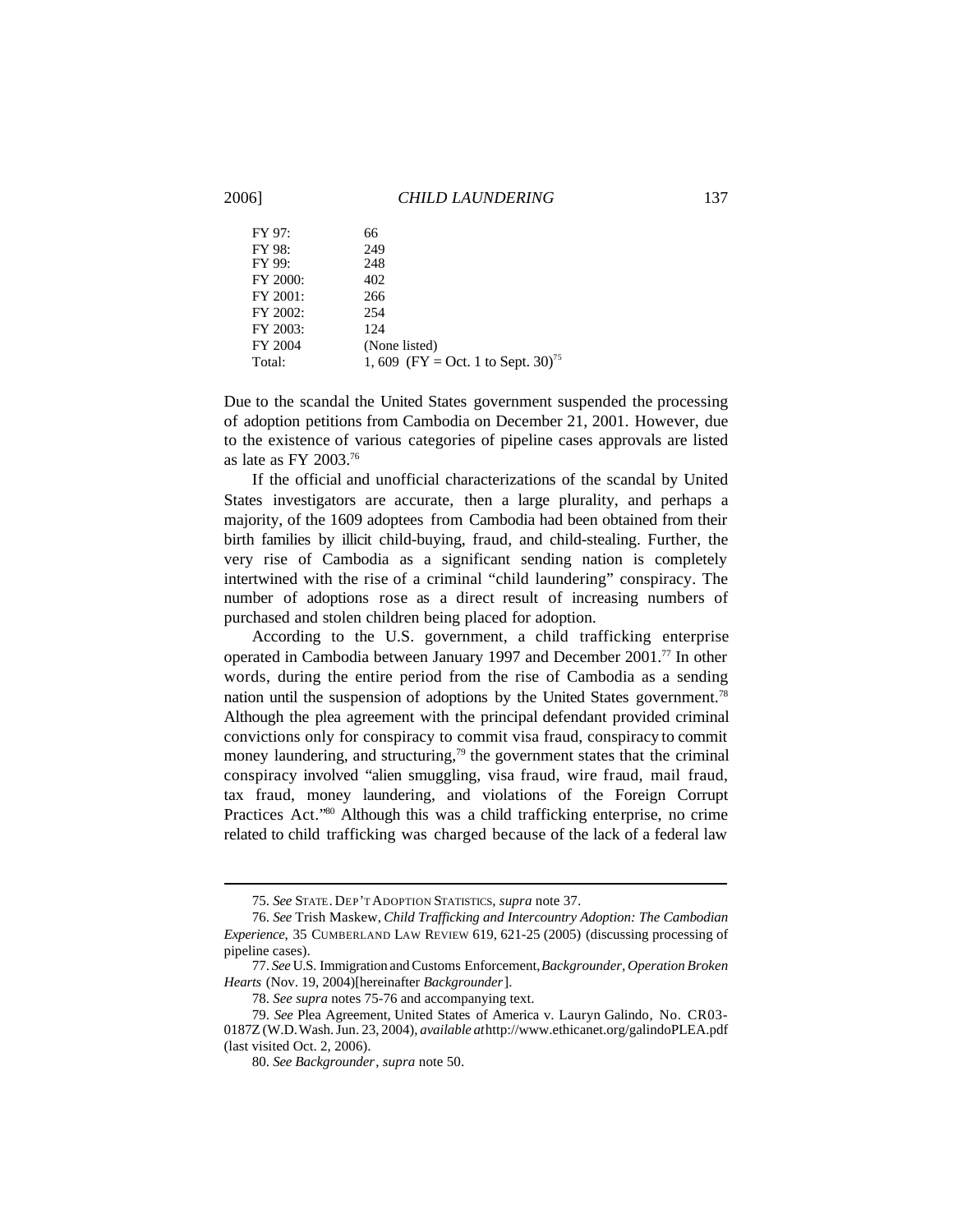criminalizing child trafficking for purposes of adoption.<sup>81</sup>

The conspiracy involved some  $700$  to  $800$  children, $82$  or almost half of all the children placed for adoption from Cambodia during the relevant period. Although the government proc ured a guilty plea involving only seventeen to twenty-four cases, $83$  one of the leading investigators stated his belief that the "vast majority were bogus. My educated guess is that 98% were not orphans as defined by U.S. law. In addition, the children were purchased which is an automatic ground to deny an orphan visa."<sup>84</sup> In addition, the government had evidence of over one-hundred "false adoptions" but only obtained convictions on the lesser number of cases as a part of the plea bargain.<sup>85</sup>

The criminal conspiracy described by the government involved the methods of child-buying and child-stealing described earlier in this article.<sup>86</sup> Baby-recruiters, who were orphanage directors and taxicab drivers, traveled to villages to persuade families to hand over their children. The primary means of persuasion was false statements. Some families were told that their children would receive food, medical care, and an education from a reputable NGO in Cambodia; the birth family would be able to regularly visit their child within Cambodia, and could take their children back at any time.<sup>87</sup> Alternatively, the family was told that a "rich family will raise your child in the United States; they will send you money and photos of your child for the rest of your life."<sup>88</sup> Further, "[w]hen your child becomes an adult, he can petition for you to immigrate to the United States."<sup>89</sup> Obtaining children through these false statements constituted a kind of child-stealing and kidnaping, particularly since the intent and practice of the conspiracy was to give the children false identities and histories, identify them as "orphans," and then send them to the United States as adoptees. Thus, the conspirators intended to permanently sever the relationship between the children and their birth families in a manner wholly

<sup>81.</sup> *See* Cross, *supra* note 70.

<sup>82.</sup> The government's Backgrounder summary used the 700 figure, but apparently Galindo later admitted to involvement in 800.*Cf*. *Backgrounder*,*supra* note77, and Cross, *supra* note 70.

<sup>83.</sup> *See* Government's SentencingMemorandum, United States v. Lauryn Galindo, No. CR03-187Z (U.S. District Ct., W.D. Wash. at Seattle), at 3 (stating that the defendant "admits that the visa fraud conspiracy involved up to 24 fraudulent immigrant visas (seventeen of which were charged as Overt Acts in the information to which she has pled guilty").

<sup>84.</sup> E-mail from Richard H. Cross to Author, Dec. 28, 2004.

<sup>85.</sup> *See* Cross, *supra* note 70.

<sup>86.</sup> *See supra* notes 4-29 and accompanying text.

<sup>87.</sup> *See Backgrounder*, *supra* note 77.

<sup>88.</sup> *Id*.

<sup>89.</sup> *Id*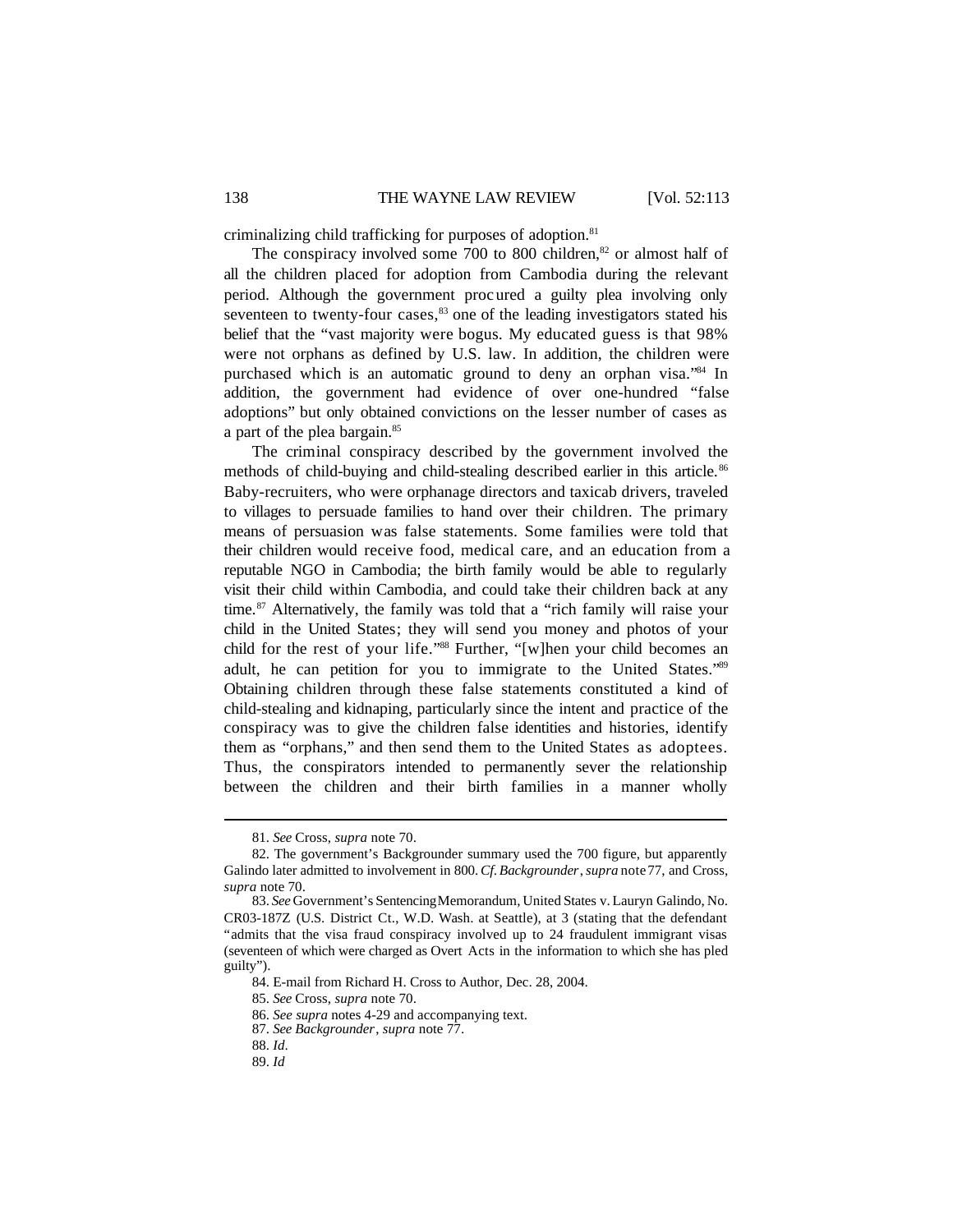inconsistent with their promises to the birth families.

Recruiters also employed financial inducements, and thus were engaged in the systematic practice of baby-buying. Financial inducements provided to birth parents included payments ranging from \$20 to \$200, and a fifty kilogram bag of rice. The recruiters were given a fifty dollar commission for each child.<sup>90</sup>

The recruiters initially took children for medical tests; if the child tested positive for AIDS or hepatitis they were returned to their birth families.<sup>91</sup> Thus, the conspirators only were interested in children from whom they could obtain adoption fees and "donations."<sup>92</sup>

Although some children were allowed to remain with their families until it was time to travel to the United States, many (probably most) were taken to an "orphanage" or "stash house." Government investigators were appalled at the conditions in which the criminal enterprise housed the children:

ICE agents visited several of the "orphanages" associated with this criminal enterprise. They observed rusty cribs, hammocks covered in feces, and torn window screens. Some of the babies were . . . at a "stash house" . . . where the conditions were horrendous. The dwelling was hot, stuffy, and smelled of human excrement. The babies were naked and filthy.<sup>93</sup>

The detail of the torn window screens is significant in the context of Cambodia, where mosquito-borne malaria is a significant problem.

The investigator's shock arose in part because of their realization of how little it would have cost to improve the conditions of the children. One of the principal investigators described the scene at one "orphanage" stating "I was surprised when I came in because it only cost \$15 a month for a nanny yet this little child was laying in a pool of urine.<sup>"94</sup> On his second trip to the same orphanage some months later, the investigator stated "[I] was surprised when I went into this area where they had the babies because they knew the Americans were coming that day and I found these babies in these hammocks soaked in urine. You can see that feces had dried on these hammocks."<sup>95</sup>

The investigator stated that he used the term "stash house" advisedly:

<sup>90.</sup> *See id*.

<sup>91.</sup> *See id*.

<sup>92.</sup> *See id*.

<sup>93.</sup> *See id*.

<sup>94.</sup> *See* Cross, *supra* note 70.

<sup>95.</sup> *See id*.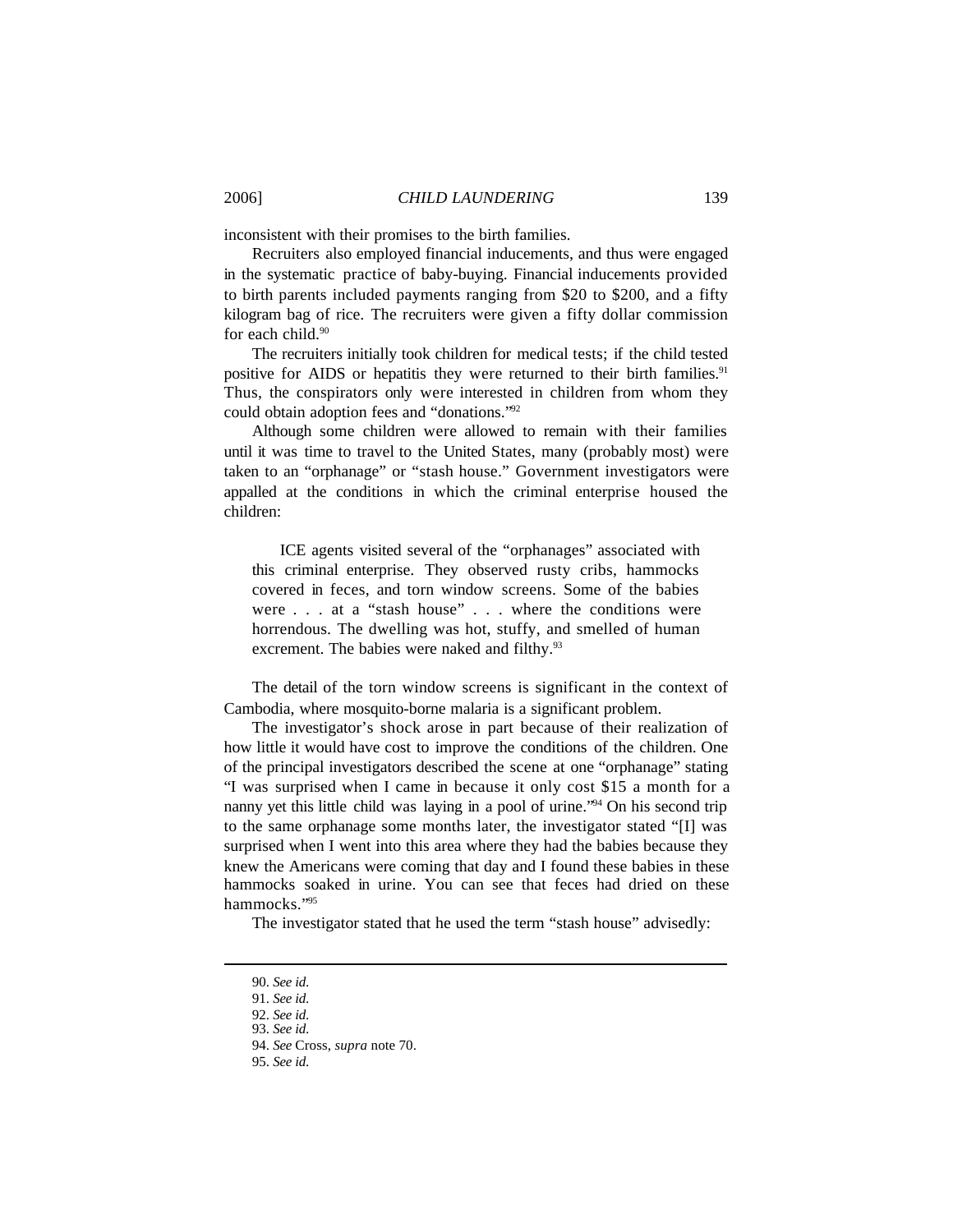As a special agent all I deal with is alien smuggling so I came in contact with a variety of stash houses in the United States and see how bad the living conditions are. This was bad. This was worse than anything I had seen in the United States. There were 16 babies in this place. Many of them were naked. . . . They were covered in filth, covered in feces. . . . If it had been dogs in the United States in a place like this the Humane Society would have been called and people would have been charged with cruelty to animals.  $\ldots$ . 96

The appalling conditions under which the children were housed made a mockery of the supposedly humanitarian purposes of the adoption system. The conditions are shocking both because of the small amounts of money that would have been required to provide good care, and the large amounts of money acquired by this criminal conspiracy. The adoptive parents were required to bring \$3,500 in cash to Cambodia and give it to the conspirators as an orphanage donation.<sup>97</sup> Hence, the conspiracy received between \$2.45 million to \$2.8 million in orphanage donations alone.<sup>98</sup> Given the low cost of labor and materials in Cambodia, it would have taken only a small percentage of the orphanage donations received to repair screens, hire a sufficient number of "nannies," and generally provide excellent care for these vulnerable infants.

The greed represented by the diversion of orphanage donations away from the care of children is just one reflection of the financial motivation of the enterprise. Combining the orphanage donations with adoption fees, the government estimates that the conspirators "received approximately \$8 million dollars from adoptive parents in the United States, and then used the profits to live lavish lifestyles. . . ."<sup>99</sup> This estimate was later pushed upward to over \$9 million.<sup>100</sup> Although the government claims that it was never able to trace all of these funds, the criminal prosecution achieved the forfeiture of a \$1.4 million home in Hawaii and the value of a Jaguar automobile. <sup>101</sup> Further, the conviction for money laundering was substantiated by evidence of the conspiracy moving large amounts of wealth around in surreptitious

<sup>96.</sup> *Id*.

<sup>97.</sup> *See id*.

<sup>98.</sup> The figures are derived by multiplyingthe \$3,500 required cash orphanage donation by the 700 to 800 adoptions facilitated by Galindo.

<sup>99.</sup> *Backgrounder*, *supra* note 77.

<sup>100.</sup> *See* Cross, *supra* note 70.

<sup>101.</sup> *See* U.S. DEP'T OF JUSTICE, United States Attorney (W.D. Washington), *Hawaii Resident Sentenced to 18 Months in Prison in Cambodian Adoption Conspiracy* (Nov. 19, 2004); Cross, *supra* note 70; Galindo Plea Agreement, *supra* note 79, at 11.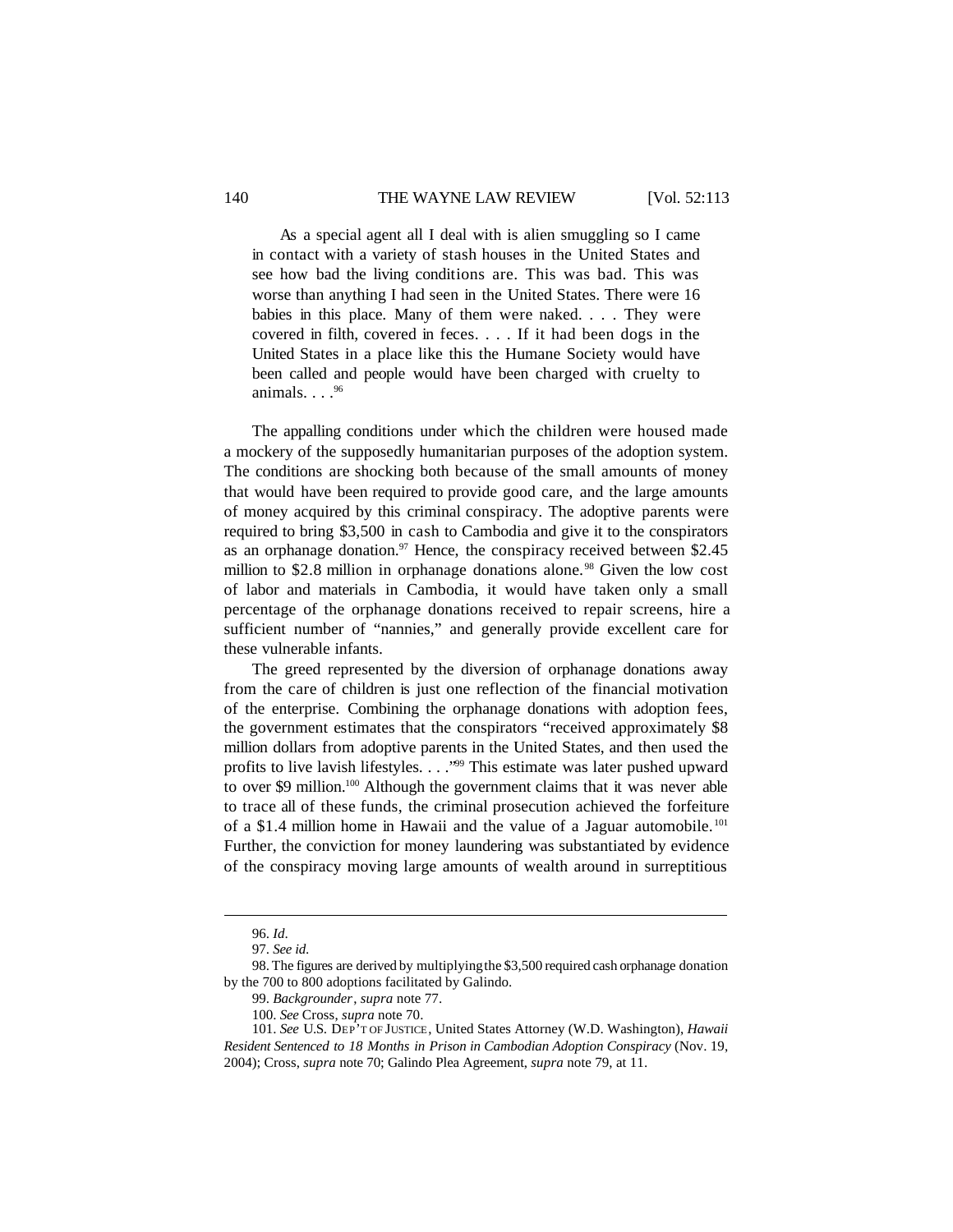ways.<sup>102</sup>

The primary reason the United States government pursued a criminal prosecution in these cases was that the conspiracy was headed by a United States citizen, Lauryn Galindo, who worked with her sister, Lynn Devin (also a United States citizen), largely through their agency, "Seattle International Adoptions." Galindo led the conspiracy from Cambodia, while Devin primarily remained in the United States, interacting with prospective adoptive families.<sup>103</sup> Galindo was the key and enigmatic figure in the drama. She had received a humanitarian award from the Cambodian government and was revered by many in the adoption community for her work;<sup>104</sup> yet, according to the United States government she was intentionally trafficking children, sending out baby-recruiters, and bribing Cambodian government officials.<sup>105</sup> Devin ultimately cooperated with the government, pleading guilty to conspiracy to commit visa fraud and providing what the government called "substantial assistance in the investigation and prosecution of co-defendant Lauryn Galindo. . . . "<sup>106</sup> Faced with the evidence and her sister's assistance to the government, Galindo pled guilty to visa fraud, money laundering, and structuring, and was sentenced to eighteen months in prison, in addition to forfeiture of the Hawaiian home and Jaguar automobile.<sup>107</sup>

Galindo appears to have become calloused over time to the harm she was doing to children and families. One adoptive parent describes the manner in which Galindo persuaded her to complete the adoption of a fourand one-half year old child, even after it became clear that she was being asked to pay off the birth mother and falsify official application forms:

My new daughter Pheary was waiting for me at the orphan center, sitting next to a woman I assumed was her orphanage caretaker. Mr. Visoth said something to Ms. Galindo, whereupon she told me that the woman with my daughter was not a caretaker but was her birth mother. I was numb, in total disbelief. . . .I immediately expressed concern, and told Lauryn [Galindo] that Pheary's

<sup>102.</sup> *See*Cross,*supra* note70; Government's SentencingMemorandum,*supra* note83. 103. *See, e.g*., Cross, *supra* note 70; U.S. DEP'T OF JUSTICE, *supra* note 101.

<sup>104.</sup> *See* Cross, *supra* note 70; Fields-Meyer et al., *supra* note 74, at 76 (quoting adoptive parents who defended Galindo even after the charges were publicized and hersister pled guilty).

<sup>105.</sup> *See, e.g*., *Backgrounder*, *supra* note 77.

<sup>106.</sup> Substantial Assistance Motion, United States of America v. Lynn Devin, No. CR03-187Z, (W.D. Wash. Dec. 3, 2004), *available at* http://www.ethicanet.org/ Devin\_sentencing.pdf (last visited Oct. 2, 2006).

<sup>107.</sup> *See* Cross, *supra* note 70; U.S. DEP'T OF JUSTICE, *supra* note 101; Government Sentencing Memorandum, *supra* note 83.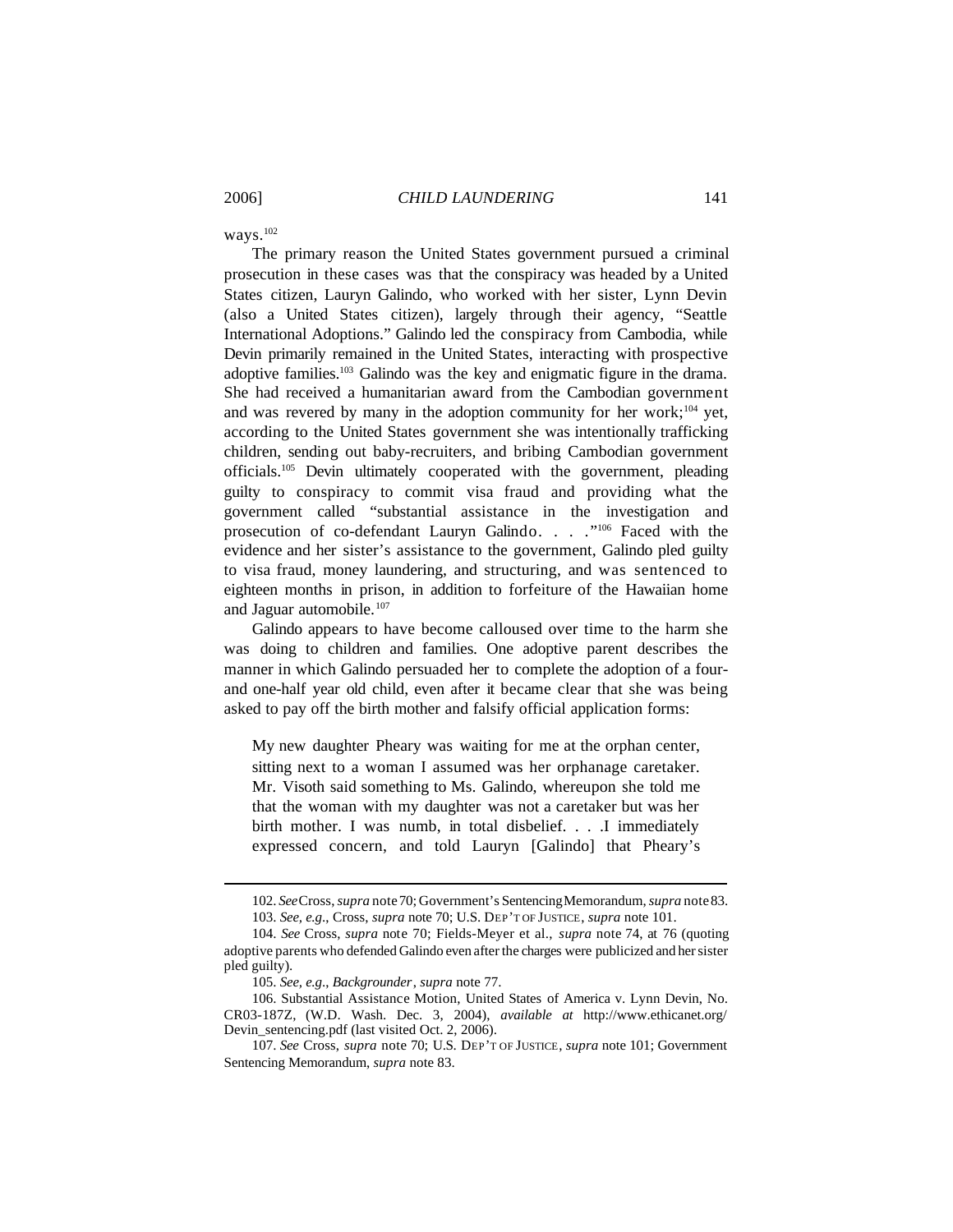paperwork indicated she was 'abandoned" and her parents were 'unknown.' How then could her birth mother be here with her at the orphanage? At the orphanage I learned that Pheary's sisters and brother were also there, along with her father. . . .

Being at that time the mother of a 3-year old daughter, I told Lauryn that I could never remove a child from her family. No matter how much I wanted to build a family of my own, I would never do it at the expense of another mother and child. I was crying. . . Pheary was crying, Pheary was frightened. I asked Lauryn why was I taking this child when it was obvious that she already had a family? Lauryn was irritated with me. She said that I should take Pheary back to the hotel and we could talk about it later the next day. She said that if I did not take Pheary back to the hotel I might precipitate some negative consequences for Pheary and the adoption program. I was constantly reminded that if my actions caused any of the Cambodian officials to "lose face" I might jeopardize the entire adoption program and cause trouble for many other families. I reluctantly agreed to take Pheary to the hotel. . . .

I also indicated to Lauryn that I did not feel right about giving the financial 'gift' to Pheary's mother. I had been told to bring a \$100 US bill for the 'nanny' as a gift. When it turned out that the nanny was really the birth mother, I told Lauryn that it felt like I would be 'baby buying, or baby selling' if I were to give money to the birth mother. Lauryn replied that if I was willing to give \$100 to a nanny, then I ought to be even happier to give \$100 to the actual birth mother. Reluctantly I handed over the \$100 to my daughter's birth mother. . . . By this time Lauryn had told me that if I did not adopt Pheary, she might die or meet a worse fate (implying a brothel). . . .

The next day at the embassy I was required to fill out some official forms in order to obtain a visa for Pheary. One of the questions on the document asked if I knew the whereabouts of any living relative to the child I was adopting. I asked Lauryn what I should do, since I had just met Pheary's birth family less than twelve hours ago. Lauryn advised me to make a check mark in the box indicating that I had no knowledge of any living blood relatives to my adopted child. I refused to do so, and Lauryn became angry and made the check herself. I ran to the bathroom with my new daughter and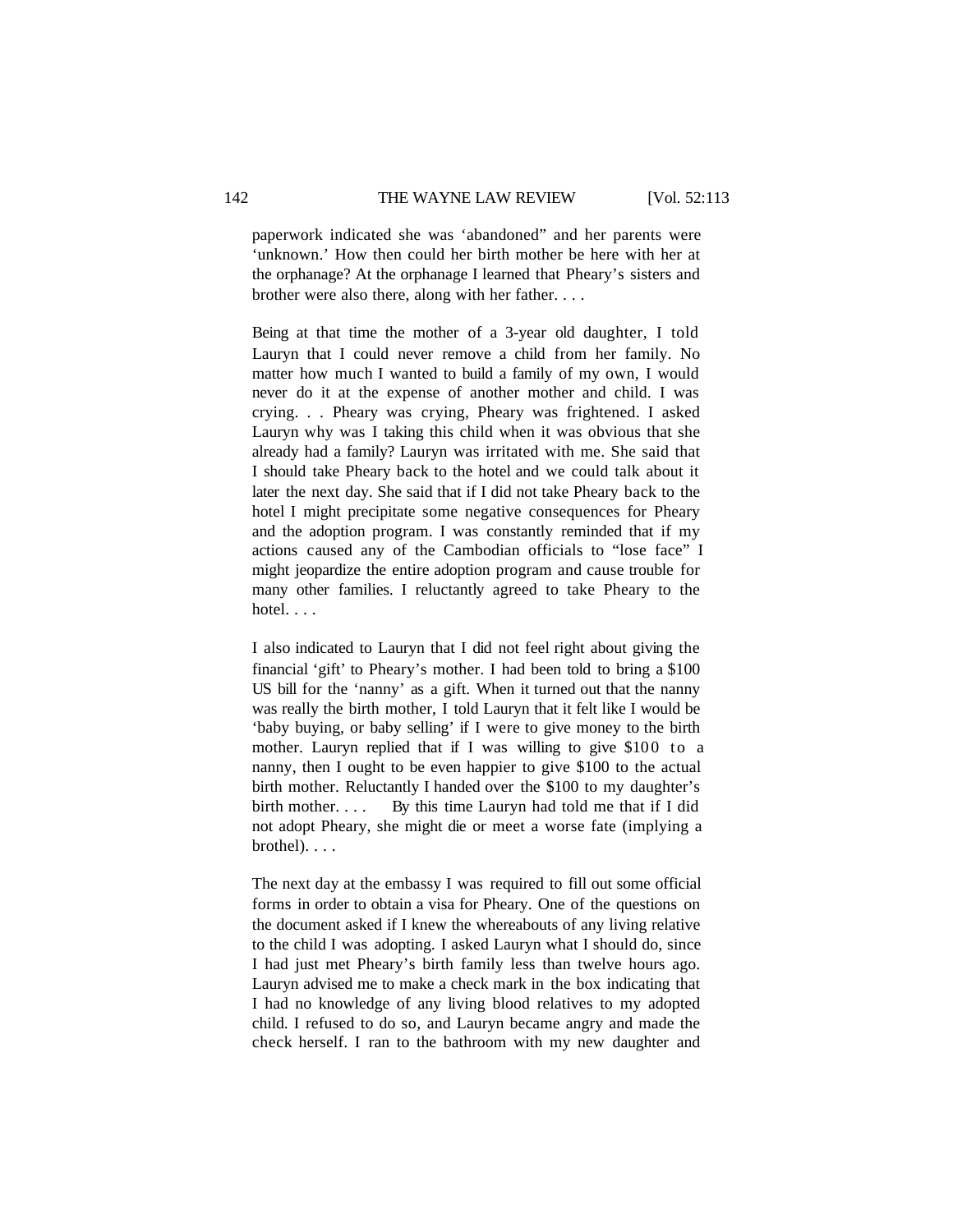cried. . . .<sup>108</sup>

Significantly, Lauryn Galindo did not just arrange adoptions for her own agency, but also served as a facilitator for adoptions for other United States agencies.<sup>109</sup> Thus, United States agencies proved themselves unable to choose law-abiding and ethical facilitators; indeed, they relied on a facilitator who unashamedly manipulated adoptive parents into paying off birth mothers and falsifying visa application forms, while diverting orphanage donations to support her own "lavish lifestyle."

Unfortunately, the situation in Cambodian adoption is probably much worse than has been revealed by the successful criminal prosecution of Galindo and Devin. Galindo facilitated, in one way or another, approximately half of Cambodian adoptions involving the United States as recipient nation. The other adoptions were facilitated by Cambodian nationals and/or others who were not United States citizens. <sup>110</sup> There is credible reason to believe that some of these Cambodian facilitators used the same methods as Galindo to obtain children for adoption. However, because they are Cambodian citizens residing in Cambodia, those facilitators were not subject to criminal prosecution by United States authorities.<sup>111</sup> (It seems a fair inference that the Cambodian authorities, who were systematically bribed by Galindo, $112$  have not been in a position to bring their own criminal prosecutions.) Further, neither the United States agencies that used Galindo as a facilitator, nor those that used other apparently corrupt facilitators, have been subject to criminal prosecution by the United States government. United States agencies working with corrupt facilitators who systemically buy and steal children for adoption have not

<sup>108.</sup> Government's Sentencing Memorandum, *supra* note 83, at 20-21.

<sup>109.</sup> *See* Cross, *supra* note 70. A list of the agencies for whom Galindo facilitated Cambodian adoptions can be found at http://www.oggham.com/cambodia/archives/ agencies\_and\_facilitators/000794.html [hereinafter Cambodian Adoption Agencies/Facilitators]; this author cannot independently verify the accuracy of this list, but a United States government investigator provided the reference and thus I have reason to believe it is accurate.

<sup>110.</sup> *See*Cambodian Adoption Agencies/Facilitators,*supra* note109;Cross,supra note 70.

<sup>111.</sup> *See* Cross, *supra* note 70 (indicating that when he was sent to Cambodia there were "two Cambodian facilitators that people believed were involved in buying up babies," and that he and his partner were sent toCambodia "to find out if any Americans were also involved in this."); *see also* Corbett, *supra* note 71, at 1(discussing allegations regarding Cambodian facilitators). According to Corbett, the United States ambassador to Cambodia stated: "[t]here's not an entirely reliable facilitator out there. . . . .We don't trust any of them." *Id*. at 10.

<sup>112.</sup> *See* Cross, *supra* note 70; Government Plea Agreement, *supra* note 79, at 7-8 (describing involvement of Cambodian public official in criminal conspiracy and use of money to pay other Cambodian government "clerks, employees or officials").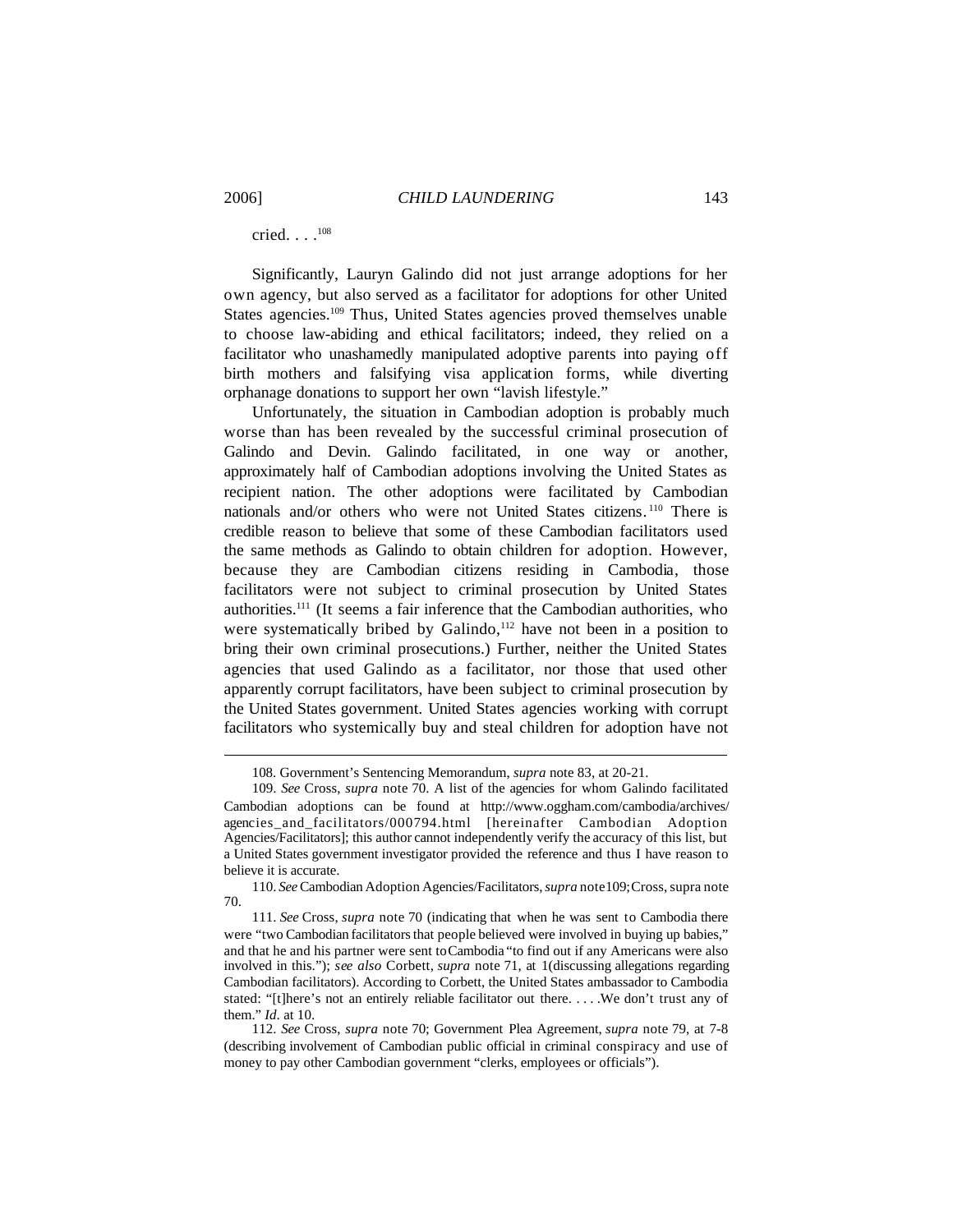been subject to any criminal penalty, so long as they themselves did not intentionally or knowingly violate the law. It pays, in other words, for United States agencies to remain credulous and naïve.

In retrospect, it is apparent that the United States government regularly approved orphan visa applications of Cambodian children who had been bought or stolen. Further, the government continued to approve orphan visa applications from Cambodia at the very same time that it conducted a successful criminal prosecution for visa fraud. When the government announced its shutdown of Cambodian adoptions in December 2001, there were over 250 pipeline cases that had been processed to various degrees. The criminal investigation in Cambodia commenced in the spring of 2002 and involved special agents of the Immigration and Customs Enforcement (ICE). Simultaneously, a task force "comprised of members of the Immigration Service, the Department of State, and the Royal Government of Cambodia" began a case-by-case evaluation of the 250 or more pipeline cases; each case was subject to a field investigation, to determine whether to grant an orphan visa for travel to the United States.<sup>113</sup> Over the next eighteen months the two processes ran simultaneously, leading on the criminal side to indictments for visa fraud and other crimes, and on the civil side to the approval of every single pending visa application.<sup>114</sup> Under these circumstances, it is impossible to believe that the approvals granted in the pipeline cases represented an accurate appraisal of whether the children in question were truly qualified as orphans under United States immigration law. As a government spokesman stated concerning the approvals issued after the Dec ember 2001 moratorium: "We know that something is not right, but because we can't prove it in U.S. courts under the U.S. systems of justice, we have no choice but to approve [an application] and allow the child to come in as an orphan."<sup>115</sup>

It appears that the orphan visa process is almost incapable of successfully screening out purchased and stolen children, even when the government is on clear notice to focus attention on a particular group of cases. The orphan visa process virtually invites attempts to launder children, because it operates as such a successful child-laundering system. Considering the plausible viewpoint of a government investigator that most of Galindo's cases involved illicit monetary inducements or fraudulent representations and the indications that some of the other facilitators were involved in the same conduct, it is probable that most of the 1,609 children who came to the United States from Cambodia between 1997 and 2003 were laundered. Thus, the visa orphan process laundered as many as a

<sup>113.</sup> *See* Maskew, *supra* note 76, at 627-30.

<sup>114.</sup> *See id*.

<sup>115.</sup> *See* Corbett, supra note 71, at 11.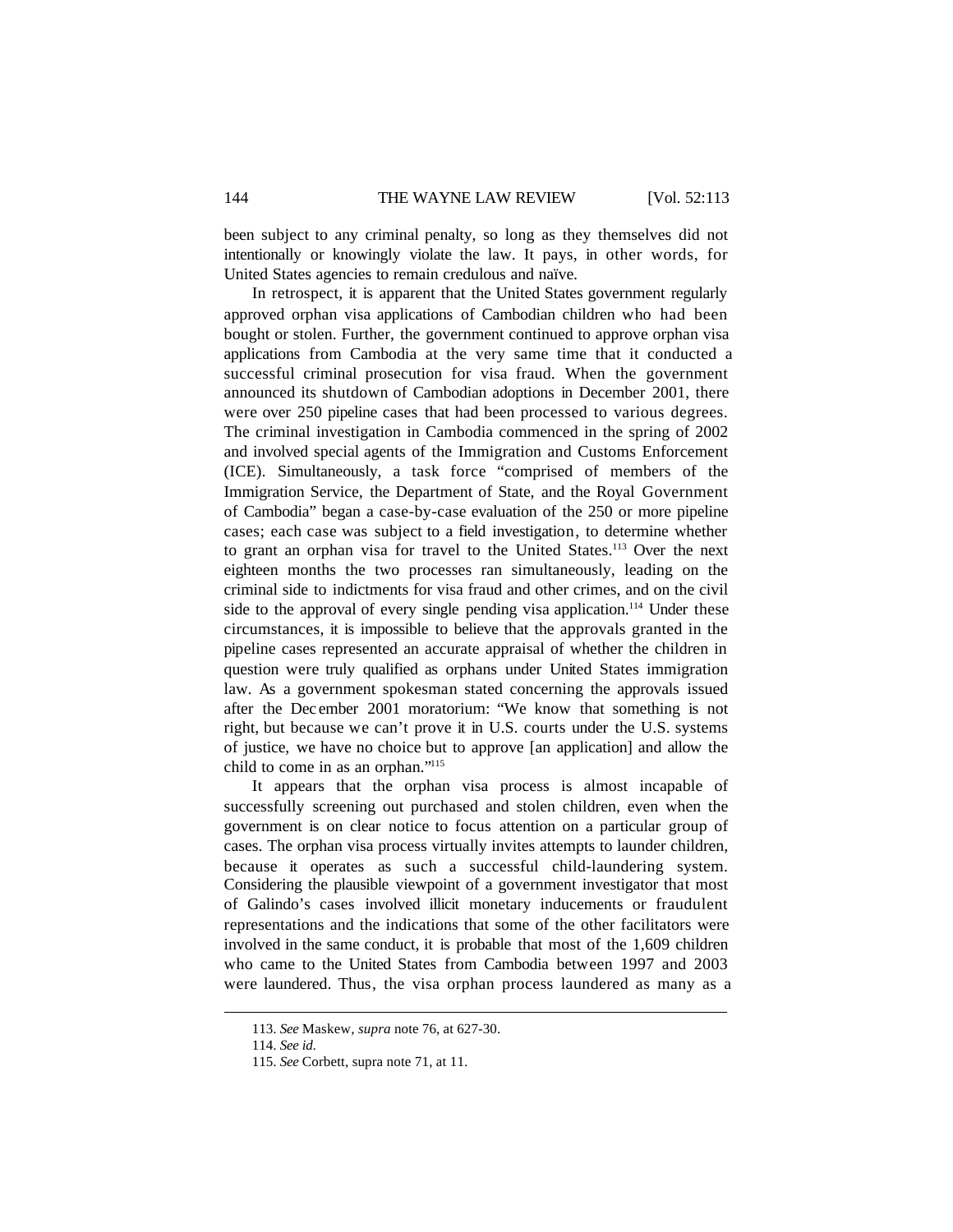thousand purchased or stolen children from Cambodia between 1997 and 2003.

The reasons why the visa orphan process is currently so unsuccessful in screening out cases of purchased and stolen children will be explored below. The point at present is that Cambodia, far from being a successful case of government intervention, is in fact a clear case of regulatory failure. The government never succeeded in constructing a reliable system for evaluating orphan visa applications in Cambodia, even when they were on notice of widespread fraud. In the end, the only solution found was one of shutting down the system. Some may take the unfortunate lesson from Cambodia that our choic es are between a shutdown of all intercountry adoption or accepting a system ridden with child laundering. As I will suggest below, it may be possible to create more attractive choices but only if serious reforms are embraced.

An extensive Cambodian Orphanage Survey conducted during 2005 by Holt International Children's Services, under contract from the U.S. Agency for International Development,<sup>116</sup> suggests that the intercountry adoption moratorium does not present a crisis for child welfare in Cambodia. Despite the shutdown of adoptions in late 2001, this 2005 survey shows no build up of infants or toddlers in the orphanages. In a population of 7,697 children in 204 facilities spread throughout Cambodia there are only 329 children three or younger. Indeed, more than 75% of the children are nine or older, and hence too old for intercountry placement under current Cambodian law.<sup>117</sup> Most of the children were placed in the orphanages at much older ages.<sup>118</sup> Further, most of the children living in orphanages have living relatives outside of the orphanage, often including at least one parent, who would likely be able to care for them if not for poverty.<sup>119</sup>

The Cambodia Orphanage Survey suggests that most of the children who were adopted internationally from Cambodia were a distinct population of children, separate from Cambodia's orphanage population. Demographically, Cambodian adoptees were predominately female infants and toddlers, while Cambodia's orphanage population is overwhelmingly children nine and older, and predominately male.<sup>120</sup> The survey confirms the

<sup>116.</sup> Holt International & US AID, Cambodia Adoption Survey 2005, *available at* http://www.ccainstitute.org/CambodiaFinalReport.pdf.

<sup>117.</sup> *See id*. at 5.

<sup>118.</sup> *See id*. at 5, 6. Although there are no specific figures given on the ages of the children when they came into care, a comparison of the ages of the children, *id*. at 5, with the time in care, *id*. at 6, supports the conclusion that most came into care at older ages.

<sup>119.</sup> *See id*. at 6-8, 12.

<sup>120.</sup> *See id*. at 5 (4,571 male, 3,126 female). On the preference for adopting girls over boys, and the claim that in Cambodia birth parents were offered higher prices for girls than boys, *see* John Gravois, *Bringing Up Babes, Jan. 16, 2004, at* http://www.slate.com/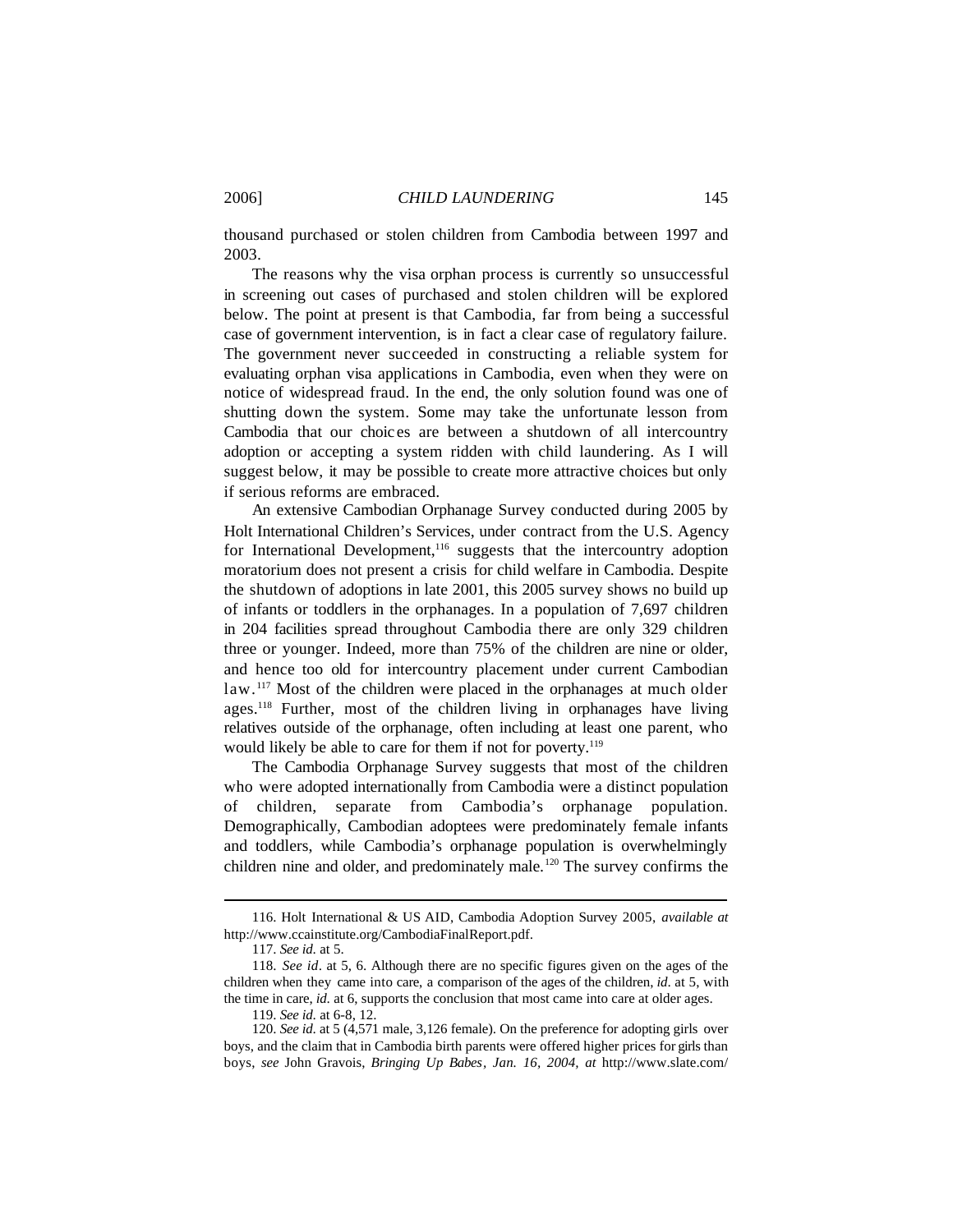evidence that most Cambodian adoptees were deliberately obtained directly from birth families for purposes of profit, and likely would have remained with their families if not for the existence of the child laundering scheme which operated within the adoption system. Thus, the intercountry adoption system, even when open, had done little for the kinds of children typically living in Cambodian orphanages.

The Cambodia Orphanage Survey suggests that an effective child welfare program in Cambodia would focus on assistance that prevented or remedied unnecessary separations of children from their immediate and/or extended families, and assistance to improve the quality of life for the mostly older children residing at orphanages.<sup>121</sup> While repair of the intercountry adoption system could be a positive good, the intercountry adoption system appears unlikely to address the pressing needs of most Cambodian children currently subject to separations from their families. Given the failure thus far to create a reliable system of intercountry adoption in Cambodia, it is encouraging to know that the absence of that option is not an insurmountable hindrance to child welfare efforts on behalf of Cambodia's vulnerable children.

*2. India*

India might seem a prime candidate to send large numbers of children to other countries for adoption, given its enormous population of one billion people,<sup>122</sup> including hundreds of millions living in extreme poverty.<sup>123</sup> From that perspective, India fails to live up to its potential as a sending nation. While India has been consistently among the twenty most significant sending nations for the United States, the numbers are modest. India generally sends 300 to 550 children per year to the United States and 1,000 to  $1,600$  children per year to all recipient nations combined.<sup>124</sup> These totals are surprisingly low compared to China and Russia, which each have been sending more than 5,000 children annually to the United States.<sup>125</sup> Indeed,

id/2093899 (last visited Oct. 2, 2006).

<sup>121.</sup> *See* Cambodia Adoption Survey, *supra* note 116,. at 11-12.

<sup>122.</sup> *See, e.g.*, http://www.censusindia.net/results/resultsmain.html. [hereinafter India Census] (last visited Oct. 2, 2006).

<sup>123.</sup> *See, e.g.*., World Bank, India Country Brief, *available at* http://www.worldbank.org/in. (stating India has 260 million to 290 million poor, rising to 390 million if international standard of US \$1 day is used) (last visited Oct. 2, 2006).

<sup>124.</sup> *See* STATE DEP'T ADOPTION STATISTICS,*supra* note37;Indian Adoption Scandals, *supra* note4, at 473 n. 318; ASAHA BAJPAI, ADOPTION LAW AND JUSTICE TO THECHILD 177- 179 (1996); ASHA BAJPAI,CHILD RIGHTS IN INDIA 41 (2003); Selman, *supra* note 18, at 17; SELMAN, *supra* note 41, at 15, 19.

<sup>125.</sup> *See* STATE DEP'T ADOPTION STATISTICS, *supra* note 37. Indeed, in FY 2005 India sent only 323 children to the United States for intercountry adoption, the lowest number in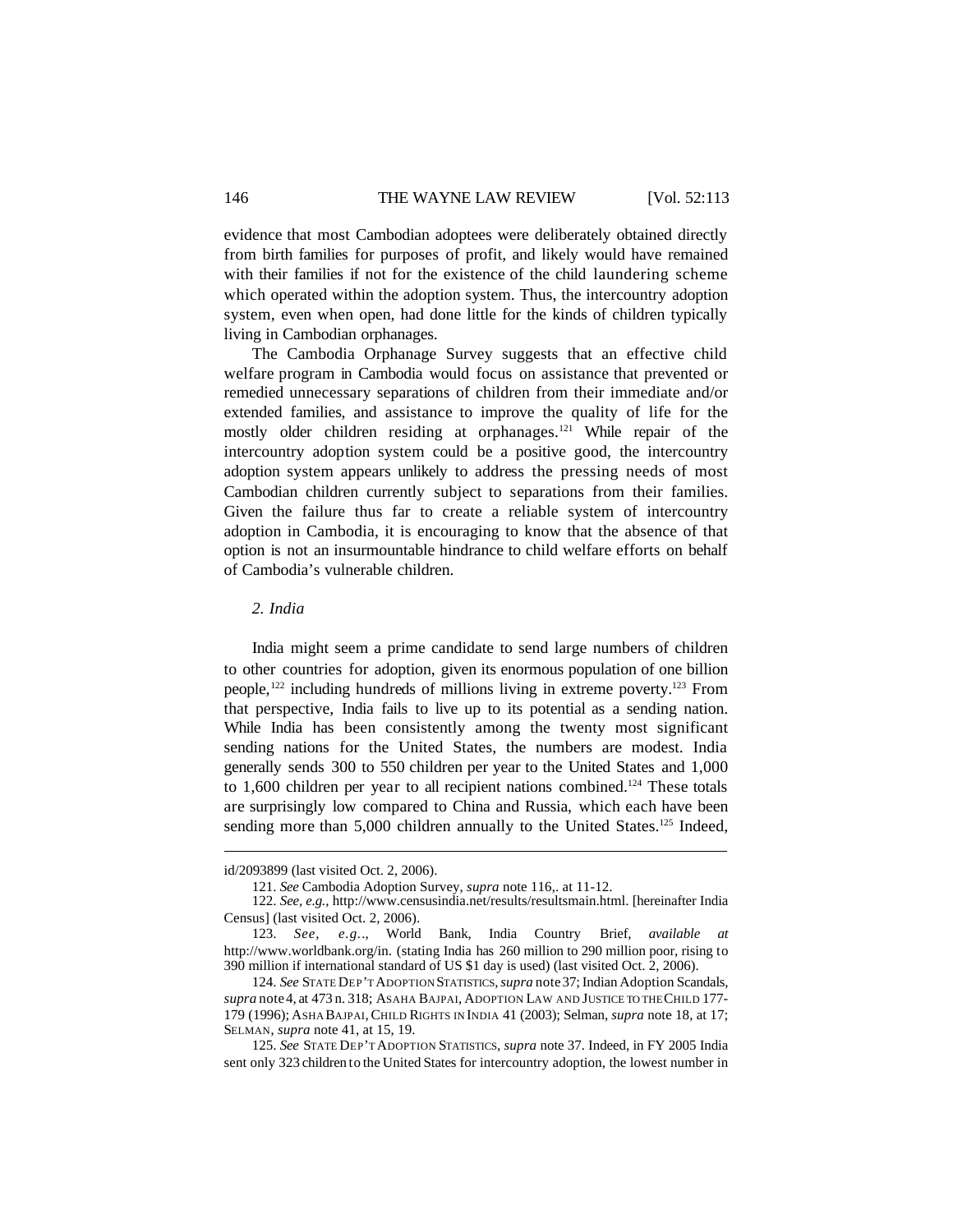considering that India has 157 million children under six years of age and more than twenty million births a year,<sup>126</sup> it seems that an Indian child has a better chance of being hit by lightning than being sent overseas for adoption.<sup>127</sup>

India would seem well-situated to overcome the propensity of developing nations to run adoption systems intertwined with corruption and child trafficking. As the largest democracy in the world, and a growing economic power successfully competing against developed nations in the computer and high-tech sectors, $128$  India appears to possess the capacities necessary to create an effective adoption system. Unfortunately, India's adoption system combines a centralized and complex system of high ideals and multiple safeguards against trafficking and corruption with a high incidence of notorious adoption scandals involving trafficking and corruption.<sup>129</sup> This unfortunate paradox has continued unabated for more than a decade and shows no sign of diminishing, despite India's ratification of the Hague Convention on Intercountry Adoption.<sup>130</sup>

The limited numbers and high incidence of corruption endemic to Indian adoption appear related. A system which inspires little confidence and attracts charlatans and profiteers in the guise of orphanage directors and facilitators simply is not trusted to move large numbers of children out of the country.<sup>131</sup> The numbers remain small because India's answer to corruption is not effic iency and transparency but rather bureaucracy, and this bureaucracy unfortunately seems to simultaneously slow the adoption system and generate more corruption.<sup>132</sup>

The following situations illustrate but do not exhaust the difficulties experienced by India as a sending nation:

the last fifteen years. *See id*.

<sup>126.</sup> *See* India Census, *supra* note 122.

<sup>127.</sup> *See* Selman, *supra* note34, at 12-13 (providing data on demographic significance of adoption for various sending nations, including India).

<sup>128.</sup> On the rise of India, *see* JEFFREY D. SACHS, THE END OFPOVERTY 170-87 (2005).

<sup>129.</sup> *See generally* Indian Adoption Scandal, *supra* note 4, at 403.

<sup>130.</sup> Hague Conference on Private Int'l Law, Status Table 33: Convention of 29 May 1993 on Protection of Children and Cooperation in Respect of Intercountry Adoption, *available at* http://hcch.e-vision.nl/index\_en.php?act=conventions.status&cid=69 (last visited Oct. 2, 2006).

<sup>131.</sup> *See generally, Indian Adoption Scandals*, supra note 4. Of course I am not claiming that all orphanage directors and facilitators in India are charlatans and profiteers, but rather that charlatans and profiteers have been induced to become orphanage directors and facilitators by the opportunities for profits available from intercountry adoption.

<sup>132.</sup> *See Indian Adoption Scandals, supra* note 4, at 445-46 (quoting Asha Bajpai, Adoption Law and Justice to the Child 170 (1996)).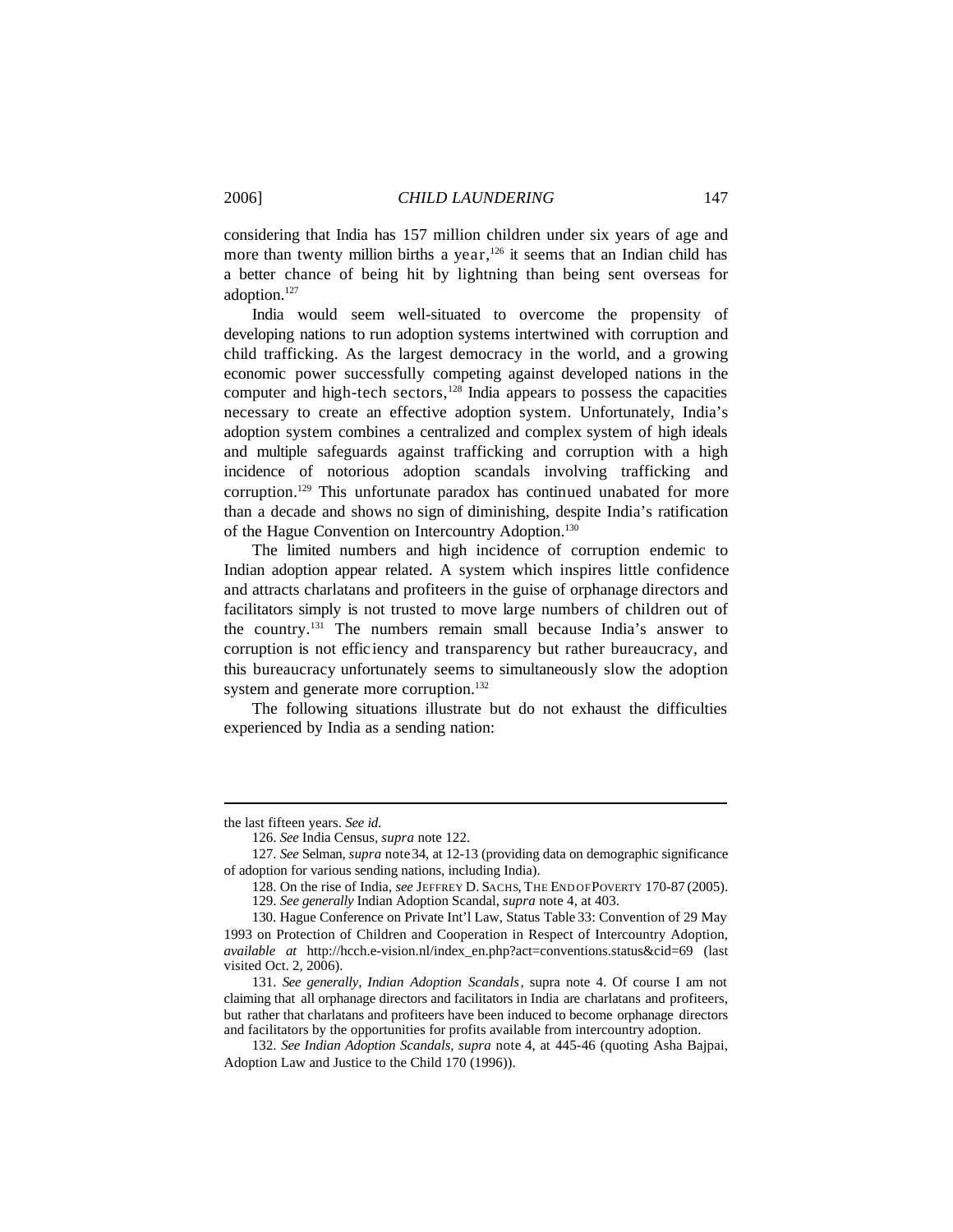#### *a. Andhra Pradesh Adoption Scandals*

United States and Indian sources have documented a cyclic series of adoption scandals from the South Indian state of Andhra Pradesh, particularly during the period from 1995 to 2001. Several orphanages in that state systematically sent out scouts to purchase female infants from vulnerable poor families. The identities of the children were systematically altered, and falsified documents created. Credulous adoption agencies from various sending nations partnered with these corrupt Indian orphanages and thus participated in the laundering of numerous stolen children as "orphans" and then adoptees. Therefore, the Andhra Pradesh scandals are a significant instance of the first kind of child-buying scandal, where the intentional criminal conspiracy is headed by citizens of the sending countries and no citizen of the recipient nation intentionally participates in child trafficking.<sup>133</sup>

There is evidence that Indian agencies also obtained children through the various forms of child-stealing and kidnaping describing above, including misrepresentations to birth parents, taking children placed temporarily for care and education and sending them for adoption, and changing the identities of missing or lost children in order to place them for adoption as orphans.<sup>134</sup>

As in Cambodia, the United States accepted virtually all of the stolen and kidnaped children as "orphans" and granted visas, despite the suspicions of one United States government official working in Madras/Chennai, who slowed the flow of adoptions from Andhra Pradesh temporarily in 1995-96.<sup>135</sup> Unlike Cambodia, the criminal enforcement arm of immigration (ICE) never investigated the situation in India, perhaps because there is no indication of any intentional or knowing involvement of United States citizens. After an adoption scandal in the spring of 2001 replicated and widened an earlier scandal from 1999, Indian authorities moved to shut-down intercountry adoptions from Andhra Pradesh.<sup>136</sup> The State government responded to the wrongdoing, not with regulatory reform, but by simply stopping the practice of placing children internationally.<sup>137</sup>

<sup>133.</sup> For an overview of the Andhra Pradesh scandal, including extensive citation of press coverage and other sources, *see* Indian Adoption Scandal, *supra* note 4. For a more recent review of the scandal in the Indian Press, *see* Asha Krishnakumar, *The Adoption Market*, Vol. 22, Issue 11 (May 21 - Jun. 03, 2005); Ravi Sharma, *A Tussle in Andhra Pradesh*, Vol. 22, Issue 11 (May 21 - Jun. 03, 2005), both *available at* http://www.frontlineonnet.com/fl2211/index.htm (last visited Oct. 2, 2006).

<sup>134.</sup> *See id*.

<sup>135.</sup> *See* Indian Adoption Scandal, *supra* note 4, at 456.

<sup>136.</sup> *Id*. at 459-74.

<sup>137.</sup> *See id*.; *see also* Guild of Service, 44th Annual Report (2002-2003), at 9 (noting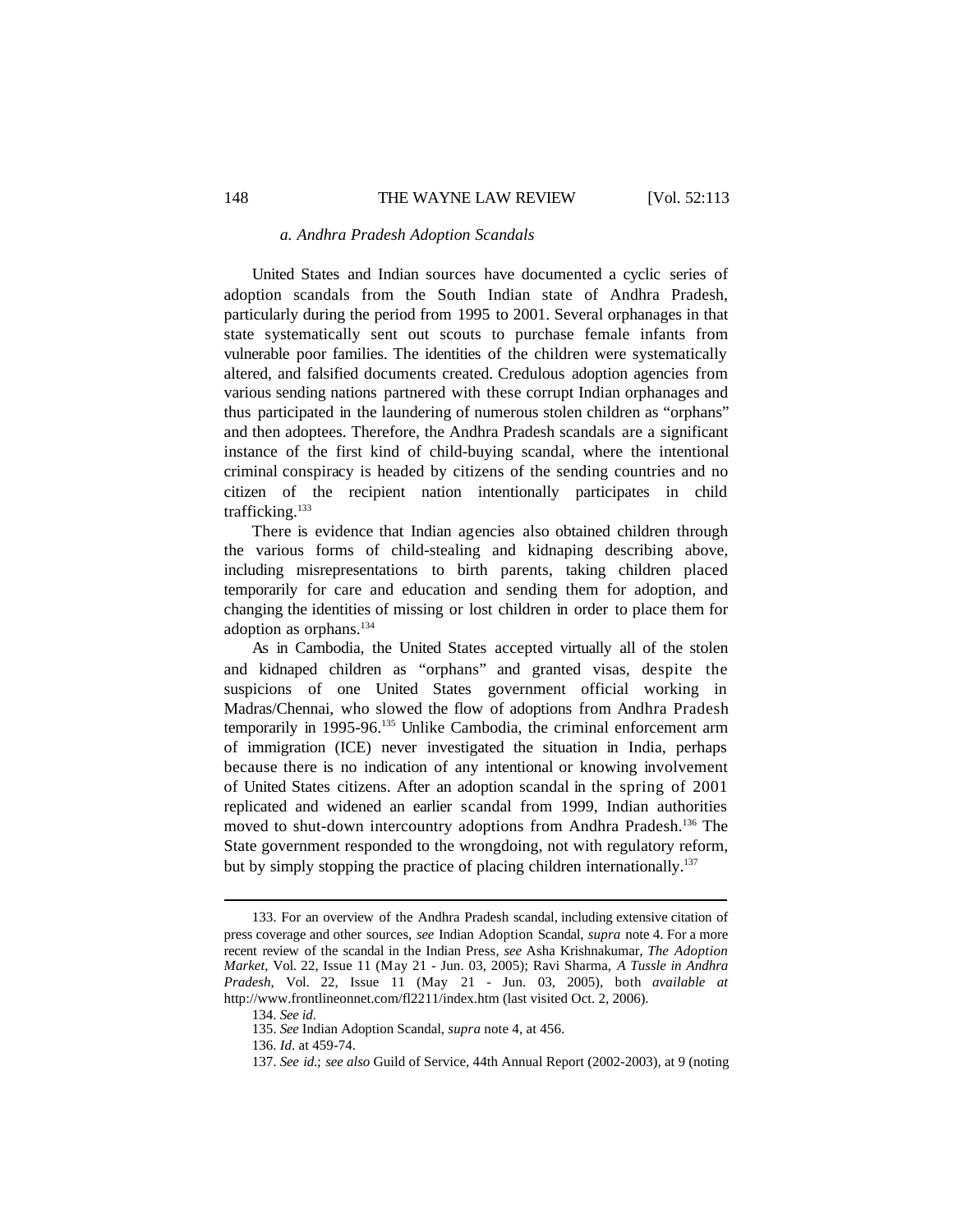The courts in Andhra Pradesh have acted and spoken against abusive intercountry adoption practices, particularly in adoption-related litigation that has come before them. Thus, the judiciary seem persuaded that the intercountry adoption system in Andhra Pradesh has been subject to systematic abuse and that the regulatory authorities have failed to prevent these abuses.<sup>138</sup>

The criminal justice system in Andhra Pradesh has, by comparison, had a mixed record in regard to the scandals, perhaps because of the difficulty of winning criminal convictions in India. Thus, the authorities within Andhra Pradesh often have failed to secure criminal convictions, even against the orphanage directors who are broadly viewed as the ringleaders of criminal conspiracies to procure children illegally and profiteer from intercountry adoption. The pattern has been to bring criminal charges and temporarily imprison orphanage directors or staff only to release them later and either drop criminal charges or fail to win convictions.<sup>139</sup>

This pattern was recently broken when the first major criminal convictions in the Andhra Pradesh adoption scandal were announced in August 2005. The case concerned the coordinator and a number of staff from Tender Loving Care Home (TLCH), an orphanage which was implicated in the 2001 scandal. The coordinator is a well-respected Roman Catholic nun, and the orphanage is on the same grounds as, and associated with, a respected Catholic hospital. The other convicted persons were associated in various ways with the orphanage, hospital, convent or school. The convictions are presumably under appeal.<sup>140</sup>

The convictions involving the TLCH orphanage illustrate the manner in which United States adoption agencies have corrupted even respected religious institutions within India. The extensive judgment issued by the

continuing ban on all adoption work in Andhra Pradesh).

<sup>138.</sup> *See, e.g.*, Indian Adoption Scandals, *supra* note 4, at 465-473; John Clements v. All Concerned (2003), 4 Andhra Law Times 644 (Andhra Pradesh H.C.)(on file with author).

<sup>139.</sup> *See* Indian Adoption Scandals, *supra* note 4, at 456 - 473; GITA RAMASWAMY & BHANGYA BHUKYA,THE LAMBADAS:ACOMMUNITY BESIEGED 12, 14 (2001)(predictingand explaining failure of criminal cases and determination of agencies to re-commence adoption work); *Ex-Head of NGO plansto sue Shalini Mishra*, THE HINDU, Apr. 29, 2004, *available at* http://www.thehindu.com/2005/04/29/stories/2005042917630300.htm (last visited Oct. 2, 2006); K. Venkateshwarlu, *Move to Relax child adoption norms?,* THE HINDU, Mar. 10, 2005, *available at* http://www.thehindu.com/2005/03/10/stories/2005031007660400.htm (last visited Oct. 2, 2006); Sharma, *supra* note 115.

<sup>140.</sup> *See* In the Court of the I Addl Metropolitan Sessions Judge: Hyderabad, Sessions Case No. 39 of 2003, Cr. No. 457/2001 (Aug. 30, 2005) (72 page judgment on file with author)[hereinafter Hyderabad Criminal Judgment]; *10 convicted in child adoption case*, THE HINDU, Aug. 31, 2005, *available at* http://www.thehindu.com/2005/08/31/stores/ 2005083114360500.htm*; Child Adoption Racket, 6-Month Jail For Sister, Nine Others*, DECCAN CHRONICLE, Aug. 31, 2005.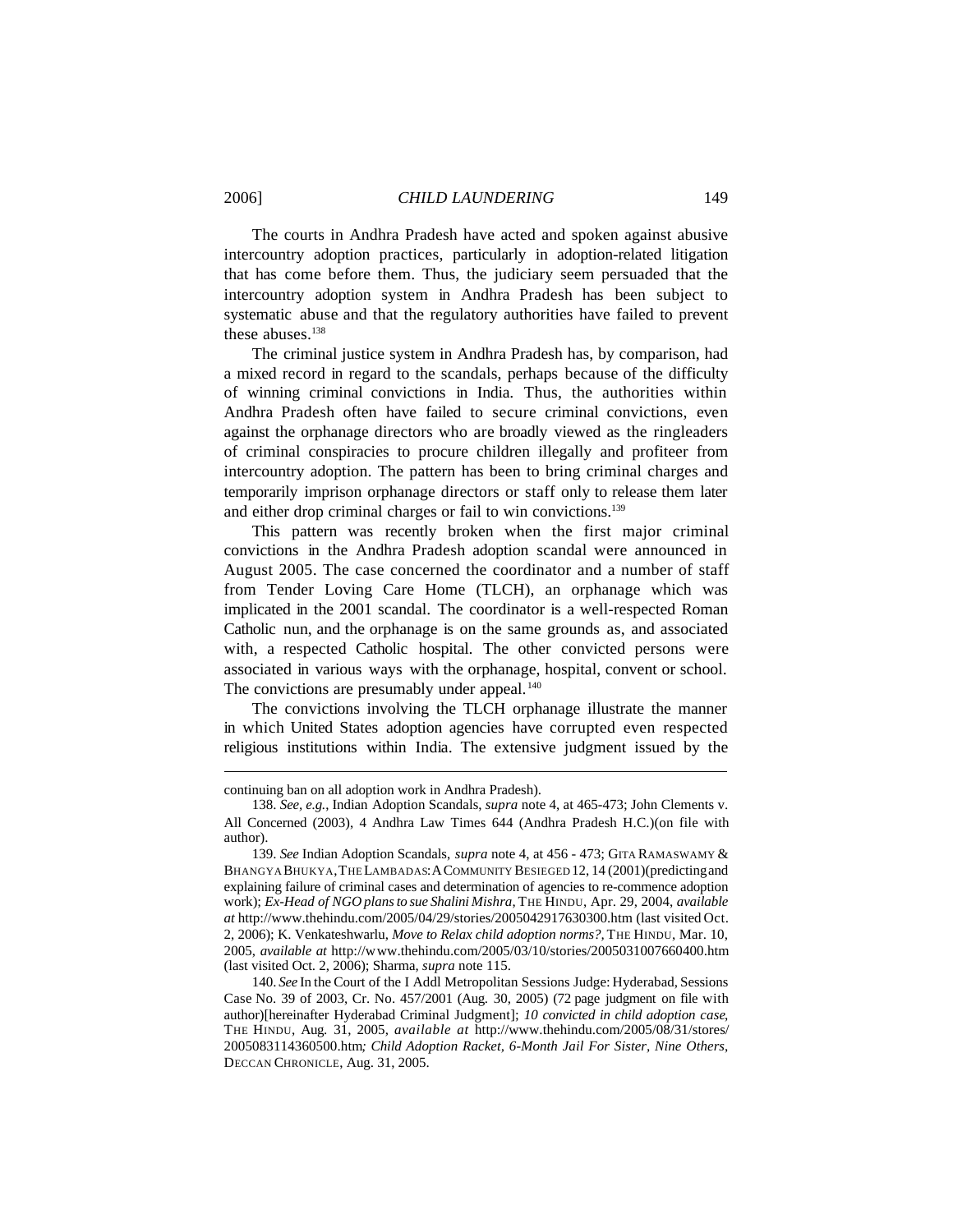court found the TLCH coordinator and other staff guilty of multiple violations of Sections 471 and 420 of the Indian Penal Code.<sup>141</sup> Section 471 prohibits "using as genuine a forged document."<sup>142</sup> The court found that various defendants had "fabricated" at least seventy-nine relinquishment documents for the purpose of "processing the child for in and inter-country adoption," in order "to have a wrongful gain for themselves and wrongful loss to the state and biological parents."<sup>143</sup> The monetary gain, according to the court, was intended either for benefit of the "institution or . . . the persons belonging to the TLCH."<sup>144</sup> Thus, the court found the coordinator of TLCH and multiple other defendants guilty of using the forged relinquishment deeds as though they were genuine in the adoption process. The monetary gain that formed a central part of the violation of section 471 had its source primarily in money arising in the United States. The prosecution noted that the Central Adoption Resource Agency (CARA), which regulates intercountry adoption on behalf of the Indian government, limits intercountry processing fees receivable by Indian agencies to 10,000 rupees [222.USD] per case, plus 100 rupees [2.22 USD] per day maintenance charges.<sup>145</sup> The prosecution claimed, and the court agreed, that TLCH collected from foreign—mostly US—parents an average of 222,318 rupees [4940.40 USD] per case, far in excess of CARA guidelines.<sup>146</sup> The three United States agencies named by the court as involved in adoptions from TLCH are longstanding agencies, and in fact, their practices regarding Indian adoption fees are most likely typical. United States agencies typically charge "India" or foreign program fees ranging from \$4,000 to \$9,000. The use of these fees is often not clearly broken down, but it appears typical that Indian agencies can expect to receive amounts consistent with that named by the court for each adoption.<sup>147</sup> Unfortunately, these fees/donations, which may appear reasonable by Western standards,

<sup>141.</sup> *See* Hyderabad Criminal Judgment, *supra* note 140.

<sup>142.</sup> *See* Indian Penal Code, section 471.

<sup>143.</sup> *See* Hyderabad Criminal Judgment, *supra* note 140, at 14-35, 47, 55, 56.

<sup>144.</sup> *Id*. at 49.

<sup>145.</sup> *Id*. at 4. On thesemonetary limits,*see*Cent. Adoption Res. Agency, Ministry of Social Justice & Empowerment, Inter Country Guidelines, s. 4.38(ii). On the development and significance of these monetary limits, *see* Indian Adoption Scandals, *supra* note 4, at 435-37. 445-50. CARA recently issued a new set of regulations which alters the financial limits once again. *See*Central Adoption Resource Authority, Guidelines for Adoption from India—2006, *available at* http://www.adoptionindia.nic.in/carahome.html (last visited Oct. 2, 2006). The new approach is to limit fees to Indian Placement Agencies to \$3,500 USD per adoption, while banningall donationsfrom foreign prospective adoptive parents, foreign adoptive parents, or foreign agencies. *See id*. at 5.17.

<sup>146.</sup> *See* Hyderabad Criminal Judgment, *supra* note 140, at 5, 62.

<sup>147.</sup> *See* Hyderabad Criminal Judgment, *supra* note 140, at 58 (naming US agencies); Indian Adoption Scandals, *supra* note 4, at 449-50.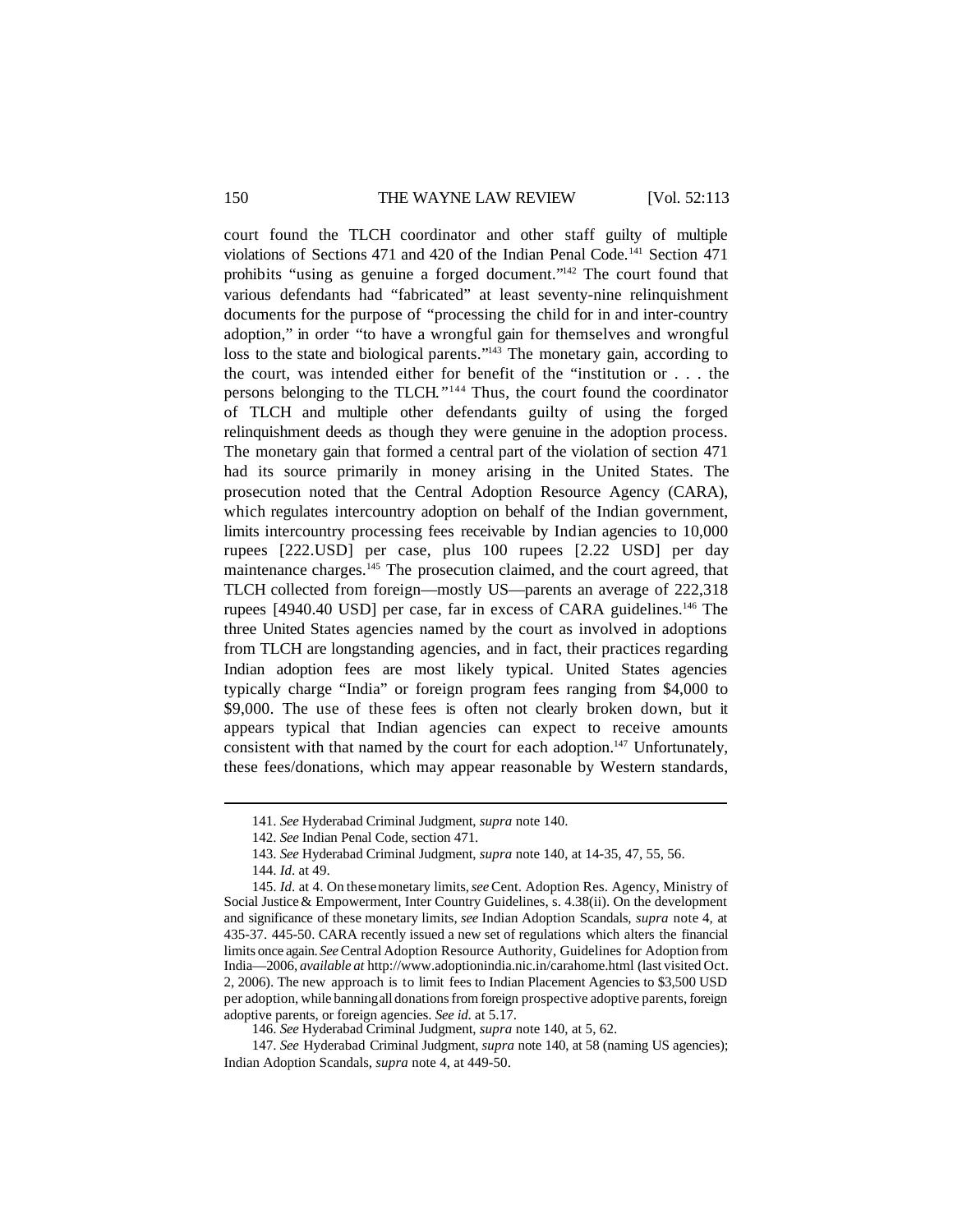appear disproportionate and (in the court's words) "huge" by Indian standards.<sup>148</sup>

These "huge amounts" played an even more central role in the convictions the court issued under section 420 of the Indian Penal Code, which prohibits "cheating and dishonestly inducing delivery of property."<sup>149</sup> The court specifically found that amounts collected by the "accused" were "beyond the prescribed charges" under CARA guidelines.<sup>150</sup> Thus, as the Court summarized, various defendants "fabricated the relinquishment deed in the name of fictitious biological parents and brought them into existence and submitted them in the family court for the purpose of giving the children to intercountry adoption and collected huge amounts from the international parents. . . . "<sup>151</sup>

The Indian Supreme Court and Central Adoption Resource Agency had tried to limit corruption and child trafficking in the adoption system by limiting permissible adoption fees and requiring all donations to Indian agencies and orphanages to be voluntary and only paid after the child arrived in the recipient nation.<sup>152</sup> United States agencies continued to ignore and flout these Indian rules, even after it became clear that fees and required orphanage donations were fueling corruption and child trafficking.<sup>153</sup> While one can fault the Indian government for allowing foreign agencies to continue to participate in their adoption system even as they violate India's rules, it seems clear that the United States agencies are also responsible. The United States agencies apparently operated under the assumption that the good of placing children for intercountry adoption justifies bending and breaking foreign rules limiting adoption fees and donations, and consequently negotiated financial arrangements that provided incentives for baby-buying and child-stealing. Unfortunately, the United States agencies have thus far been able to walk away with little or no liability based on their lack of actual knowledge of such illicit acts.

It is difficult to estimate the number of children illicitly taken from their birth parents during the Andhra Pradesh adoption scandals. Given the lack of a criminal investigation of the kind done in Cambodia, the apparent inability of United States immigration authorities to otherwise detect and prevent baby-buying and child-stealing, and the failure of the Indian

<sup>148.</sup> *See id*, at 62.

<sup>149.</sup> *See* INDIAN PENAL CODE, sec. 420.

<sup>150.</sup> *See* Hyderabad Criminal Judgment, *supra* note 140, at 62.

<sup>151.</sup> *See* Hyderabad Criminal Judgment, *supra* note 140, at 62.

<sup>152.</sup> *See* Indian Adoption Scandals, *supra* note 4, at 435-37.

<sup>153.</sup> *See id*. at 445-450; *See also* "The final objective is the child's interest," Interview with Dr. Aloma Lobo, Chairperson, CARA, Vol. 22, Issue 11, FRONTLINE (May 21 -June 03, 2005), *available at* http://www.frontlineonnet.com/fl2211/index.htm (last visited Oct. 2, 2006).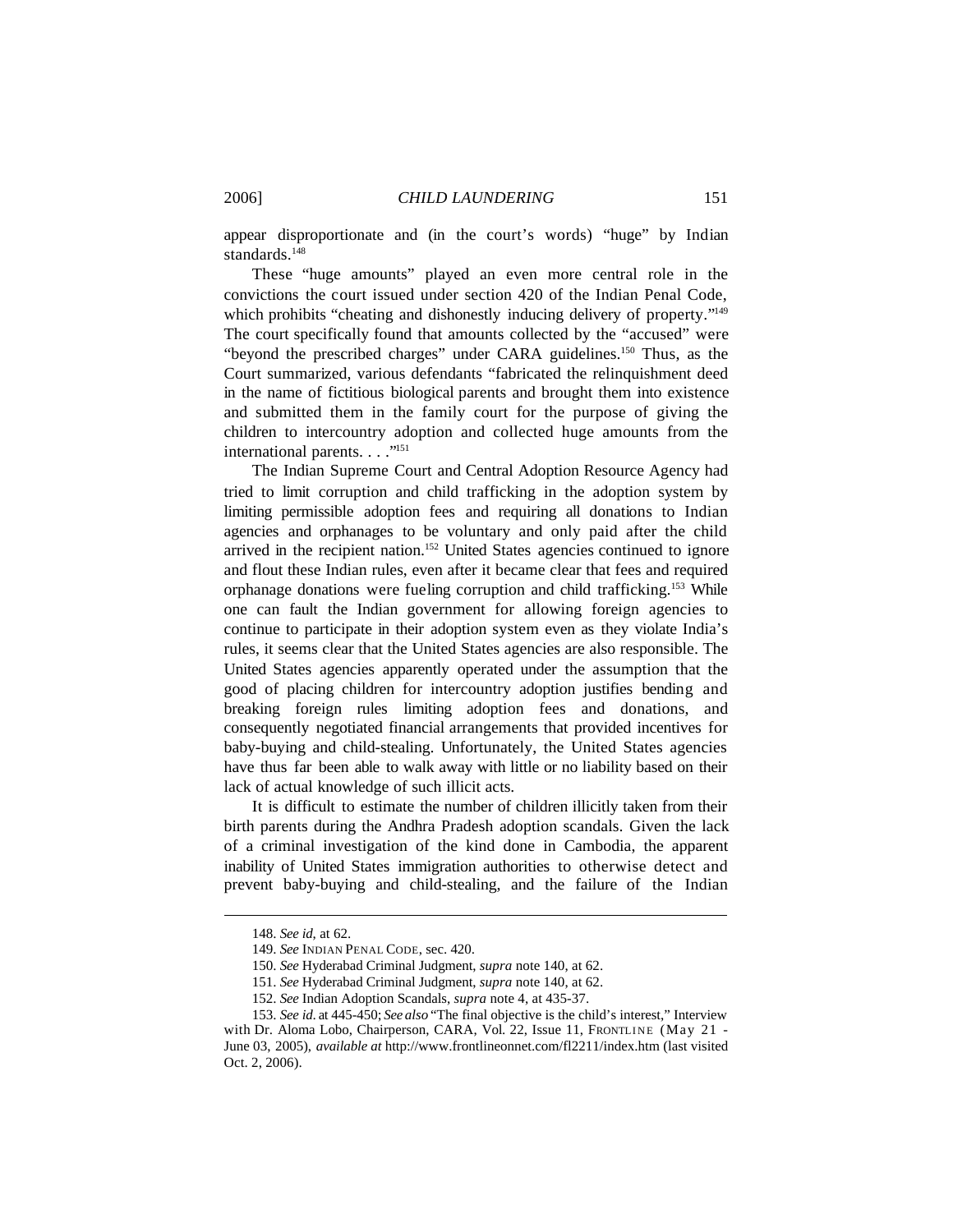authorities to implement the high ideals of their system, there has not been any definitive governmental accounting of the wrongs done. As in Cambodia, intercountry adoptions in Andhra Pradesh grew simultaneously with the criminal baby-buying and child-stealing conspiracies. Therefore, intercountry adoptions from Andhra Pradesh numbered only around 40 per year during the period from 1991-93<sup>154</sup> but by the year 2000 numbered over 200.<sup>155</sup> Perhaps as many as a thousand children were placed out of Andhra Pradesh for intercountry adoption during a time when one or more criminal conspiracies were developing their networks for the illegal procurement of children. How many were purchased, stolen, or kidnaped children?

Any attempt to measure the number of children who were purchased, stolen, or kidnaped by the Andhra Pradesh agencies must take account the diverse fates and sources of the children. The Andhra Pradesh agencies impacted far more children than the estimated one-thousand they placed for international adoption. The agencies apparently also sometimes shipped excess children out of the state to other parts of India (as well as obtaining some children from outside of Andhra Pradesh).<sup>156</sup> The agencies placed some children domestically.<sup>157</sup> Some of the affected agencies provided an education or care to children placed there in a temporary boarding situation. Finally, it appears that a significant number of infants died in the orphanages.<sup>158</sup> It seems most likely that at least two thousand infants and children came under the care of Andhra Pradesh agencies implicated in the scandals. These agencies appear to have created paperwork at will, depending on the respective fate they chose for each child. Thus, the TLCH judgment attributed almost eighty forged relinquishment documents to that single institution.<sup>159</sup> Further, the prosecution claimed that the TLCH defendants had purchased 436 babies for international placement.<sup>160</sup> Given

<sup>154.</sup> *See*BAJPAI, ADOPTION LAW AND JUSTICE TO THECHILD,*supra* note124, at 178-79 (1996).

<sup>155.</sup> *See* BAJPAI,CHILD RIGHTS, *supra* note 124, at 42.

<sup>156.</sup> *See*The Lambadas,*supra* note139, at 8 ("Where there have been more than ample supply of babies it is reported that these are shipped to Kerala, Tamil Nadu or Mumbai where their papers for intercountry adoption are processed."); *infra* note 183 and accompanying text (evidence suggesting agency in Maharashtra sources children from outside that state); Indian Adoption Scandals, *supra* note 4, at 459-60 (A.P. agencies sourcing children from neighboring state of Karnataka).

<sup>157.</sup> *See, e.g.*, The Lambadas, *supra* note 139, at 13.

<sup>158.</sup> *See, e.g.*, *infra* notes 161-66 and accompanying text.

<sup>159.</sup> *See* Hyderabad Criminal Judgment, *supra* note 140, at 14-35, 47, 55, 56.

<sup>160.</sup> *See id*. at 9. One charge claimed that the defendants "sold 300 babies," while another charge claimed that the "accused bought and gave them [into] intercountry adoption . . . 436 babies." *Id*. The underlying charges related to these claims failed because the laws involvedrequired a purpose to prostitute the children, which the court understandably found not to exist given the context of adoption. *See id*. at 13-14. The charges presumably arose because of the lack of a law criminalizing the purchase or sale of children in the context of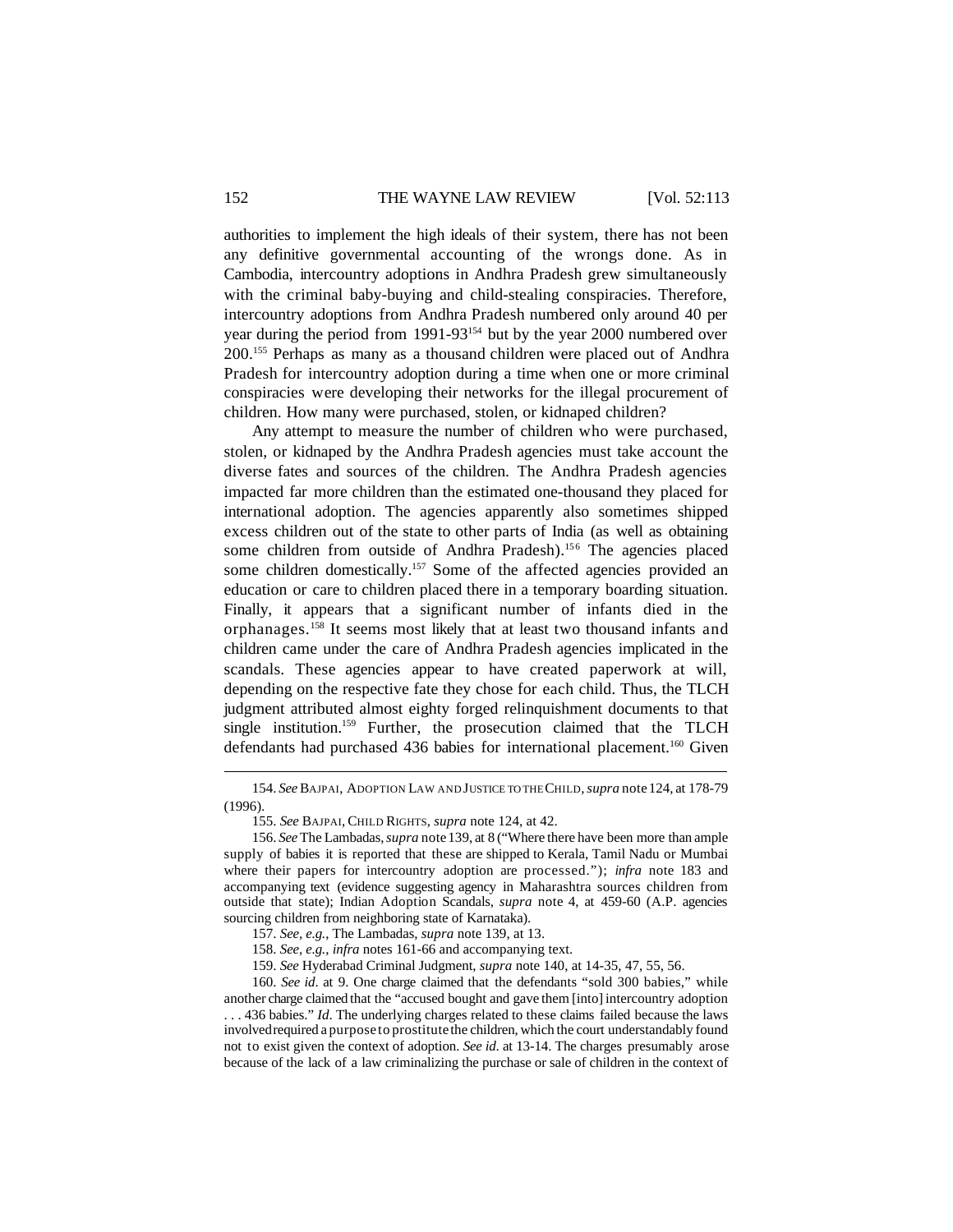the large number of children involved in the TLCH case alone, the existence of multiple affected orphanages over a number of years, and the systematic nature of the systems for illicit sourcing of children, it seems most likely that somewhere between 500 to 800 children were purchased, stolen, or kidnapped from their parents due to the activities of the Andhra Pradesh adoption-related agencies and their networks.

Proponents of intercountry adoption generally perceive it as life-saving and have not focused on the dangers posed by child-laundering schemes, which needlessly transfer infants and children from parental to institutional care. Institutional care of infants has several disadvantages. First, infants fail to receive the benefits of breast milk, including its immunizing effects. Second, institutional care generally lacks individual care and attention. Finally, illness tends to spread quickly through large groups of children concentrated in a small amount of space. Some orphanages may be unwilling to invest much in medical care for the sick, particularly if they view infants as easily replaceable and only adoptable if healthy.<sup>161</sup> There is evidence that some orphanages had a ready system for infant deaths; they simply took the (probably false) identity of the dead infant and applied it to another infant, thus ensuring no slow-down of the child-laundering process.<sup>162</sup> Although there has been no accounting of the orphanage death rate in Andhra Pradesh, reports of infant graveyards at an orphanage suggest it was substantial.<sup>163</sup>

The likelihood of substantial numbers of infant deaths in the Andhra Pradesh orphanages is underscored by the publicized deaths of ten infants, which occurred immediately after the Andhra Pradesh government removed 228 children from two of the private orphanages affected by the scandal. It is unclear whether these deaths were due primarily to poor care at the private orphanages, poor care by the government, or both; however, the inability of the government to keep these infants alive, even under the glare of publicity caused by the scandal, is suggestive as to the fate of infants who may have died in obscurity when neither press nor government were watching.<sup>164</sup> Similarly, two years later, when the government again removed children from one of the (re-opened) private orphanages, the government

adoption, leaving the prosecution to attempt to mis-apply laws intended to apply to sex trafficking. This gap in the law is unfortunately widespread and stems in part from weaknesses in the law's conceptual approach to adoption. *See generally* David M. Smolin, *Intercountry Adoption as Child Trafficking*, 39 VAL. U. L.REV. 281(2005).

<sup>161.</sup> This reluctance to invest medical care in infants was not universal among orphanages implicated in the scandal. For example, TLCH orphanage, which was associated with a hospital, may have invested substantial funds in the medical care of some children.

<sup>162.</sup> Indian Adoption Scandals, *supra* note 4, at 460, and sources cited in note 261.

<sup>163.</sup> *Id*. at 460, and sources cited n.260.

<sup>164.</sup> *See* Indian Adoption Scandals, *supra* note 4, at 458.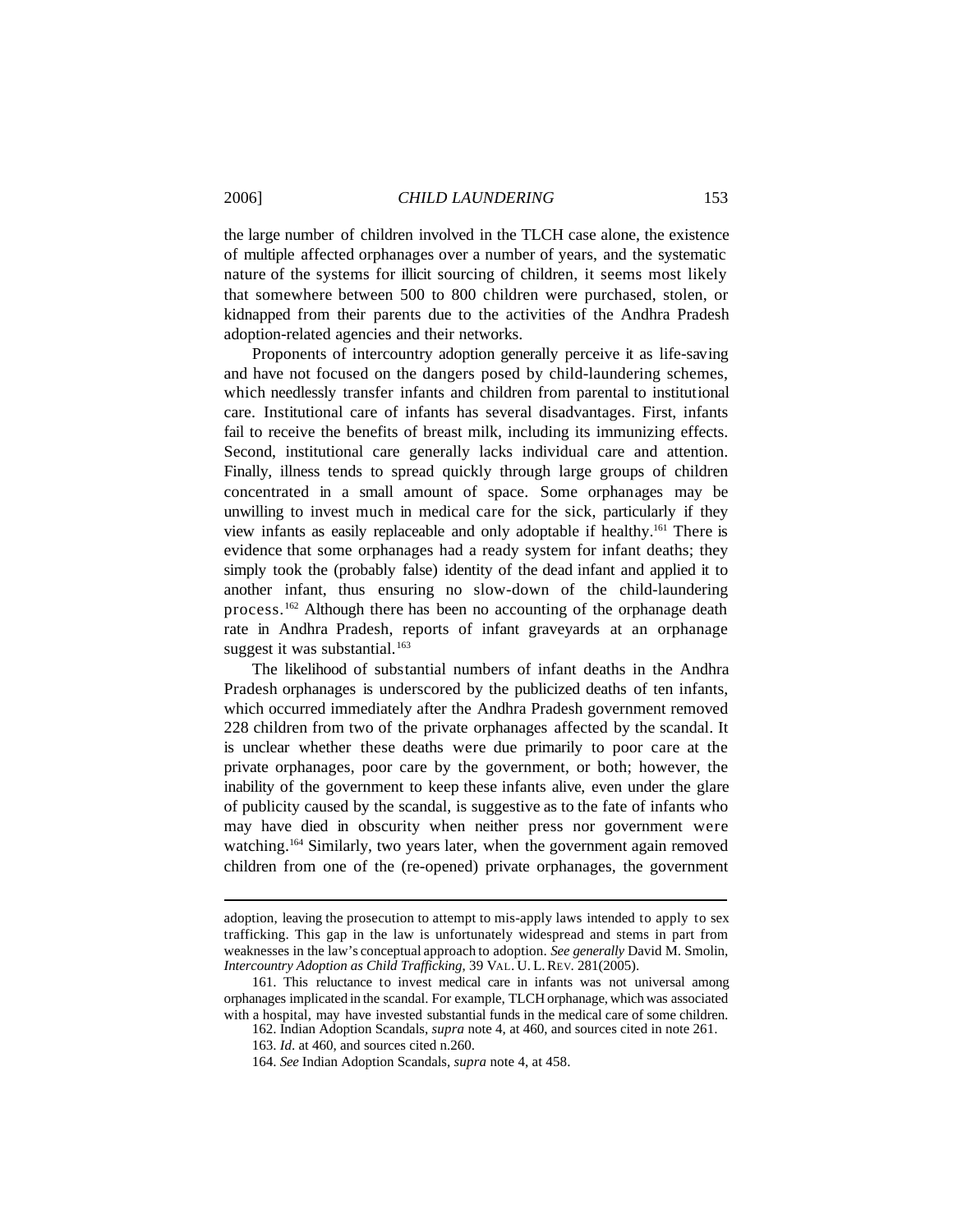immediately hospitalized one-third of the children.<sup>165</sup> Given the evidence of high orphanage death rates in Andhra Pradesh, it cannot be assumed that the adoption system operated to save lives, even when assuming significant rates of infant and child mortality and female infanticide among poor and tribal families.<sup>166</sup>

In India, as in Cambodia, most attempts at child laundering were, from a criminal perspective, successful. The Indian and foreign (i.e., U.S.) systems accepted the purchased or stolen children as legitimate orphans and processed them through the adoption system. In addition, child laundering was quite profitable for the persons at the top of the conspiracy, who gained between \$2000 and \$7000 per intercountry adoption,<sup>167</sup> in a society with a per capita income of less than \$700 where a middle-class person commonly has an income under \$10,000 annually.<sup>168</sup> The vast majority of the children obtained for adoption were too young to have reliable memories of their birth family that could verify or contradict their official paperwork. Thus, in a typical case of child laundering, there is very little likelihood of tracing the true facts, particularly once the child has been placed overseas.

In Andhra Pradesh, as in Cambodia, no effective system for regulating intercountry adoption was ever created. Instead, a cyclic series of scandals every few years, each broader and more serious than the last, finally led to a self-imposed shut-down of intercountry adoption in 2001. As a regulatory matter, the adoption system in Andhra Pradesh never developed the capacity to distinguish accurately between true orphans and children who had been purchased or stolen. Similarly, the adoption system proved unable to consistently deny notorious child-traffickers access to the system; the implicated agencies and persons suffered temporary repercussions but with perseverance were allowed back into the interc ountry adoption system.<sup>169</sup> Thus, Andhra Pradesh, like Cambodia, appeared to provide the limited choice of accepting a corrupt system interwined with child trafficking or shutting down all intercountry adoptions.

# *b. The Mystery of Maharashtra*

The State of Maharashtra in India contains approximately 9% of India's population, and yet commonly accounts for 40% of India's intercountry adoptions. The relatively small city of Pune, within Maharashtra, represents between 2.5% and 3.75% of India's population, but accounts for

<sup>165.</sup> *See id* at 461.

<sup>166.</sup> *See* The Lambadas,*supra* note139, at 20 (listinginfant and child mortality rates).

<sup>167.</sup> *See* Indian Adoption Scandals, *supra* note 4, at 449.

<sup>168.</sup> *See* World Bank, India Country Brief, *supra* note 123.

<sup>169.</sup> *See* Indian Adoption Scandals, *supra* note 4, at 458.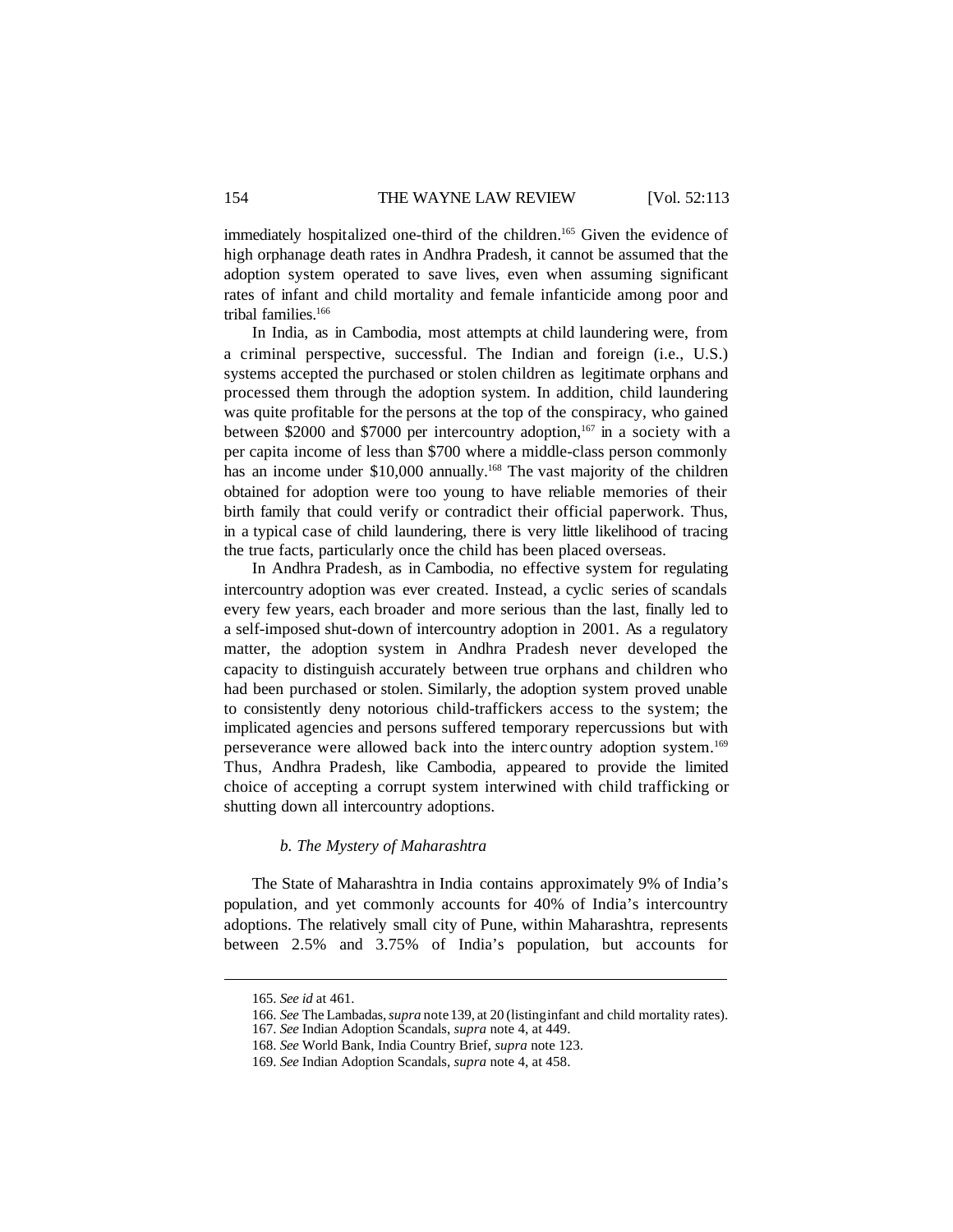approximately 25% of all intercountry adoptions.<sup>170</sup> Indeed, a single orphanage within Pune, Preet Mandir, may account for seven percent of all intercountry adoptions from India.<sup>171</sup>

The fundamental question regarding Maharashtra is whether it is a model for the rest of India in how to fulfill the nation's promise as a prominent sending nation or whether it merely represents the high-volume sector of a corrupted adoption system. Unlike Andhra Pradesh, there have been no dramatic arrests or shutdowns in Maharashtra. However, the Indian press has begun to focus on accusations against Preet Mandir, the Pune orphanage that accounts for a significant share of India's intercountry adoptions. These charges center on heavy-handed demands for "donations," preferential treatment based on the giving of large "donations," and substandard care of children. These charges suggest that the orphanage is run as a profit center, with high fees and "donations" diverted to a significant degree to personal profit.<sup>172</sup> The director of Preet Mandir points to a visit by the President of India as an indication of his innocence;  $173$ whether or not it indicates innocence, such contacts may indeed help insulate Preet Mandir from negative repercussions.

A recent report in the Indian press quoted extensively from letters of complaint sent by "foreign adoptors" to India's Central Adoption Resource Agency (CARA). The letters concerned an agency in Maharashtra, although the article did not specify the agency name. Those complaining included persons from Singapore, Sweden, the United Kingdom, and the United States. The complaints indicated inordinate and insistent demands for fees and "donations."<sup>174</sup> One United States agency indicated that of their first group of six referrals from the agency "three babies died, one was taken back, and two were unhealthy."<sup>175</sup> Although the "director demanded huge amounts in donations. . .[t]he money . . . did not go towards the welfare of the children, who were maintained in unhygienic and filthy condition."<sup>176</sup> Another letter commented that "[a]lmost all babies were covered with scabies and the same uncleaned feeding bottle was used for all babies, who were hardly fed two bottles of watery milk the whole day."177

<sup>170.</sup> *See id.* at 474.

<sup>171.</sup> *See* Dionne Bunsha, *The Adoption Nightmare*, Vol. 22, Issue 11, FRONTLINE (May 21-Jun. 03, 2005),*available at* http://www.frontlineonnet.com/fl2211/index.htm(last visited Oct. 2, 2006).

<sup>172.</sup> *See The Adoption Nightmare*, *supra* note 171.

<sup>173.</sup> *See id*.

<sup>174.</sup> *See Complaints from Foreign Adopters*, Vol. 22, Issue 11, FRONTLINE (May 21 - Jun. 03, 2005), *available at* http://www.frontlineonnet.com/fl2211/index.htm (last visited Oct. 2, 2006).

<sup>175.</sup> *Id*.

<sup>176.</sup> *Id*.

<sup>177.</sup> *Id*.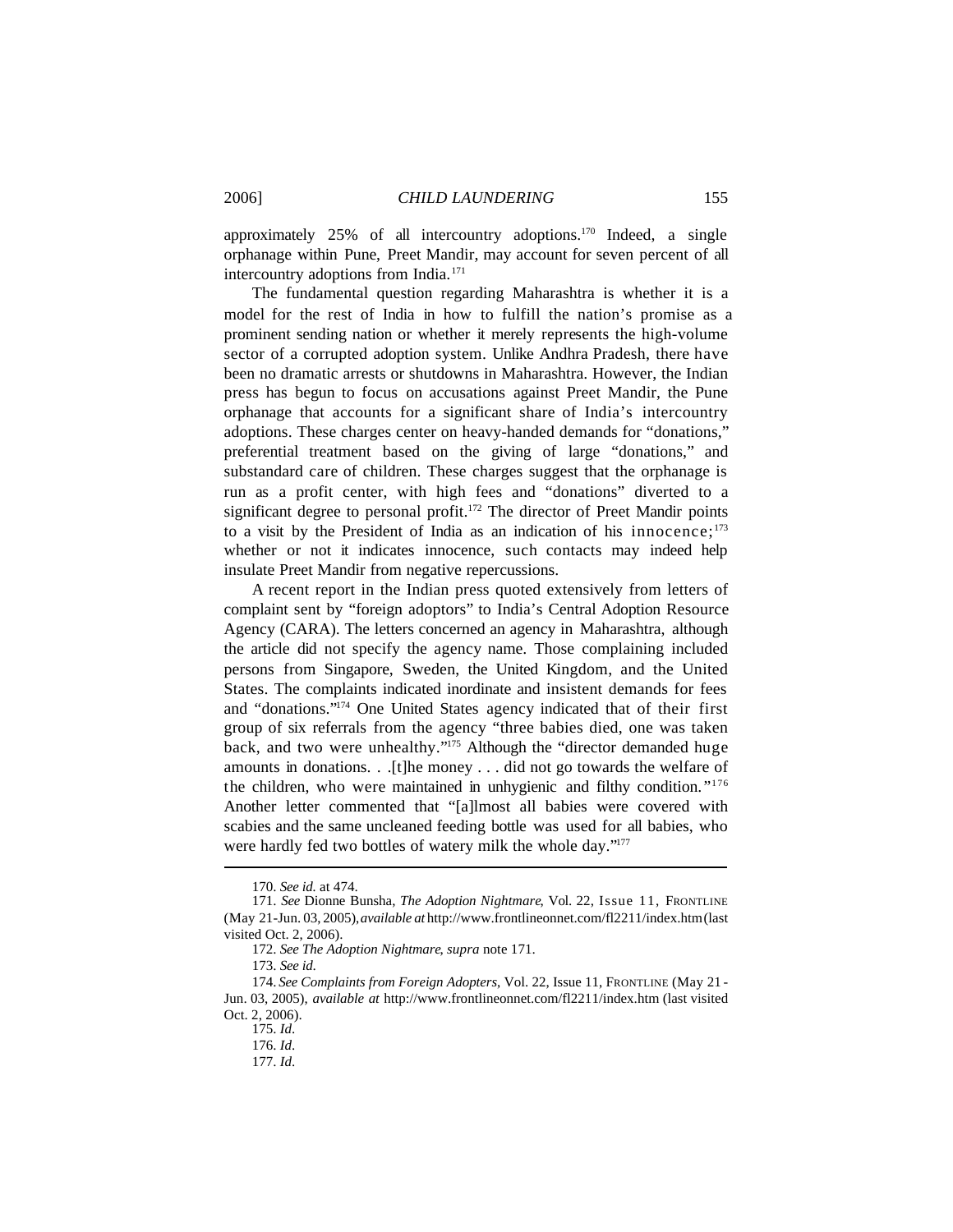Three different parents described the respective children they adopted from this Maharashtra orphanage as follows:

> The child was covered with scabies from head to foot, had fungal infections, was severely dehydrated and was suffering from septicaemia."<sup>178</sup> "[S]he was sick with scabies from head to foot, parasites in the stomach and intestinal problems. She was also filthy with sores all over her body. She was developmentally very backward as she could not even hold her head up or roll over. . .<sup>179</sup>

> [S]he was skin and bones with scabies from head to toe and warts and black spots all over her body (Molluscum contagiosum). She was severely malnourished and could not even walk. She had severe laceration marks on her wrist suggesting that she was tied down.<sup>180</sup>

Despite these shocking conditions, the orphanage in question was not satisfied with \$2,000 per adoption, and instead sought to charge \$6,000, as well as seeking in-kind gifts ranging from whiskey to a digital camera. The director threatened to "take back the baby if they did not pay more. Several rules were flouted if you paid more."<sup>181</sup> Given the very low cost of hiring nursery workers (ayahs) in India and the modest cost of basic supplies for infant care, it appears that the United States agency observation that the funds were not spent on the care of the children is accurate.

Although the persons complaining did not specifically mention babybuying or child-stealing, CARA received two complaints that bear on the question of the source of Maharashtra's many international adoptees. First, the complaint mentioned that children were "referred to the adopters before they were legally free for adoption."<sup>182</sup> This may suggest that the agency was confident that it could get any child free for adoption at will. Second, the Maharashtra agency allegedly stated in a March 2001 letter that "the Gujarat government has sanctioned 200 children and will be transferring 100 children to our new facility within 4 to 6 weeks."<sup>183</sup> This indicates that this Maharashtra agency was sourcing children from another Indian state.

Press reports in India also indicate that despite the large number of children being sent in intercountry adoption from Maharashtra, Indian

<sup>178.</sup> *Id*.

<sup>179.</sup> *Id*.

<sup>180.</sup> *Id.*

<sup>181.</sup> *Id.*

<sup>182.</sup> *Id.*

<sup>183.</sup> *Id*.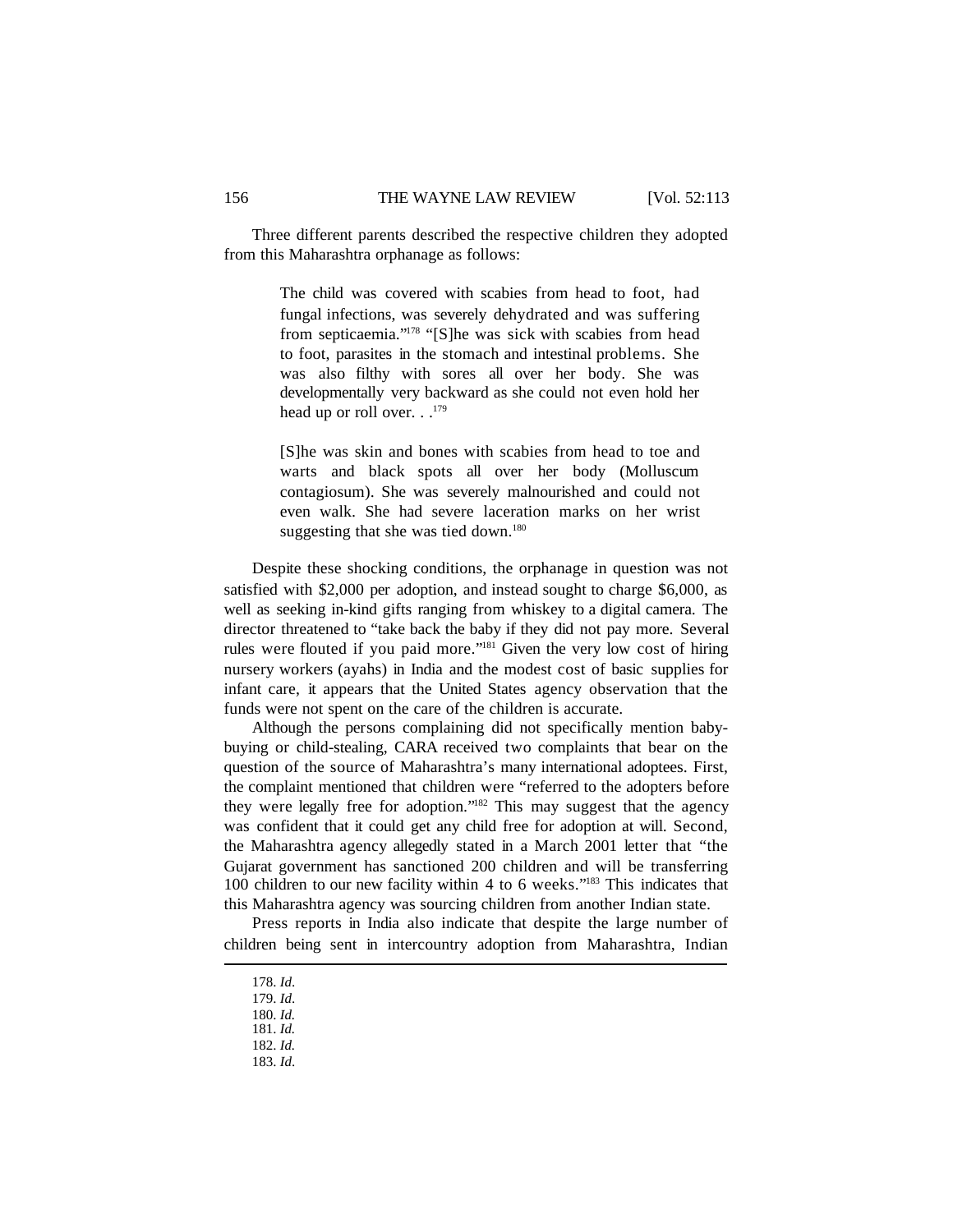prospective adoptive parents in that state are frustrated by a lack of orphans to adopt.<sup>184</sup> Under Indian and international law, in-country adoption should be favored over intercountry adoption.<sup>185</sup> Thus, the international adoption system within the state appears to have developed an illegal priority over incountry adoption, presumably based on the much larger fees available from foreign placement.

The complaints against adoption in Maharashtra do not necessarily condemn the entire system there<sup>186</sup> but indicate the inability of that system to guarantee children in care a decent standard of care despite ample funds. The Maharashtra adoption system also seems unable to prevent profiteering and a certain measure of corruption. What is unclear, however, is how widespread the poor care and profiteering extend. Further, it is unclear whether Maharashtra, which borders Andhra Pradesh, has become subject to the kind of illicit sourcing of children which occurred in Andhra Pradesh.

## *3. Child-Stealing in Tamil Nadu*

Press reports from South Asia indicate that intercountry adoption in the South Indian State of Tamil Nadu have become intertwined with the placement of stolen children.<sup>187</sup> As in other adoption scandals, it is difficult to glean precise numbers of affected adoptions. Reports concerning a May 2005 arrest of five persons for kidnaping and selling "about 350 children to an adoption agency in the city"<sup>188</sup> seems to indicate large-scale childstealing for adoption. The child laundering process is also evident from these reports because the press and police complain about the dilemma of stolen children being placed under a "perfectly legal adoption process."<sup>189</sup> Further, it appears that some number of these children have been sent to foreign countries for intercountry adoption.<sup>190</sup>

188. *Behind the Façade*, *supra* note 187.

189. *Id*.

<sup>184.</sup> *See* Indian Adoption Scandals, *supra* note 4, at 474.

<sup>185.</sup> *See id*. at 407-17, 427-31.

<sup>186.</sup> *See* Families for Children, *infra* note 204, at 645.

<sup>187.</sup> *See* Asha Krishnakumar, *Behind the façade* &Asha Krishnakumar, *The Adoption Market*, from Vol. 22, Issue 11, FRONTLINE (May 21 - Jun. 03, 2005), *available at* http://www.frontlineonnet.com/fl2211/index.htm; Ambujam Anantharaman, *Big Racket of Small Babies*, THERISINGNEPAL,Jul. 20, 2005, *available at* http://www.gorkhapatra.org.np/ pageloader.php?file=2005/07/20/editorial/editorial1; Press Release, Centre for Child Rights, Campaign Against Child Trafficking, Fact-finding Investigation into the Functioning of Licensed and Recognized/Registered Adoption Placement Agencies and Regulatory Bodies in Tamil Nadu (Aug. 19, 2005).

<sup>190.</sup> *See* S. Murari, *An Adoption Racket in Chennai Backfires on Parents*, DECCAN HERALD (May 15, 2005); *Parents of MissingKids Throng CoP Office*, NEWS TODAY, May 6, 2005, *available at* http://newstodaynet.com/06may/cr4.htm.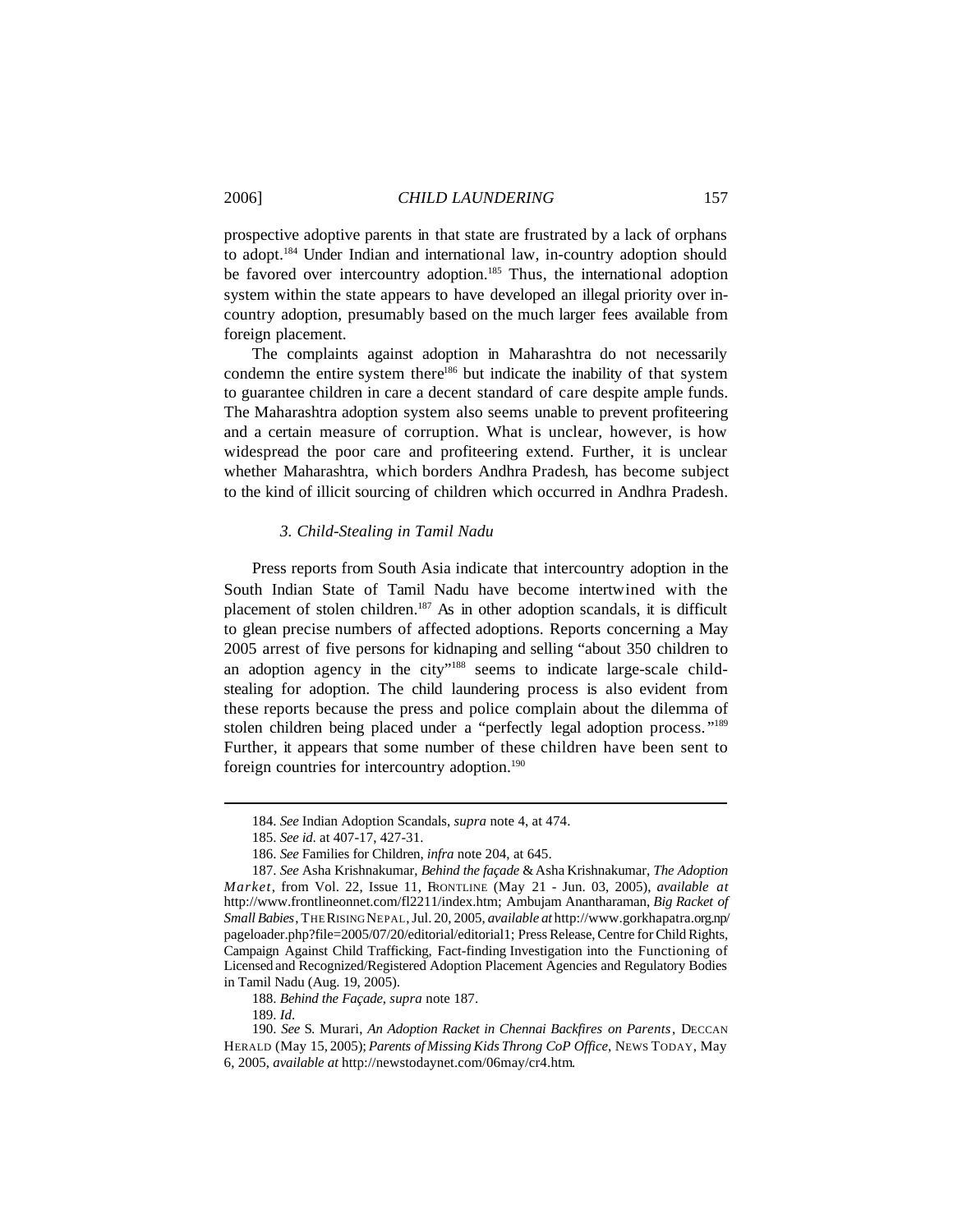## 158 THE WAYNE LAW REVIEW [Vol. 52:113

Methods used in Tamil Nadu appear to include stealing infants from a hospital, placing lost children for adoption, kidnapping children from streets or homes, obtaining children for boarding school arrangements and then placing them for adoption, and creating various kinds of false documents. Agencies are investigated and lose their license, only to somehow regain them. The latest scandal of 2005 has resulted in parents of missing children going to police headquarters to pour over photographs obtained from a local adoption agency, hoping to find their son or daughter. Press reports indicate that at least some of the children have been traced to Europe.<sup>191</sup>

Press reports suggest that the difficulties in Tamil Nadu go beyond a single corrupt agency, but rather permeate the system.<sup>192</sup> Intercountry adoption in the state appears to have grown and become intertwined with profiteering and illicit methods. As with adoption scandals in other Indian states, the elaborate bureaucratic system for the regulation of intercountry adoption seems to have been ineffective. Each part of the regulatory system seems to blame the other when publicity brings these cases to light.<sup>193</sup>

An investigation into adoption in Tamil Nadu, conducted under the auspices of the Campaign Against Child Trafficking (CACT-TN), found that

Trade and lucrative profit-making business in babies and children given for adoption is flourishing despite Supreme Court directions, court interventions, monitoring by regulatory bodies and legal procedures . . . [I]llegal profit is made . . . from this illegal trade especially through Inter-Country adoption . . . Adoption agencies function in a secretive and non transparent manner . . . Most . . . [of] the adoption agencies are run as family trusts. A high percentage of the decision makers of the Board are family members. Family business for family welfare and profit.<sup>194</sup>

The overall picture that emerges from the CACT-TN report is of a compromised regulatory system that was ineffective in preventing largescale profiteering and trafficking in children under the guise of adoption.

<sup>191.</sup> *See* Krishnakumar,*supra* note187; Murari,*supra* note190; Anantharaman,*supra* note 187; *Parents of Missing Kids Throng CoP Office*, *supra* note 190.

<sup>192.</sup> *See* Krishnakumar,*supra* note187; Murari,*supra* note190; Anantharaman,*supra* note 10; *Parents of Missing Kids Throng CoP Office*, *supra* note 151.

<sup>193.</sup> *See* Krishnakumar,*supra* note187; Murari,*supra* note151; Anantharaman,*supra* note 187; *Parents of Missing Kids Throng CoP Office*, *supra* note 190.

<sup>194.</sup> *See* Press Release,Campaign AgainstChild Trafficking (CACT-TN), Fact-finding Investigation into the Functioning of Licensed and Recognised/Registered Adoption Placement Agencies and Regulatory Bodies in Tamil Nadu, at 7-8 (Aug. 19, 2005).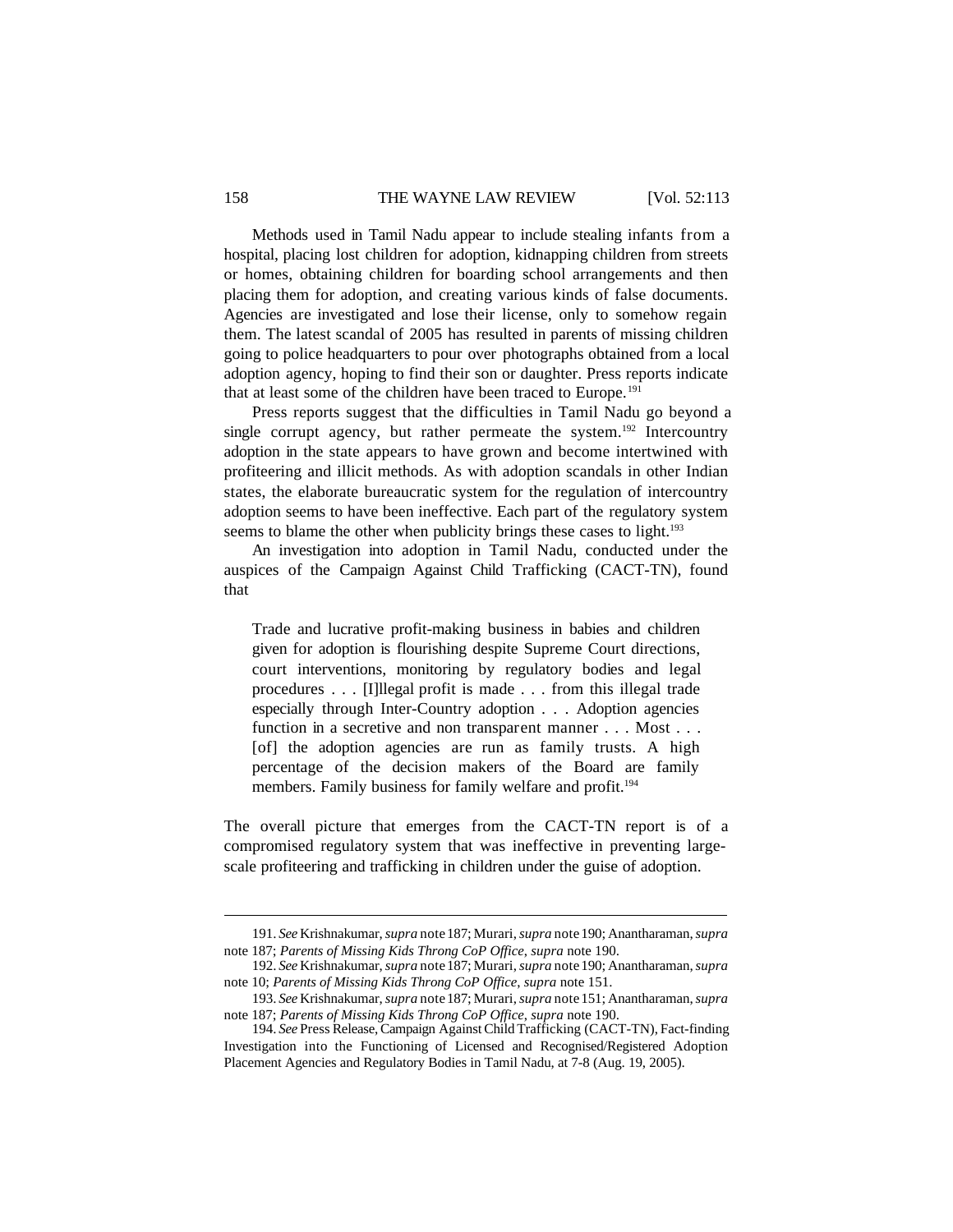# *4. German Cases*

A loosely organized group of German adoptive parents and associated persons has publicized some tragic cases involving the adoption of stolen children from India. The human rights organization Terre de hommes has investigated and substantiated these cases. Some of these cases involve selfhelp remedial actions quite rare in intercountry adoption: the return of stolen children to their birth families.<sup>195</sup>

For example, an eight year old child from the North Indian city of Jalandhar in Punjab was handed over temporarily to an orphanage due to family problems.<sup>196</sup> The orphanage, however, processed the child through the Dehli courts as an orphan and granted guardianship to a German couple.<sup>197</sup> The couple took the child to Germany and completed a German adoption.<sup>198</sup> However, after the child learned some German, she informed her adoptive parents that her mother was alive and had not given her up for adoption.<sup>199</sup> Eventually, the adoptive parents found the birth mother in India and returned the child to her.<sup>200</sup> The German courts subsequently rescinded the adoption.<sup>201</sup>

This group of German adoptive parents appears to have discovered and publicized approximately five cases; there are apparently a number of others which have not been publicized.<sup>202</sup> Several of the children have returned to India to live at some point, sometimes for education, sometimes as a part of returning them to their Indian family. The cases generally involve a religious organization obtaining children for temporary care or schooling and then processing the child through the courts as an orphan and then adoptee. The cases all involve older children who, under these circumstances, often were unable to adjust to their adoptive families and demonstrated behavioral and emotional symptoms of extreme distress. The children were often transferred to a different orphanage from the one where they had been placed for temporary care, as a part of their preparation for adoption. Most of the Indian guardianships were processed in Dehli, as these are North Indian cases. The same German agency was involved in all

<sup>195.</sup> See TERRE DES HOMMES, CRIME AND OTHER SMALL THINGS, (Osnabrück, Germany September 1999)(available from author). The German-language website www.adoptionsopfer.de provides extensive documentation of the German cases discussed herein.

<sup>196.</sup> *See id*.

<sup>197.</sup> *See id*.

<sup>198.</sup> *See id*.

<sup>199.</sup> *See id*.

<sup>200.</sup> *See id*.

<sup>201.</sup> *See id.*

<sup>202.</sup> *See id*.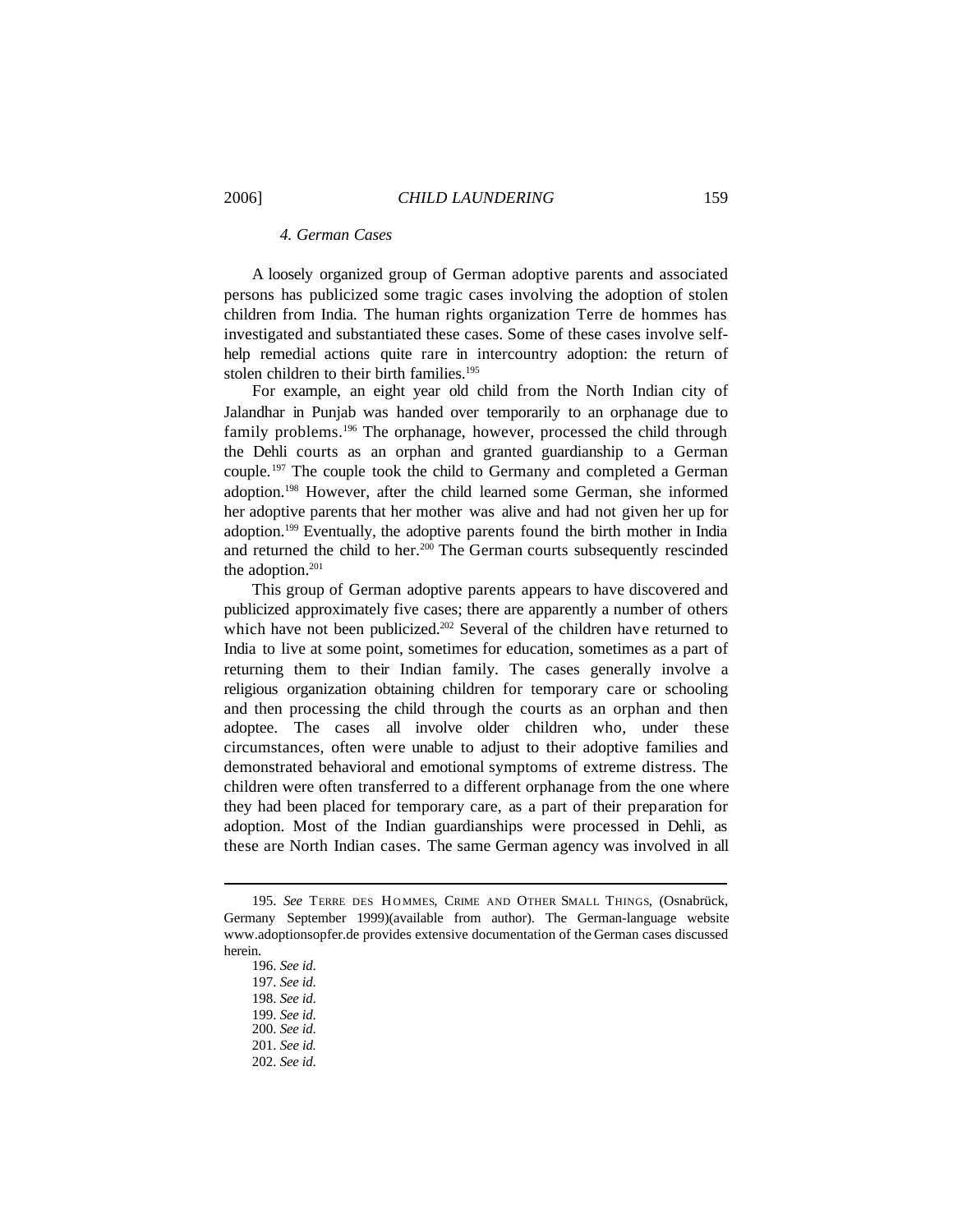of the cases.<sup>203</sup>

The short descriptions available of these cases encapsulate severe suffering by all adoption triad members: birth family members who are tricked out of their children and sometimes seek, against all odds, the return of their child; children who sometimes suffered in their Indian families, suffered in the Indian orphanages, and then were sent under false pretenses to another nation for which they were ill-prepared to cope; adoptive parents seeking to help and love an older child in need of a family who instead were given a stolen child understandably unable to adapt to their new family and culture.

Although the number of publicized cases in this group of cases may be small, there is much about them that suggests they are the visible manifestation of a much larger phenomenon. First, all of the documented cases involved older children who generally resisted their adoptive placements and were able to challenge the false premises and histories of their paperwork. The statements and adjustment difficulties of these older adoptees seem to have provided the impetus to question and investigate the circumstances of the adoptive placement. The vast majority of adoptees, however, are taken from their families at too young of an age to know the circumstances of their placement and the names of their birth family members. Stolen infants tell no tales, even if they may become suspicious later in life of the circumstances of their adoption. Given the small number of older adoptees from India going to Germany, the presence of five documented cases of this kind, along with some number of those discovered by the group but not publicized, suggests that there are a much larger group of stolen Indian infants who were adopted in Germany. Second, the investigation of these cases has revealed that Indian agencies and Indian courts in Dehli accepted paperwork that was either contradictory or uninformative and generic, making it relatively easy to launder stolen children through the courts. The German officials and courts then seem to have simply accepted the view of the Indian institutions that the children were eligible for intercountry adoption. Hence, these cases reveal a set of adoption processes quite open to the laundering of children.

#### *5. The Indian Adoption System: Conclusions*

This exploration of significant degrees of illicit and improper conduct in Indian adoptions emanating from many different parts of India, over several decades, suggest that the Indian system has been extensively used for child laundering. Indeed, the author is aware of a number of other similar cases which have not been publicized, and thus which could not be

<sup>203.</sup> *See id*.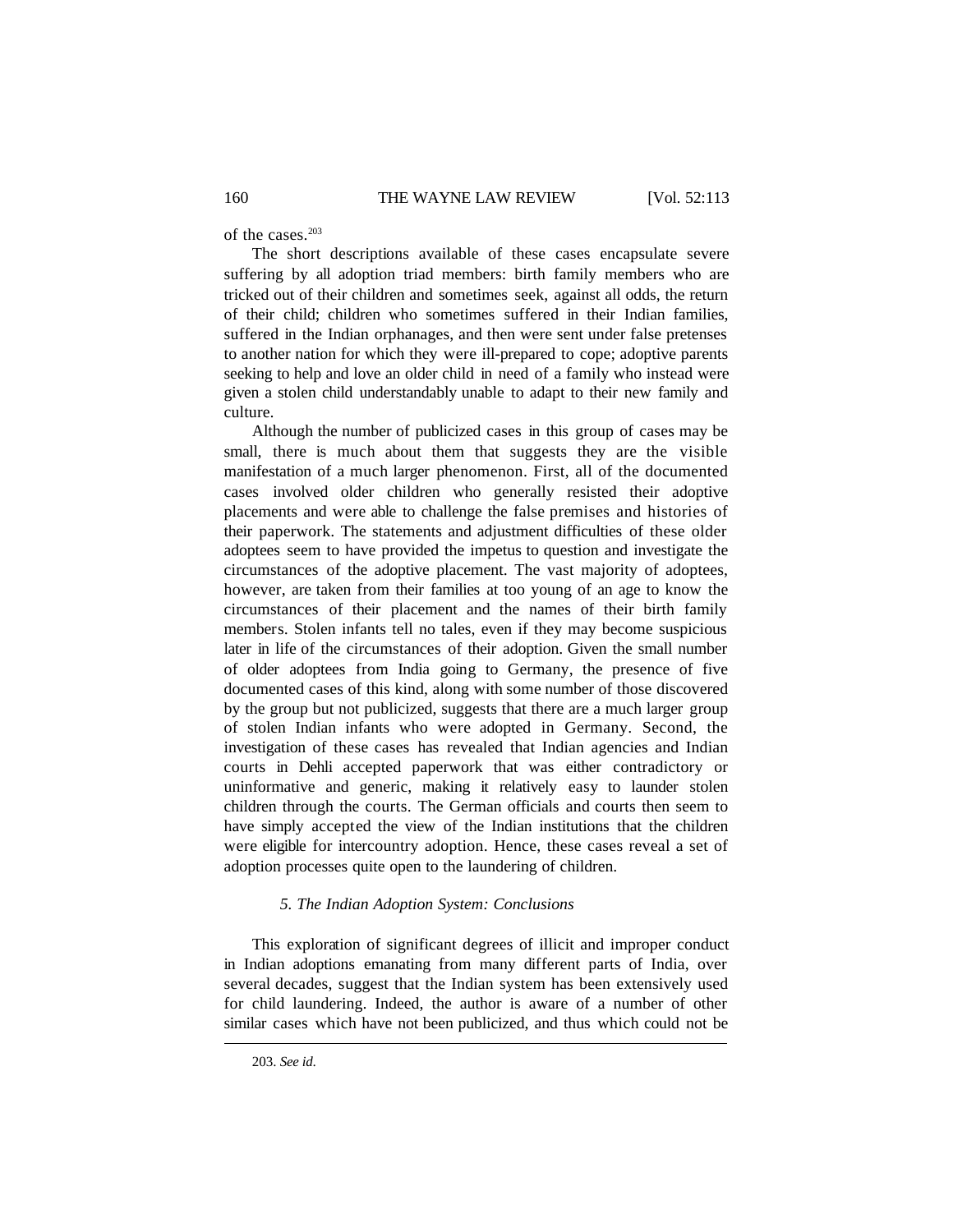cited herein.

Given the history of adoption in India, and the size and variation of the country, there may be a significant group of lawful and successful adoption programs operating within India.<sup>204</sup> It is clear, however, that these legitimate programs operate within a broader adoption system incapable of weeding out corruption, profiteering, and child laundering.<sup>205</sup> Further, it is clear that Western adoption agencies frequently are unable to distinguish between Indian orphanages that obtain children in legitimate ways, and those who illicitly source children. <sup>206</sup> Prospective adoptive parents, who depend on their agencies to partner with reliable and ethical Indian facilitators, are even less able to ensure that the children they adopt are orphans rather than stolen or purchased children.

The Indian adoption system further illustrates the tendency of intercountry adoption to corrupt. It appears that a number of the Indian orphanages and organizations that became embroiled in child laundering practices were religious organizations. <sup>207</sup> While these abuses certainly have not been limited to, nor dominated by, religious organizations, the capacity of a number of different religious organizations to become involved in such conduct is disturbing. To a large degree, United States agencies, which have demanded from adoptive parents foreign fees and "donations" far in excess of Indian law, are responsible for the corruption of the Indian adoption system.<sup>208</sup> These excessive fees and donations have created a temptation to Indian individuals and organizations, religious and secular, to buy and steal children, forge documents, and circumvent the law's preference for domestic adoption. Unfortunately, it may also be the case that child laundering in the context of adoption is a particular temptation for some religious organizations. Thus, a religious organization within a sending nation may see little or no harm in using trickery or financial inducement to obtain the children of destitute parents of another faith, in order to transfer the child to what they view as a superior upbringing in a superior family practicing a superior religion. If you add to this temptation the additional financial

<sup>204.</sup> Although I am not in a position to verify its claims, a published article by a number of professionals working for Holt International Children's Services suggests that Holt's India programs are succeeding in building some of the key capacities of an ethical program: the capacity to promote domestic adoption and place children domestically, and the capacity of "maintaining children in their birth families." *See* Carole F. Stiles, Darawan Dhamaraksa, Rosario dela Rosa, Tanya Goldner & Roxana Kalyanvale, *Families for Children: International Strategies to Build In-Country Capacity in the Philippines, Thailand, Romania and India*, 80 Child Welfare 645, 651 (Sep/Oct 2001)(describing Holt India program originally centered in Pune, Maharashtra).

<sup>205.</sup> *See Indian Adoption Scandals*, *supra* note 4.

<sup>206.</sup> *See, e.g., id.* at 459, 461.

<sup>207.</sup> *See id*. at 459, 467-68.

<sup>208.</sup> *See, e.g., supra* notes 140-53 and accompanying text.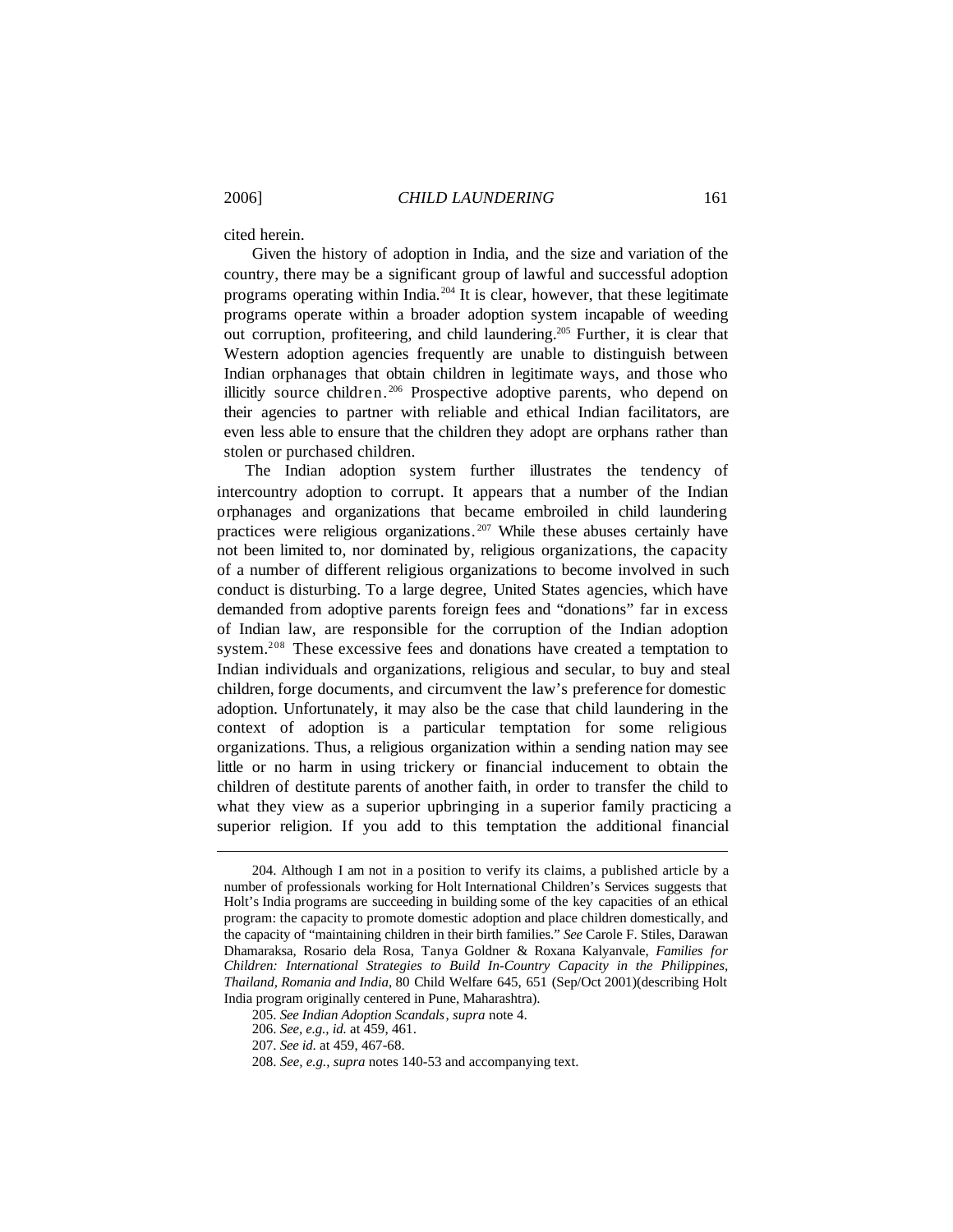## 162 THE WAYNE LAW REVIEW [Vol. 52:113

motivation, whether for personal gain, power, or even humanitarian purposes, intercountry adoption can seem like a unique opportunity to "do well by doing good," to use the clichéd term. Thus, acts which from a legal perspective constitute illicit child-buying or child-stealing can be selfjustified as humanitarian acts. Given the fact that adoption scandals in India usually do not produce successful criminal prosecutions, $209$  and that the scandals themselves are often perceived as political attacks rather than neutral law-enforcement.<sup>210</sup> it is easy to see how seductive is the religious temptation to child launder. This is not to say that all or even most religious organizations succumb to this temptation. Most religiously orientated organizations working with children and families either do not succumb to these temptations, or else avoid the temptations altogether by avoiding intercountry adoption.<sup>211</sup> Unfortunately, however, a disturbing number apparently do.

This religious temptation, as I have defined it, is really just a subset of a much larger set of temptations which permeate the culture of adoption. It is very easy for adoptive parents, prospective adoptive parents, and adoption professionals and facilitators to understand intercountry adoption as a saving act. In intercountry adoption, it is believed, children are saved from a host of tragedies, including infanticide, poverty, malnutrition, illiterac y, child labor, prostitution, and severe gender discrimination. However, most of this has little or nothing to do with the lack of parents: the perceived harms are understood as the unfortunate fate of the poor of India and other sending nations. Once adoption is justified in such redemptive terms, it would seem to matter little how one obtains children from adoption, for the laundered child and the true orphan were equally saved from a horrible fate.

The key element of the adoption myth is its focus on saving children apart from their parents or community. In mythological or religious terms, we might say that adoption saves the child while damning the parents and community. A method of secular salvation or social work that focuses on saving children apart from their birth families and communities is particularly subject to the temptation to illicitly separate a child from their parents. While the adoption community remains officially opposed to illicit child laundering, it is even more committed to keeping open the saving work of adoption. While United States agencies prefer to work with ethical facilitators and orphanages, in the end many are willing to work with anyone who can obtain children and get them processed through the system. Hence,

<sup>209.</sup> *See supra* note 139 and accompanying text.

<sup>210.</sup> *See* Indian Adoption Scandals, *supra* note 4, at 452.

<sup>211.</sup> It appears that only a very small percentage of the child welfare institutions and organizations in India who work with children and vulnerable families are accredited by CARA for intercountry adoption.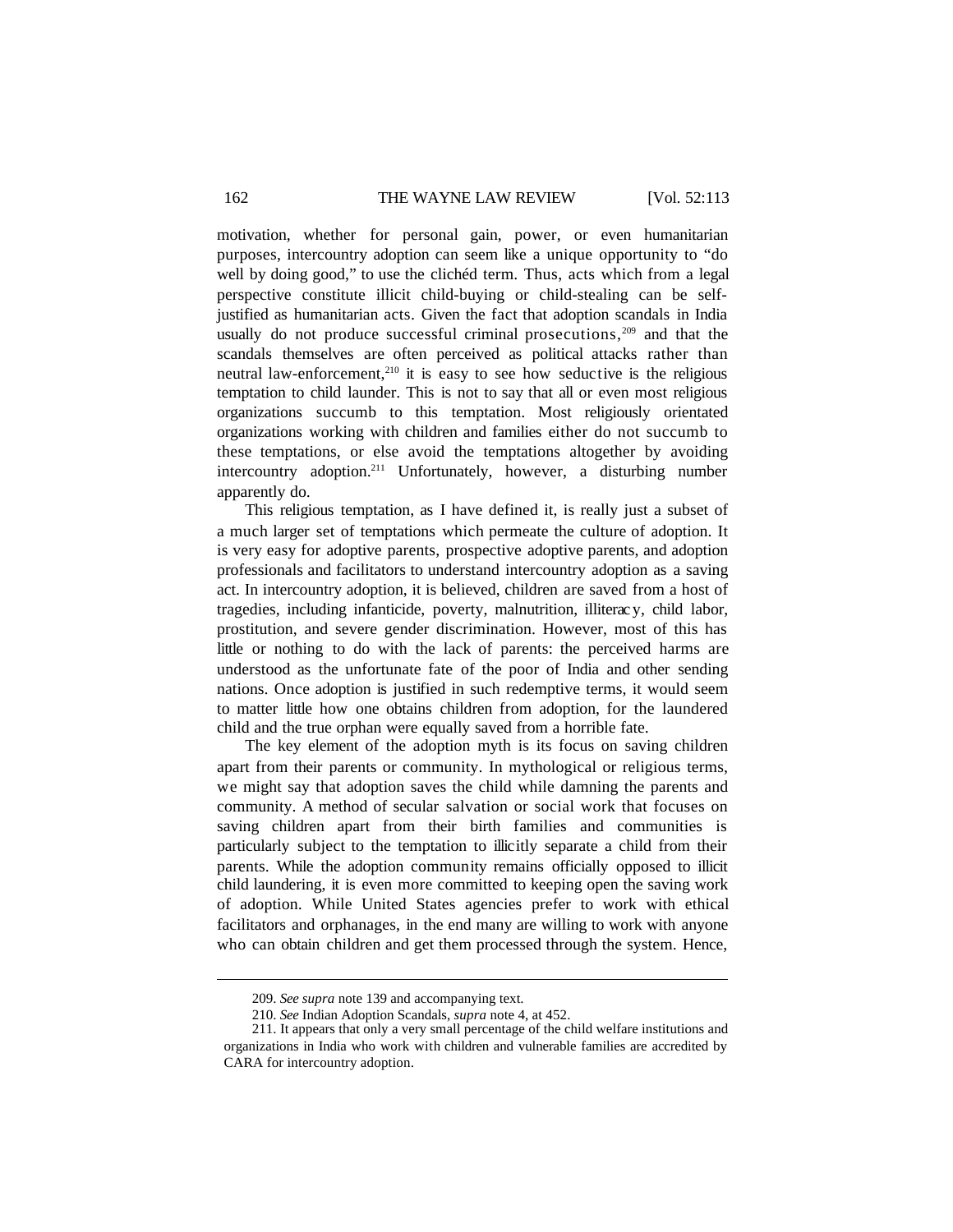adoption corrupts alike the religious and irreligious, as both too often are willing to tolerate the wrongs of child laundering, profiteering, and corruption for the greater good of saving children from their birth families, communities, and nation.

# *E. Guatemala*

The rise of Guatemala as a sending nation contrasts starkly with the decision of a number of other Latin American countries to sharply limit intercountry adoption due largely to negative experiences with corruption, profiteering, and child laundering. Guatemala at present has one of the highest per capita intercountry adoption rates among sending nations: in fiscal year 2005, Guatemala, with a population of less than fourteen million people, placed 3,783 children for adoption in the United States, ranking third behind China  $(7,906)$  and Russia  $(4,639)$ .<sup>212</sup> The growth of Guatemala as a sending nation can be seen in the following chart which represents placements to the United States:<sup>213</sup>

| <b>Fiscal Year</b> | Guatemalan<br>Adoptions | Rank among Sending<br><b>Nations</b> |
|--------------------|-------------------------|--------------------------------------|
| 2005               | 3,783                   | 3 <sup>rd</sup>                      |
| 2004               | 3,264                   | 3 <sup>rd</sup>                      |
| 2003               | 2,328                   | 3 <sup>rd</sup>                      |
| 2002               | 2,219                   | 3 <sup>rd</sup>                      |
| 2001               | 1,609                   | 4 <sup>th</sup>                      |
| 2000               | 1,518                   | 4 <sup>th</sup>                      |
| 1999               | 1,002                   | 4 <sup>th</sup>                      |
| 1998               | 911                     | 4 <sup>th</sup>                      |
| 1997               | 788                     | 4 <sup>th</sup>                      |
| 1996               | 427                     | 5 <sup>th</sup>                      |

212. *See* Peter Selman, The Quiet Migration in the New Millennium: Trends In Intercountry Adoption 1998-2003 at 15 (unpublished paper presented at the  $8<sup>th</sup>$  Global Conference, Manila, August 10-12, 2005)(on file with author); *see also Indian Adoption Scandals*, *supra* note 4 at 477 n 333; STATE DEP'T Adoption Statistics, *supra* note 37.

213. STATE DEP'T Adoption Statistics, *supra* note 37.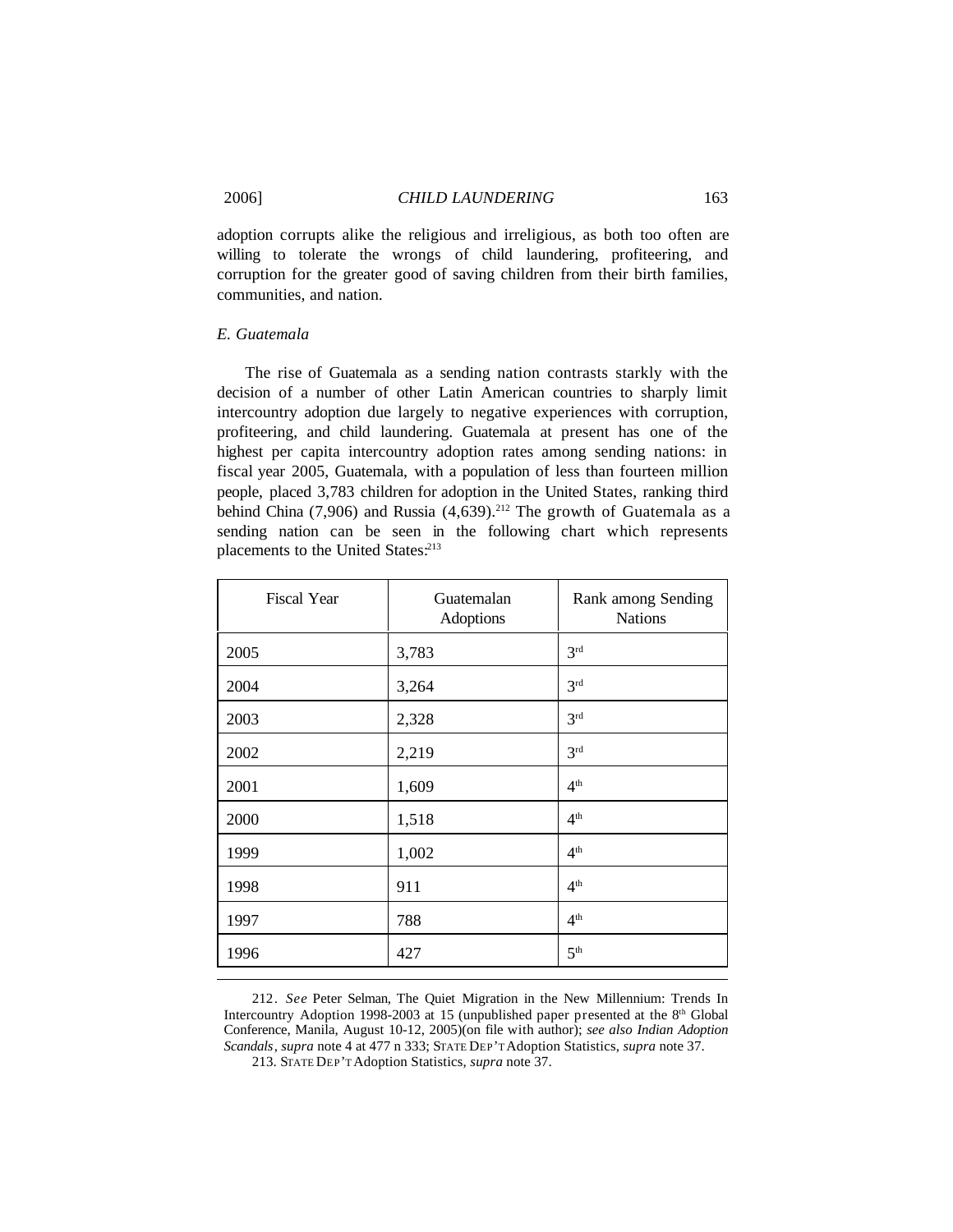## 164 THE WAYNE LAW REVIEW [Vol. 52:113

| 1995 | 449 | 4 <sup>th</sup> |
|------|-----|-----------------|
| 1994 | 436 | 5 <sup>th</sup> |
| 1993 | 512 | 3 <sup>rd</sup> |
| 1992 | 418 | 2 <sup>nd</sup> |
| 1991 | 329 | 7 <sup>th</sup> |
| 1990 | 257 | 8 <sup>th</sup> |

The United States receives the majority of Guatemalan children sent for intercountry adoption.<sup>214</sup> Thus, the growth of Guatemala as a sending nation is intimately connected to the role of the United States as a recipient nation.

Guatemalans suffered through a thirty-six year civil war which ended in 1996.<sup>215</sup> A large proportion of Guatemalans live in poverty, including twothirds of Guatemalan children.<sup>216</sup> Approximately half of the people belong to various indigenous ethnic groups, primarily of Mayan descent.<sup>217</sup> The nation suffers from high rates of illiteracy, malnutrition, and infant mortality.<sup>218</sup> Guatemala suffered from economic stagnation during the period from 1980 to 2000, producing negative economic growth.<sup>219</sup>

Paradoxically, although the widespread poverty of the people is often viewed as creating the need for intercountry adoption, the costs of intercountry adoption from Guatemala are unusually high. International fees for Guatemalan adoptions commonly are in the range of \$18,000-\$19,000, which are apparently paid to Guatemalan attorneys and are separate from the fees paid to United States placement agencies. This pushes the total costs of a Guatemalan adoption, inclusive of travel expenses and necessary governmental fees, close to \$30,000.<sup>220</sup> The capacity of private attorneys to

<sup>214.</sup> *See* Latin American Institute for Education and Communication (ILPEC) & UNICEF, Adoption and the Rights of the Child in Guatemala 18 (2000), *available at* http://www.iss-iss.org (last visited Oct.2, 2006) (the web site of the International Reference Centre for the Rights of Children Deprived of Their Family (IRC/ISS), a program "created by the General Secretariat of the International Social Service)[hereinafter Rights of the Child in Guatemala]; *Indian Adoption Scandals*, *supra* note 4, at 477 n 333.

<sup>215.</sup> *See*BBC News, Country profile: Guatemala, *available at* http:////news.bbc.co.uk/ 1/hi/world/americas/country\_profiles/1215758.stm (last visited Oct. 2, 2006).

<sup>216.</sup> *See* Rights of the Child in Guatemala, *supra* note 214.

<sup>217.</sup> *See* BBC News, Country profile: Guatemala, *supra* note 215.

<sup>218.</sup> *Id*.

<sup>219.</sup> *See* BBC News, Country profile: Guatemala, *supra* note 176; Sachs, *The End of Poverty*, *supra* note 20 at 67-72.

<sup>220.</sup> *See*, *e.g.*, Rights of the Child in Guatemala, *supra* note 214, at 29-33, 40-42, 48; Deborah L. Spar, The Baby Business 184 (2006). As will be noted below, these high costs are for United States citizens adopting from Guatemala; those from other sending nations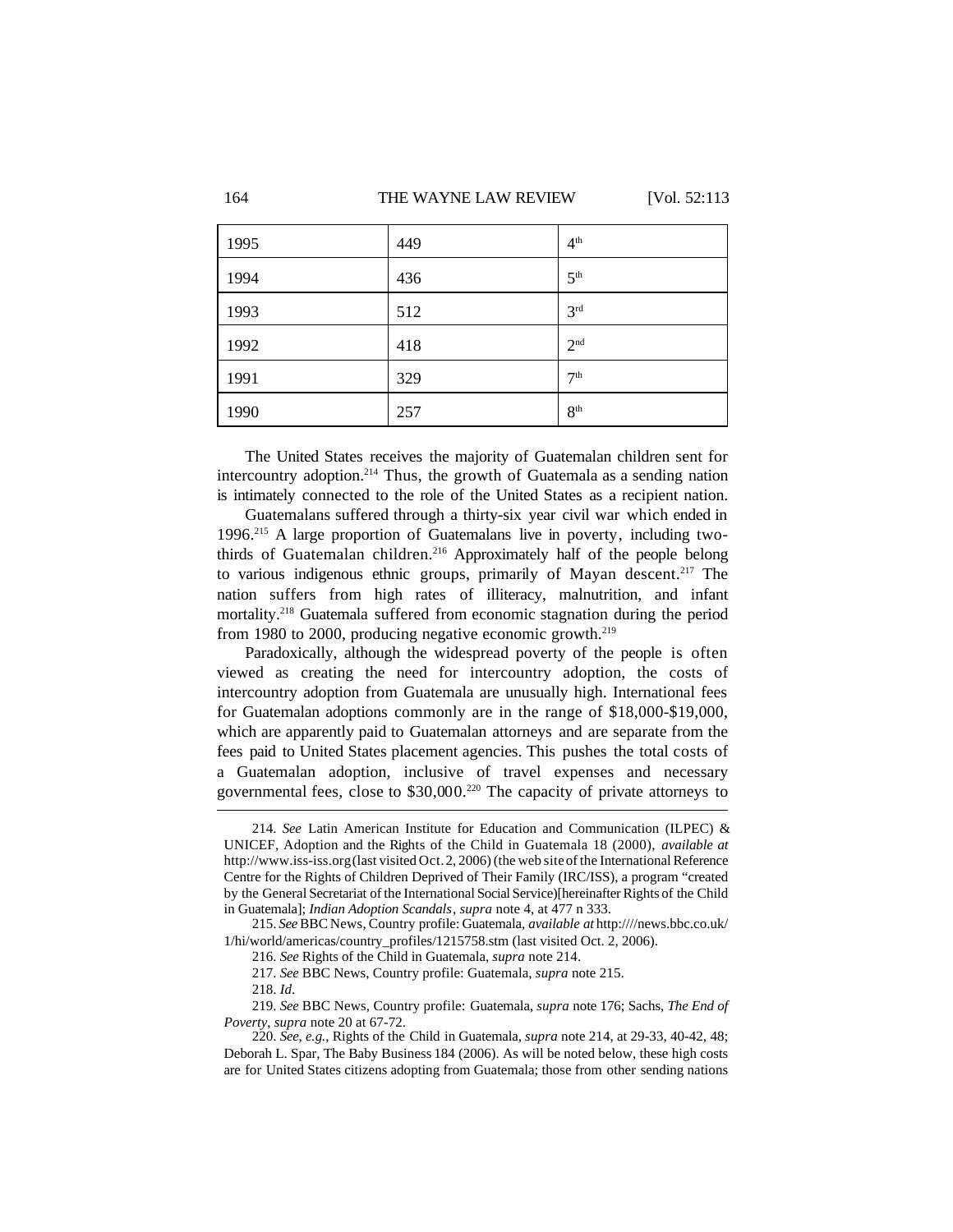charge such large fees stems from their special role in the Guatemalan system. Foreign adoptions in Guatemala are generally conducted through the "notarial system."<sup>221</sup> Adoptive parents provide the attorney with a power of attorney, and the attorney generally represents adoptive parents, birth parents, and the child.<sup>222</sup> The primary review of the case is conducted by the Guatemalan Solicitor General's office (PGN). This notarial system operates to facilitate the quick adoption of young infants. $223$ 

Guatemalan adoptions have been under a cloud due to concerns with buying and stealing children for many years.<sup>224</sup> Due to these concerns, Canada has suspended adoptions from Guatemala. <sup>225</sup> A controversial United Nations report of the Special Rapporteur on the sale of children, child prostitution and child pornography concluded in January 2000 that:

13. . . legal adoption appears to be the exception rather than the rule. Since huge profits can be made, the child has become an object of commerce rather than the focus of the law. It would seem that in the majority of cases, international adoption involves a variety of criminal offences including the buying and selling of children, the falsifying of documents, the kidnapping of children, and the housing of babies awaiting private adoptions in homes and nurseries set up for that purpose.

29. . . .It is . . .reported that the lawyers handling adoptions, in collusion with others, also operate houses where children who are stolen or purchased are cared for while awaiting finalization of the intercountry adoption.

31. According to the information received networks of (usually female) recruiters, hired by lawyers, pay rural midwives

apparently have paid much lower costs.

<sup>221.</sup> *See* Rights of the Child in Guatemala, *supra* note 214, at 5.

<sup>222.</sup> *Id*. at 6.

<sup>223.</sup> For descriptions of the notarial system, *see* International Adoption, Guatemala, State Department, *available at* http://travel.state.gov/family/adoption/country/country \_389.html(last visited March31,2006)[hereinafterStateDepartment Guatemala Summary]; Rights of the Child in Guatemala, *supra* note 214.

<sup>224.</sup> *See*, *e.g.*, Edward Hegstrom, E. Kaye Fulton, et al., Adopting from Abroad, *available at* http://www.thecanadianencyclopedia.com/ index.cfm?PgNm=TCE&Params=M1ARTM0010465 (last visited Oct. 2, 2006); Edward Hegstrom, *Black market in adoptions described in Guatemala*, GLOBE (September 14, 1997); McGirk & Olkon, *Baby-selling is a major business in Guatemala,* Miami Herald, June 5, 2000.

<sup>225.</sup> S*ee* Country Survey Reveals Status of International Adoption, *available at* http://www.adoption.ca/news/050730cystatus.htm(lastvisited Oct 2, 2006); Martin Jacot, Adoption For Love or Money, *available at* http://www.unesco.org/courier/1999\_02/uk/ ethique/txt1.htm (last visited March 31, 2006); Letta Tayler, *Adoptions Under Fire in Guatemala*, NEWSDAY, Oct. 26, 2003.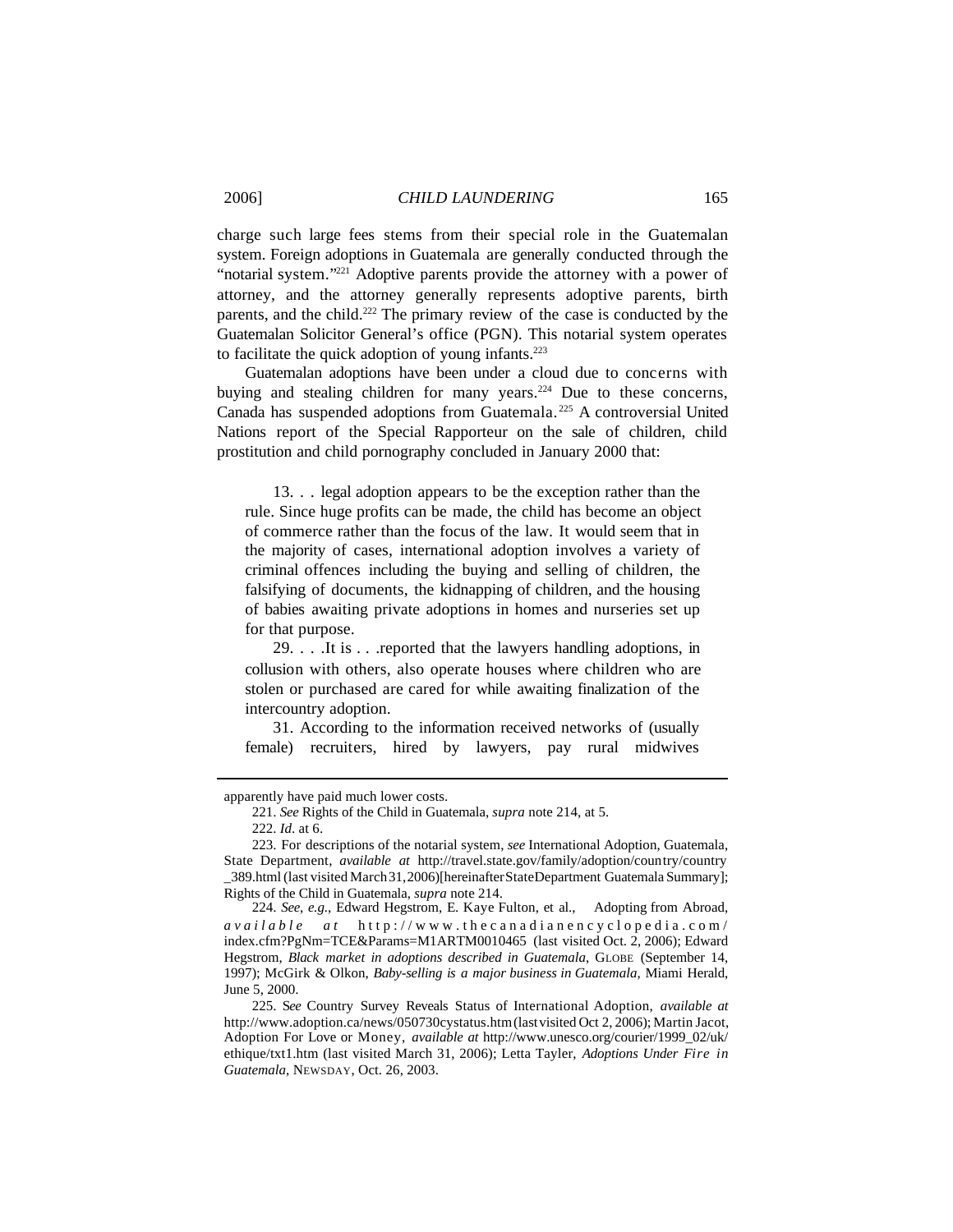approximately US \$50 to register the birth of a non-existent child, using a false name for the birth mother. Upon payment of approximately another US \$50, another woman "becomes" the mother and is given a baby—usually stolen—and told to take the baby to Guatemala City to give it up for adoption. The woman signs the notary's documents giving up "her" child and the baby is placed in a foster environment, preparatory to adoption proceedings.

33. There are notaries and lawyers who buy babies while they are still in the mother's womb. The purchase is arranged by the lawyers and notaries either personally or through agents and middlemen. Even the birth takes place under the supervision and care of the notary.

35. Another means of procuring babies for international adoption is allegedly by tricking or drugging illiterate birth mothers into putting their thumbprint on blank pieces of legal paper which are subsequently filled in to read as a consent to adoption of the baby. The mothers are then threatened by the lawyers if they attempt to get their babies back. Ignorant of the law, these fearful mothers often painfully give up the fight and assume that nothing can be done to help them because they are poor.

36. In general, recruiters prefer to deal with mothers whose babies have not had their births registered, or have not yet been born. The recruiters use middlemen to seek out pregnant women who, because of poverty or prostitution, might be willing to give up their children or to sell them. The search is conducted in such places as markets, doctors' offices, and even in the hospitals. . . .

38. When a biological mother cannot be persuaded to give up her child, recruiters often resort to threats or even babystealing. . . .the Special Rapporteur was told of the case of a prostitute who was pregnant and was threatened with death by the owner of the bar where she worked if she did not give up her baby for adoption. The bar owner worked in cooperation with a midwife, and the pregnant woman was taken to the house of the midwife and kept there under lock and key with other pregnant prostitutes until she gave birth. She did not see her baby again. . . .

40. One worrying development. . .is the contracting of women to bear a child and . . .then register it, take care of it for three months and then give it up for adoption. . . .The Special Rapporteur was told about one woman who had given birth to six children, all of whom she gave up for adoption. . . .

90. The Special Rapporteur is convinced that trafficking of babies and young children for intercountry adoption exists in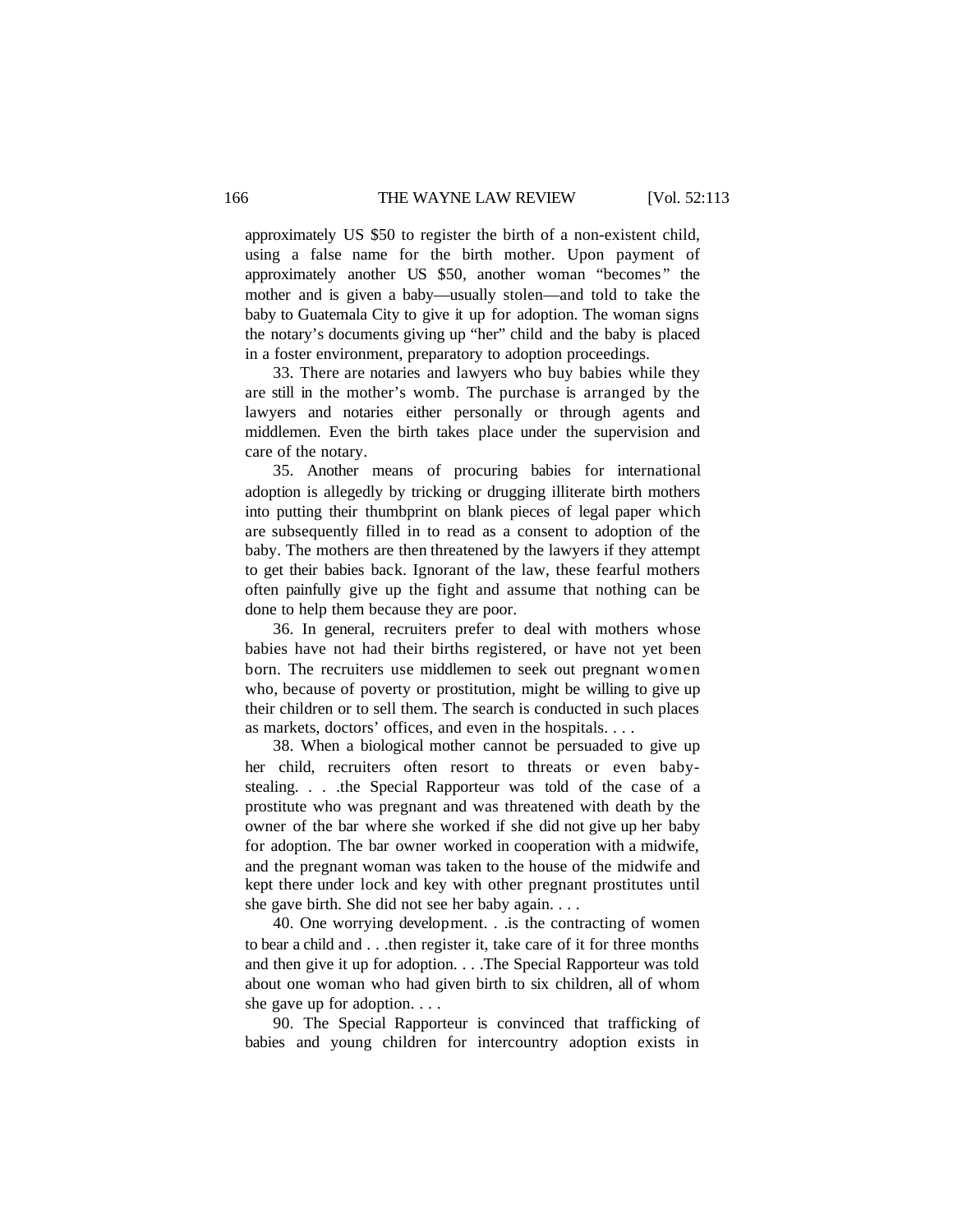Guatemala on a large scale.<sup>226</sup>

Despite this U.N. report, similar press accounts, $227$  and the actions of other Western nations in closing off adoptions from Guatemala,<sup>228</sup> the United States government has not closed adoptions from Guatemala. Instead, the United States government instituted DNA testing, a procedure which had been used by Canada before that government closed itself to Guatemalan adoptions.<sup>229</sup> This procedure requires mothers relinquishing children to submit to DNA testing of themselves and the child. DNA testing understandably cannot apply to abandoned children, where the birth family is unavailable.<sup>230</sup> The requirement of DNA testing for relinquishment may have reduced the incidence of placing stolen children, but does little to combat the possibility of mothers being paid to relinquish their child. Moreover, it may be possible to circumvent the procedure by switching children after completion of the DNA test.

The controversy over Guatemalan adoptions has engaged that government at the highest level. Guatemala joined the Hague Convention on Intercountry Adoption by ascension and tried to implement a new adoption system with the Convention's requisite central authority. The Guatemalan Constitutional Court subsequently held that treaty ascension violated the Guatemalan Constitution, which allegedly forbade Guatemala to ratify Conventions in this fashion.<sup>231</sup> Guatemala then returned to its notarial system and apparently does not consider itself bound to the Convention. Some apparently believe that under international law Guatemala remains a Party to the Convention. Thus, Guatemala can be viewed as a Hague country in breach or as a non-Hague country. Some within the United States and Guatemala applaud Guatemala's return to the notarial system and complain that adherence to the Hague Convention had brought adoptions to a standstill.<sup>232</sup> Remaining unsettled is the question of whether the Guatemalan

229. *See* State Department Guatemala Summary, *supra* note 223; Hegstrom, Fulton, et. al, Adopting from Abroad, *supra* note 224.

<sup>226.</sup> *Report of the Special Rapporteur on the Sale of Children, Child Prostitution and Child Pornography* 5-18, U.N. Comm'n on Human Rights, 56thSess., Provisional Agenda Item 13, U.N. Doc. E/CN.4/2000/73/Add.2 (2000).

<sup>227.</sup> *See* sources cited *supra* note 224.

<sup>228.</sup> *See* sources cited *supra* note 225.

<sup>230.</sup> *See* sources cited *supra* note 229.

<sup>231.</sup> *See infra* sources cited note 232.

<sup>232.</sup> *See* Hague Conference on Private Int'l Law, Status Table 33: Convention of 29 May 1993 on Protection ofChildrenandCo-operation inRespect of Intercountry Adoption *available at* http://hcch:e-vision.nl/index en.php?act=status.comment&csid=767&disp=resdn (last visited Oct. 2, 2006); Taylor, *Adoptions Under Fire in Guatemala*, *supra* note 225; State Department Guatemala Summary,*supra* note 223; Important Notice on Guatemalan Adoptions, DEP'TST.July 14, 2003; Important Notice on Guatemalan Adoptions, DEP'TST. Oct. 6, 2003; Hannah Wallace,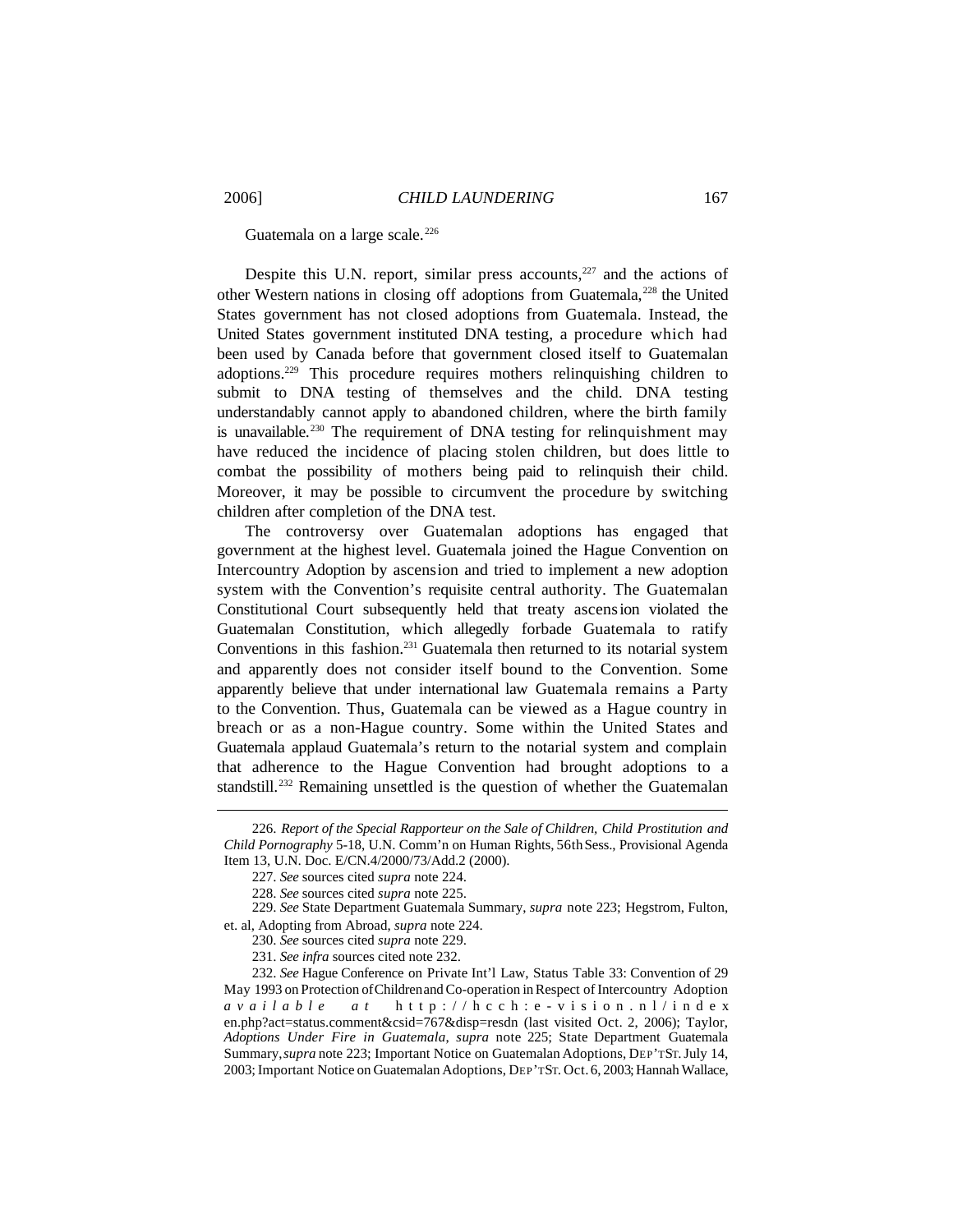attorneys who dominate the notarial system should be viewed positively as facilitating quick adoptions of young infants, or viewed negatively as profiteering child traffickers.

Guatemala presents the prospect of a poor nation becoming a baby-farm for the United States. Although the term may be extreme, it is hard to know how else to view reports of babies being booked from the womb, or even worse of women becoming pregnant and bearing babies for the purpose of placing them for intercountry adoption. While it would be possible to view adoption in Gutemala as a humanitarian act, it seems hard to justify a system which pays intermediaries in a developing nation \$15,000 to \$20,000 per adoption to facilitate adoption from poor and vulnerable mothers.<sup>233</sup> These attorneys appear to possess the political and financial power to create a legal process bent to their wishes, which grants them exorbitant pay for the services they render. Even where the children are properly obtained without being purchased or stolen, the size of these fees makes adoptions from Guatemala ethically questionable. Guatemala has created one of the most commercialized and profiteering system of intercountry adoption yet seen. It is the United States, however, which has enabled (and continues to enable) this commercialized system to flourish. It is interesting, for example, that United States citizens pay far more for Guatemalan adoptions than have citizens of other nations.<sup>234</sup> It is, in other words, the willingness of the United States as a recipient nation to pay these large sums that fuels the commercialization of adoption.

The United States State Department web page on Guatemalan adoptions publicly admits that

In some cases . . . children may have been obtained by illegal means, perhaps even stolen . . . The DHS/ICE office at the U.S. Embassy requires DNA testing in all cases where the child is released by an identifiable birth mother . . . because the use of a false birth mother to release 'her child' is the usual method chosen by unscrupulous operators to create a paper trail for an illegally obtained child.<sup>235</sup>

The State Department further notes the difficulties created by "the high incidence of corruption and civil document fraud in Guatemala."<sup>236</sup> The State Department emphasizes their responsibility to prevent the adoption of "stolen

Update: Guatemala (2003), *available at* http://www.rainbowkids.com/2003/10/news/ guatopens/chtml (last visited March 31, 2006).

<sup>233.</sup> *See supra* note 220 and accompanying text.

<sup>234.</sup> *See*, *e.g.*, Rights of the Child in Guatemala, *supra* note 214, at 40-42.

<sup>235.</sup> State Department Guatemala Summary, *supra* note 223.

<sup>236.</sup> *Id*.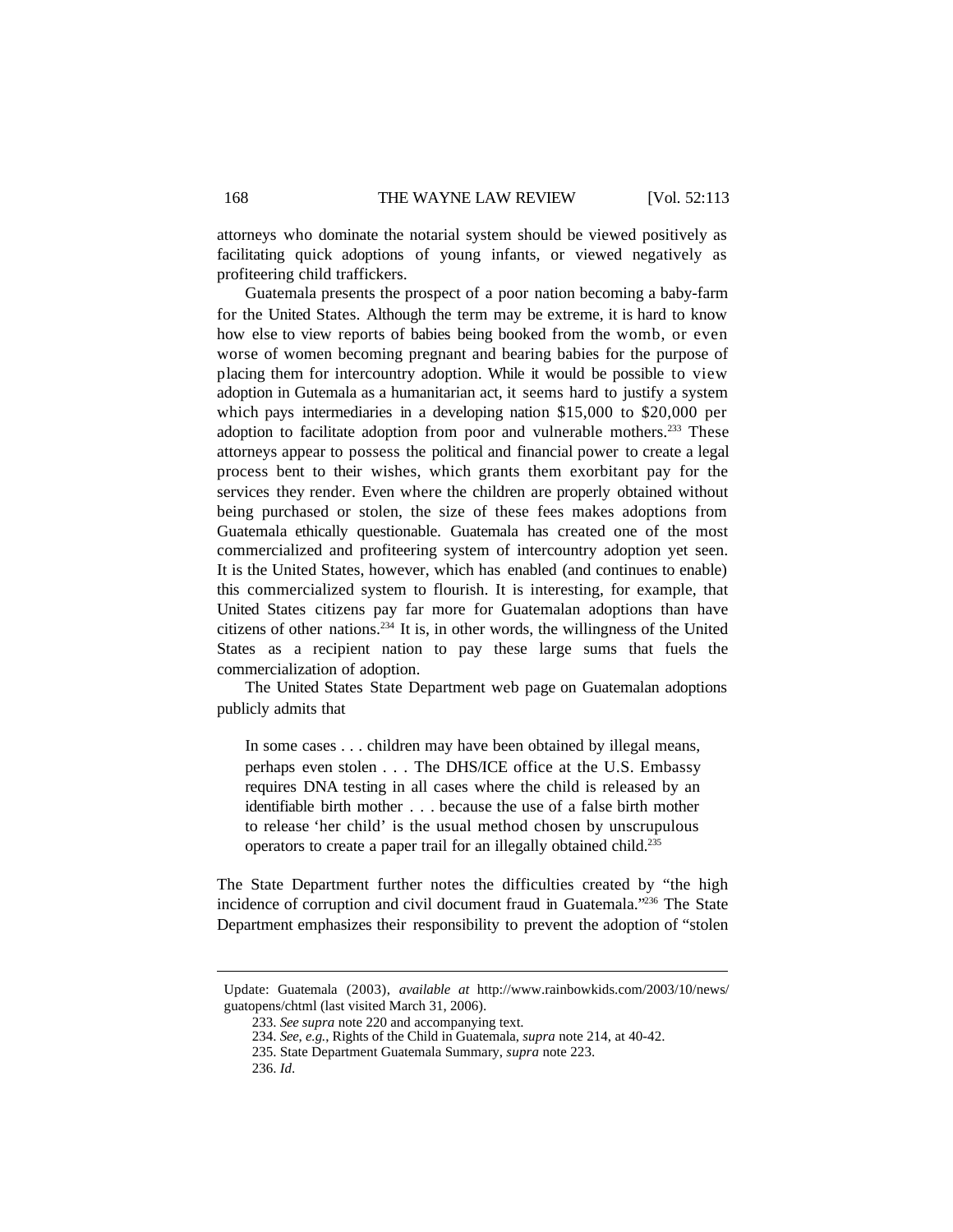children,"<sup>237</sup> but does not explain how they intend to prevent the adoption of purchased children. Nor does the State Department explore the ethics of paying \$30,000 to receive a child who is relinquished because the parent is "destitute by Guatemalan standards and cannot provide the child with the nourishment and shelter necessary for subsistence."<sup>238</sup> Indeed, the State Department's approach seems largely to be one of passing on to adoptive parents the responsibility to evaluate the reliability and ethics of Guatemalan adoptions, as they in bold print warn:

Neither the U.S. Embassy nor the U.S. Department of State can assume any responsibility for the professional ability or personal integrity of Guatemalan attorneys.<sup>239</sup>

The State Department instead recommends that United States adoptive parents rely on "referrals from families who have had satisfactory experience working with a specific attorney."<sup>240</sup> The difficulty of such reliance, of course, is that adoptive parents usually measure a "satisfactory" adoption experience by the speed of the adoption and the condition of the child. Parents usually lack any way of determining whether an infant they adopted was purchased or stolen, and thus may give high praise to an attorney who specializes in obtaining children by illicit means. In a similar manner, the State Department washes its hands of any responsibility for the actions of private United States agencies hired by adoptive parents.<sup>241</sup>

It seems likely that the United States government learned from Cambodia that shutdowns are politically unpopular and has determined not to repeat that experience. The result is that the United States government has kept open an adoption process that it knows or reasonably suspects to be highly corrupt. Given the evidence from Cambodia and India that the normal United States visa orphan process generally cannot discern stolen or purchased children, it may be considered helpful that the United States has added the requirement of DNA testing. However, this one additional process cannot alone cleanse the system of child laundering. Mothers paid to give up their children, or even to bear children in order to give them up, can also be paid to go through the DNA testing process, as well as being paid to deny being paid.<sup>242</sup> The DNA testing process is thus completely inadequate in

<sup>237.</sup> *Id.*

<sup>238.</sup> *Id*.

<sup>239.</sup> *Id.*

<sup>240.</sup> *Id.*

<sup>241.</sup> *Id.* ("The Department of State does not assume any responsibility for the quality of services provided by these private adoption agencies or their employees.").

<sup>242.</sup> *See* Rights of the Child in Guatemala, *supra* note 214, at 21:

<sup>[</sup>I]t is necessary to point out the difficulty in obtainingreliable information about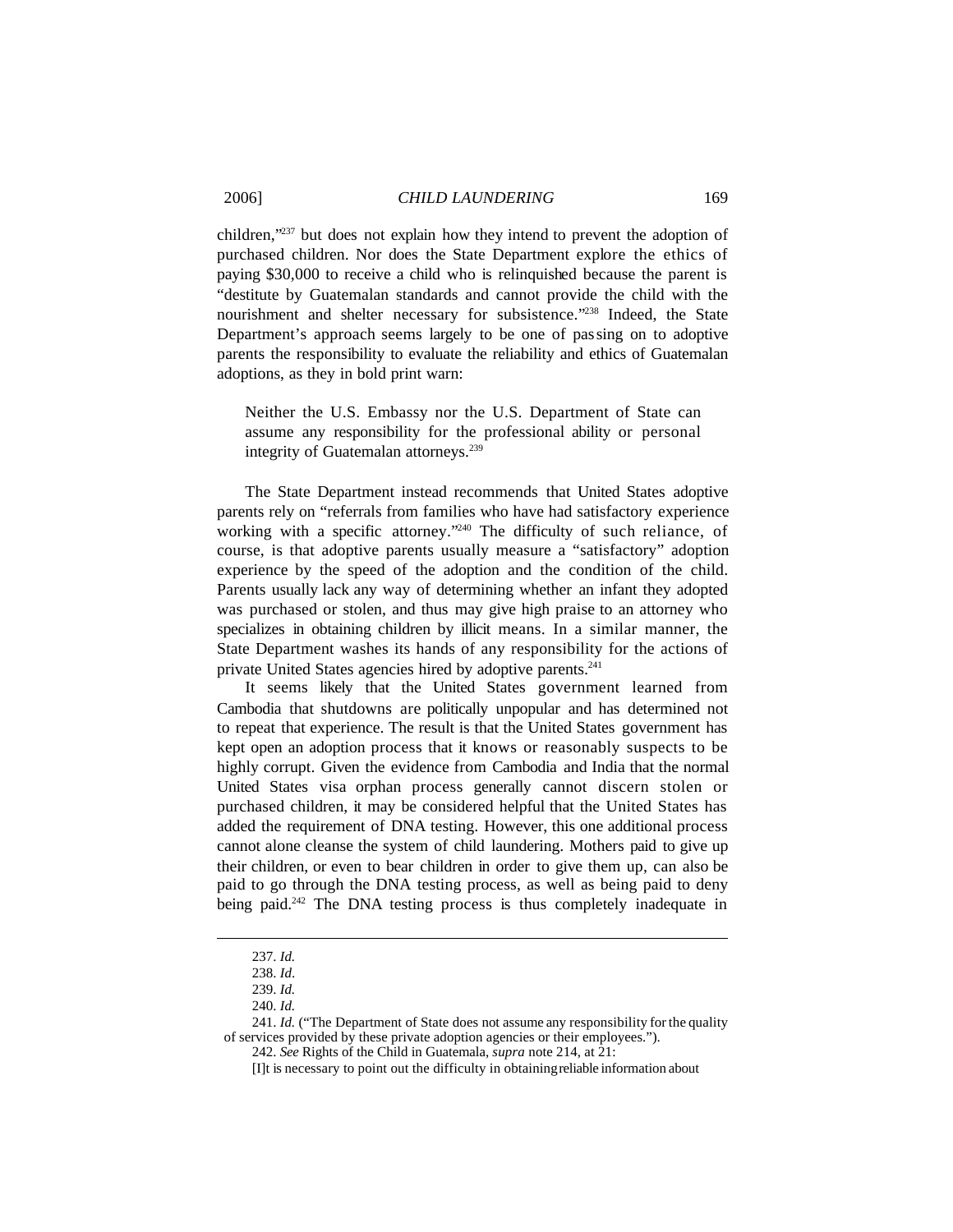relation to child-buying, even if it may be somewhat helpful in screening cases of stolen children. The truth is that the United States government has abrogated its responsibility to prevent child laundering of purchased children from Guatemala. In doing so, the United States government has lent its visa orphan process for the use of child traffickers as a part of an efficient system of child laundering.

The future of Guatemala as a sending country is currently in question, due to the progress of the United States toward ratifying the Hague Convention on Intercountry Adoption. The State Department appears to be taking the position that Guatemala is a Hague country in breach of its treaty obligations, and hence that it would be inappropriate to permit adoptions from Guatemala once the United States formally ratifies the Convention, unless Guatemala implements the Convention.<sup>243</sup> It will be instructive to see how this issue is resolved.

It is impossible to know for sure whether the U.N. Special Rapporteur is correct in her conclusion that most international adoptions in Guatemala involve illegalities.<sup>244</sup> UNICEF's estimate that "1,000 to 1,500 Guatemalan babies and children are trafficked each year for adoption by couples in North America and Europe"<sup>245</sup> seems plausible, and may undercount the extent of the problem. Whatever the exact numbers involved, there is substantial evidence that the Guatemalan adoption process has been used to create systematic criminal conspiracies for the laundering of significant numbers of children: conspiracies which ironically are largely run by attorneys. The profiteering in the Guatemalan process is undeniable, as the high prices charged by Guatemalan attorneys are no secret.<sup>246</sup> It is a measure of the tolerance of the United States adoption community for profiteering and corruption that Guatemala in recent years has maintained a stable position as the third most significant sending nation for United States adoptions.

the extent to which the biological mother has received a significant economic benefit for agreeing to surrender her child, precisely since they have been well trained by the lawyers to always provide the same answer: '*No money was received*' *or* '*The attorney only provided a little practical assistance.*'

<sup>243.</sup> *See* STATE DEPARTMENT, Frequently Asked Questions:Intercountry Adoption and the Hague Convention: Guatemala, *available at* http://travel.state.gov/family/adoption/ notices/notices\_2859.html (last visited Oct. 2, 2006).

<sup>244.</sup> STATE DEPARTMENT Guatemala Summary, *supra* note 223.

<sup>245.</sup> UNICEF, Trafficking and Sexual Exploitation, *available at* http://www.unicef.org/protection/index\_exploitation.html (last visited Oct. 2, 2006).

<sup>246.</sup> *See* Rights of the Child in Guatemala, *supra* note 214 at 48 ("INTERPOL has seriously criticized the sector of Guatemalan lawyers that profits from adoptions.").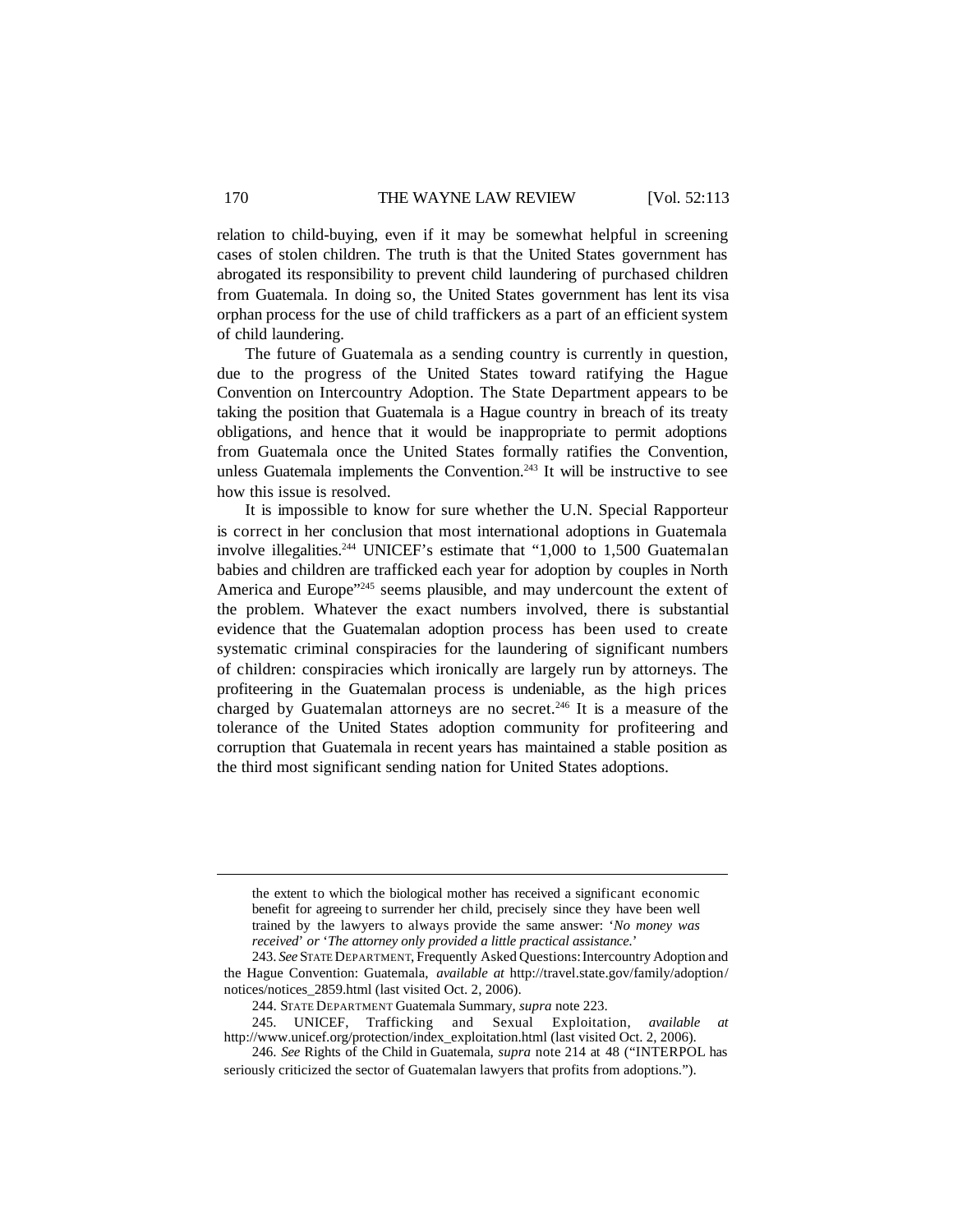# III. REFORMING INTERCOUNTRY ADOPTION: OVERCOMING THE WEAKNESSES IN THE CURRENT INTERCOUNTRY ADOPTION SYSTEM

Part One of this article documented a substantial degree of child laundering in the intercountry adoption system. Further, that section demonstrates that the current intercountry adoption system incentivizes and legitimates baby-buying and child-stealing, by providing financial incentives and legal processes which make it profitable to launder purchased and stolen children through the adoption system. While it remains technically illegal to purchase and steal children, once such children are laundered through the adoption system and re-labeled as "orphans" and "adoptees," such illicit acts become in significant part legitimated by the legal system.

The purpose of this section is to propose reforms that could substantially reduce the incidence of child laundering in the intercountry adoption system. Each subsection identifies a weakness in the current intercountry system that contributes to child laundering, and then proposes corresponding reforms that could address that weakness. The weaknesses and reforms discussed pertain primarily to the United States as a recipient nation, in relationship to the kinds of developing nations (such as Cambodia, India, and Guatemala) where child laundering is a significant concern. The reforms proposed could be adapted to other recipient nations.

The reforms proposed below are directed principally at actions which could be taken by the United States government. It is therefore important to indicate the interest of the federal government in reforming intercountry adoption. The United States is the most signific ant recipient nation in the intercountry adoption system.<sup>247</sup> Currently, over 20,000 children annually are entering the United States for the purposes of adoption.<sup>248</sup> The United States has a federal interest in ensuring that immigrants who enter the United States through the visa process do so within the limitations and rules established by Congress. Thus, federal law criminalizing acts such as visa fraud, and creating processes for determining the validity of orphan visas, necessarily represent a federal interest in the integrity of the intercountry adoption system. Through its ratification of the Optional Protocol on the Sale of Children, the United States is under a Treaty obligation to combat child trafficking, explicitly including child trafficking conducted within the intercountry adoption system.<sup>249</sup> Even though the United States has not yet

<sup>247.</sup> *See* UNICEF, *Innocenti Digest*, *supra* note 3 at 3 (reporting in 1998 that the United States is foremost receiving nation, receiving "roughly half of all adoptions"); Ethan B. Kapstein, *supra* note 8 (noting that by 2001, the United States accounted for 19,237 of over 34,000 cross-border adoptions, "over half of the world's total.")

<sup>248.</sup> *See* STATE DEP'T Adoption Statistics, *supra* note 37.

<sup>249.</sup> *See Optional Protocol to the Convention on the Right of the Child on the Sale of Children, Child Prostitution and Child Pornography*, G.A. Res. 263, U.N. GAOR, 54th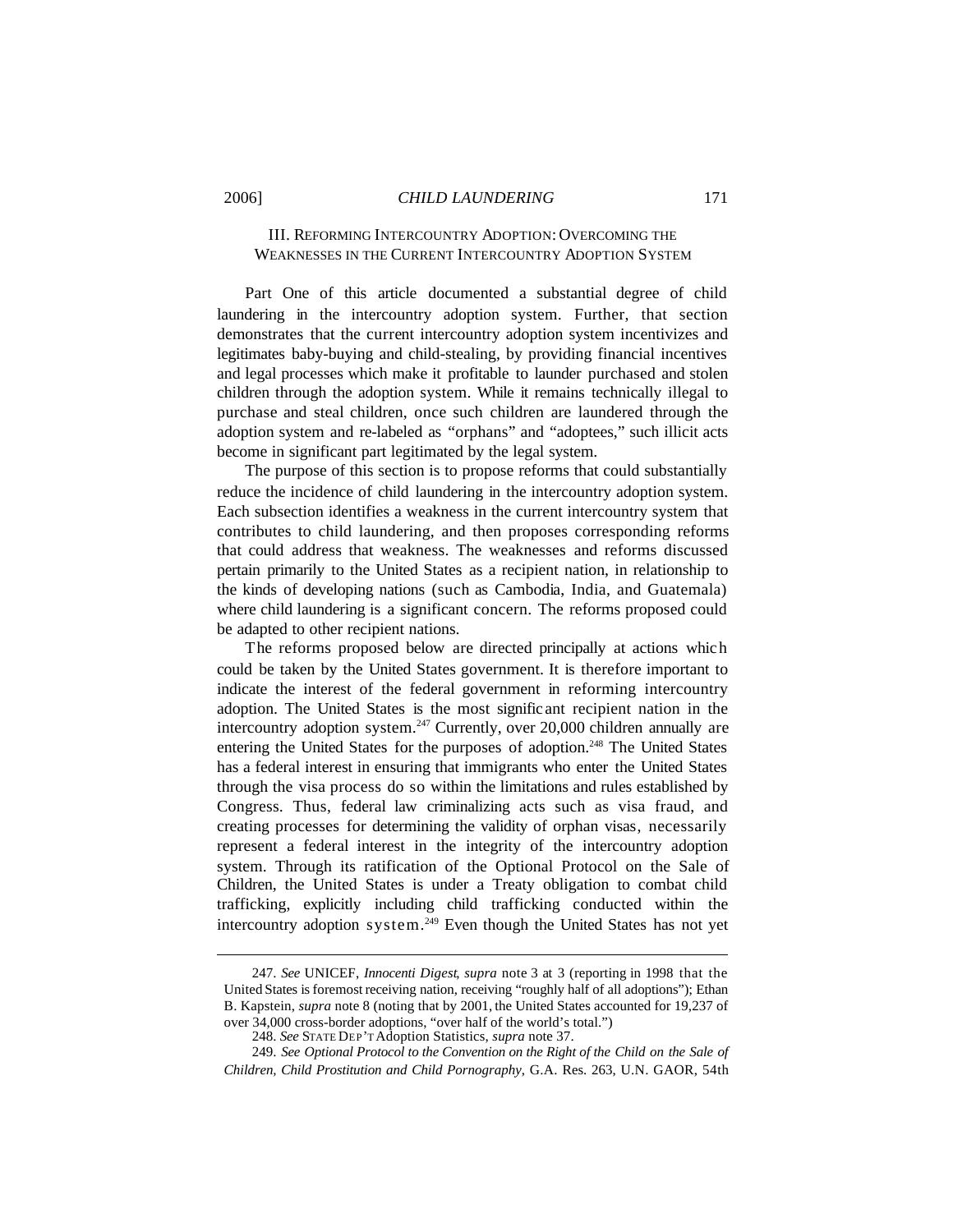completed the steps necessary to ratify the Hague Convention on Intercountry Adoption, its signature of that document and stated intent to ratify indicates that it supports the Convention's policy aims, in terms of combating child trafficking within the intercountry adoption system.<sup>250</sup> Thus, the United States government is under international obligations to prevent the intercountry adoption system from encouraging and facilitating acts of baby-buying and child-stealing. The United States government cannot delegate this responsibility to either state or foreign governments, particularly once it becomes clear that such abuses are occurring. Certainly the United States government cannot delegate to any other entity its responsibility to ensure that its own legal processes are not abused to legitimate acts of baby-buying or child-stealing. The United States government is ultimately responsible to ensure that the orphan visa process is not a child laundering process.

Politically speaking, it is easy to see why intercountry adoption reform would be a low priority for the federal government. There is little political constituency for reform of the intercountry adoption system. Victimized birth families residing in sending nations are not a constituency for United States politicians and are nearly invisible, even within their own nations. Adoptive parents complain when adoptions are slowed or delayed, or moratoriums imposed, but often don't seem interested in reform of the system. Adult adoptees frequently have embraced their adoptive identity or else focus on problems arising from the cross-cultural, cross-racial nature of many intercountry adoptions; most were adopted as infants and lack any information that would cause them to focus on child laundering issues. Intercountry adoption itself is generally a low priority for immigration authorities, as compared to issues related to security and terrorism or largescale illegal immigration.<sup>251</sup> Even federal authorities focused on child trafficking and children's rights are directed by federal statute to focus on trafficking for purposes of sex or labor,<sup>252</sup> and thus may choose to ignore the

Sess., Supp. No. 49, U.N. Doc. A/Res/54/263 (2000) (entered into force Jan. 18, 2002); Office of the High Commissioner for Human Rights, Status of Ratifications ofthe Optional Protocol to the Convention on the Rights of the Child on the Sale of Children, Child Prostitution and Child Pornography, *available at* http://www.unhchr.ch/html/ menu2/6/crc/treaties/status-opsc.htm (last visited Oct. 2, 2006); Michael J. Dennis, *Newly Adopted Protocols to the Convention on the Rights of the Child*, 94 AM. J. INT'L L. 789 (2000).

<sup>250.</sup> *See* HagueConvention Status Table 33,*supra* note94;Intercountry Adoption Act of 2000, Pub. L. No. 106-279, 114 Stat 825 (codified as amended in scattered sections of 8 and 42 U.S.C.).

<sup>251.</sup>*Cf*. Ethan B. Kapstein,*supra* note 8 ("our failure to build an effective international adoption regime is unlikely to dominate the foreign policy agenda . . . it threatens neither national security nor economic welfare.")

<sup>252.</sup> *See* Trafficking Victim's Protection Act of 2000, 22 U.S.C. § 7102(8) & (9) (2005); *see also* 18 U.S.C. § 1589 (2005).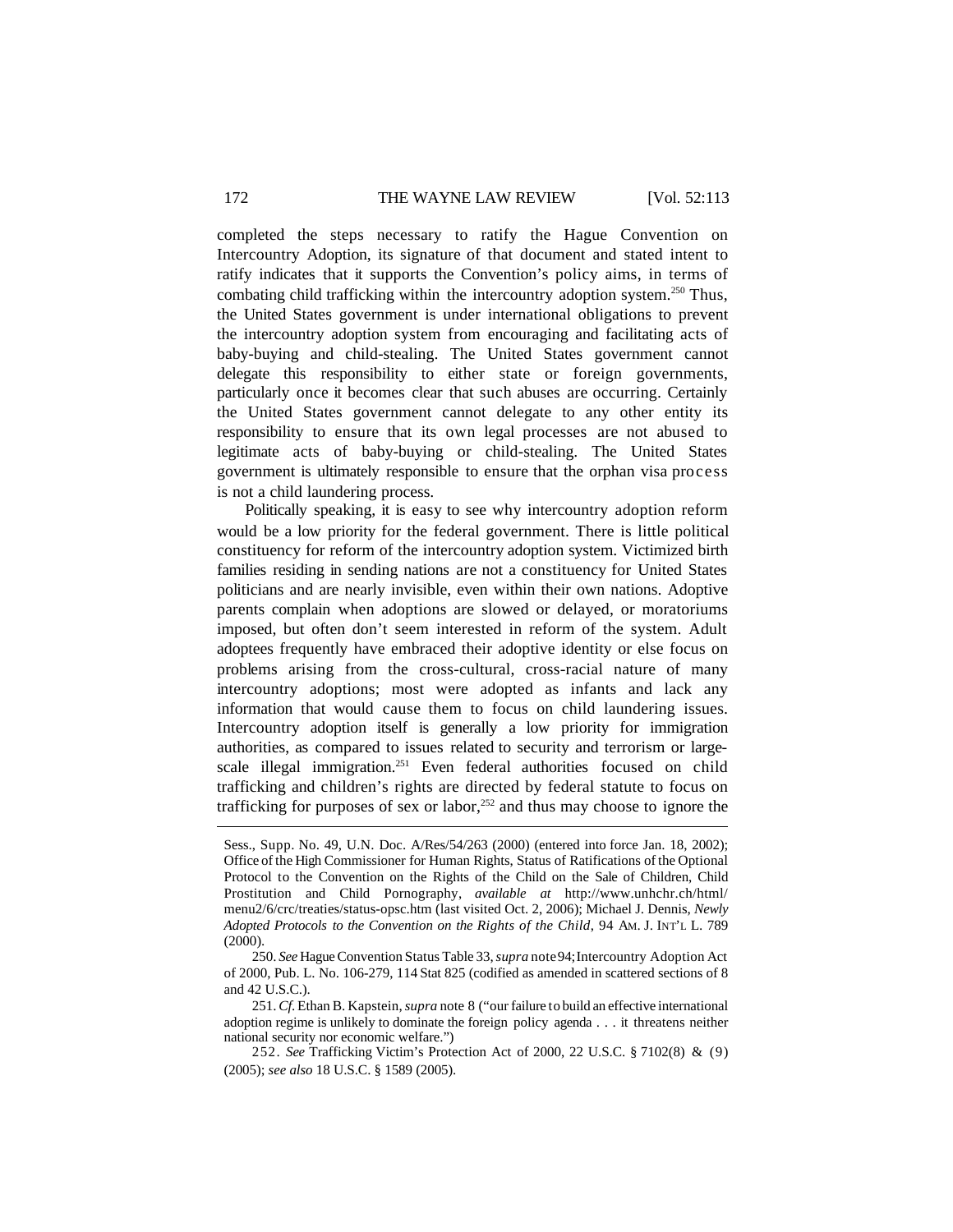issue of child laundering in the intercountry adoption system.

My argument for reform, in terms of federal authorities, is that reform of the system in the longer term will avoid time-consuming and embarrassing situations, as occurred in Cambodia. Rather than operating a visa orphan system that encourages child laundering and then hiding the federal head in the sand, it would be more rational to reform the system in such a way as to avoid future problems. Without reform, the federal authorities will face recurrent child laundering scandals.

My argument for reform, in terms of the adoption community, is that cleansing the intercountry adoption system of child laundering is ultimately pro-adoption. Adoption reform can rescue the adoption system from the draconian choice between moratoriums and child laundering. An adoption system chronically ridden with such abuses necessarily faces a risk of extinction. The tendency of the adoption community to undermine reform, and excuse and minimize child laundering scandals, constitutes one of the greatest long-term threats to intercountry adoption.

Currently, the primary vehicle for federal reform of the intercountry adoption system is contained in the slow-moving effort to ratify the Hague Convention on Intercountry Adoption.<sup>253</sup> This effort has produced the Intercountry Adoption Act of  $2000$ ,<sup>254</sup> proposed implementing regulations,<sup>255</sup> and final implementing regulations, $256$  which upon ratification would create a federally-regulated regimen for "Convention adoptions:" adoptions where both the recipient nation and the sending nation, or country of origin, had ratified the Hague Convention. The current Hague implementation process for the United States therefore would only apply to adoptions where the sending nation is also a party to the Convention (Hague nation). $257$ 

Presently, some of the most significant sending countries have not ratified the Convention. For example, Russia has signed the Convention but has not ratified it, while South Korea has neither signed nor ratified the Convention. China did ratify the Convention effective January 2006, and India ratified the Convention effective October 2003.<sup>258</sup> Guatemala, as noted above, joined the Convention, but the Constitutional Court of Guatemala

<sup>253.</sup> Hague Convention on Protection of Children and Co-operation in Respect of Intercountry Adoption, May 29, 1993, 32 I.L.M. 1134 [hereinafter Hague Convention].

<sup>254.</sup> Intercountry Adoption Act of 2000, Pub. L. No. 106-279, 114 Stat 825, 42 U.S.C. 14901-14954.

<sup>255.</sup> Proposed Implementing Regulations, 68 Fed. Reg. 54,064 (proposed Sept. 15, 2003)(to be codified at 22 C.F.R. pt. 96)[hereinafter Proposed Hague Regulations].

<sup>256.</sup> Final Rule, Hague Convention on Intercountry Adoption; Intercountry Adoption Act of 2000; Accreditation of Agencies; Approval of Persons, 22 CFR 96, 97, 98, (Feb. 15<sup>th</sup>, 2006), published in Fed.Reg. 8064-8164.

<sup>257.</sup> Intercountry Adoption Act of 2000, *supra* note 254; Proposed Hague Regulations, *supra* note 255; Final Rule, *supra* note 256, at 8064 (summary).

<sup>258.</sup> *See* Hague Convention Status Table 33, *supra* note 232.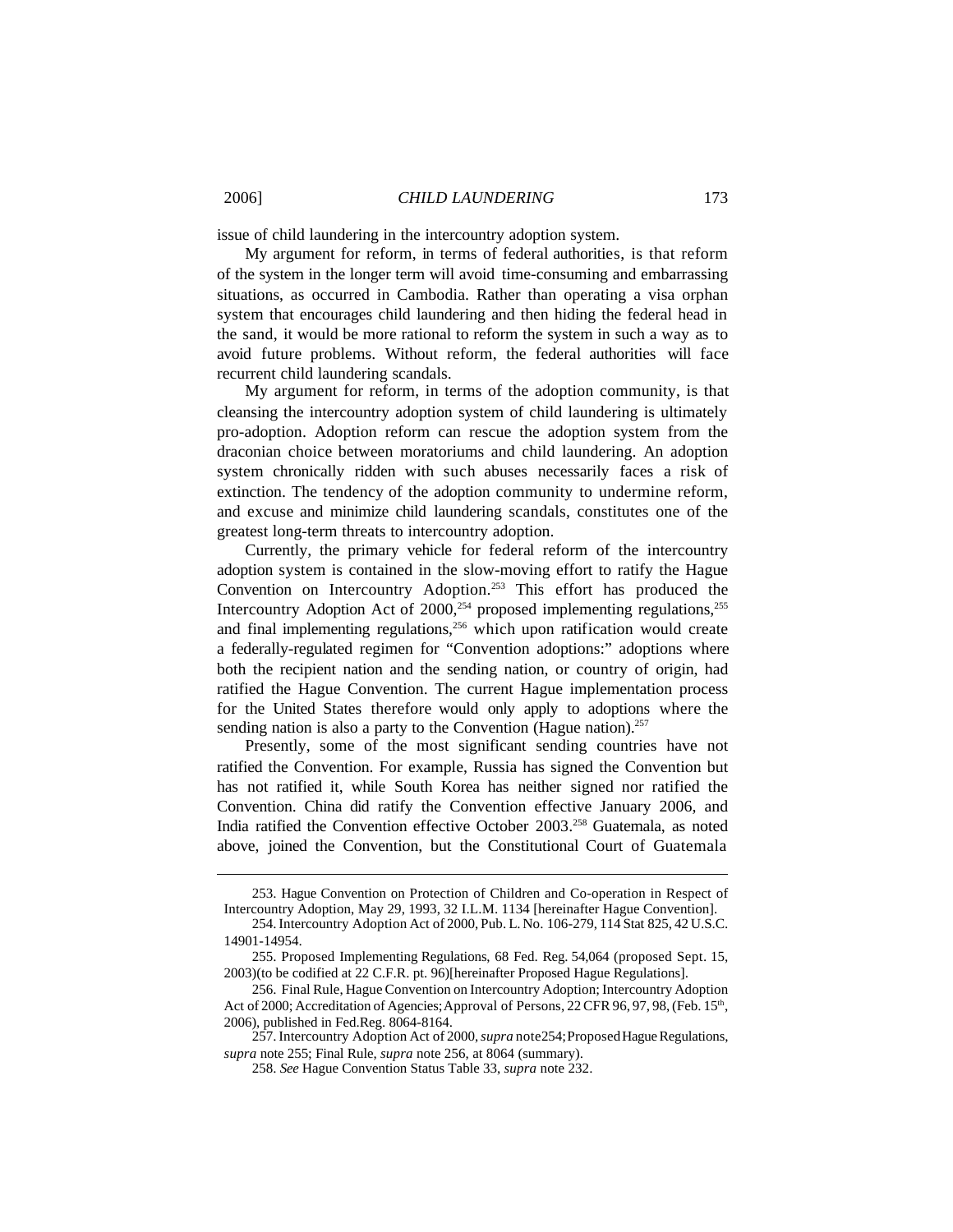ruled the accession to be unconstitutional. <sup>259</sup> Guatemala then reverted to its pre-ratification system of intercountry adoption and apparently does not consider itself bound by the Convention, though they arguably remain bound as a matter of international law, creating significant ambiguities for its relationship to the United States.<sup>260</sup>

There seems little point in constructing a new federal apparatus for intercountry adoption which fails to cover a significant percentage of such adoptions. Therefore, Congress should extend most of the new federal role in intercountry adoption to all such adoptions, not merely those coming from sending nations that are parties to the Convention. Congress certainly possesses the authority to regulate and accredit all United States agencies involved in the immigration of children to the United States, given the Constitutional mandate for federal authority over immigration.<sup>261</sup> The federal interest in combating child laundering is in no way limited to children coming from Hague countries. While the procedural rules which assume that the sending nation will possess a Central Authority or other Hague-mandated institutions or procedures could be waived for non-Hague sending countries, most of the Hague regulations are equally applicable and relevant to both Convention and non-Convention adoptions.

The following proposals therefore build on the proposed Hague regulations, based on the assumption that most of the Hague regulations should be applicable to all intercountry adoptions. In addition, the following proposals expand upon the proposed Hague regulations, seeking to enhance their efficacy and remove some significant loopholes. At the time this article was written only the proposed Hague regulations were available, as the Final Rule had not yet been issued. However, after this article had been substantially completed and was in the process of editorial revision, the State Department issued the Final Rule. Although full analysis of the final Hague regulations will have to await a subsequent article, this article does briefly address the approach of the final Hague regulations to several of the specific issues discussed below. Unfortunately, it appears that the weaknesses in the proposed Hague regulations for the most part remain in the Final Rule,<sup>262</sup> and therefore the following analysis remains highly relevant.

<sup>259.</sup> *See*Taylor, *Adoptions Under Firein Guatemala*,*supra* note232; *supra notes 232 & 243* and accompanying text.

<sup>260.</sup> *See* HagueConvention Status Table 33, *supra* note 232;*see also supra* notes 232- 246 and accompanying text on Guatemala.

<sup>261.</sup> See U.S. CONST., art. I, § 8, cl. 4.

<sup>262.</sup> For a helpful analysis of the final Hague regulations,*see* Ethica,*Comments on the Final Regulations Implementing the Hague Adoption Convention* (March 2006), *available at http://www.ethicanet.org/HagueRegComments.pdf* [hereinafter cited as Ethica Hague analysis]. The author has been affiliated in various capacities with Ethica, which is an organization concerned with promoting ethical adoption practices.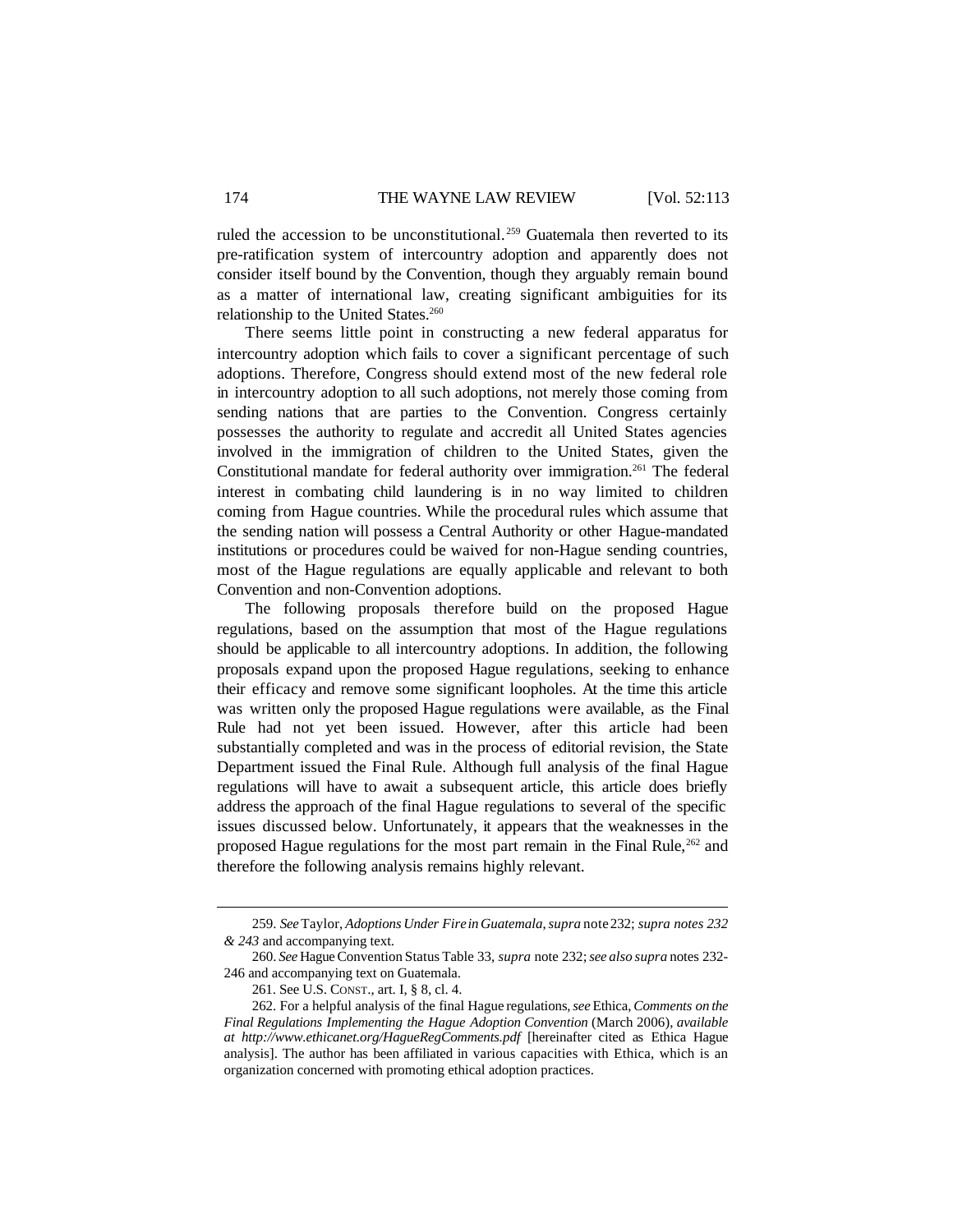*A. Money as the Root of All Evil*

### *1. Weaknesses in the Intercountry Adoption System*

Money is the primary motivation in most cases of child laundering in the intercountry adoption system. The transfer of Western wealth into sending nations is the primary vulnerability of the intercountry adoption system. Western funds provide an incentive to engage in child laundering which attracts unscrupulous persons into the system while tempting even charitable child welfare institutions into unscrupulous conduct.<sup>263</sup>

The current system lacks transparency and accountability as to the how these funds are spent. This lack of transparency and accountability begins with agencies in recipient nations, such as the United States, which advertise adoption fees without making it clear exactly where or how the money is to be spent. Vague categories such as "foreign fees" or "India fee" obscure rather than clarify. Required "orphanage donations" increase the amount of money spent in the sending nation without fulfilling their implied promise that the funds will be spent on the care of children. This lack of transparency and accountability then travels to sending nations, driven by the availability of Western wealth. Individuals and organizations within sending nations who can provide young, paper-adoptable children and facilitate quick processing through their national systems sell these "services" to the highest bidder. Socalled "facilitators" may operate on a pure for-profit basis, paying out necessary sums for everything from child-care to bribery to finders' fees for those who locate children, while keeping everything left over. Sending nation persons and organizations who receive Western adoption fees and donations often are not required to account in any effective way for the funds they receive.<sup>264</sup>

This lack of transparency and accountability is illustrated in the child laundering problems experienced in Cambodia, India, and Guatemala. In Cambodia, Lauryn Galindo collected a \$3,500 per adoption cash orphanage donation for some 700-800 adoptions over four years, for a total over \$2 million, while apparently spending little if any of the funds on orphanages.<sup>265</sup> The intercountry adoption system itself did nothing to discover or prevent this massive misallocation of funds. It took the rare event of a criminal ICE investigation to discover and document the fraud.<sup>266</sup> In India, Western agencies provided corrupt Indian agencies with profits of \$2,000 to \$7,000

<sup>263.</sup> *See supra* Part II; *Indian Adoption Scandals*, *supra* note 4.

<sup>264.</sup> See *supra* Part II; *Indian Adoption Scandals*, *supra* note 4; Jeff D. Opdyke, *Adoption's New Geography*, WALL ST.J., Oct. 14, 2003, at D1.

<sup>265.</sup> Backgrounder, *supra* note 77.

<sup>266.</sup> *See supra* notes 77-102 and accompanying text.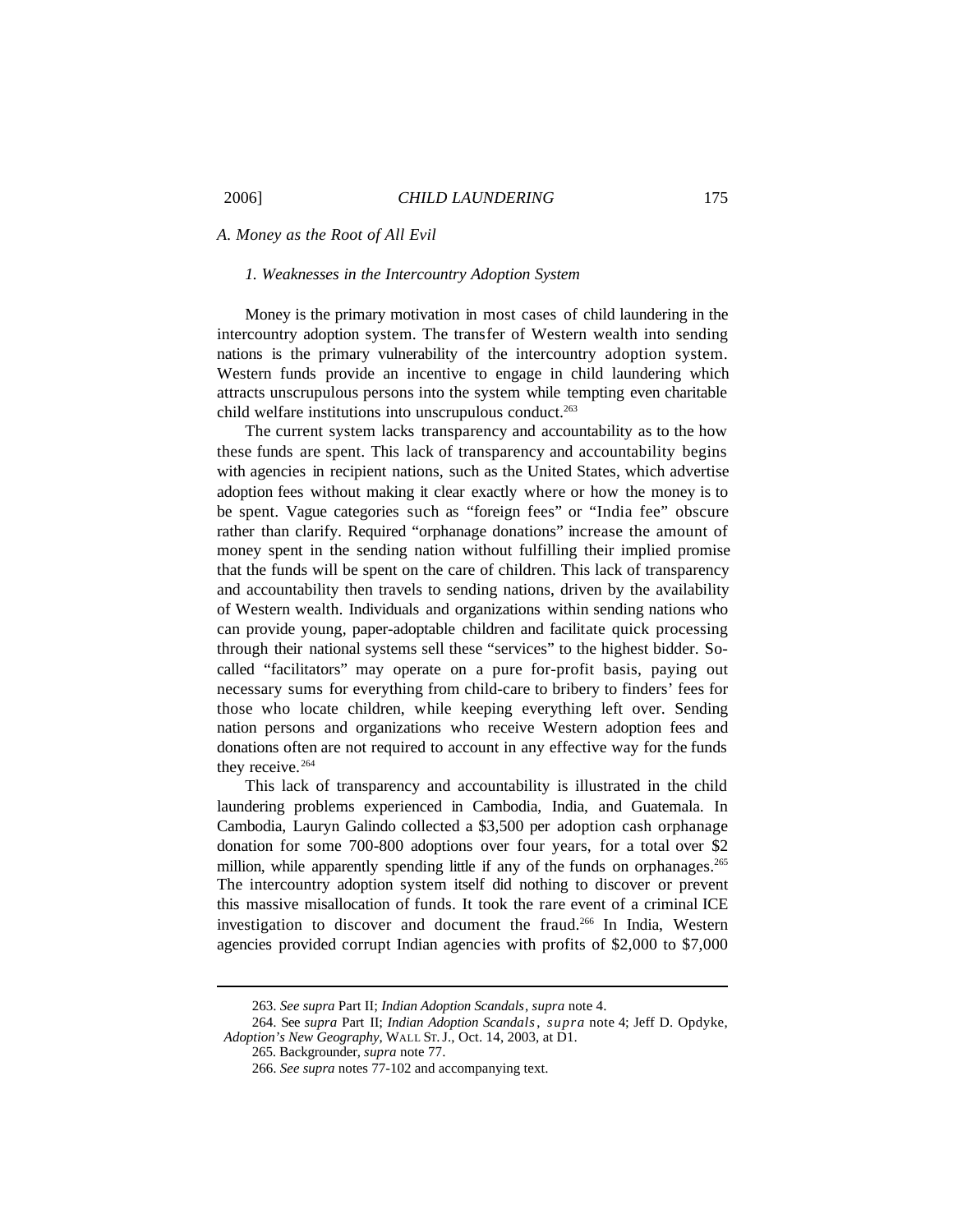## 176 THE WAYNE LAW REVIEW [Vol. 52:113

per adoption, providing the incentive for child laundering enterprises.<sup>267</sup> Official Indian rules requiring donations to be voluntary and only paid after arrival of the child in the recipient nation, as well as Indian rules sharply limiting permissible adoption fees, appear to be routinely violated by even the better United States agencies. Even after recurrent scandals in India, recent published reports indicate that the most significant sending orphanage in the nation is engaged in demanding exorbitant donations and fees while failing to provide proper nutrition and care for children.<sup>268</sup> In Guatemala, attorneys who charge \$15,000 to \$20,000 per adoption are not required to account for their expenses or profits; these large fees dwarf those provided in other developing nations and constitute a form of profiteering.<sup>269</sup>

Abusive profiteering and commodification of children would exist within the intercountry adoption system even if children were obtained properly from their birth parents, given the lax regulation of money within the intercountry adoption system. Once profiteering and commodification of children become normative and permissible in otherwise legitimate adoptions, the next step toward obtaining children illicitly is almost inevitable. Once the profit motive is unleashed in the intercountry adoption system, it becomes very difficult to safeguard children and families from illicit child laundering. Therefore, child laundering can only be eliminated from the intercountry adoption system through limitations, accountability, and transparency of monetary transactions.

### *2. Reforms and Money*

The proposed Hague regulations address adoption fees and make a reasonable start toward addressing current abusive practices.<sup>270</sup> The proposed regulations require advance disclosure of estimated fees, including written itemization of costs in terms of categories provided in the regulations. Agencies must provide "written receipts to the prospective adoptive parents for fees and expenses paid in the Convention country. . . ."<sup>271</sup> The regulations prohibit agencies from compensating individuals with "incentive fees for each child placed for adoption or . . . similar contingent fee basis."<sup>272</sup>

The final Hague regulations have been criticized for failing to require sufficient disclosure and transparency for the use of foreign fees, for continuing to allow unreasonably high compensation to employees or agents in sending countries, and for providing only illusory protection against

<sup>267.</sup> *See Indian Adoption Scandals*, *supra* note 4; *supra* Part II(D)(2).

<sup>268.</sup> *See id.*

<sup>269.</sup> *See supra* Part (II)(D)(3).

<sup>270.</sup> *See* Proposed Hague Regulations, *supra* note 255, section 96.40, at 54103.

<sup>271.</sup> *See id.*, section 96.40(f)(3), at 54103-54104.

<sup>272.</sup> *See id.*, section 96.34(a), at 54100.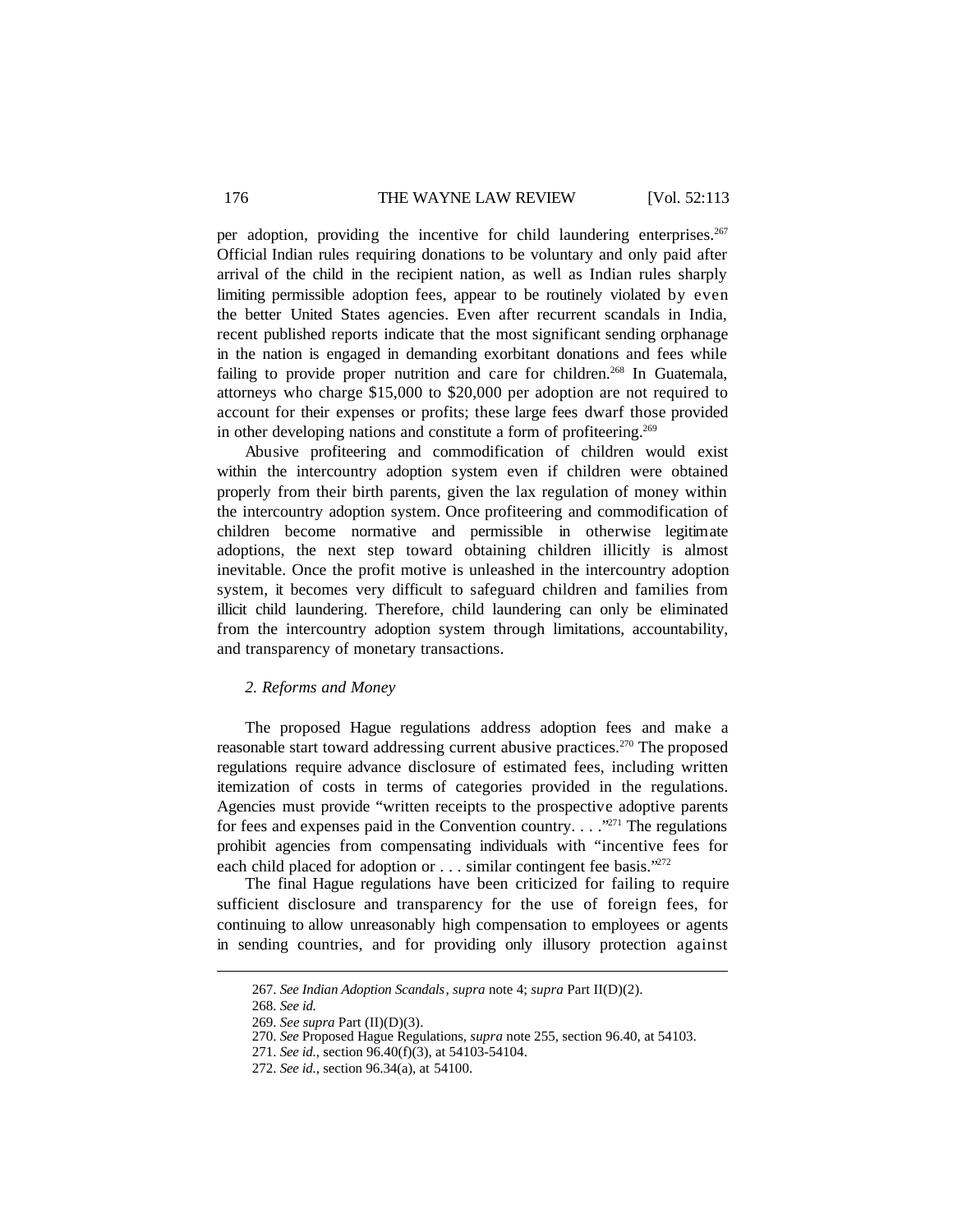contingent fee arrangements..<sup>273</sup> Thus, although the proposed regulations at least initiated some effort at controlling the role of money in the intercountry adoption system, the Final Rule failed to positively build upon those beginnings. Thus, it appears that the current version of the Final Rule fails to provide adequate reforms to control the corruptive role of money in the intercountry adoption system.

The Hague regulations therefore will need to be strengthened in order to adequately control the role of money in intercountry adoption. First, Hague regulations regarding fees<sup> $274$ </sup> and compensation<sup> $275$ </sup> generally should be applied to all intercountry adoptions, not simply those between Hague nations. In addition, the regulations should be expanded in the following ways, in order to more fully address the corrupting role of money in the current intercountry adoption system. The following proposals would empower adoptive parents, the adoption community, and human rights activists to ensure that adoption fees are reasonable, do not represent illicit profiteering, and minimize incentives for child laundering.

## *a. Required Fee Disclosure in Standardized Format*

United States agencies and facilitators providing placement services should be required to disclose the fees and costs of intercountry adoption in a standardized format to prospective adoptive parents. Since the kinds of donations and fees required vary from sending nation to sending nation, based on the laws, regulations, and customs of those nations, the required format would necessarily vary depending on the sending nation. However, the broad categories should be similar between nations, and there should be a standard format for each significant sending nation. The required disclosure should include all expenses, costs, and required donations, including those made to foreign partners and facilitators in sending nations.

The federal rules governing disclosure of fees should require the fees and costs to be broken down into more substantive and detailed categories than most agencies currently provide. It should no longer be sufficient to charge an all-encompassing foreign program fee. The standard disclosure format should distinguish between expenses necessary to the adoption process, and fees paid for services. Expenses involved in the adoption process should be clearly itemized. The persons and organizations receiving payment for services should be defined, as well as the nature of the services, and the amounts to be paid.276

<sup>273.</sup> *See* Ethica Hague Comments, *supra* note 262 ; Final Rule, *supra note* 256 *,* at sections 96.34 & 96.40.

<sup>274.</sup> See Proposed Hague Regulations, *supra* note 255, section 96.40, at 54103-54104. 275. *See id*., section 96.34, at 54100.

<sup>276.</sup> The categories contained in section 96.40(b) represented a good first effort at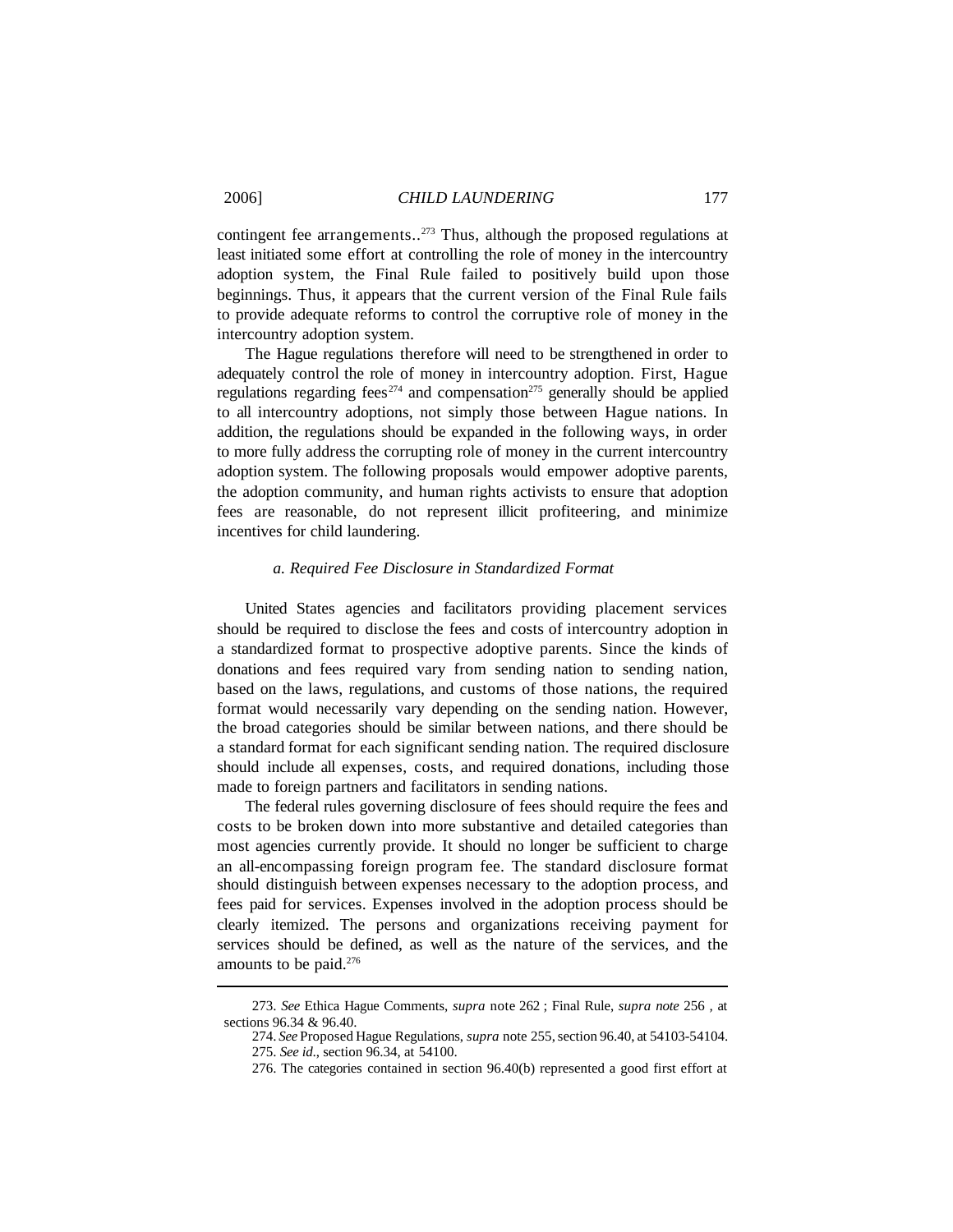#### *b. Fee and Mandatory Donation Limitations*

The United States government should set limits as to permissible adoption fees and mandatory donations. These limits would vary among sending nations. United States limitations could be stricter than that of the sending nation, but should not authorize fees or mandatory donations higher than that permissible under the law of the sending nation.

A primary purpose of setting limits on fees could be to ensure that any persons receiving payments are limited to reasonable payment for services. These limits would be designed to limit illicit profiteering on adoption. The principle that payments made in association with adoption should be limited to reasonable payment for services, and should not involve profiteering, is generally accepted in principle as necessary to prevent adoption from descending into the illicit commodification of children. Illicit profiteering can be defined as payments to persons which are beyond a reasonable charge for services rendered. The standard of reasonableness should be set according to the locale in which it is rendered. Thus, if an individual is engaged in social service tasks in a sending nation, they should only receive amounts consistent with what a social worker within that society would receive outside of the adoption context. The willingness of Western agencies and adoptive parents to pay high rates for adoption work should not be regarded as reasonable market behavior, but rather as a temptation to illicit profiteering. Indeed, these large payments are largely a product of the way the adoption system obscures the real uses of adoption fees behind screens of humanitarian work. Humanitarian work in developing countries should not be performed at premium or profiteering rates, and there is no reason adoption should be an exception.

The determination of the Final Rule that fees, wages, and salaries are reasonable so long as they are within the "norms for compensation within the intercountry adoption community in that country"<sup>277</sup> simply ratifies illicit profiteering within the intercountry adoption system, contrary to the intent of the Hague Convention. Thus, under the Final Rule, the unreasonably high fees paid to Guatemalan attorneys become proper so long as they are customary in Guatemalan intercountry adoptions, allowing systemic and wholesale violation of the Convention norm against profiteering in intercountry adoption. It is very unfortunate that the Final Rule does not require intercountry adoption fees to be normed against the reasonable cost of other kinds of social service work.

defining the categories that should be used in such regulations. *See* Proposed Hague Regulations, *supra* note 255, at 54103. In the longer term, the categories will need to be even more specific, and there should be a separate version adapted to each of the most significant sending countries.

<sup>277.</sup> Final Rule, *supra* note 256, section 96.34(d).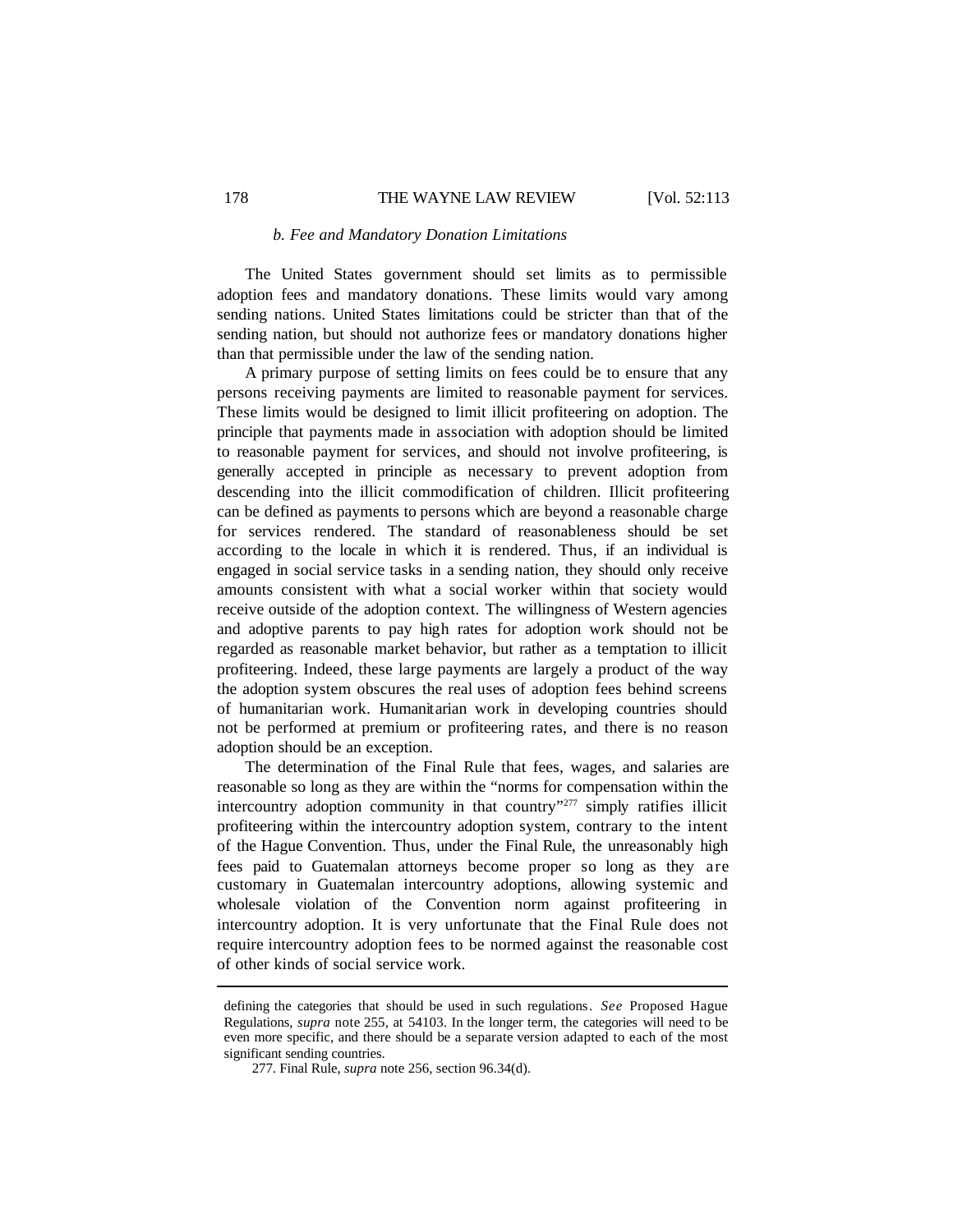Limitations on permissible fees should be enforced in several ways. First, the schedule of permissible fees/donations should be provided to prospective adoptive parents during the initial stages of the visa application process. Second, adoptive parents should be required to sign an undertaking to keep any payments within permissible limits. Third, adoption agencies should be required to disclose to the federal government all financial transactions related to each adoption, as a part of the visa processing. Fourth, adoptive parents, in order to obtain the final travel documents for the child, should be required to submit a disclosure of all financial transactions related to the adoption, and to sign an additional undertaking that they have not violated the fee limitations.

The schedule of fee limitations will have to take account of the issue of orphanage donations. The adoption process in some nations include required donations, and adoptive parents frequently have been required to bring significant amounts of cash with them to the sending nation. Where a certain donation is an established part of the adoption process, as in China, such should be defined as a permitted category of charges. The amounts dictated by law or custom in the sending nation should be permitted if they are reasonable, and there are sufficient indications that such donations generally are used to assist children and families within the sending nation. The fee schedule should clearly distinguish between the category of "required" donations, and that of truly elective donations. Where elective orphanage donations are permissible under the law of the sending nation, they should not be subject to the limitations for fees and mandatory donations. However, donations should only be considered to be permissible "voluntary" donations where adoptive parents are not contractually bound to pay them, and where payments and commitments to pay are only made after the child arrives in the United States.<sup>278</sup> Obviously, to the degree "elective" donations beyond established limits are permitted before the child arrives in the United States, persons in the sending countries can condition their cooperation upon the giving of such "voluntary" donations, and thus the proposed definition of voluntary donations is designed to avoid such manipulations.

# *3. Government Disclosure of Agency Fees/Mandatory Donations*

The United States government currently maintains a web page with a substantial amount of information concerning intercountry adoption,

<sup>278.</sup> This is the rule adopted by the Indian SupremeCourt,but unfortunately it has not been followed by even mainstream United States agencies. *See* Indian Adoption Scandals, *supra* note 4; at 437, 456-77; *supra* notes 140-153 and accompanying text. The latest rule from the Indian government on voluntary donations appears even stricter, but it remains to be seen how it will be interpreted and enforced. *See supra* note 145.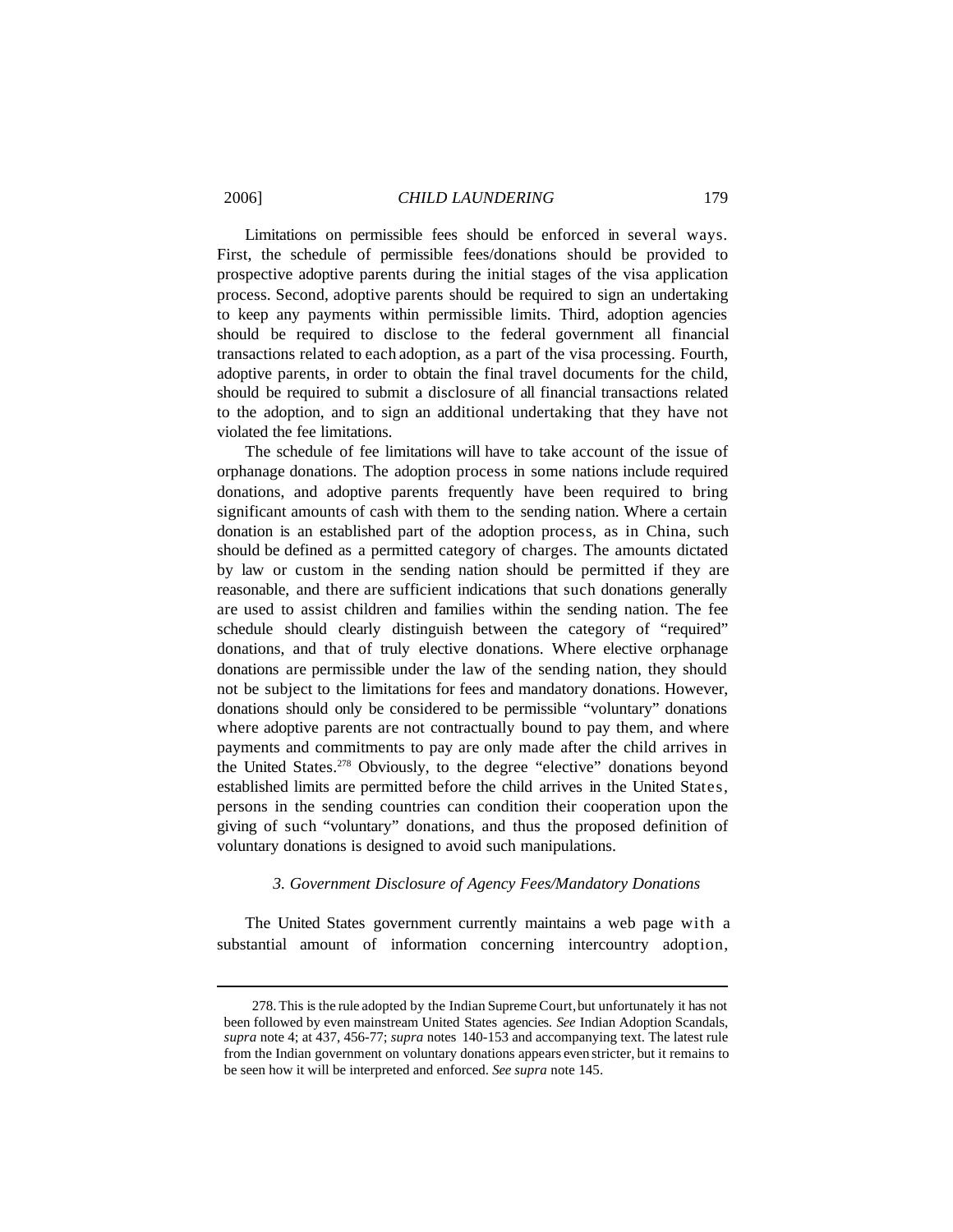including information on each sending nation.<sup>279</sup> This web site should be expanded to include a data-base on adoption fees. The government could, for example, list the fees/required donations charged by each agency, for each sending nation, for a given year. Of course, the data disclosed would in no way identify members of the adoption triad (birth family, adoptive family, or adoptee). Agencies lack a sufficient interest in keeping their fee schedules confidential given the substantial public interest in ensuring that intercountry adoption does not lead to the commodification of children or child laundering.<sup>280</sup> Further, the publication of this information would make transparent the relationship between the advertised and actual fees charged by the agencies and their foreign partners.

*B. Ineffective Licensing and Regulation of Adoption Agencies within the United States*

# *1. The Dangers of Weak Licensing and Regulation of Adoption Agencies*

Licensing and regulation of adoption agencies and facilitators involved in intercountry adoption is surprisingly lax, at least within the United States. Traditionally, there has been no federal licensing or regulation, leaving licensing and regulation in the hands of the states. The degree of regulation varies widely among the states. In many states virtually anyone, regardless of qualifications, may start an adoption agency involved in intercountry adoption. In addition, in some states it may be possible to arrange or facilitate adoptions without being licensed as an agency. Under the current, decentralized system, persons or agencies losing their licenses in one state may simply move to another jurisdiction. Even in those states that theoretically provide a complaint system, it seems to be rare for any action to be taken against errant agencies. Ironically, under state law there may not be any clear rule prohibiting a United States agency from placing a purchased or stolen child.<sup>281</sup>

The lax licensing and regulation of adoption agencies lends itself to child

<sup>279.</sup> See International Adoption, Department of State, *available at* http://travel.state.gov/family/adoption/adoption\_485.html (last visited Oct. 2, 2006). 280. *Id*.

<sup>281.</sup> On lax state regulation of those involved in adoption, *see, e.g.*, Kim Clark & Nancy Shute, *The Adoption Maze*, US News & World Report,March 12, 2001, at 60. This article quotes a Maryland state adoption agency licensing coordinator as saying that their response to complaints against adoption agencies regarding money is to "toss 'em," since Maryland regulations don't address such issues. *See also* Madelyn Freundlich, *supra* note 33, at 56 (quoting statement by former President of National Council for Adoption, that state regulation of agencies is "virtually meaningless").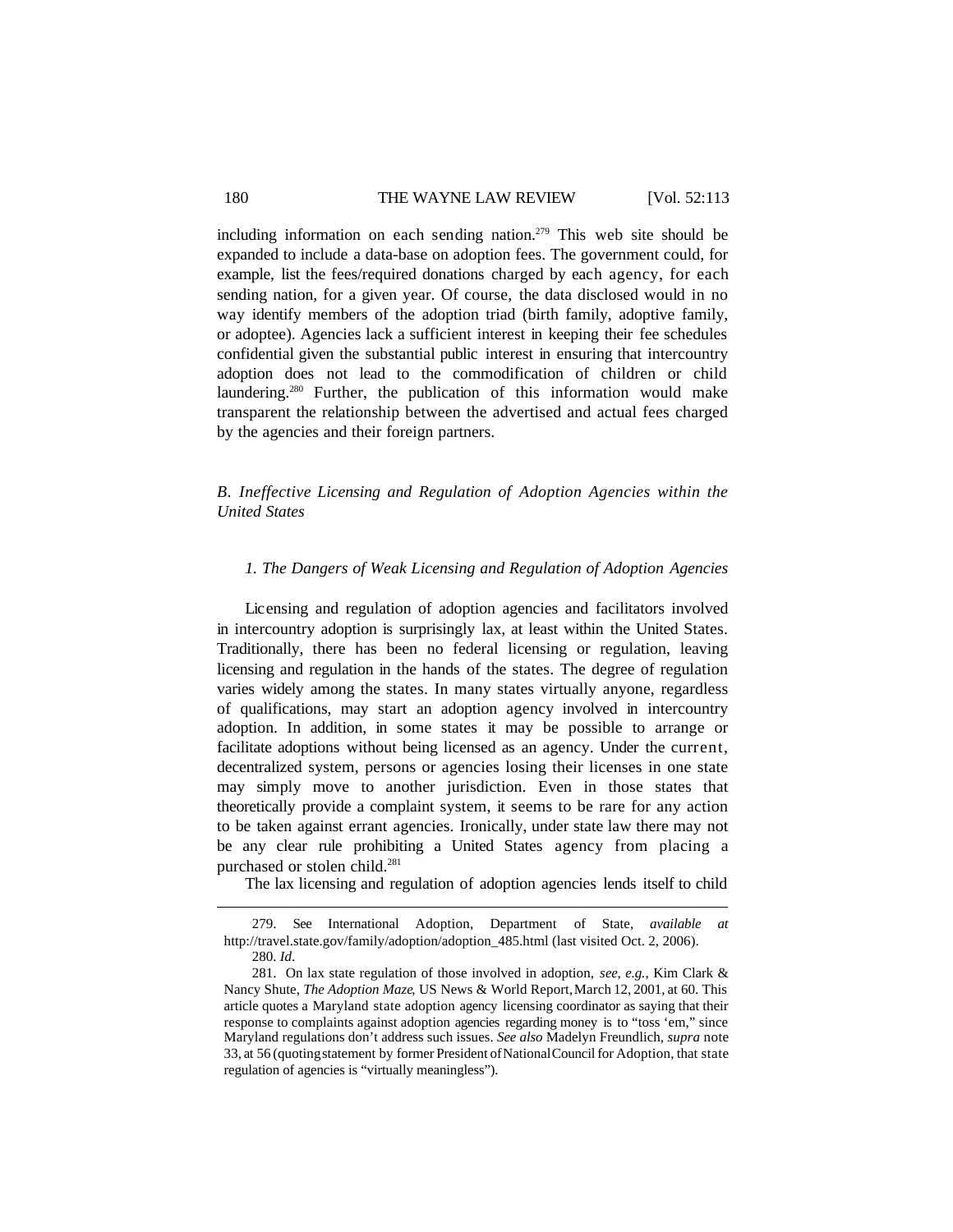laundering, because it permits the field of adoption to become inundated, and even dominated, by individuals and organizations engaged in market-based commodification of children. Individuals and organizations whose primary and motivating activity is intercountry adoption easily descend into the commodification of children because they concentrate more on fulfilling the desires of Western adults for children than on meeting the needs of children and families. Such agencies can concentrate on competing for the business of prospective adoptive parents by supplying the "service" of speedy adoption of young, paper-adoptable children. In this race to the bottom, agencies succeed regardless of whether they provide significant social service assistance to birth families or orphans remaining in the sending nation. Indeed, intercountry adoption systems may operate in a manner completely separate from the social service or other humanitarian systems operating within the sending nation. Within this market-based system, it can be normative to take a child from desperate parents who would have kept their children if they had been offered even minimal assistance, leading to the absurdity of "humanitarian" efforts that spend tens of thousands of dollars to divide families that could have been kept intact for a hundred dollars or less.

The step from such exploitation of the poor to actual baby-buying or child stealing is shorter and less dramatic than most imagine. Agencies that stick to the narrow purpose of obtaining young infants quickly for Western adoptive parents may indeed develop successful systems for this purpose. These agencies need do no more than find a facilitator or orphanage within a sending country willing to be their "supplier" of paper-adoptable children. These market-driven agencies may hide their true nature by boasting of their assistance to orphans or other humanitarian work—assistance which will cost them very little given the low cost of legitimate humanitarian work in developing nations. Thus, even the most corrupt intercountry adoption agencies can distract from their real methodologies by throwing a few dollars at humanitarian donations. For example, Galindo and Devin, the convicted conspirators of the Cambodian scandal, probably did do some humanitarian work, although they also pocketed much (probably most) of the funds they collected for humanitarian purposes.<sup>282</sup>

Agencies truly focused on assistance to children and families in sending nations, that provide a full range of services to families and children, may be at a disadvantage within the loosely-regulated world of intercountry adoption. Thus, agencies that provide care for significant numbers of children who will not be adopted, provide aid to keep families together, facilitate domestic adoptions within sending nations, and either operate their own orphanages or build effective partnerships with legitimate social service

<sup>282.</sup> *See, e.g.,* Cross, *supra* note 70; Part II(D)(1), *supra*.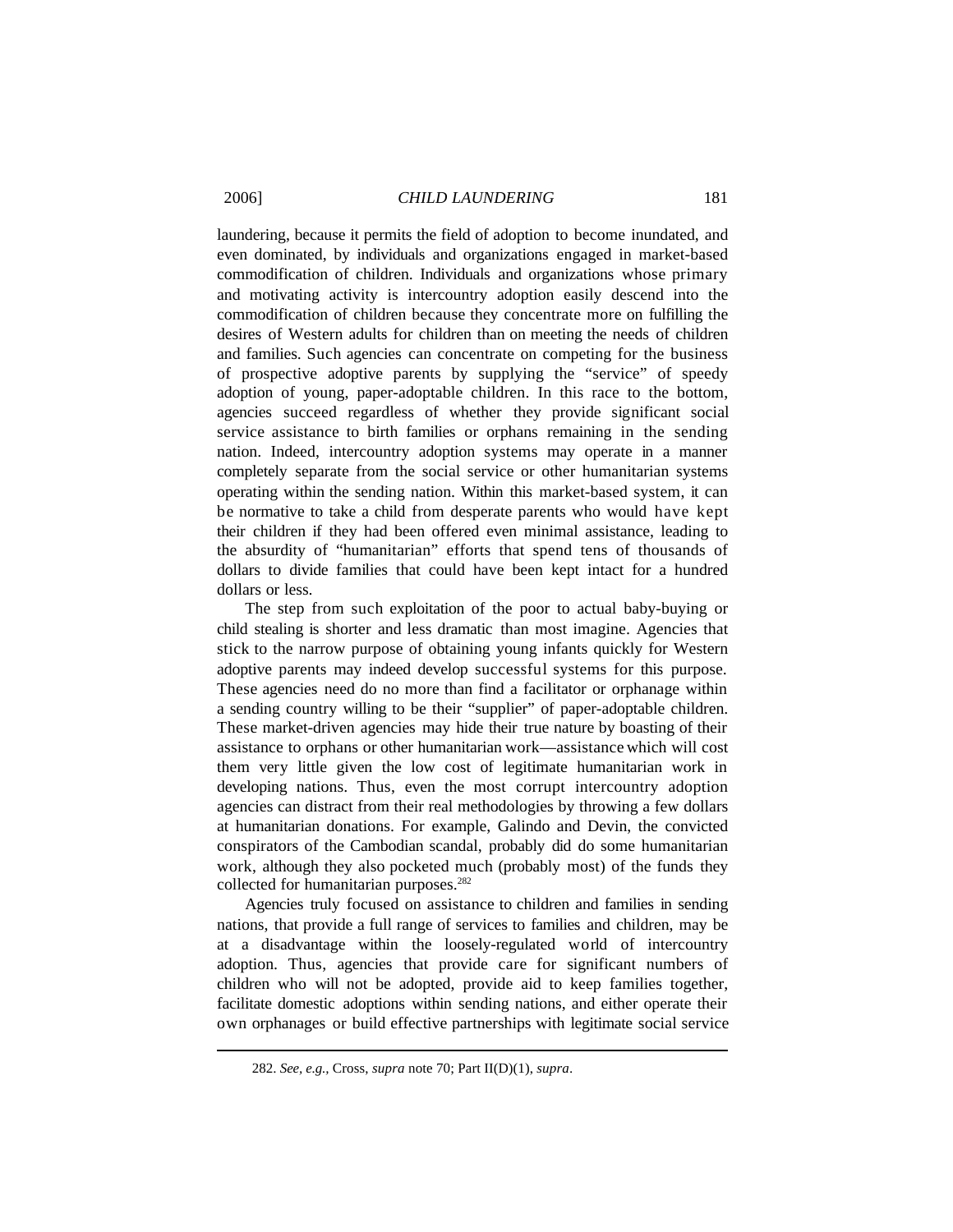agencies in sending nations, may in fact be at a competitive disadvantage in the intercountry adoption marketplace. There is a real danger in the adoption world of bad agencies winning significant or even dominate market share.<sup>283</sup>

Lax regulation of adoption agencies also makes the adoption system vulnerable to child laundering by involving inexperienced and credulous persons ill-equipped to choose reliable partners in sending nations. Unfortunately, child laundering scandals in Cambodia, India, and Guatemala suggests that even experienced and respected recipient nation agencies inadvertently choose partners who source children through baby-buying and child-stealing.<sup>284</sup> This problem is made even worse by a system that invites virtually anyone to become a placement agency. The entrepreneurial quality of adoption within the United States invites untrained persons with religious, humanitarian, or financial motivations to start placement agencies; such persons can be easily lured into partnering with a foreign facilitator or orphanage that launders children. Lax licensing and regulation of intercountry adoption thus leads to a system where the naïve and the unscrupulous are free to operate, and families suffer.

Intercountry adoption is, in many respects, a professional field without a profession.<sup>285</sup> The subject is quite complex, involving a complex transfer of children across family, nation, and culture. The issues created by intercountry adoption are difficult for physicians, lawyers, psychologists, social workers, and teachers who encounter them, particularly when they involve older children or children harmed by poor care. Even professionals within these various fields may be ill-equipped to deal with the specialized medical, psychological, and educational needs of adoptees and adoptive families. The issue of constructing an ethical system of intercountry adoption would challenge an expert in management or development economics. Yet, there is no profession of intercountry adoption. The professions that seem most relevant, such as social work, generally have little training in the field, and professionals from these fields can be just as naïve as lay persons in relationship to the complexities of intercountry adoption. Unfortunately, this field without a profession is open to the most unprofessional of persons who are no more qualified to place a child for adoption than a barber would be to pilot an airplane.

One of many examples of the problem of lax regulation of adoption agencies and facilitators is the publicized saga of Mai-Ly Latrace, a facilitator who has worked with a variety of adoption agencies over a period

<sup>283.</sup> *See* Ethica Hague Comments, *supra* note 262, at 1 n. 2 (referring to ethical adoption agencies as "victims" because of the "race to the bottom" that exists when they must compete against unethical agencies in an environment of inadequate regulation.)

<sup>284.</sup> *See supra* Part II(D).

<sup>285.</sup> I owe this point to Desiree Smolin, who pointed this out to me in various conversations over the last several years.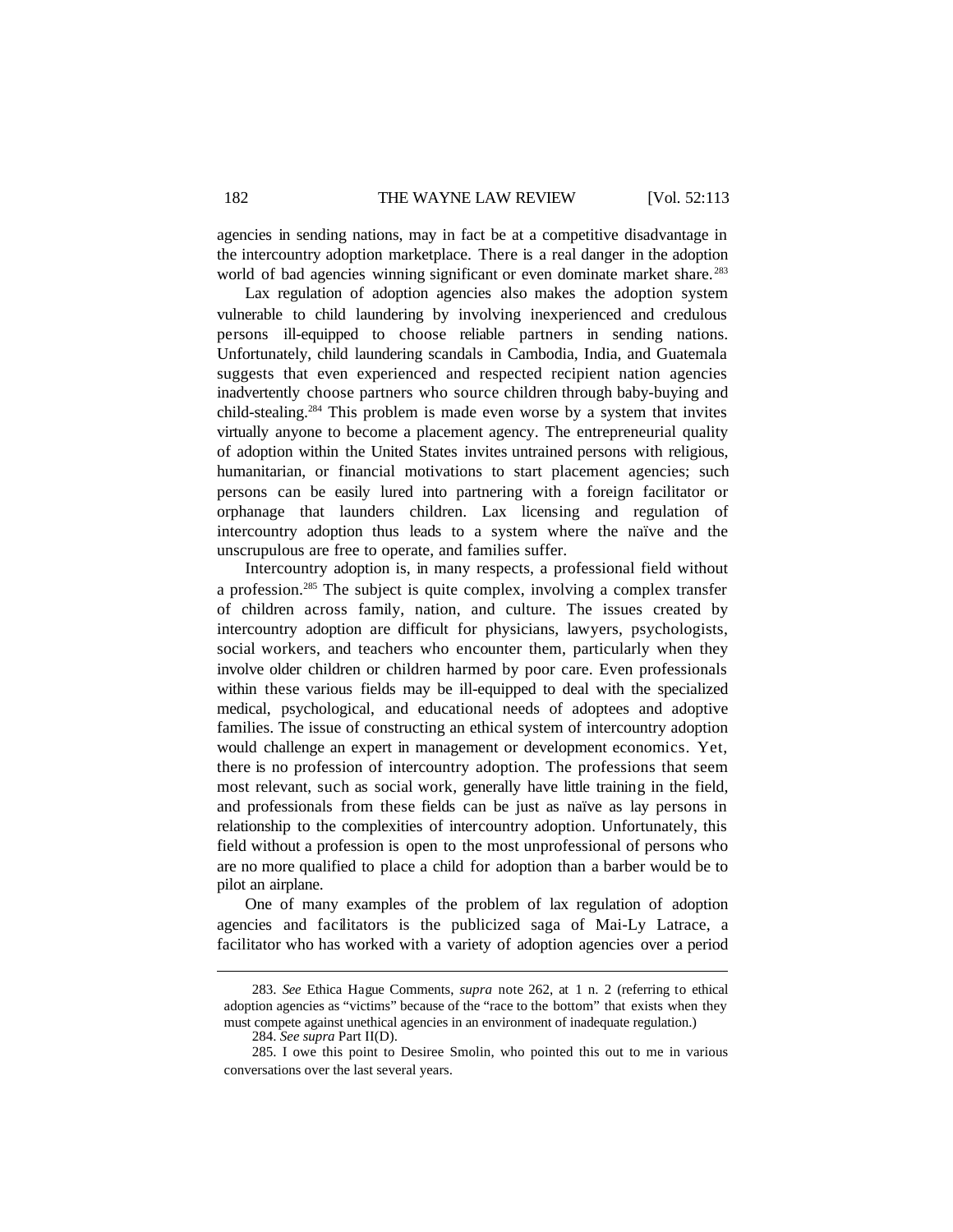of at least ten years.<sup>286</sup> For a number of years Latrace facilitated adoptions from Vietnam.<sup>287</sup> In 1995, she was "criminally charged with a breach of trust after she was caught stockpiling agency clothing and medication in a personal storage locker," rather than delivering the items to "orphans in Vietnam."<sup>288</sup> The adoption agency dropped the charges after she agreed to counseling and community service.<sup>289</sup> Another adoption agency alleges they gave her \$35,000 to open an orphanage in Vietnam after she and her mother "offered to set up [the] agency's Vietnam program."<sup>290</sup> The agency claimed the orphanage was never built; Latrace (and her mother) claim any monies paid constituted payment for services.<sup>291</sup> Several adoptive parents claim Latrace offered a child for adoption to prospective adoptive parents, and solicited funds for the child's medical care, despite the fact that the child had already been placed for adoption with another family and therefore was no longer in Vietnam.<sup>292</sup> Despite these (and other) charges, there are adoptive parents who defend Latrace, due to her successful assistance in their adoptions.<sup>293</sup> However, according to a written document, substantiated by published statements by the press attaché for the Vietnamese embassy, Latrace was "deported [from Vietnam] for child trafficking for money."294 These charges indicate that "Latrace illegally paid Vietnamese parents or other people to give up children for adoption."<sup>295</sup> (Latrace denies that she was deported, despite the written and verbal confirmation by the Vietnamese government, and a statement by a U.S. Department of Homeland Security official indicating that Latrace was refused entry to Vietnam in February 2004).<sup>296</sup>

One might hope that a woman who had been deported for child trafficking by a sending nation would not have a future working in intercountry adoption. However, such is not the case. A Florida attorney, who compares Latrace to "Mother Teresa," has established several adoption agencies over the last two years involving Latrace as a director of the first

<sup>286.</sup> *See* Julie Pace, *In Shadow of Adoption*, TAMPA TRIBUNE, August 21, 2005, Nation/World, at 1. *See generally* Kit R. Roane, *Pitfalls for Parents*, U.S. NEWS, June 6, 2005, at 56. For another such example involving Ireland rather than the United States, *see* Ann McElhinney &Phelim McAleer, *Adoption chief used Vietnam fraudster as a tour guide*, Irish Independent, July 11, 2006.

<sup>287.</sup> Pace, *supra* note 286, at 1.

<sup>288.</sup> *Id.*

<sup>289.</sup> *Id.*

<sup>290.</sup> *Id.*

<sup>291.</sup> *Id.*

<sup>292.</sup> *Id.*

<sup>293.</sup> Pace, *supra* note 286 at 1.

<sup>294.</sup> *Id.*

<sup>295.</sup> *Id*.

<sup>296.</sup> *Id*.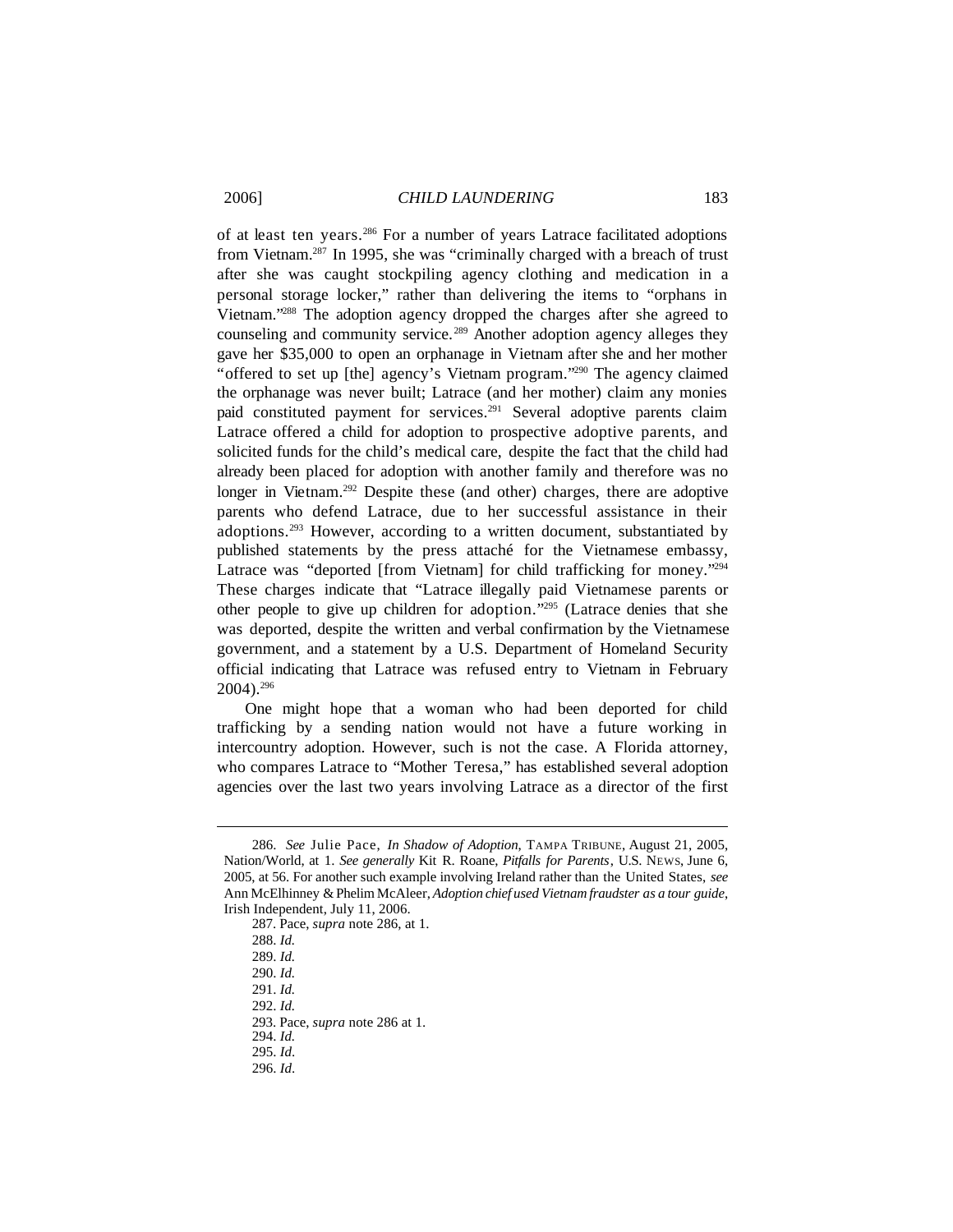agency and paid "consultant" of the successor entity.<sup>297</sup> As Vietnam was closed to United States adoptions for several years due to concerns with "corruption and trafficking,"<sup>298</sup> Latrace appears to have been given substantial responsibility for the Guatemala program of this Florida agency.<sup>299</sup> The matter has been investigated by Florida officials who required certain background checks to be conducted. However, the investigation (as of August 2005) is closed. The Florida spokesperson noted that "Florida . . . does not regulate international adoption consultants or require them to have licenses."<sup>300</sup> Further, background checks are run only "on the state and national levels," so the State has no way of "knowing whether there were problems in other countries."<sup>301</sup>

This story of a deported child trafficker moving her adoption work from Vietnam (which closed itself largely due to corruption and trafficking concerns)<sup>302</sup> to Guatemala (the focus of highly publicized international concerns about child laundering)<sup>303</sup>, aptly illustrates the gaps in the current regulatory regimen. Despite the many layers of regulation and bureaucracy involved in international adoption, there does not seem to be any state or federal offic ial who is fully responsible to ensure that only agencies and persons with expertise and integrity place children for international adoption.

### *2. Reforming the Licensure of Adoption Agencies*

Current proposals for implementation of the Hague Convention on Intercountry Adoption include a federal role for licensing placement agencies involved in Convention adoptions.<sup>304</sup> The State Department has been designated as the required "Central Authority" responsible for carrying out Hague obligations. However, under current proposals the State Department would delegate its accrediting responsibilities to private or State accrediting entities. Proposed federal regulations would provide some degree of guidance as to the standards to be applied to adoption agencies. The primary

<sup>297.</sup> *Id*.

<sup>298.</sup> *Id*. *See also Vietnam Tightens Adoption Controls, supra* note 31 ("About two dozen people, including some government officials, have been jailed in the past two years for soliciting children from unwed mothers and poor families and falsifying documents for hundreds of children sold to brokers for foreign adoption. . . .").

<sup>299.</sup> Pace, *supra* note 286 at 1.

<sup>300.</sup> *Id*.

<sup>301.</sup> *Id*.

<sup>302.</sup> *Id.*

<sup>303.</sup> *Id.*

<sup>304.</sup> *See* Intercountry Adoption Act of 2000, 42 U.S.C. §§14901-54 (2006); Proposed Hague Regulations, *supra* note 255; Final Rule, *supra* note 256; U.S. DEPARTMENT OF STATE, UPDATE:DESIGNATION OF ACCREDITING ENTITIES (May 2006); U.S. Department of State, Department of State Selection of Accrediting Entities Under the Intercountry Adoption Act (March 5, 2005).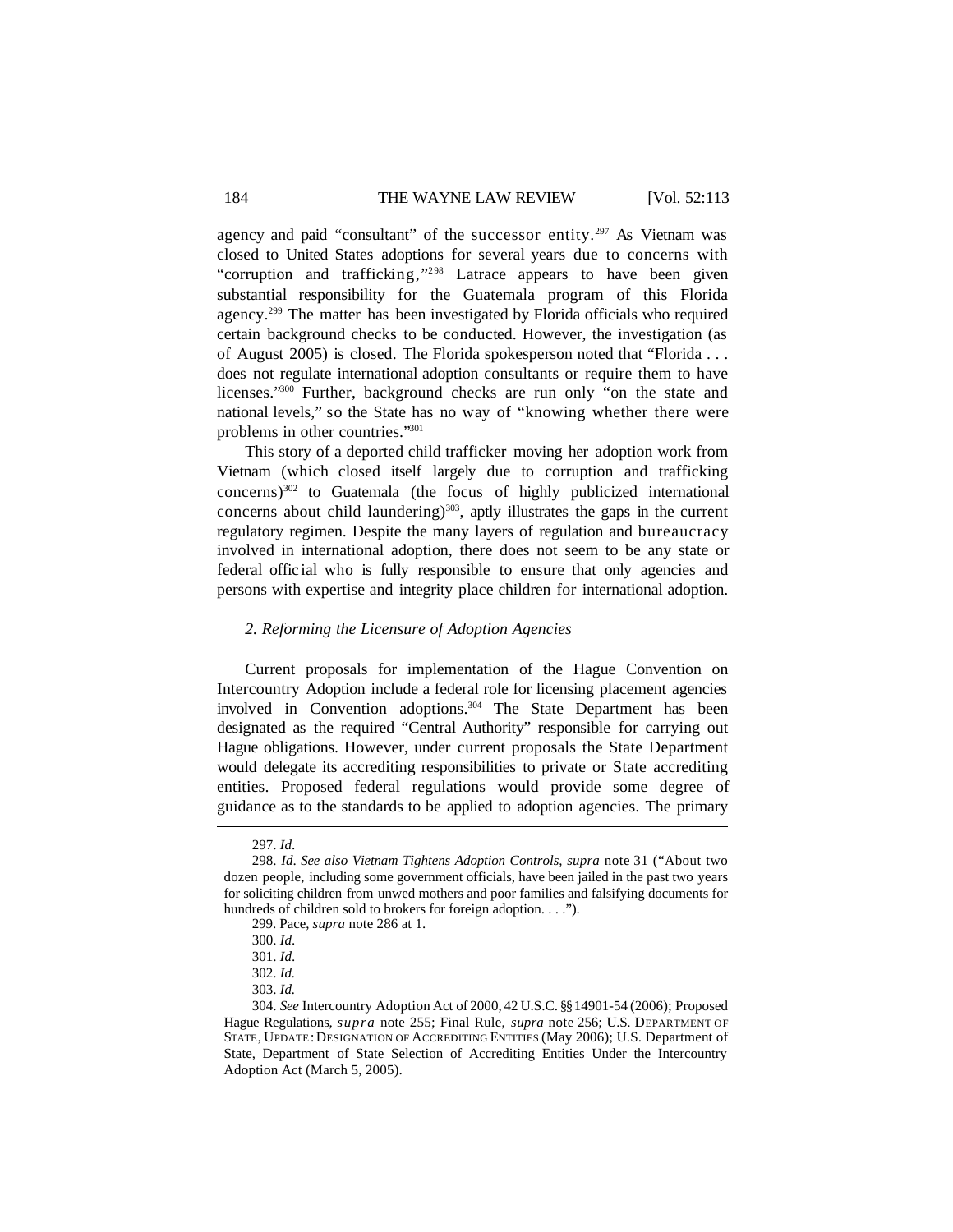accrediting entity is likely to be the Council on Accreditation (COA), and the primary methodology likely to be one of peer accreditation.<sup>305</sup>

There are reasons to be concerned with the approach to Hague implementation proposed by the federal government. Difficulties begin with a perceived lack of State Department enthusiasm for its assigned role as Central Authority. Intercountry adoption can easily be a kind of orphan within the federal bureaucracy, as it demands special attention and presents intricate difficulties and yet has a lower priority than related federal tasks pertaining to national security, immigration, human rights, and foreign relations. The delegation solution to this dilemma is an understandable response. However, it is difficult to see how private or state government entities can effectively investigate child laundering or other abusive adoption practices, particularly given the need to send experienced criminal investigators into foreign countries. Further, the peer-review methodology adopted is likely to be ineffective if the current standards and practices of the intercountry adoption system are themselves in need of change. Child laundering is not primarily the result of a few bad agencies in the West, but rather is a systemic problem that extends to adoptions arranged by respectable and well-intentioned Western agencies. Under these circumstances, there is a danger that a peer-review method of accreditation and review will simply ratify practices that systematically, if inadvertently, facilitate child laundering.

Despite the weaknesses of current proposals to federalize accreditation of intercountry adoption agencies, the Hague implementation process does point in the right direction. The disparate regulations of state governments are insufficient to protect the federal interests at stake in the intercountry adoption process. Federal accreditation of United States agencies that place children from other countries into homes in the United States is a useful step toward the protection of legitimate federal concerns. In order to render the Hague implementation process effective, however, it will be necessary to extend its principles to all intercountry adoptions.

The principal subjects to be addressed by federal accreditation standards are well represented in the proposed Hague regulations, and include the following: (1) Required liability insurance; (2) Education and training of agency personnel; (3) Complaint Systems; and (4) Record-Keeping and Reporting Systems.<sup>306</sup>

Full discussion of agency accreditation standards would require an article of its own; it seems useful here to briefly discuss only the insurance

<sup>305.</sup> *See id.*

<sup>306.</sup> *See* Proposed Hague Regulations, *supra* note 255, § 96.6.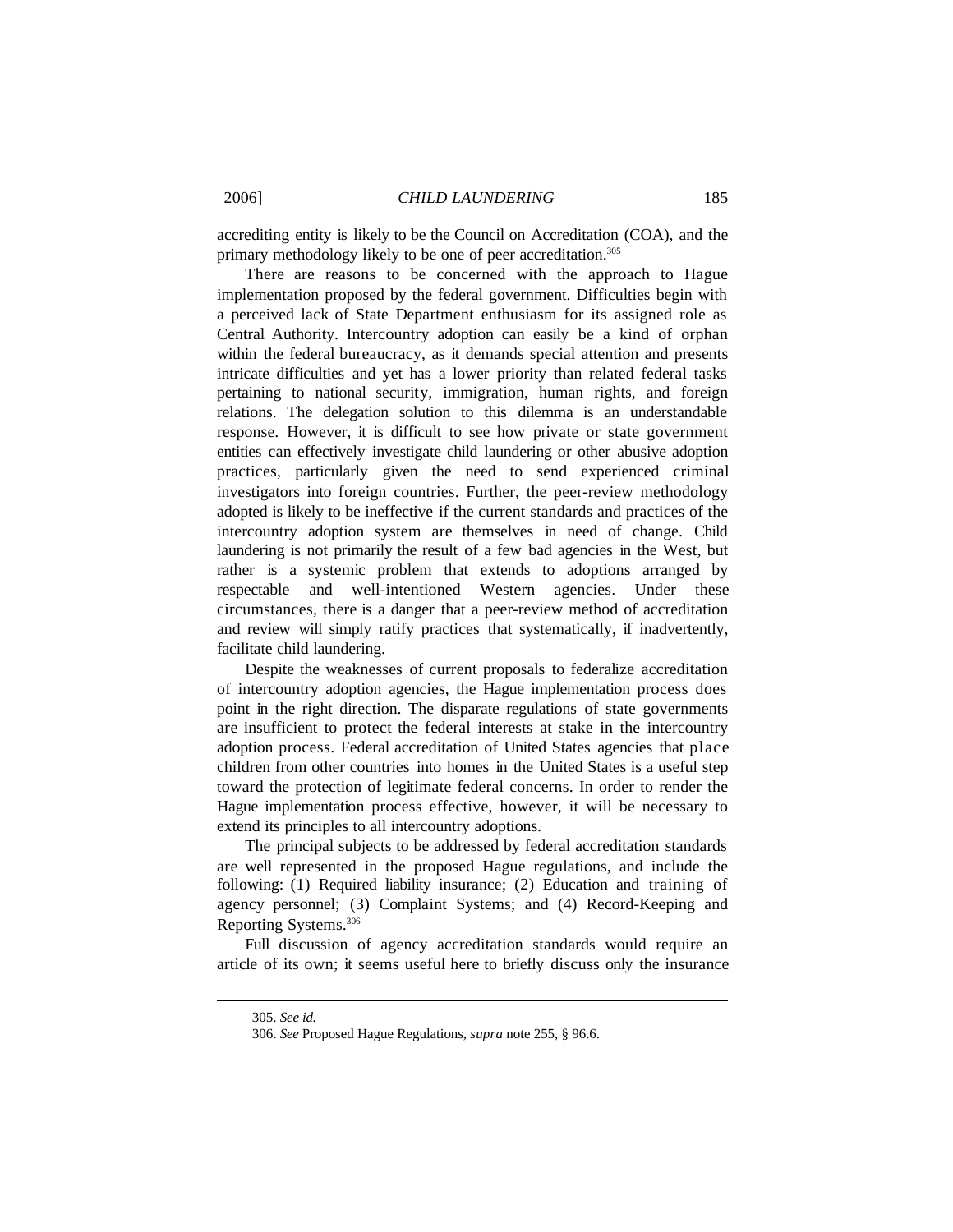and complaint issues.

Adoption agencies objected to the proposed Hague regulation standard of a minimum one million dollars in liability insurance.<sup>307</sup> Apparently, liability insurance for intercountry adoption agencies is becoming both more expensive and more difficult to secure.<sup>308</sup> Intercountry adoption agencies seem to be missing the message of such difficulties. An industry which habitually tolerates incompetence may indeed find its insurability waning. It is likely that the industry's insurance problem is largely due to low standards of competence and performance, and not merely to the litigious nature of our society, nor to the inherent risks in intercountry adoption. Far too many agencies build their intercountry adoption programs in the slipshod method described by one adoption reform advocate. "They go to these countries, and they hire any Tom, Dick or Harry. . . .Whether it's the trash man or a schoolteacher, they hire whoever can get the most babies for them. It's money, money, money."<sup>309</sup>

A requirement of liability insurance hopefully would require the adoption industry, as a whole, to maintain standards of practice that will render the practice of intercountry adoption an insurable risk.

The problem of an adequate complaint system is highlighted by a *Wall Street Journal* claim that "most of the biggest" agencies "include clauses in their contracts that impose gag orders so that disgruntled parents can't publicize their gripes without facing fines."<sup>310</sup> Such gag orders should be rendered illegal under federal regulations. In addition, there should be a mechanism for bringing complaints directly to the attention of authorities, and the authorities should respond to credible complaints with appropriate investigation and action. Thus, the federal government should not attempt to delegate its investigative role, as the private "acc rediting entities" are not suited to the investigative function, particularly when critical events occur in foreign countries. Complaints and investigations are critical to the

<sup>307.</sup> Public comments to the proposed regulations, including many from agencies, are available on the State Department web site. *See* United States Department of State—Adoption, http://travel.state.gov/family/adoption/implementation/implementation \_1519.html. [hereinafter Public Comments] (last visited Oct. 2, 2006). Even Holt, which calls itself the "oldest and largest international adoption agency in the country," and which says it maintains liability insurance, objects to the regulation. *See id.*

<sup>308.</sup> *See id*. For a useful study of intercountry adoption and insurance, *see* Mary Joan McNamara, Memorandum:Intercountry Adoption Project: Insurance for Adoption Service Providers: Costs and Limits of Liability (2005), *available at* http://travel.state.gov/ pdf/redacted\_checked\_insurance\_report.pdf (last visited Oct. 2, 2006).

<sup>309.</sup> *See* Corbett, *supra* note 71, at 5.

<sup>310.</sup> *See* Jeff D. Opdyke, *Adoption's New Geography,* WALL ST.J., Oct. 14, 2003, at D1.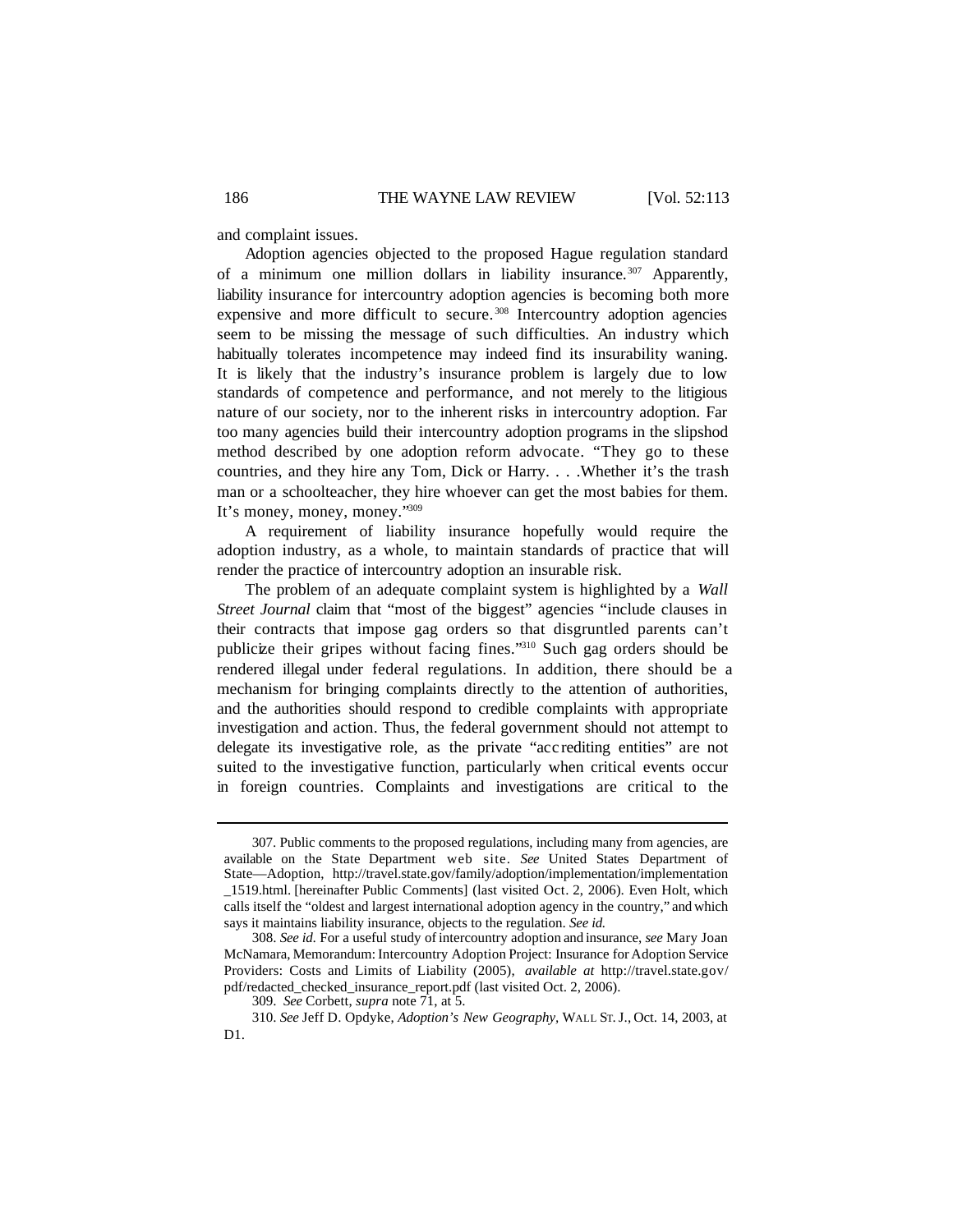adoption system because they provide necessary feedback to a system that too often seeks to censor and repress any "bad news" about adoption.

Both the insurance and complaint issues relate to the need for adoption agencies to meet standards beyond those currently accepted within the adoption community. The need to insure against risk and respond to complaints and investigations provides a reality check much needed in the adoption community, which is enthralled to its own mythology of the purity and overriding goodness of adoption.

The approach of the Final Hague Rule to the insurance and complaint issues is a helpful step toward building accountability into the intercountry adoption system. The Final Rule requires a minimum of \$1,000,000 aggregate professional liability insurance,<sup>311</sup> and establishes a complaint registry open both to parties to an adoption and also to others with relevant information.<sup>312</sup>

## *C. Child Laundering As a Crime*

*1. The Lack of a Child Trafficking or Child Laundering Criminal Prohibition Breaches the Treaty Obligations of the United States and Weakens the Intercountry Adoption System*

Currently, child laundering as described in this article is not, as such, a crime under federal law. More particularly, the federal crime of child trafficking is limited to the sale of children for purposes of sex or labor and thus does not include baby-buying for purposes of adoption.<sup>313</sup> In the Cambodian adoption scandal, The United States government obtained convictions for visa fraud, money laundering and structuring, and issued a press release indicating that the conspiracy had also involved the crimes of wire fraud, mail fraud, tax fraud, and violations of the Foreign Corrupt Practices Act.<sup>314</sup> Some may argue that the capacity of the government to criminalize child laundering or child trafficking under other federal crimes indicates that there is no need to define a new federal crime in this area. However, the lack of a federal crime explicitly pertaining to buying or stealing children for purposes of adoption is a significant gap for several reasons.

<sup>311.</sup> Final Rule, *supra* note 256, section 96.33(h).

<sup>312.</sup> Final Rule, *supra* note 256, section 96.69.

<sup>313.</sup> *See supra* notes 70, 77-81, 252 and accompanying text.

<sup>314.</sup> *See supra* notes 77-81 and accompanying text.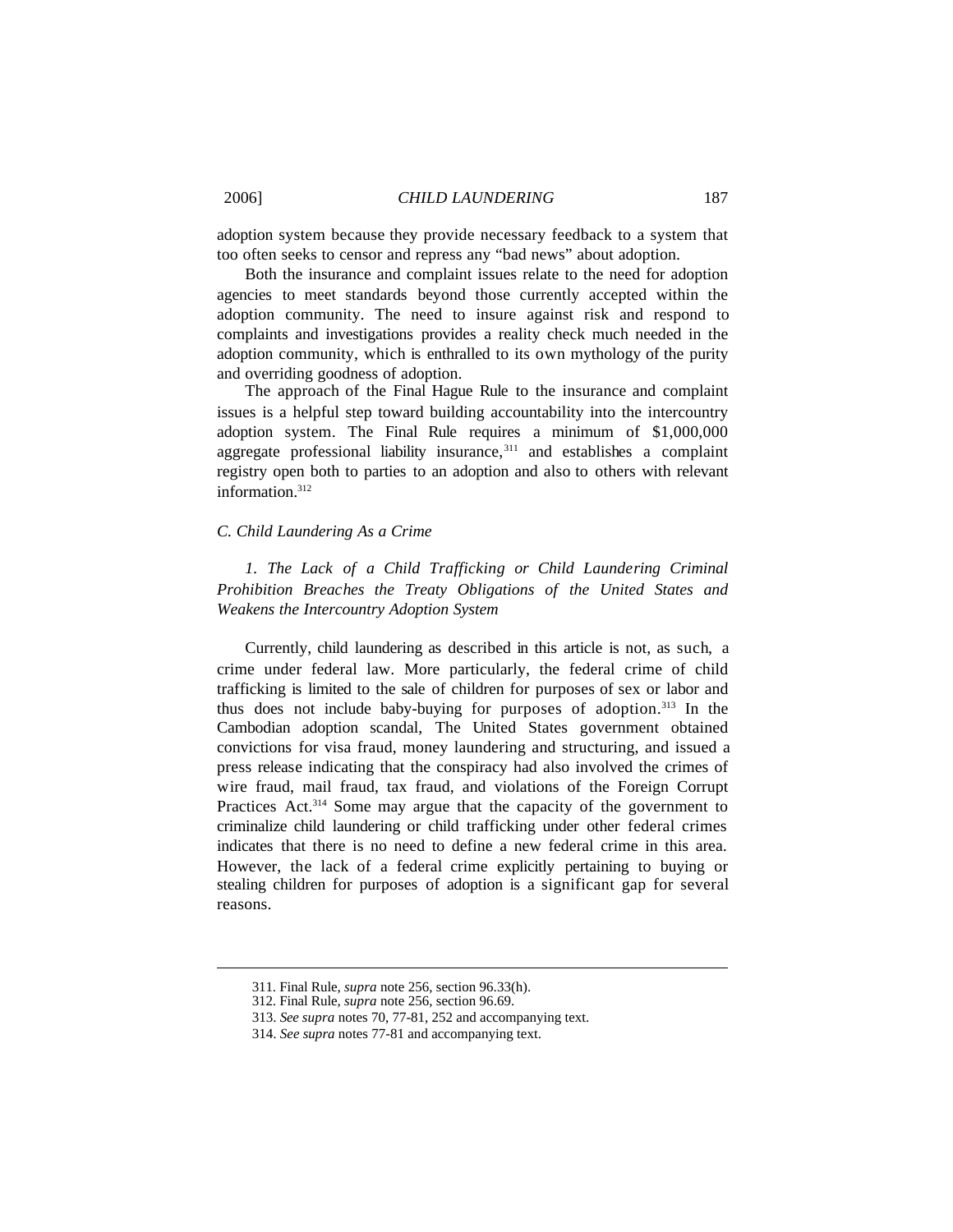## *a. The Lack of a Child Trafficking or Child Laundering Criminal Prohibition Breaches the Treaty Obligations of the United States*

The United States is obligated under international law, as a Party to the Optional Protocol (Sale of Children),<sup>315</sup> to enforce a criminal or penal statute pertaining to: "Improperly inducing consent, as an intermediary, for the adoption of a child in violation of applicable international legal instruments on adoption."<sup>316</sup> Such offenses must be "punishable by appropriate penalties that take into account their grave nature."<sup>317</sup> In addition, such provisions should apply to "an attempt to commit . . . these acts and to complicity or participation . . . ."<sup>318</sup>

The capacity of the government to punish such acts under crimes such as visa fraud or mail fraud does not meet the international obligations of the United States. Crimes such as visa fraud and money laundering are not designed to punish or deter the kinds of wrongs involved in baby-buying. The fact that child laundering conspiracies commit other crimes or wrongs does not satisfy the obligation of the United States to have crimes that name and punish the essential wrongs involved in child-buying for purposes of adoption.

The primary effort made by the United States government to meet this Treaty Obligation is a provision in the Intercountry Adoption Act of 2000, which is designed to guide the United States toward ratification of the Hague Convention.<sup>319</sup> This Act provides criminal and civil penalties for any person who:

(2) makes a false or fraudulent statement, or misrepresentation, with respect to a material fact, or offers, gives, solicits, or accepts inducement by way of compensation, intended to influence or affect in the United States or a foreign country—

. . . . (B) the relinquishment of parental rights or the giving of parental consent relating to the adoption of a child in a case subject to the Convention.320

<sup>315.</sup> Optional Protocol to the Convention on the Right of the Child on the Sale of Children, Child Prostitution and Child Pornography, G.A. Res. 263, U.N. GAOR, 54<sup>th</sup> Sess., Supp. No. 49, U.N. Doc. A/RES/54/263 (Jan. 18, 2002) [hereinafter OP-CRC].

<sup>316.</sup> *Id.*, art. 3(1)(ii).

<sup>317.</sup> *Id.*, art. 3(3)

<sup>318.</sup> *Id.*, art. 3(2).

<sup>319.</sup> *See generally* 42 U.S.C. §§ 14901-54.

<sup>320.</sup> *Id*. at § 14944.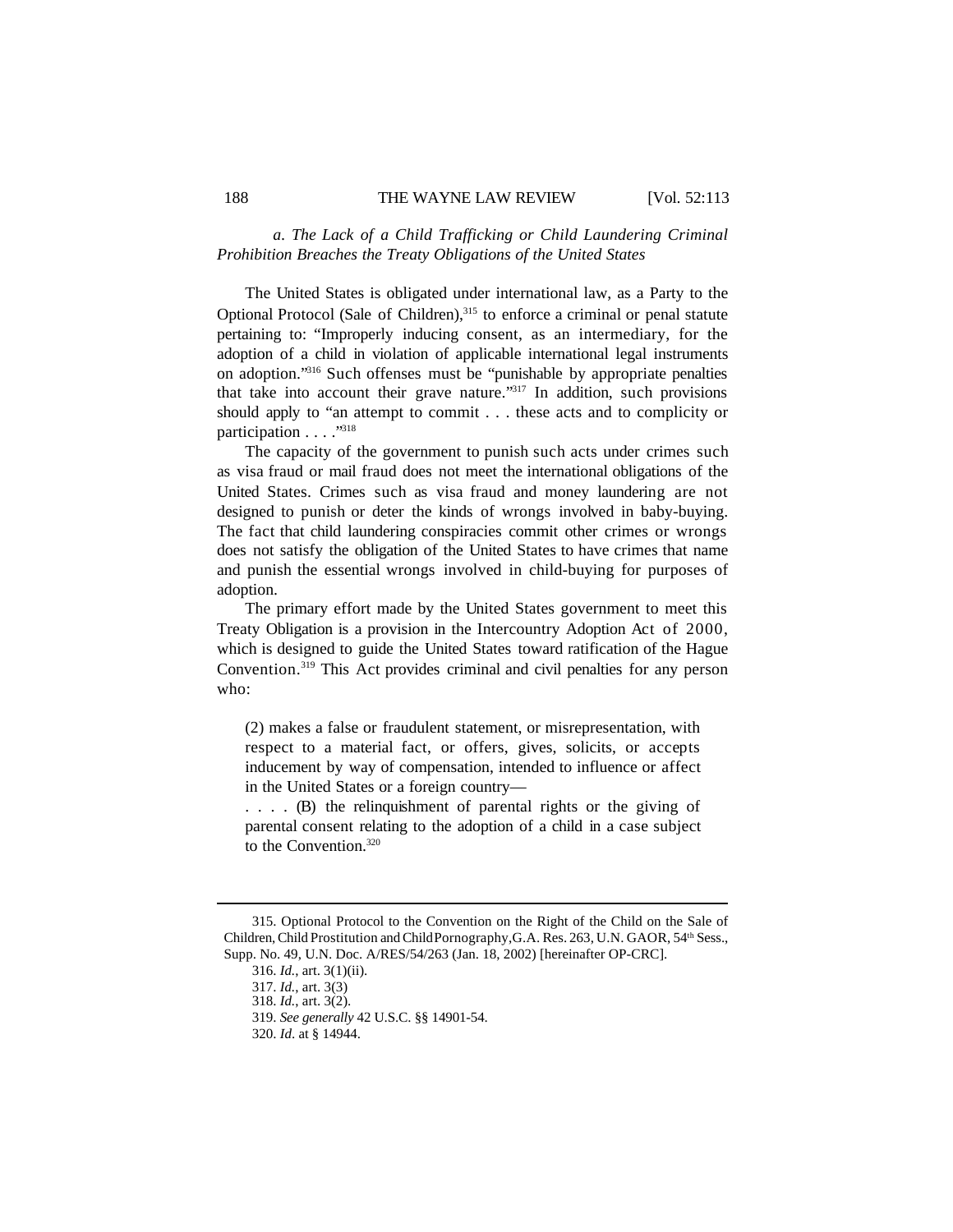The same penalties apply to any person who "engages another person as an agent, whether in the United States or in a foreign country, who in the course of that agency" takes the prohibited actions.<sup>321</sup>

This provision would constitute a good-faith effort to meet the treaty obligations of the United States, except for two limitations: (1) The provision will not be effective until and unless the United States ratifies the Hague Convention, leaving it inapplicable for a significant period of time; and (2) even after Hague ratification, the provision only applies to cases where the sending nation was also a Hague country. As noted above, a significant number of adoptees come from nations that have not ratified the Hague Convention.

The United States government may consider itself in conformity to its obligations under the Optional Protocol (Sale of Children), by narrowly reading that Treaty's obligations to criminalize the sale of children in the context of adoption. The United States government appears to read the Optional Protocol (Sale of Children), as only obligating ratifying states to criminalize and combat child trafficking in those adoptions that are literally within the procedural scope of the Hague Convention on Intercountry Adoption. Under this interpretation, the obligations in the Optional Protocol to criminalize and act against the sale of children in intercountry adoption only attach where both sending and receiving country have ratified the Hague Convention on intercountry adoption.<sup>322</sup> A better way of interpreting the Optional Protocol, however, would be that its invocation of "applicable legal instruments on adoption," while referring to the Hague Convention, is simply a way of applying the *standards* of the Hague Convention to the

<sup>321.</sup> *Id.*

<sup>322.</sup> *See Executive Report of the Committee on Foreign Relations*, S. Re. No. 107-4, at 2 (2002). The Senate's interpretation of the phrase "applicable international legal instruments" as used in Article  $3(1)(c)(ii)$  and Article  $3(5)$  of the Optional Protocol (Sale of Children is reflected in its understanding that the phraserefersto the Hague Convention on Intercountry Adoption. *See* OP-CRC, *supra* note 315, at art. 3(5)(A).

The United States is not a party to the Hague Convention, but expects to become a party. Accordingly, until such time as the United States becomes a party to the Hague Convention, it understands that it is not obligated to criminalize conduct prescribed by Articles 3(1)(a)(ii) of the Protocol or to take all appropriate legal and administrative measures required by Article 3(5) of the Protocol. *See id*. at art.  $3(5)(B)$ .

The placement of this limitation of obligation as an understanding, rather than a reservation, its deferral of the obligations until Hague Convention ratification, and then Congress' implementing provision in the Intercountry Adoption Act, which even after Hague ratification limits the criminal provision to Convention Adoptions, all indicate that the United States government is employing this very limited interpretation of its obligations under the Optional Protocol.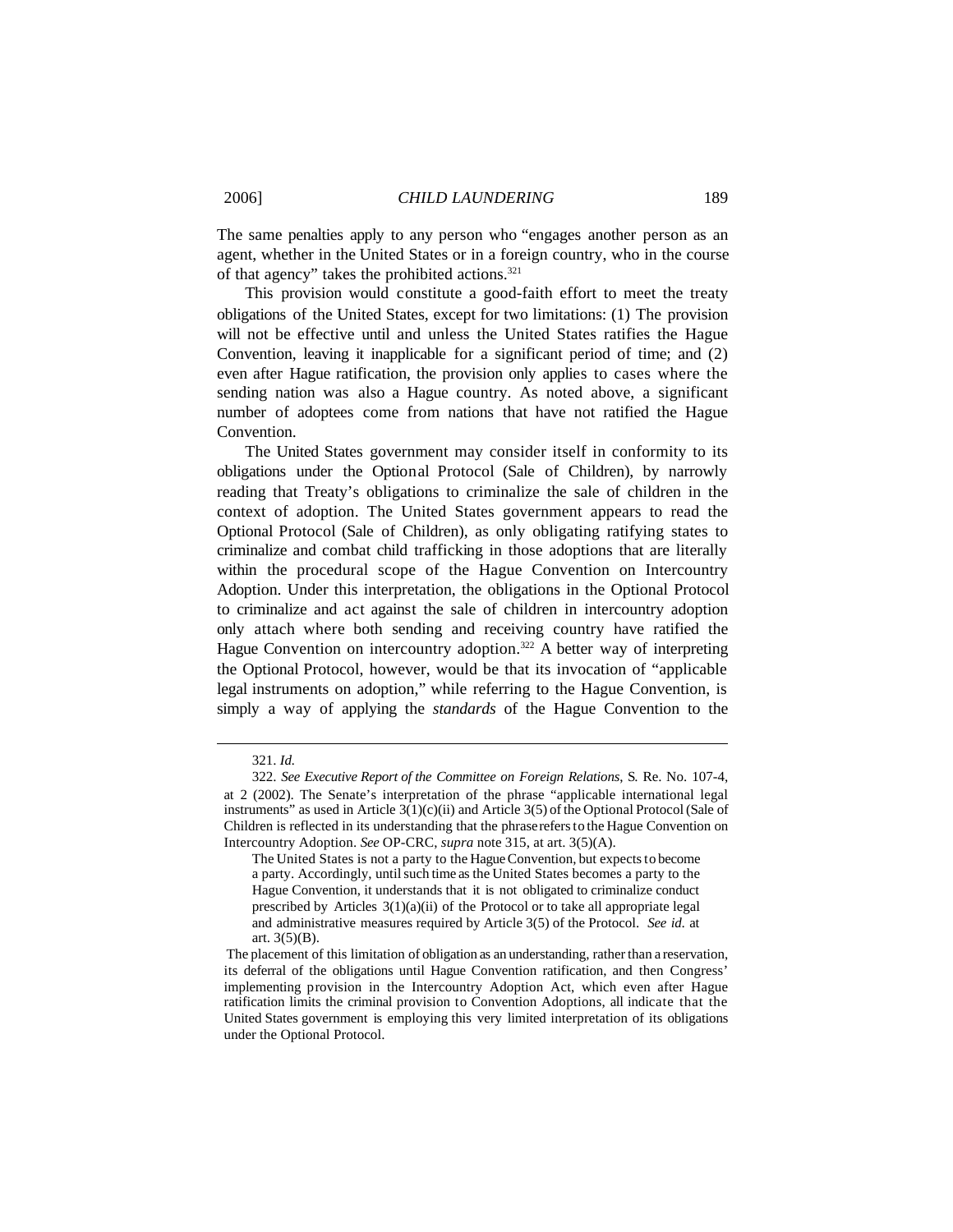#### 190 THE WAYNE LAW REVIEW [Vol. 52:113

question of birth family consent to adoption, rather than a requirement that the Hague Convention be literally applicable. It seems unnecessarily stingy, in the context of a treaty on child trafficking, to act as though the standards against buying children for adoption are an arbitrary form of positive law that only apply to nations that choose to ratify the Hague Convention on Intercountry Adoption. While nations may legitimately choose not to ratify the Hague Convention on Intercountry Adoption for a variety of reasons, including a distrust of its procedural devices for combating child trafficking and facilitating adoptions, the Hague Convention's fundamental requirement of birth family consent constitute settled international standards applicable regardless of ratification. It is therefore wrong to regard the Optional Protocol's obligations to criminalize child trafficking in adoption as contingent on both sending and receiving nation ratifying the Hague Convention on Intercountry Adoption.<sup>323</sup>

Therefore, the limited criminal prohibition found in the Intercountry Adoption Act will not satisfy the treaty obligations of the United States, even after Hague ratification. The Optional Protocol on Sale of Children is not limited in its concerns to child trafficking in Hague countries, but rather requires that a criminal prohibition exist that is applicable to all sending and recipient nations.<sup>324</sup> Therefore the United States is obligated, under international law, to criminalize the sale of children in all intercountry adoptions, not merely Hague Convention adoptions.

# *b. The Absence of a Criminal Prohibition of Child Trafficking or Child Laundering Weakens the Intercountry Adoption System*

Adoptive parents and agencies have a vested interested in minimizing the significance and extent of adoption scandals. The adoption community tends to perceive adoption as an overriding good that justifies a certain measure of otherwise questionable conduct, including bribery and the submission of inaccurate paperwork. Under these circumstances, when individuals such as Lauryn Galindo, the principal figure in the Cambodian adoption scandal, are prosecuted for wrongs such as visa fraud, it is easy for the adoption

<sup>323.</sup> I would argue that the obligation of state parties to forbid and combat child trafficking in adoption constitutes a norm of customary international law. Given that the subject is addressed in the CRC, which is ratified by every nation except the United States and Somalia, and that even the United States in its orphan visa regulations forbids such as a regulatory matter, it would seem that the international community, including the United States, has recognized an obligation toprevent adoption from beingused as ameans of child trafficking.

<sup>324.</sup> *See* OP-CRC, *supra* note 315.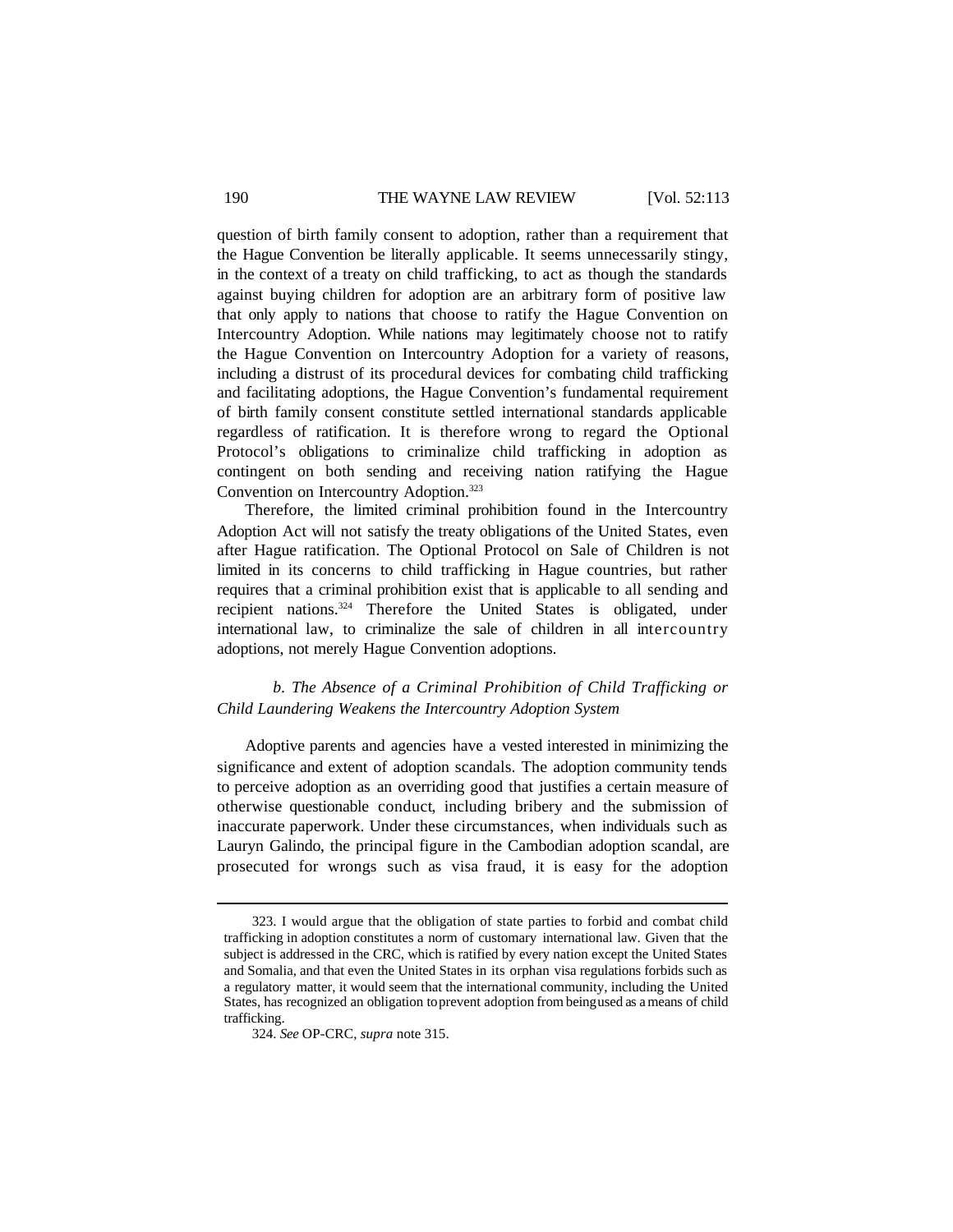community to misunderstand the nature of the wrong. Based on the desire to minimize the significance of scandals and a certain measure of tolerance for otherwise illicit conduct, it is easy for the adoption community to misunderstand events like the Cambodian adoption scandal as overzealous federal prosecution of good people who were sloppy in their paperwork or skirted legal limits to save and help children.

The inability of federal prosecutors to charge Galindo with child trafficking under these circumstances was unfortunate, and significantly delayed the time when many in the adoption community would face the real significance of that scandal. Galindo was not merely someone who falsified paperwork so children could enter the United States; Galindo, according to the government, was someone who organized a criminal conspiracy to systematically buy babies from vulnerable families.<sup>325</sup> However, the lack of an applicable child trafficking crime allowed Galindo, even after her guilty plea, to publicly insist that she "was not involved in trafficking children."<sup>326</sup> Indeed, Galindo minimized her wrongs to "paperwork errors," stating that "my motivation was pure in helping these children."<sup>327</sup> As more information about the government's case has publicly emerged, it has been harder for the adoption community to defend her actions; however, too many maintained their credulous stand for far too long.

The presence of a federal criminal prohibition of child trafficking for purposes of adoption would send the right message as to the nature of the wrongs involved in child laundering. This message is as much needed by the federal authorities as by the public. The crime of "visa fraud" as applied to child laundering scandals is confusing because it focuses on the wrong of the child entering the United States—a legal wrong that can seem ethically right for those transfixed with the good that can come of the child's adoption into an American family. The term child trafficking names more directly the harm that has been done, as children have been made into articles of commerce, and bought and sold for profit. A federal prosecutor or government bureaucrat would likely consider it a higher priority to pursue a child trafficking case than a visa fraud case.

Both the federal government and the adoption community would benefit from a certain measure of education as to harms done to all members of the adoption triad (birth family, adoptee, and adoptive family) in child laundering schemes. Those harms are not well described by the crime of "visa fraud," however applicable that crime might be legally. There is a

<sup>325.</sup> *See* Cross, *supra* note 70; Part II(D)(1), *supra*..

<sup>326.</sup> *See* U.S. Families Learn Truth About Adopted Cambodian Children, *supra* note 74.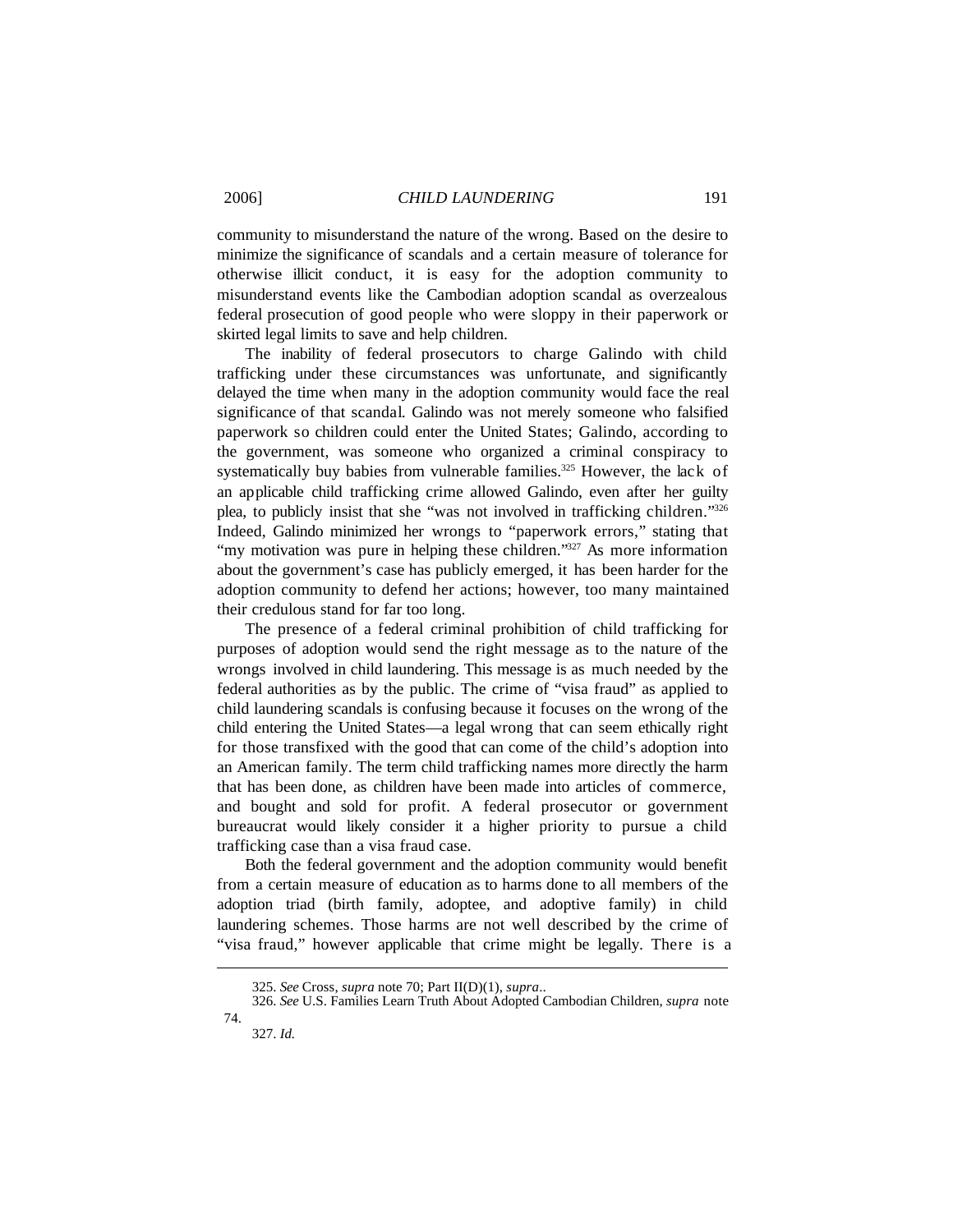certain measure of educational value from calling something by its rightful name.

*2. The United States Congress Should Enact a Modified Version of the Criminal Prohibitions of the Intercountry Adoption Act Pertaining to Child-Buying or Child-Stealing*

As noted above, the Intercountry Adoption Act has language providing criminal and civil penalties for obtaining children through misrepresentations or monetary inducement, but the Act is not effective until the United States ratifies the Hague Convention on Intercountry Adoption,<sup>328</sup> and even then will only apply to children adopted from Hague countries.<sup>329</sup> The simplest and most logical reform in this area would be for Congress to immediately apply these provisions to all intercountry adoptions. This Congressional action would move the United States toward compliance with the Optional Protocol (Sale of Children), and allow United States prosecutors to bring appropriate charges in any future child laundering scandal.<sup>330</sup>

It would be helpful if the language used in the Intercountry Adoption Act were extended, as it presently seems to apply only to obtaining children from relinquishing or consenting family members through fraud or inducement. Thus, if a child laundering conspiracy were to kidnap children from hospitals, homes, or streets, and then sell them to adoption agencies, as has been claimed in Tamil Nadu, India,<sup>331</sup> the literal language of the Act might be inapplicable. This weakness in the language of the Act may stem in part from a similar weakness in the language of the Optional Protocol (Sale of Children),<sup>332</sup> but it is not necessary for United States law to follow the flaws of the Treaty. Certainly no one can persuasively argue that the criminal law should fail to punish kidnaping children from their families for purposes of profiting from adoptive placements.

*D. See No Evil, Hear No Evil: The Problem of United States Agency Irresponsibility*

*1. United States Agencies: Incentivizing Irresponsibility*

United States adoption agencies play a pivotal role in the intercountry

328. *See* 42 U.S.C. §§ 14944; *supra* notes 319-21 and accompanying text.

<sup>329.</sup> *Id.*

<sup>330.</sup> *See* OP-CRC, *supra* note 315.

<sup>331.</sup> *See supra* notes 187-94 and accompanying text.

<sup>332.</sup> *See* OP-CRC, *supra* note 315.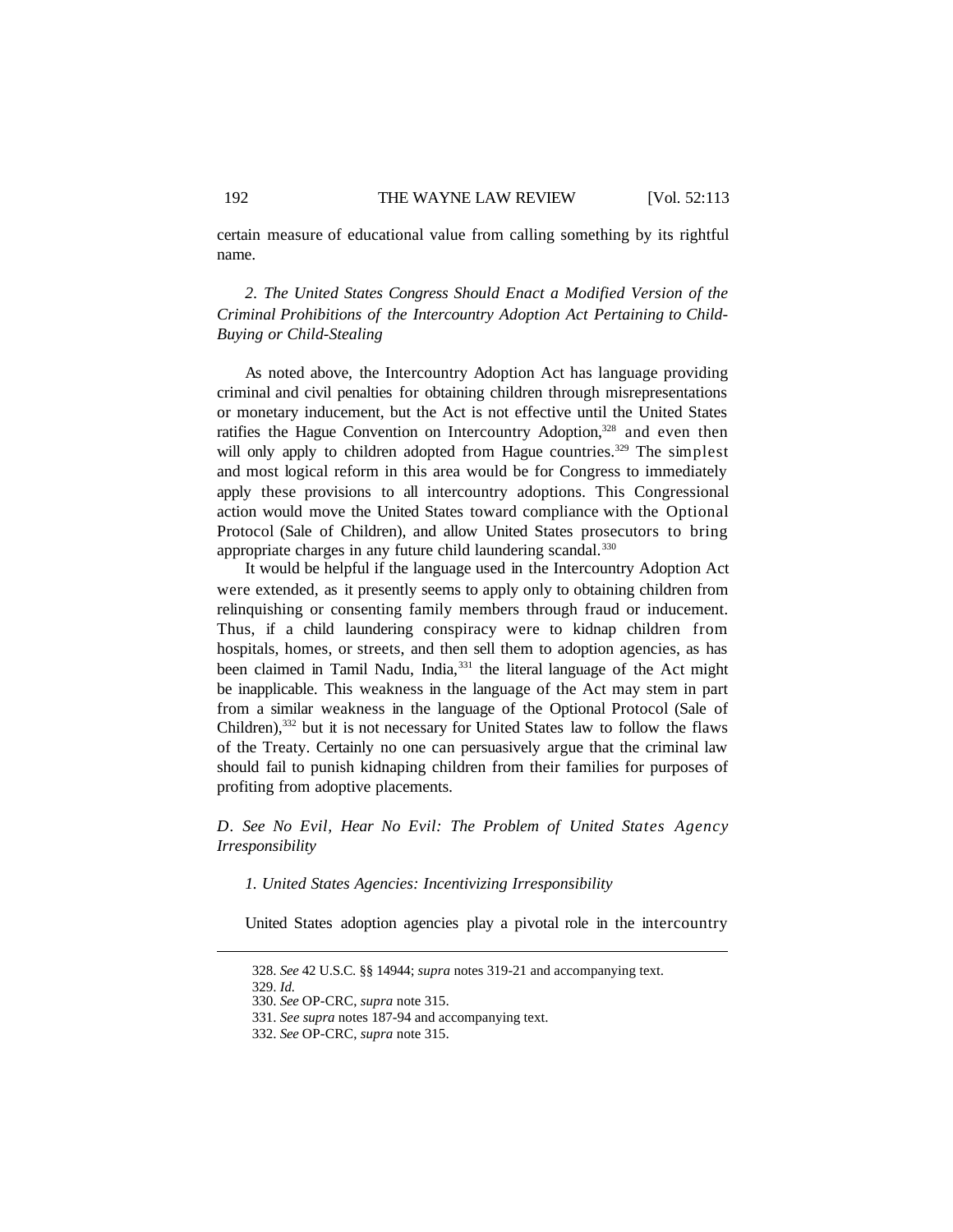adoption system, as they establish the crucial connection between prospective adoptive parents in the United States and orphanages and facilitators operating in foreign countries. Prospective adoptive parents rely on United States placement agencies to partner with foreign orphanages and facilitators who are reliable and ethical. It is the role of United States placement agencies, working with their foreign partners, to identify children eligible for adoption and immigration to the United States, and place them in suitable adoptive homes. Prospective adoptive parents also look to their placement agencies to supply them with accurate information about the child, including the child's medic al condition, age, psychological condition, and the presence of any disabilities, so they can determine whether to accept a particular placement.

To a remarkable degree, United States placement agencies seek to avoid accountability for their role in intercountry adoption. The most common difficulty noticed by adoptive parents appears to be inaccurate information about the child, as many children appear to have undisclosed medical conditions or handicaps, or are much older than their listed age.<sup>333</sup> Since most cases of child laundering are never discovered by adoptive parents, this complaint is less common, but the reaction of agencies is the same: they seek to avoid responsibility for their own involvement in the placement of purchased or stolen children.

United States adoption agencies have several means of avoiding legal responsibility or accountability. First, United States agencies view it as the task of their foreign partners to determine the eligibility of children for adoption, and to evaluate and communicate the condition of the children they place. When these critical tasks are intentionally or negligently mishandled, as in the case of child laundering, the United States agencies seek to pass off all responsibility to the foreign partner. The net effect in most cases, of course, is to leave adoptive parents with no recourse, as United States adoptive parents generally are not in a position to hold an orphanage or facilitator living in a sending nation accountable. Thus, United States agencies seem to take the position that they have no legal responsibility for the acts of the agencies, orphanages, facilitators, and persons with whom they partner.<sup>334</sup>

<sup>333.</sup>*See,e.g.*, Testimony of Cindy Freidmutter, Executive Director, EvanB.Donaldson Institute, House Committee on International Relations, May 22, 2002, *available at* http://www.adoptioninstitute.org/policy/hagueregs.html (15% of 1600 international adoptive parents surveyed stated their agencies withheld information, or gave inaccurate information, about the child) (last visited Oct. 2, 2006).

<sup>334.</sup> *See, e.g.,* Opdyke,*supra* note310, at D1 ("Currently, agencies aren't responsible for their in-country contacts . . . .").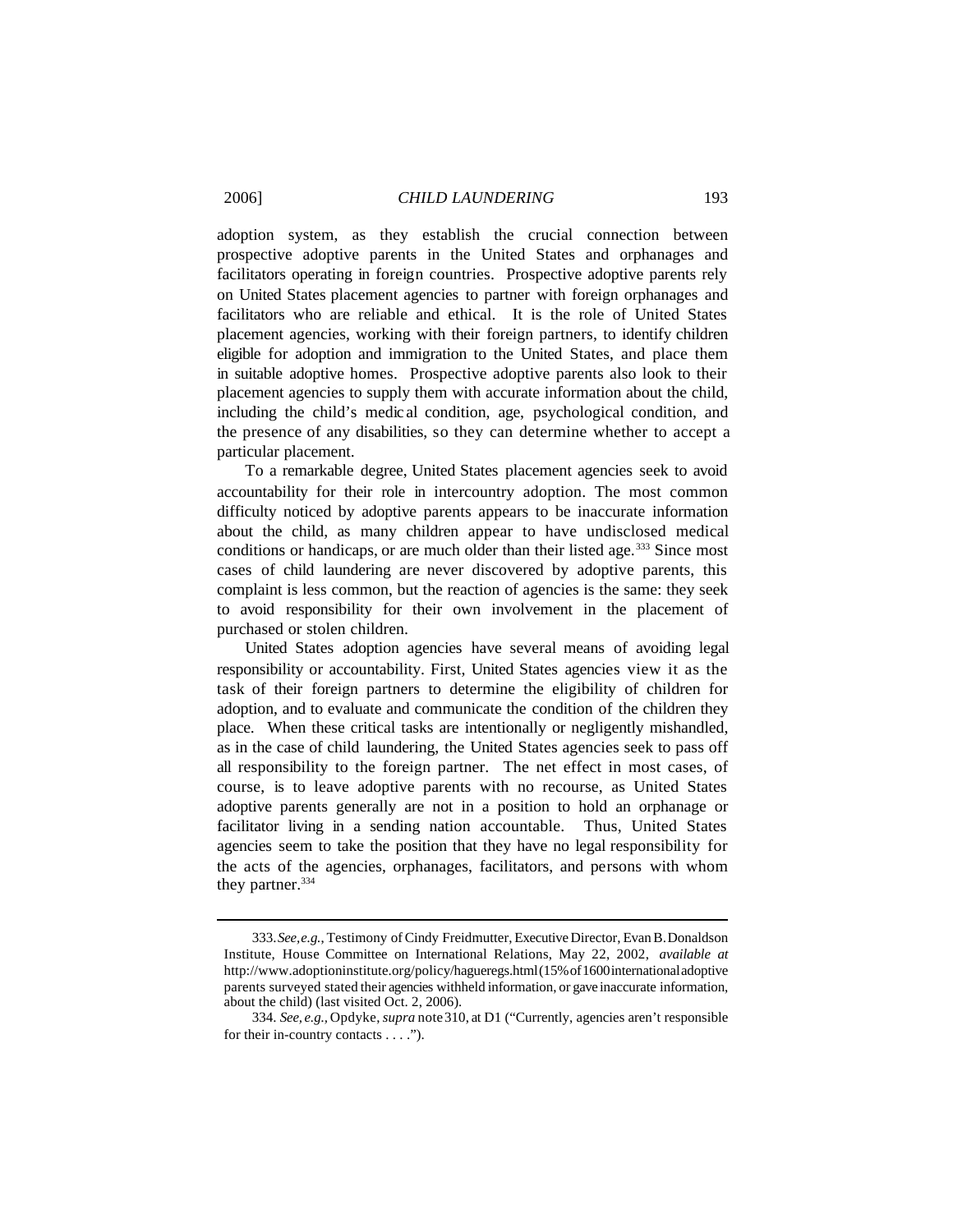Second, United States agencies are known to include broad waivers of liability in their contracts with adoptive parents. Such waivers of liability are designed to allow United States agencies to avoid accountability for their failures. The basic message of these contracts is that intercountry adoption is inherently risky and hence agencies are not responsible when things go wrong; unfortunately, their effect is to excuse chronic negligence and failure of due diligence on the part of adoption agencies.

United States adoption agencies thus send double messages to their clients. On the one hand, the agencies seek to reassure prospective adoptive parents that they can be relied upon to identify suitable children for adoption, choose ethical and reliable foreign partners, and provide accurate and relevant information. On the other hand, United States adoption agencies seek to avoid all accountability by delegating to foreign partners most of the critical tasks of identifying and evaluating children for adoption, disclaiming responsibility for all acts and failures of those foreign partners, and then disclaiming any remaining liability through broad contractual waivers of liability. Coupled with the tendency of United States agencies to be naively (and perhaps sometimes intentionally) trusting and credulous, and minimize or ignore existing evidence of abusive adoption practices, and agencies have developed an effective means of foisting the results of their own irresponsibility on others.

For purposes of this article, the role of United States agency irresponsibility in relationship to child laundering is critical. Currently, the intercountry adoption system provides an incentive for United States agencies to distance themselves from activity and responsibility in relation to the critical roles of ensuring that children placed have been legitimately obtained from birth families. The system financially rewards adoption agencies that partner with those who can quickly obtain and process young infants for adoption, regardless of whether those foreign partners buy or steal those children. In effect, the adoption system rewards adoption agencies for willful ignorance of their role in child laundering. It can hardly be surprising when adoption agencies fail to exercise care and diligence to avoid child laundering when they perceive no legal responsibility.

Given United States agency irresponsibility, child laundering becomes the perfect crime. Foreign nationals working in sending countries often can buy or steal children with relative impunity, given their capacity to escape detection or punishment, due to weak and corruptible regulatory, judicial, and enforcement mechanisms in their nations. The orphan visa process generally has proven incapable of identifying most laundered children.<sup>335</sup>

<sup>335.</sup> *See, e.g., supra* notes 113-14 and accompanyingtext (discussingfailure of orphan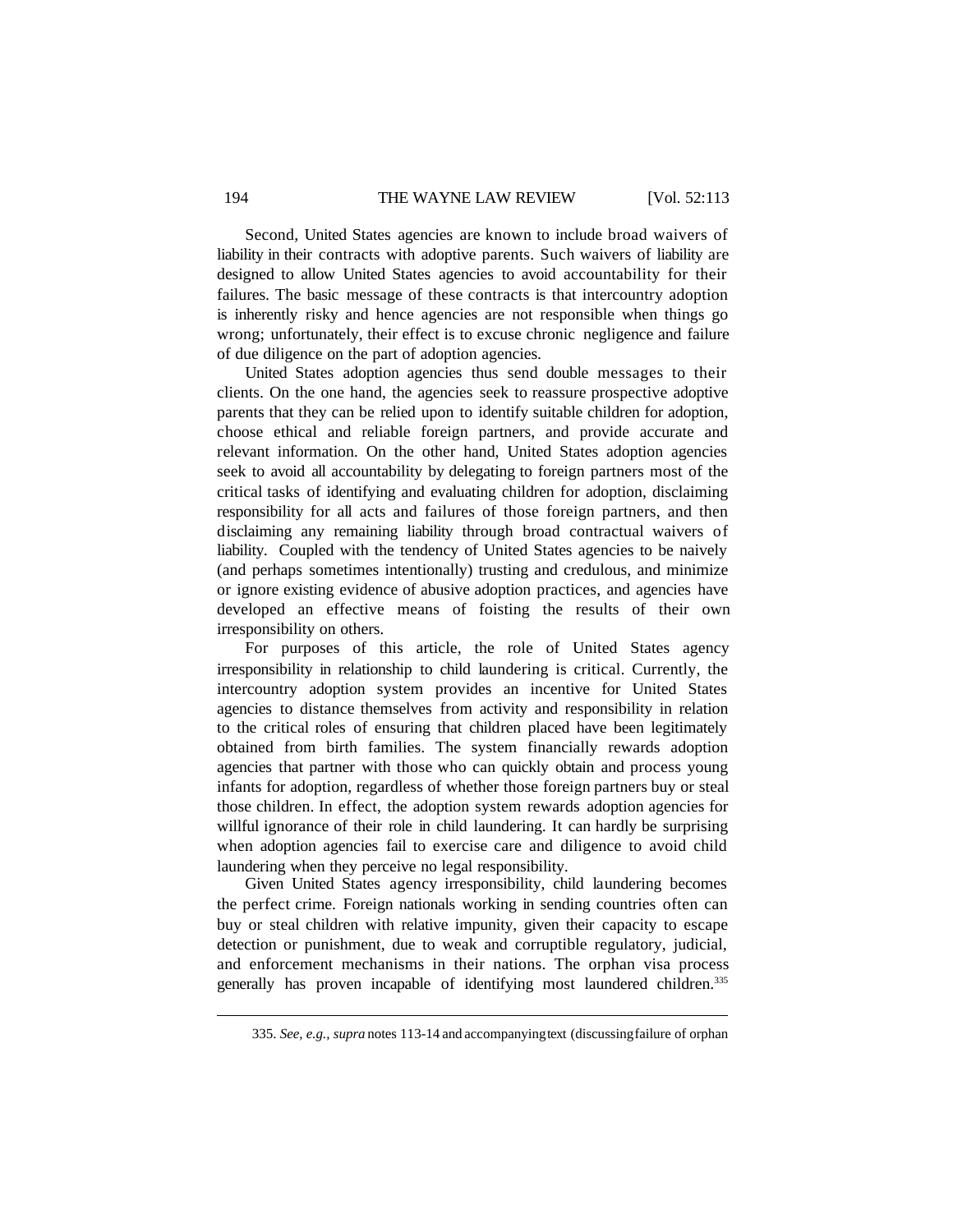United States agencies are rewarded for maintaining a stance of willful ignorance regarding how their foreign partners obtain and process the children through their national systems, and take no responsibility in the cases that come to light. Adoptive parents are unlikely to discover child laundering cases, and when they do they may value keeping "their child" more highly than reporting the matter to the government. Under these circumstances, child laundering conspiracies can easily embed themselves within the intercountry adoption system.

## *2. Incentivizing Responsible Action: Regulating Liability Waivers*

The proposed Hague regulations do not permit agencies to require "a blanket waiver of liability in connection with the provision of adoption services in Convention cases."<sup>336</sup> Interestingly, even a premier agency such as Holt, while claiming it does not include blanket waivers in its contracts, supports the capacity of agencies to waive liability for the most significant risks of intercountry adoption.<sup>337</sup> Thus, it is "Holt's current practice to advise its clients of the many risks inherent in international adoption and require clients to partner with Holt by accepting the known and identified risks."<sup>338</sup> Holt even argues that "*absent an ability to require prospective adoptive parents to . . . voluntarily accept the known risks, agencies may be precluded from their critical mission of finding homes for children*."<sup>339</sup>

Holt's public comments do not clearly identify the specific risks which adoptive parents should be required to waive. There are some risks, such as the possibility that a country may close or a particular child die in care, that are intrinsic to intercountry adoption and generally beyond the control of the agencies. On the other hand, it is unreasonable for agencies to waive the risk that the children they offer for adoption may be laundered children who were stolen or purchased from their birth parents. To the degree that Holt or other agencies would argue that child laundering is a "known" risk of intercountry adoption that must be voluntarily accepted by adoptive parents, they would be conceding this article's argument that child laundering has became a serious problem within the intercountry adoption system. To the degree that agencies argue that child laundering is insignificant and rare, they should not be overly concerned with waiving liability as to such an event. In either case,

visa process in Cambodia, even after disclosure of the scandal to the government)**.**

<sup>336.</sup> *See* Proposed Hague Regulations, *supra* note 255, § 96.39(d)

<sup>337.</sup> *See* Public Comments, *supra* note 307.

<sup>338.</sup> *Id.*

<sup>339.</sup> *See id.* (quoting Howard M. Cooper, *Enforcement of Contractual Release and Hold Harmless Language in Wrongful Adoption Cases*, BOSTON B.J., May 2000 at 43).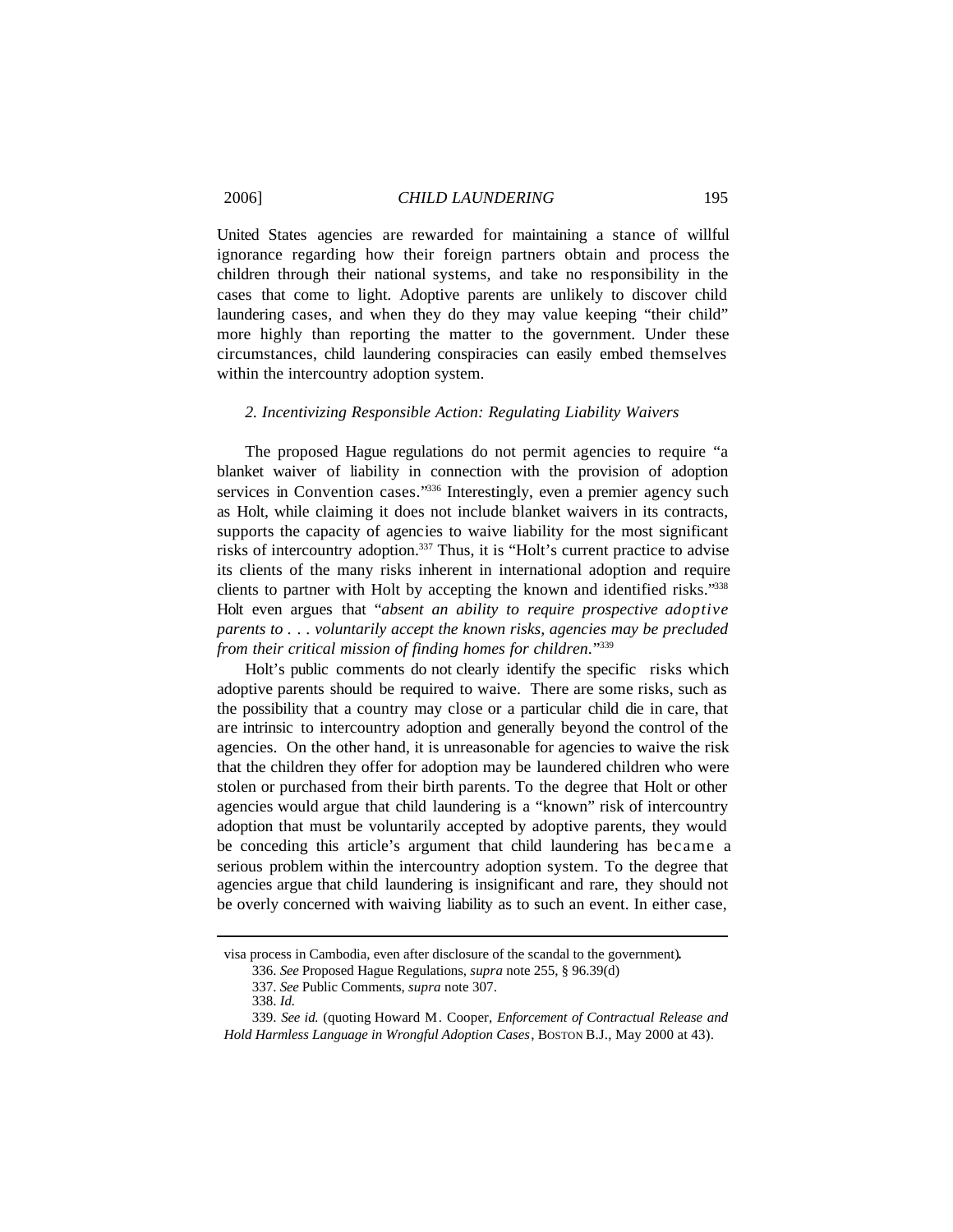it is unethical and unreasonable to ask adoptive parents to accept such a risk as a normal part of adoption. This is particularly the case when the customary practices of United States agencies contribute (even if unintentionally) to the incidence of child laundering. Adoption agencies require legal rules that give them incentives to avoid child laundering, rather than legal rules that create incentives for them to look the other way as their partners in sending countries engage in child trafficking. Certainly adoption agencies are in a better position than prospective adoptive parents to minimize the risks of child laundering, and thus the risk should be left with the agency rather than with the parents.

Thus, the federal ban on blanket waivers in the proposed Hague regulations should have been included in the Final Rule. Indeed, bans on blanket waivers, while helpful, are insufficient; the Hague rules should also identify particular risks that cannot be waived by agency contract. The risks of child laundering, child buying, and child stealing should be among the risks which adoption agencies cannot ask their clients to waive, whether in a blanket or partial waiver of liability.

Unfortunately, the Final Rule eliminated the ban on blanket waivers in the proposed regulations, apparently in response to agency objections. The Final Hague regulations instead require that waivers of liability comply with "applicable State law" and are "limited and specific, based on risks that have been discussed and explained to the client in the adoption services contract."<sup>340</sup> This language is to some degree ambiguous in relationship to the blanket waiver issue, an ambiguity which stems from an underlying ambiguity as to the definition of a blanket waiver. On the one hand, the State Department clearly states: "We concluded that a standard prohibiting blanket waivers is not warranted . . . . ," and notes that the Final Rule "defers to the adoption service provider's own assessment of risks and benefits in asking a client to sign a waiver."<sup>341</sup> On the other hand, the State Department purports to address "the major concerns about extremely broad waivers that exempt all conduct."<sup>342</sup> The implication is that a waiver that is "limited and specific" could not be, in effect, a blanket waiver. Thus, the State Department is seeking to have it both ways, claiming on the one hand not to ban blanket waivers by dropping the proposed prohibition, while claiming on the other hand to have addressed the "major concerns" about overly broad waivers of liability.

It will be interesting to see whether agencies, as a matter of practice, list

<sup>340.</sup> *See* FinalRule,*supra* note256,section 96.39(d). The State Department responses to public comments and explanations are found at 8068 & 8096.

<sup>341.</sup> *See id.* at 8068.

<sup>342.</sup> *Id*.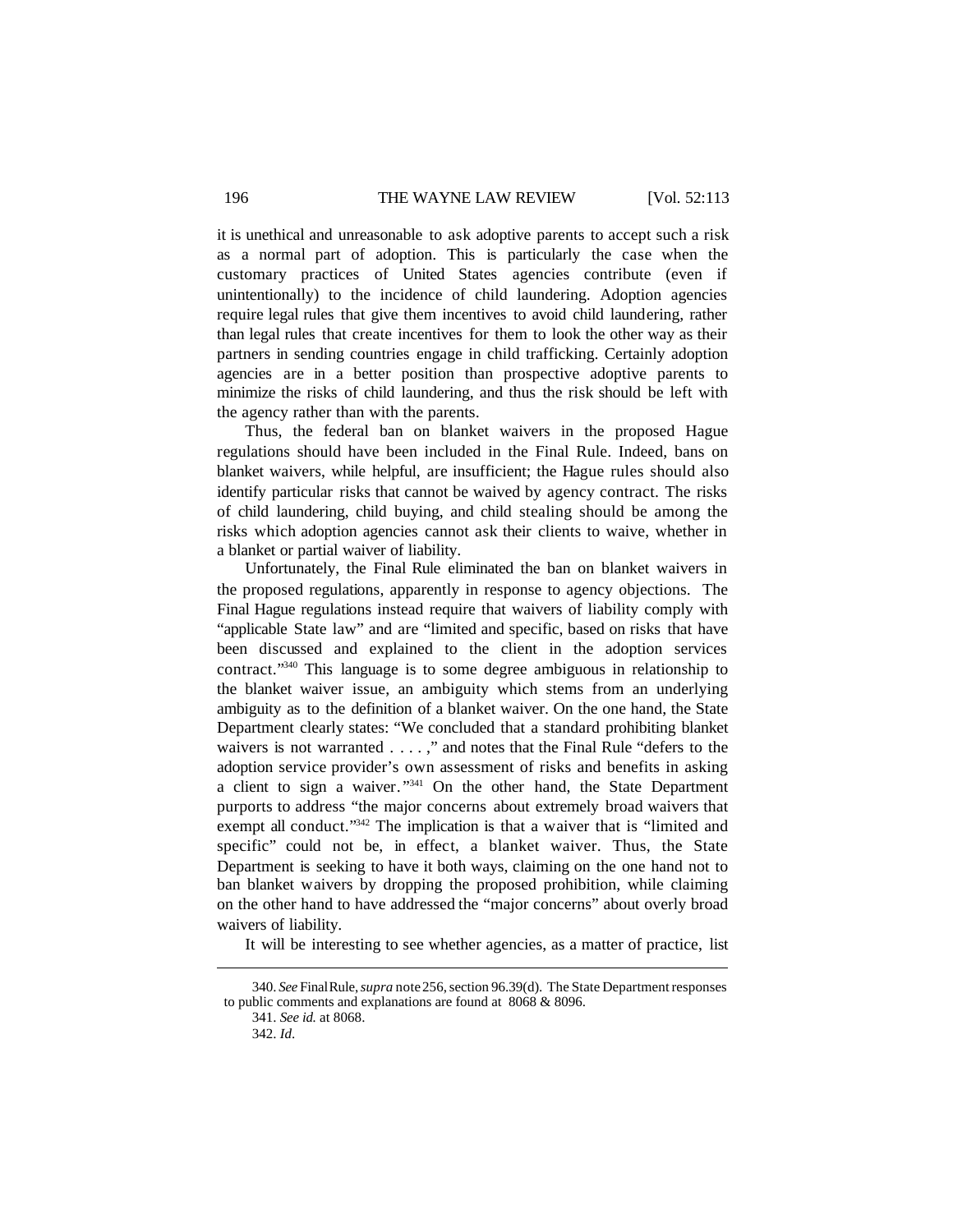the risks that children have been purchased or stolen in contractual waiver. Under the Final Rule, contractual waiver language that does not specifically address the risk of stolen/purchased/laundered children should be ineffective to waive liability stemming from those wrongs. It will also be interesting to see whether state courts will, as a matter of public policy, permit agencies to waive the risk that children have been illicitly stolen or purchased from their birth families. Whatever happens with this issue, it is unfortunate that the Federal government, charged under the Hague Convention with preventing "the abduction, the sale of, or traffic in children" in the intercountry adoption system,<sup>343</sup> has not taken a firm and specific stand on this question.

# *3. Incentivizing Responsible Action: United States Agency Liability for the Acts of Their Foreign Partners*

The proposed Hague regulations specifically address the critical issue of United States agency legal accountability for the acts of their foreign partners.<sup>344</sup> Ironically, these provisions have been broadly misunderstood as providing for a significant broadening of agency responsibility.<sup>345</sup> In fact, the proposed regulations are a classic instance of the "exception" swallowing the rule, or taking away with one hand what one has given with the other.

On the one hand, the proposed rules require United States agencies to assume broad liability for "supervised providers in other Convention countries."<sup>346</sup> On the other hand, the proposed rules state that United States placement agencies will not be responsible for the acts of foreign partners who are either governmental bodies, or accredited within the sending country.<sup>347</sup> Hence, under the proposed regulations United States agencies will only be liable for their non-governmental, non-accredited foreign partners. The rule is probably directed at the abusive practices of many unaccredited "facilitators" who operated within sending countries. However, the agency practice of hiring unaccredited facilitators would be largely irrelevant to Hague adoptions because the Hague Convention generally requires all significant functions within sending countries to be performed by the government or by government-accredited entities or persons.<sup>348</sup> Hence, the

<sup>343.</sup> Hague Convention, *supra* note 253, at art. 1(b)(listing objects of the Treaty).

<sup>344.</sup> *See* Proposed Hague Regulations, *supra* note 255, sections 96.14(d), 96.46(b)(9), 96.46(c) .

<sup>345.</sup> *See* PublicComments,*supra* note307; Opdyke,*supra* note310, at D1 (suggesting that under proposed regulations consumers benefit from new protection whereby agencies become responsible for "the people they hire" in sending countries).

<sup>346.</sup> Proposed Hague Regulations, *supra* note 255, § 96.46(b)(9), 96.46(c).

<sup>347.</sup> *Id.* at section 96.14(d).

<sup>348.</sup> *See* Hague Convention on Intercountry Adoption,*supra* note 253. There may be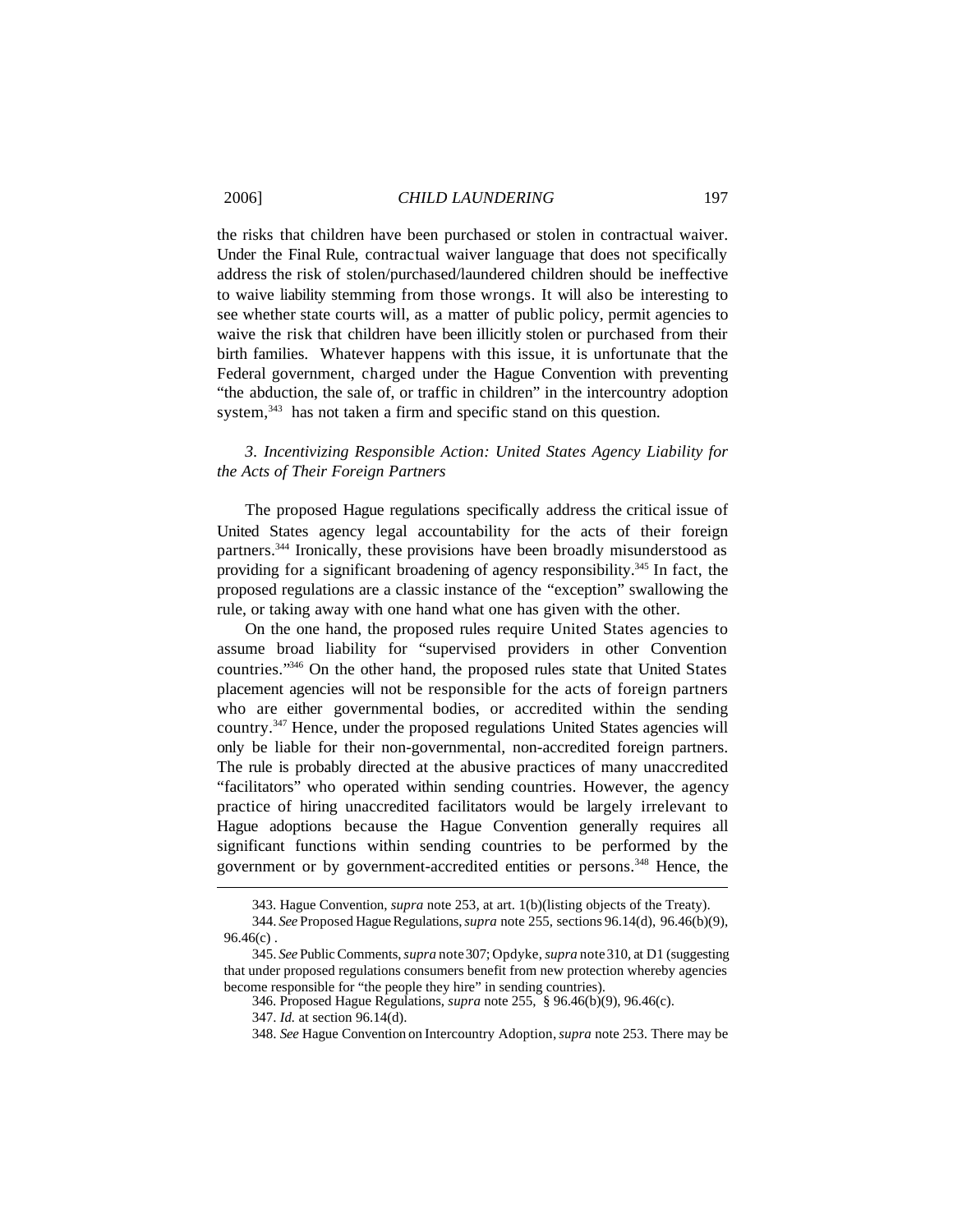pattern in Hague countries will be for United States agencies to partner with accredited or governmental foreign partners, as the Treaty would forbid unaccredited freelance facilitators from playing any significant role.<sup>349</sup> Indeed, the Hague system would likely result in many of these previously unaccredited "facilitators" seeking official recognition within their sending nations as accredited persons or organizations.

Therefore, since United States agencies in Hague adoptions will be partnering with accredited foreign partners, the primary effect of the proposed regulations is to free United States agencies from any accountability for the actions of those foreign partners. Unfortunately, the mere fact that these foreign partners will be accredited is of little help in combating child laundering and corruption. In India, for example, it has been possible for child traffickers to become accredited (and re-accredited) by the State and Central governments.<sup>350</sup> Ethan Kapstein in Foreign Affairs aptly summarized the fatal flaw of Hague Convention reliance on sending nation regulation:

Despite its contributions, however, the Hague Convention regime does not, and cannot, tackle systemic corruption, which is likely to worsen as the trade in foreign-born children increases. One of the convention's limitations is precisely the discretion it leave states to regulate their own adoption networks; "home country control" does little to curb the corruption that is endemic in some places.<sup>351</sup>

Although the Hague Convention itself may rely on "home country control," it does not require the United States government to do so. The United States government is not required to allow its immigration and visa processes to be systematically used for child laundering merely because some child traffickers are able to become "accredited" within some Hague sending nations. Among the tools which the United States can exercise to combat child laundering is the adoption of a legal rule which holds accredited United States agencies responsible for the acts of their foreign partners, whether accredited or not. I have elsewhere suggested at length how

349. *See id.*

some ambiguity on the critical question of obtaining birth parent consents. One interpretation of the Treaty would permit non-accredited entities to oversee or receive such consents so long as either the Central Authority or accredited entities ensure the validity of those consents. Nonetheless, one would presume that in the ordinary case those regularly entrusted with receiving consents would be accredited entities/persons.

<sup>350.</sup> *See* Indian Adoption Scandals, *supra* note 4, at 450-62.

<sup>351.</sup> Kapstein, *supra* note 8, at 116.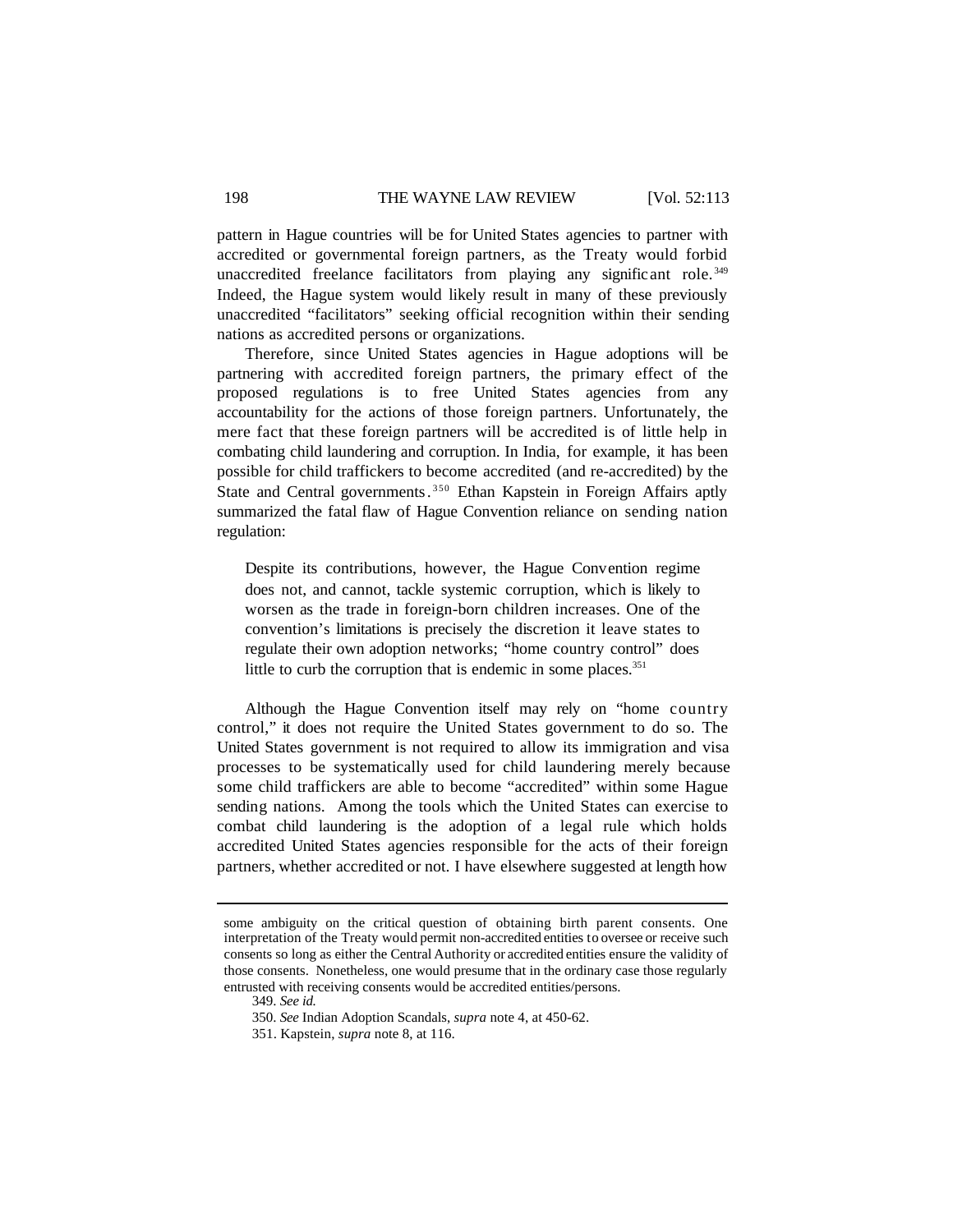the proposed Hague regulations could be modified to hold United States agencies responsible, in variable and reasonable ways, for the acts of their foreign partners.<sup>352</sup> The proposed regulations should create liability for the failure of United States agencies to exercise due diligence in their selection of and use of foreign partners, as well as require agencies to report reasonable suspicion of illicit conduct to both the United States government and to affected adoptive and prospective adoptive parents. Although more controversial, it is reasonable to require United States agencies to "assume tort, contract, and other civil liability" for the actions of the foreign accredited or non-accredited partner.<sup>353</sup> These liability rules would create incentives for United States agencies to be far more careful in their use of overseas partners, and elevate the industry's standards for the use and supervision of foreign partners.

The Final Hague Regulations significantly alter the approach of the proposed regulations to this critical set of issues. The regulations give up the attempt to define the liability of United States agencies for their foreign partners. Thus, the Final Rule leaves such liability questions largely to the States, or at least to whatever other bodies of law are applicable.<sup>354</sup> The Final Regulations also eliminate the loophole in the proposed rules under which United States agencies are not responsible to provide supervision for persons accredited in sending countries. The Final Regulations are based on the view that accreditation, whether in foreign countries or the United States, does not guarantee reliability, and hence initially appear to require United States agencies to enter into supervisory responsibility and relationship with their foreign partners in sending countries.<sup>355</sup> However, having closed one loophole, the Final Rules open another: where foreign partners engage in certain tasks, including that of obtaining birth parent consents, the United States agency can substitute a verification process for the supervisory relationship.<sup>356</sup> Such verification of appropriate birth parent consent is accomplished "through review of the relevant documentation and other appropriate steps."<sup>357</sup> The difficulty with this approach, however, is that in some sending countries it has proven quite easy for those engaged in child laundering to produce fraudulent documents, including birth parent

<sup>352.</sup> *See* David M. Smolin, *Comments to regulations implementing the 1993 Hague Convention on Protection of Children and Cooperation in Respect ofIntercountryAdoption*, November 5, 2003, available at http://travel.state.gov/family/adoption/implementation/ implementation\_1519.html.

<sup>353.</sup> *See id*; *cf.* Proposed Hague Regulations, *supra* note 255.

<sup>354.</sup> *See* Final Rule, *supra* note 256, at 8066, 8068.

<sup>355.</sup> *See id.* at pg. 8067.

<sup>356.</sup> Final Rule, *supra* note 256, sections 96.14(c)(I), 96.46(c).

<sup>357.</sup> *Id*. at 96.46(c).